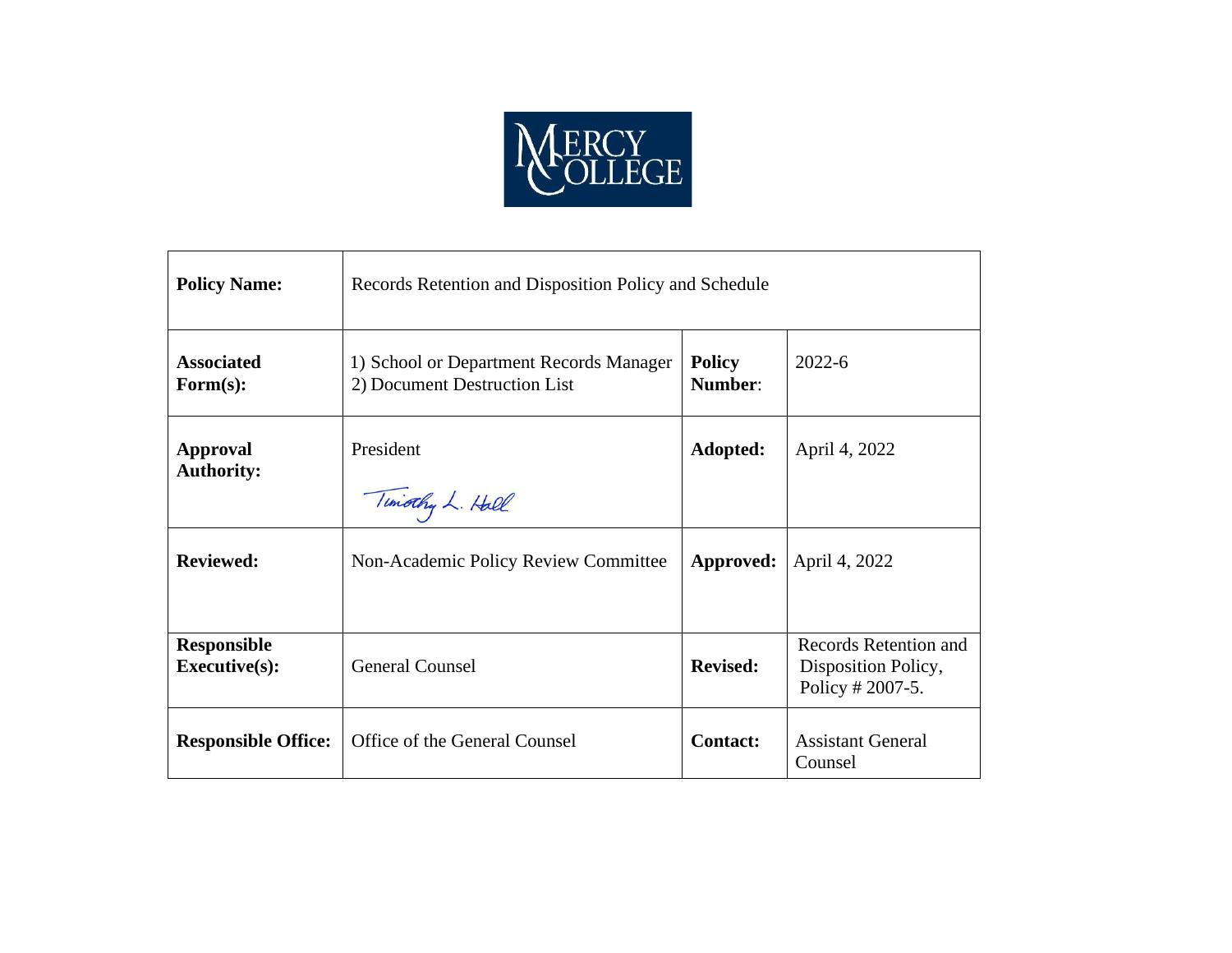# **I. Purpose**

This Policy and Procedures provide for the systematic review, retention and destruction of documents received or created in the transaction of Mercy College ("College") business. The policy is designed to ensure compliance with federal and state laws and regulations, to eliminate accidental or innocent document destruction of records and to facilitate College operations by promoting efficiency and reducing unnecessary storage of documents.

The retention periods set forth in the attached Records Retention and Disposal Schedule are the minimum retention periods required by the College. At the conclusion of the retention period, the Records should be properly disposed of under this Policy. Requests to deviate from or modify this Policy or these retention periods must be made to the General Counsel.

### **II. Scope**

This Policy and Procedures apply to all College employees, including full-time and part-time faculty and staff.

### **III. Definitions**

- **A. Record –** Any information, regardless of physical form or characteristics, made or received in connection with the transaction of official business and/or in accordance with law or regulation. A record may include correspondence, reports, studies, data, maps, drawings, photographs, e-mail, recordings, whether in paper, electronic or other form.
- **B. Active Records –** Records that are needed to support the current business activity of an office or division.
- **C. Inactive Records –** Records for which the active period has passed and which are being held for the balance of the specified retention period.
- **D. Permanent Records** Records that have long-term or permanent value to the College.
- **E. Records Manager –** An individual appointed by the Responsible Official to oversee the administration of records management systems for an established business process.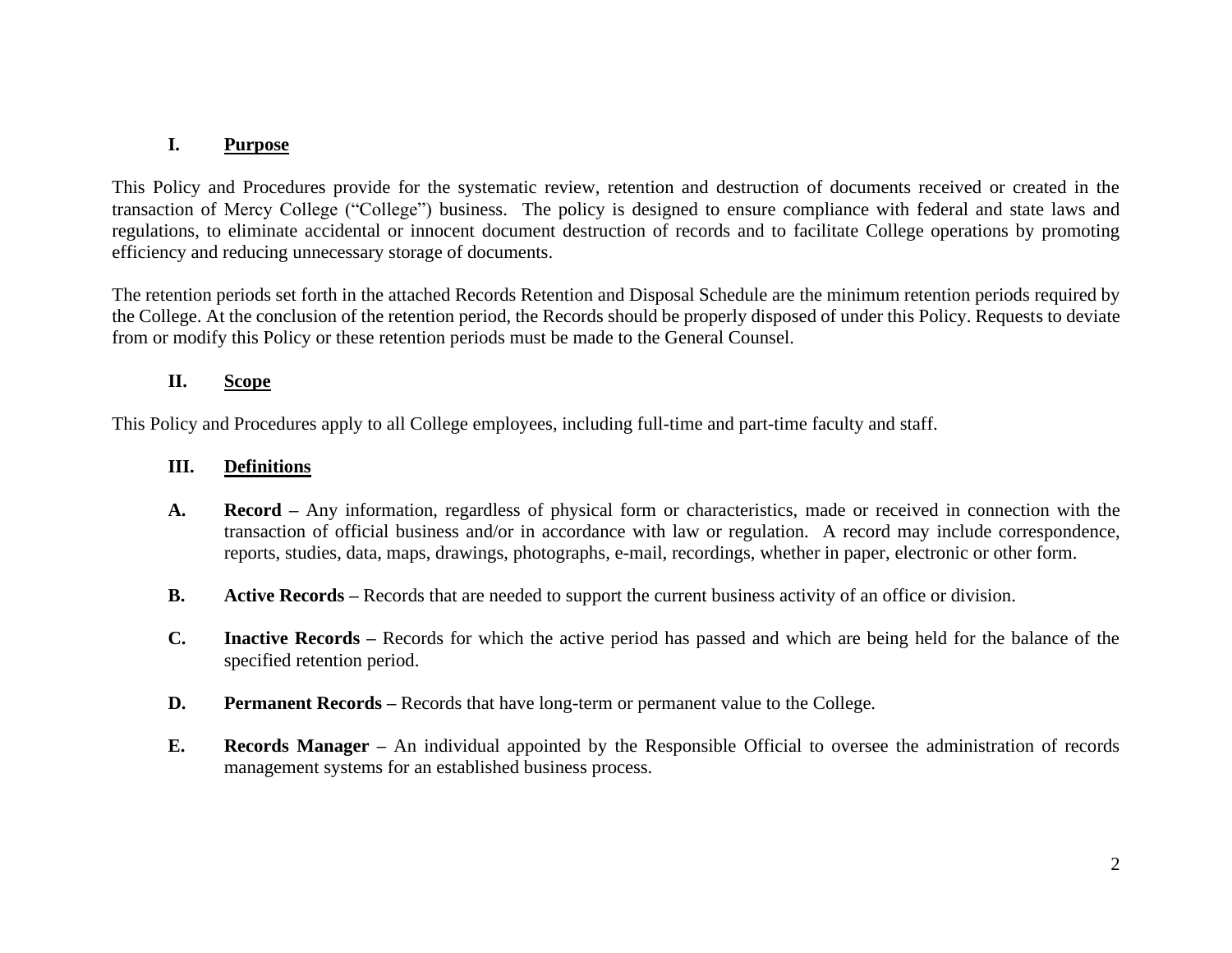- **F. Records Retention and Disposition Schedule –** An internal document that sets forth how records should be handled after the period of their active use.
- **G. Responsible Official –** A senior member of management who has supervisory authority over a particular business practice, and, in that capacity, who has responsibility for ensuring effective implementation of this policy in their area of authority, known on the Retention Schedule as the **Responsible Office**.
- **H. Retention Period –** The minimum required length of time for which a College school or department is responsible for maintaining records.
- **I. Records Destruction –** The physical or electronic destruction of a record after it has become obsolete or otherwise in accordance with this Policy.
- **J. Disposition of Records** The terminal treatment of records, either through destruction or permanent storage.
- **K. Archive Folders** Folders that permit the long-term management of electronic records.
- **L. Litigation Hold**  A communication issued as the result of current or anticipated litigation, audit, government investigation or other similar matter that suspends the normal process regarding the retention and disposition of College records.
- **IV. Policy**
- **A. Overview**

It is the policy of the College to ensure that its records are retained for the periods of time necessary to satisfy the College's business and legal obligations and are disposed of in accordance with an established records retention and disposition schedule. Certain records are permanent records and may never be destroyed. The records retention and disposition schedules applicable to different categories of College documents are attached to this Policy as **Exhibit A**.

# **B. Management of Records**

Each school or department of the College has primary legal and operational responsibility for the proper care and management of its records. In addition, the individuals listed below are designated with having specific responsibilities in connection with this Policy.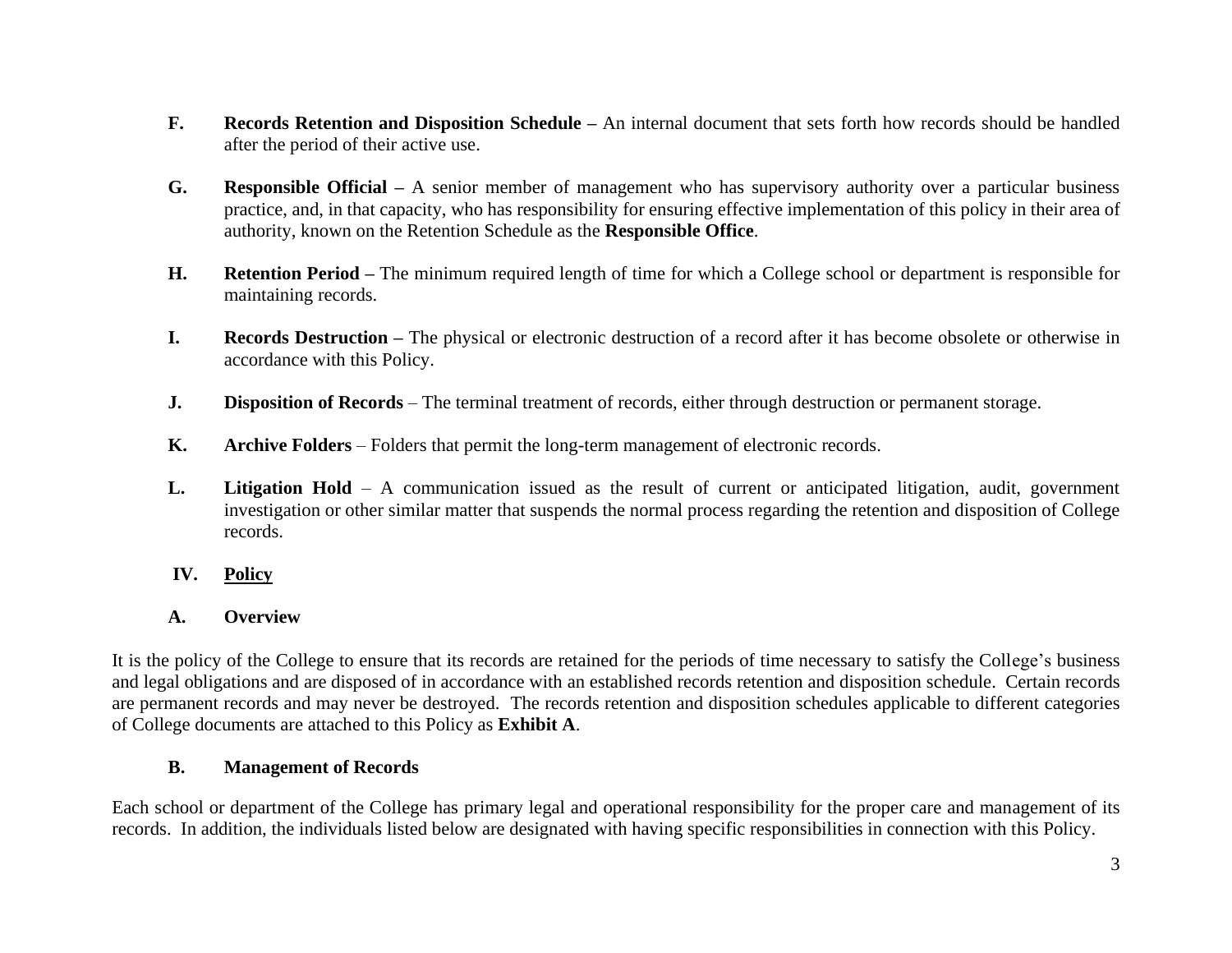- 1. Responsible Officer Each supervisor in a particular school or department has the responsibility for designating in writing a records manager in their office, school or department and ensuring that the records manager understands and is following with the records retention requirements applicable to that particular school or department. The Responsible Officer is also required to sign off on any destruction of documents at the conclusion of the retention period for those documents.
- 2. Records Manager The Records Manager has day-to-day responsibility for ensuring the preservation of relevant documents in their office or division. These responsibilities include organization of files, implementation of retention and disposition schedules, overseeing storage of inactive records, and records disposition at the conclusion of the retention period.
- 3. General Counsel The General Counsel is responsible for notifying all relevant members of the College community where a litigation hold is being implemented. The General Counsel will, in consultation with the relevant members of the College community, determine the scope of the hold, will determine when the hold is no longer required, and will communicate the lifting of the hold on an as needed basis to members of the College community.

#### **C. Accessibility and Safekeeping of Records**

- 1. Records, especially financial records, must be easily retrievable for examination by authorized individuals, including auditors. Access to electronic records is subject to College rules regarding information security. Records Managers should work with the IT department to ensure that electronic documents are maintained in a format that preserves accessibility.
- 2. The Records Manager is responsible for ensuring that active and inactive records are secured in a way to provide appropriate confidentiality and protection from unauthorized inspection, theft and/or physical damage.

#### **D. Disposition of Records**

- 1. The Records Manager is responsible for periodically determining which College records in their particular school or department have reached the end of their retention period and should therefore be destroyed.
- 2. The Responsible Officer is required to sign off on the destruction of documents.
- 3. Non-confidential paper records may be placed in containers for recycling. Confidential paper records must be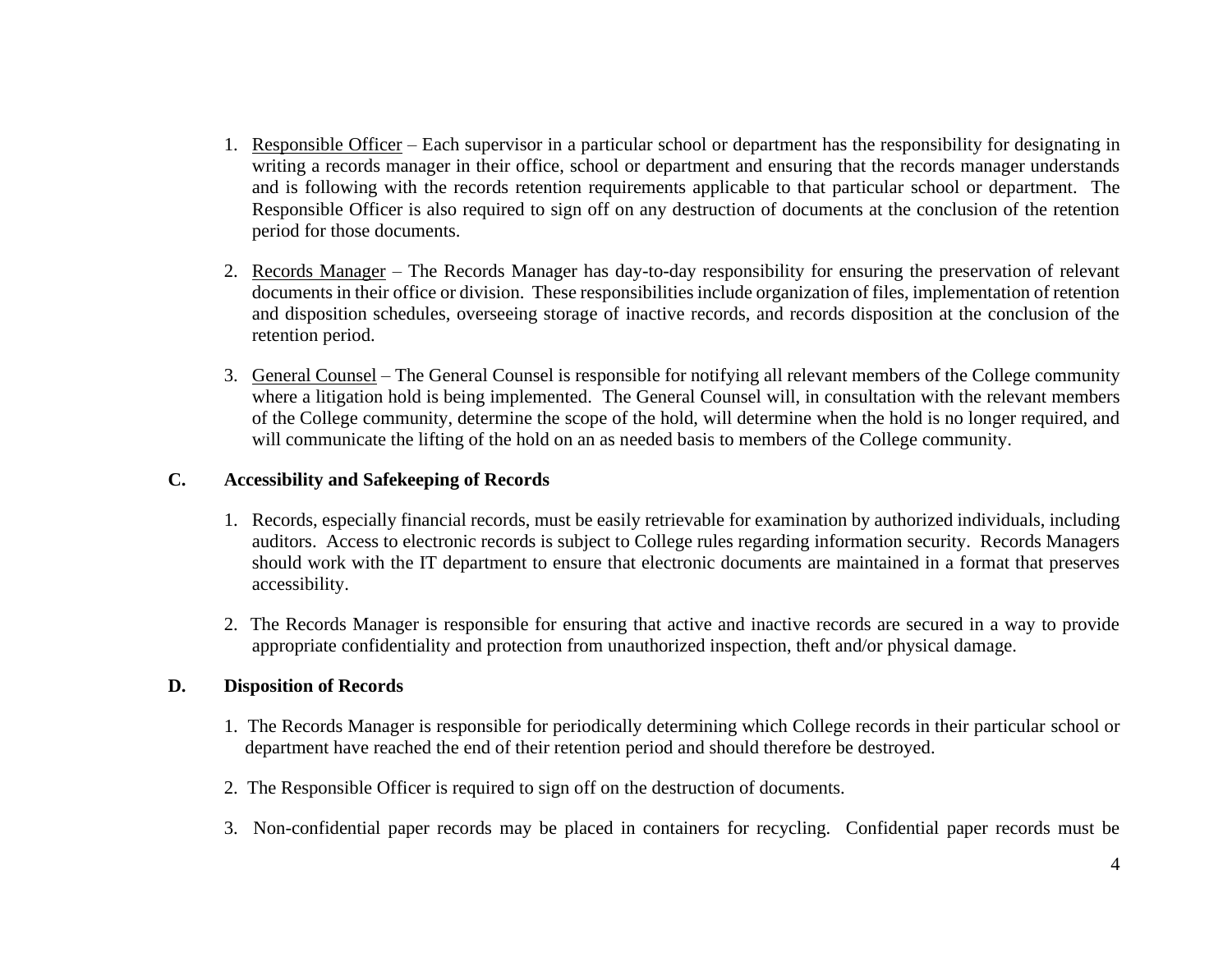shredded or other arrangements must be made for the documents to be destroyed.

4. The Records Manager should consult with the IT department regarding the destruction of electronic documents.

# **V. Retention of Email**

E-mail sent or received over the College's computer system may constitute a form of College record. While not all e-mails are business records, all College e-mails are property of the College and are subject to discovery in the event of litigation against the College or any of its faculty, staff or students. Consequently, the administration has the ability and the right to view the e-mail of all members of the College community for these purposes. See the *Acceptable Use of College Resources and Technology* for further details.

Faculty and staff of College are not obligated to retain all e-mails indefinitely; such a policy would clearly impose an impossible burden both on the College community and on the College's computer system. Rather, individual staff and faculty members are expected to exercise judgment regarding the content and purpose of the e-mail in determining whether it needs to be retained as a College record, and, if so, the length of the retention period.

Retention periods applicable to e-mail messages are as follows:

- 1. Ordinary e-mails, including routine communications, internal meeting notices, and cover letters or transmittal memoranda, need be retained only so long as is necessary to complete the action or resolve the issue that is the subject of the e-mail.
- 2. Administrative documents To the extent that e-mail is being used to document, either internally or outside the College community, the formulation, planning, implementation, interpretation or modification of a College program, policy or service, any such e-mail constitutes a College record and should be retained in accordance with the retention periods set forth in the record retention and disposition schedule attached.

E-mails can be retained in the following ways:

- 1. E-mails can be printed out and filed and saved as paper documents;
- 2. E-mails can be saved into electronic archive folders, which permit the long-term management of e-mails; or
- 3. E-mails can be saved on removable disks or thumb drives.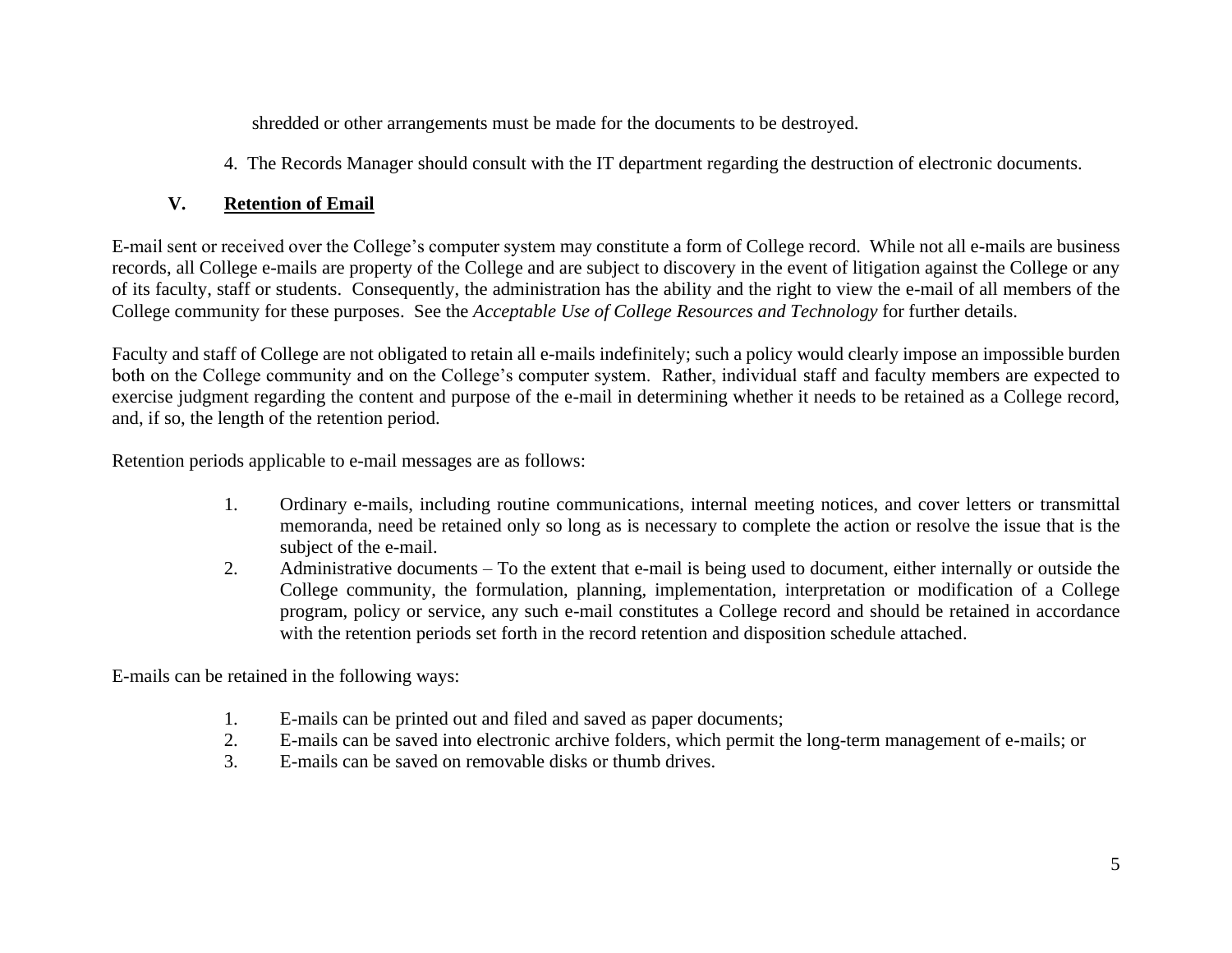Regardless of the format in which the e-mails are saved, the Records Manager for each office or division has an obligation to preserve and safeguard the information in the e-mail as if it were a paper document. Once the e-mail is saved in another format, however, there is no obligation additionally to retain the e-mail in an active mail folder.

### **VI. Litigation Holds**

Where the College has actual notice of litigation or of a government investigation or audit, or has reason to believe that such events are likely to occur, it has the obligation to take steps to preserve documents that might be implicated in such litigation or investigation. In such event, the College will take steps to identify all paper and digitally maintained files that may contain documents relevant to the case, including e-mails, and will notify members of the College community to preserve such documents indefinitely. If an employee or faculty member receives such a preservation notice, it does not necessarily mean that they are involved in the litigation or investigation. Rather, it means that the evidence that the College is required to preserve may be in the employee or faculty member's possession or control, and that the employee or faculty member has an obligation to preserve such information effective immediately.

In the event of a litigation hold, all policies for the disposition of documents must be suspended with respect to those matters that are the subject of the hold. Electronic information should be preserved in its original electronic form on the media on which it is stored. Electronic information should not be transferred from the media on which it is stored to a different media for the duration of the litigation hold **unless** such transfer is necessary to preserve the integrity of the information for the duration of the hold, and such transfers should be made only after consultation with the IT department to preserve the integrity of the electronic data. In addition, the employee and/or faculty member that receives the notice should similarly preserve any new information that is generated that may be relevant to the litigation or investigation by saving it in a segregated file.

An employee or faculty member's failure to preserve documents after having received a preservation notice can have extremely serious consequences for the College. Accordingly, a failure to comply with a litigation hold may subject employees to discipline as set forth in Section IX below.

# **VII. Drafts and Working Papers**

Drafts must be discarded when no longer needed for the purposes for which they were created. This should be done at the earliest opportunity following approval of the final version. This policy applies to drafts in all formats, including word processing files, spreadsheet files, and other computer files.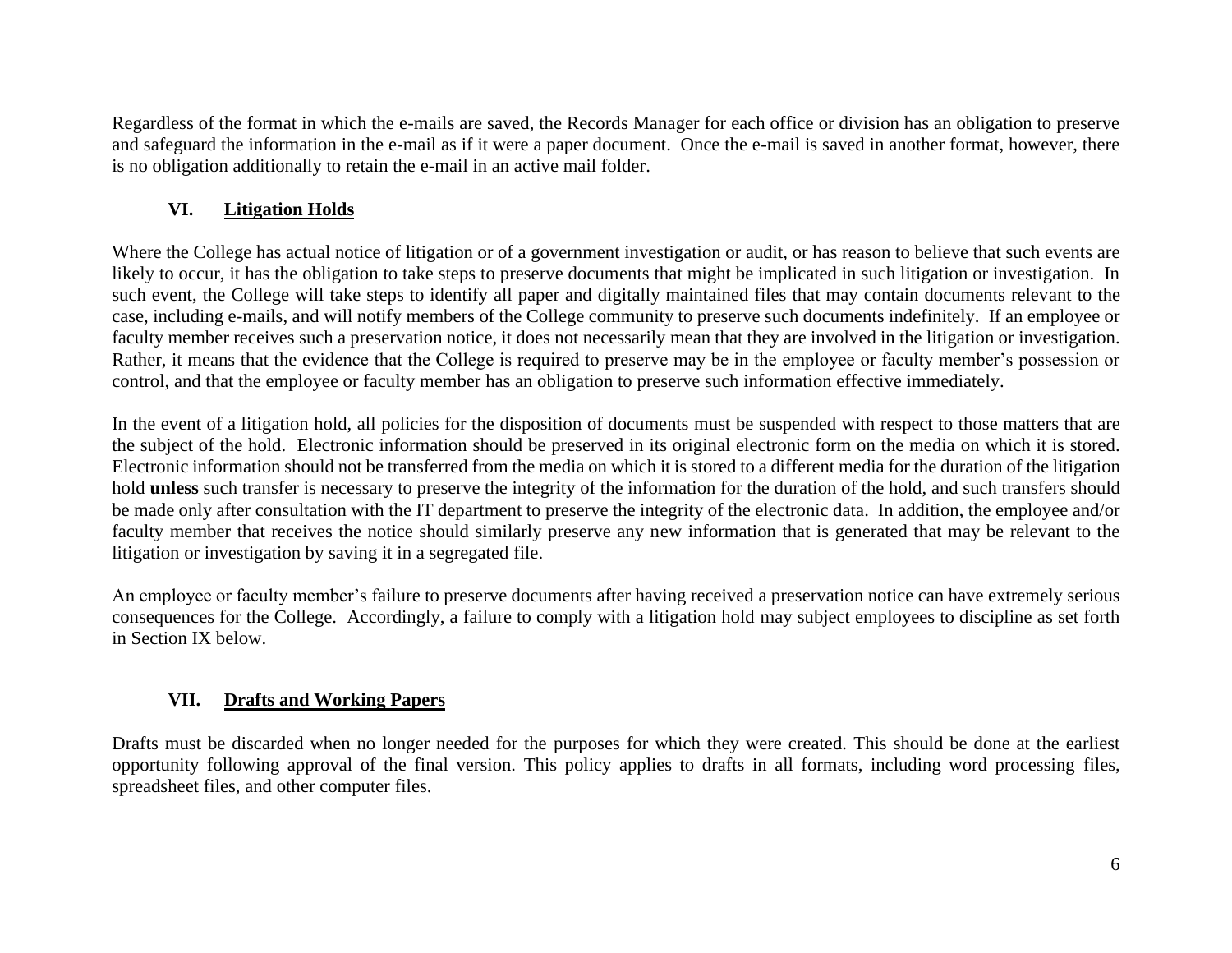Working papers, including notes, may be developed during the transaction of Mercy College business or during the preparation of Mercy records. Most working papers, such as notes taken at a meeting or annotations on a draft record that is ultimately superseded by a final version, have no legal, operational, or research value that warrants retaining them beyond their moment of immediate usefulness. These records should be discarded at the earliest opportunity, generally within one (1) year after the purpose for which they were created has been fulfilled. This policy applies to working papers in all formats, including word processing files, spreadsheet files, and other computer files.

### **VIII**. **Additional Retention Requirement for Licensed Health Professionals Other Than Physicians**

The State Education Department's Office of the Professions oversees the professional conduct of licensed health professionals other than physicians. Paragraph 3 of subdivision a of Section 29.2 of *8NYCRR* (Regulations of the Commissioner of Education) states that "unprofessional conduct" includes "failing to maintain records for each patient which accurately reflects the evaluation and treatment of the patient" and that, unless otherwise provided by law, records of minor patients must be retained for at least six years, and until one year after the patient reaches the age of 21 years.

Several health-related items on this Schedule contain minimum legal retention periods that permit disposition of records after a minor attains age 21. In these instances, certain records pertaining to minors must also be retained for an additional year if the records are subject to the Section 29.2 requirements for health professionals other than physicians, if these professionals are employed by or associated with the College.

# **IX. Audits**

Program and fiscal audits and other needs of state and federal agencies are taken into account when retention periods are established in this Schedule. However, in some instances agencies with audit responsibility and authority may formally request that certain records be kept beyond the retention periods. If such a request is made, these records must be retained beyond the retention periods until the College receives the audit report or until the need is satisfied.

# **X. Records Not Listed on This Schedule and Non-Existent Records**

This Schedule covers the vast majority of all records of the College. For any record not listed, the custodian of the records should contact the General Counsel. If the record is not covered by an item on this Schedule, it must be retained until a revised edition of or addendum to this Schedule is issued containing an item covering the record in question and providing a minimum legal retention period for it.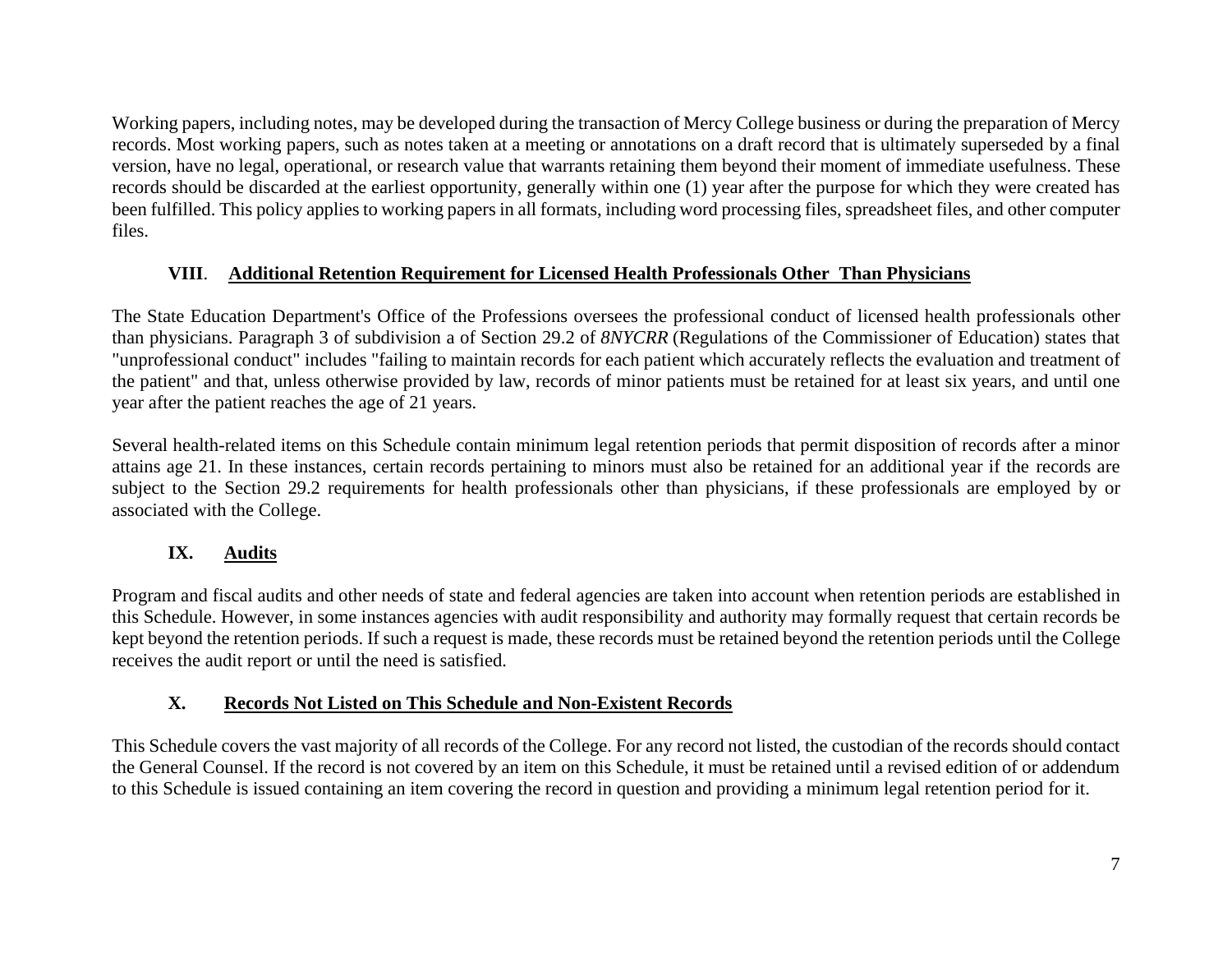#### **XI. Discipline**

Failure to follow this Policy could subject employees to discipline up to and including suspension, demotion or termination of employment, in accordance with applicable College rules, procedures, Collective Bargaining Agreements, and the Faculty Handbook.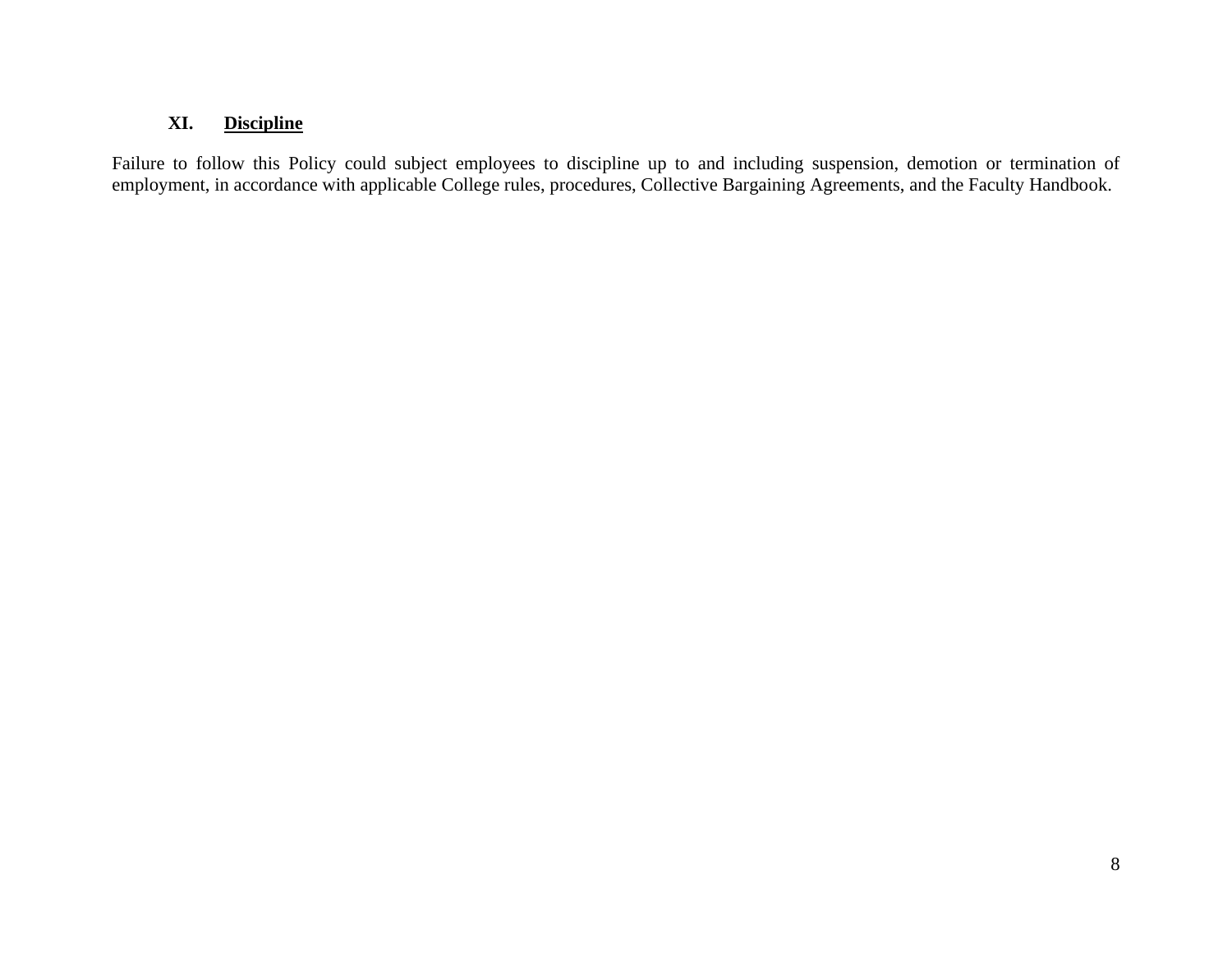

### **RECORDS RETENTION SCHEDULE**

### **TABLE OF CONTENTS**

- 1. ADMINISTRATION, AUDIT, INSTITUTIONAL RESEARCH (IR), AND LEGAL RECORDS
- 2. ACADEMIC AFFAIRS
- 3. ADMISSIONS AND FINANCIAL AID
- 4. ADVANCEMENT, ALUMNI AFFAIRS, DEVELOPMENT, PR
- 5. CONTRACTS AND INSURANCE
- 6. ENVIRONMENTAL HEALTH AND SAFETY
- 7. FACILITIES
- 8. FINANCE
- 9. HUMAN RESOURCES
- 10. INFORMATION TECHNOLOGY
- 11. SAFETY AND EMERGENCY MANAGEMENT
- 12. STUDENT AFFAIRS
- 13. TITLE IX/EQUITY COMPLIANCE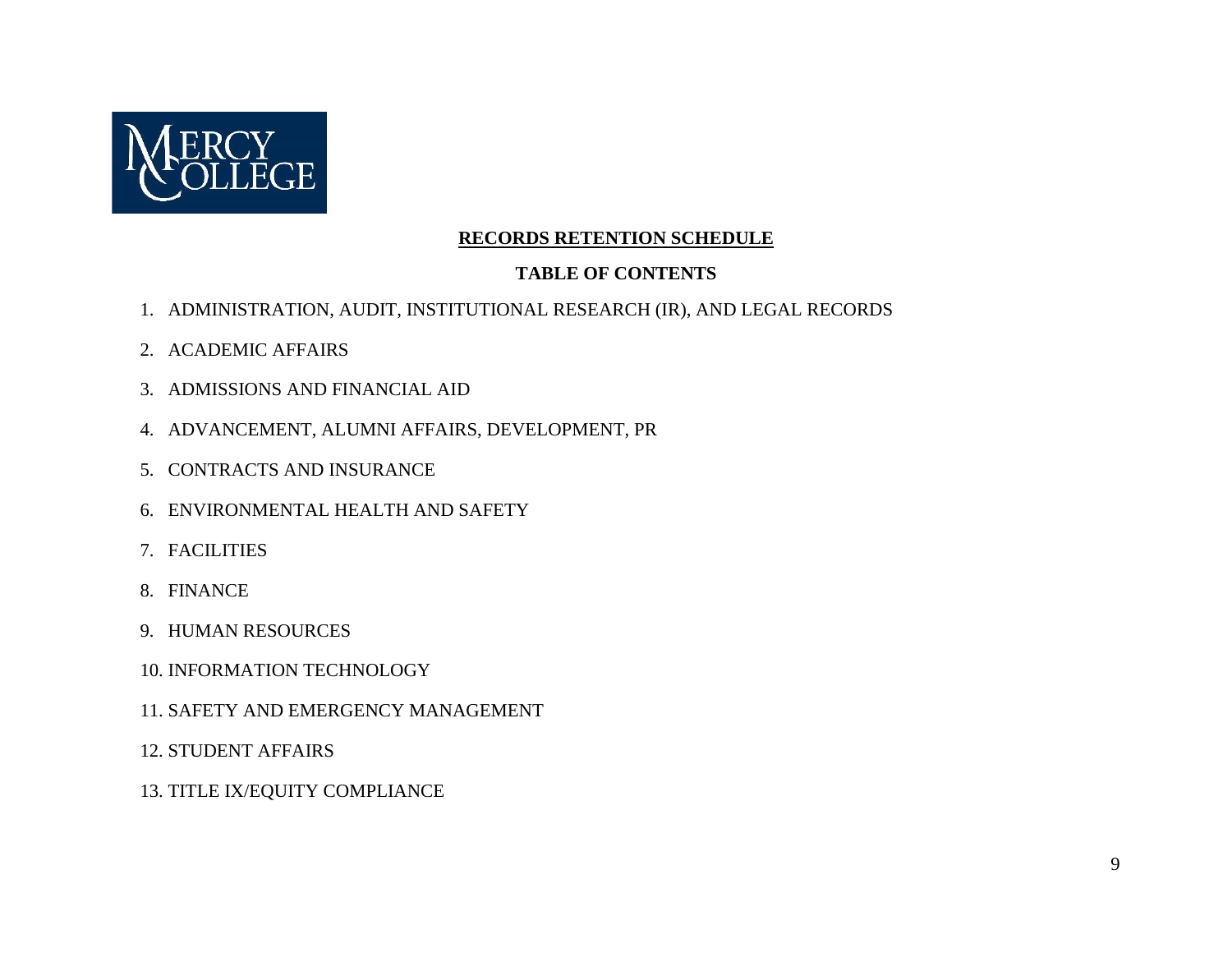# **1. ADMINISTRATION, AUDIT, INSTITUTIONAL RESEARCH (IT), AND LEGAL RECORDS**

| <b>RECORD TYPE</b>                                                                                                                                                                                                           | <b>DESCRIPTION</b>                                                                                                                                                                                                                           | <b>MINIMUM RETENTION</b><br><b>PERIOD</b>                                    | <b>NOTES</b> |
|------------------------------------------------------------------------------------------------------------------------------------------------------------------------------------------------------------------------------|----------------------------------------------------------------------------------------------------------------------------------------------------------------------------------------------------------------------------------------------|------------------------------------------------------------------------------|--------------|
| <b>ADMINISTRATION</b>                                                                                                                                                                                                        | <b>RESPONSIBLE OFFICE:</b><br><b>PRESIDENT</b>                                                                                                                                                                                               |                                                                              |              |
| <b>Accreditation Records</b>                                                                                                                                                                                                 |                                                                                                                                                                                                                                              | Permanent                                                                    |              |
| <b>Annual Reports</b>                                                                                                                                                                                                        | a. Reports containing substantial<br>evidence of college or University<br>policy, procedures, plans, or directions                                                                                                                           | Permanent                                                                    |              |
|                                                                                                                                                                                                                              | b. Reports where critical information is<br>contained in other reports, reports that<br>document internal management and<br>housekeeping activities, or reports that<br>contain only routine legal, fiscal, or<br>administrative information | 6 years                                                                      |              |
| <b>Board of Trustees, Board</b><br><b>Committees and Administrative</b><br><b>Reports to Board Committees</b>                                                                                                                | Board meeting minutes, reports,<br>packets, and official board committee<br>meeting minutes and records submitted<br>as part of those meetings.                                                                                              | Permanent                                                                    |              |
| Recording of voice conversations,<br>including audio tape, videotape,<br>stenotype, stenographer's notebook,<br>and verbatim minutes used to<br>produce official minutes and hearing<br>proceedings, report, or other record |                                                                                                                                                                                                                                              | 4 months after transcription<br>and/or approval of minutes or<br>proceedings |              |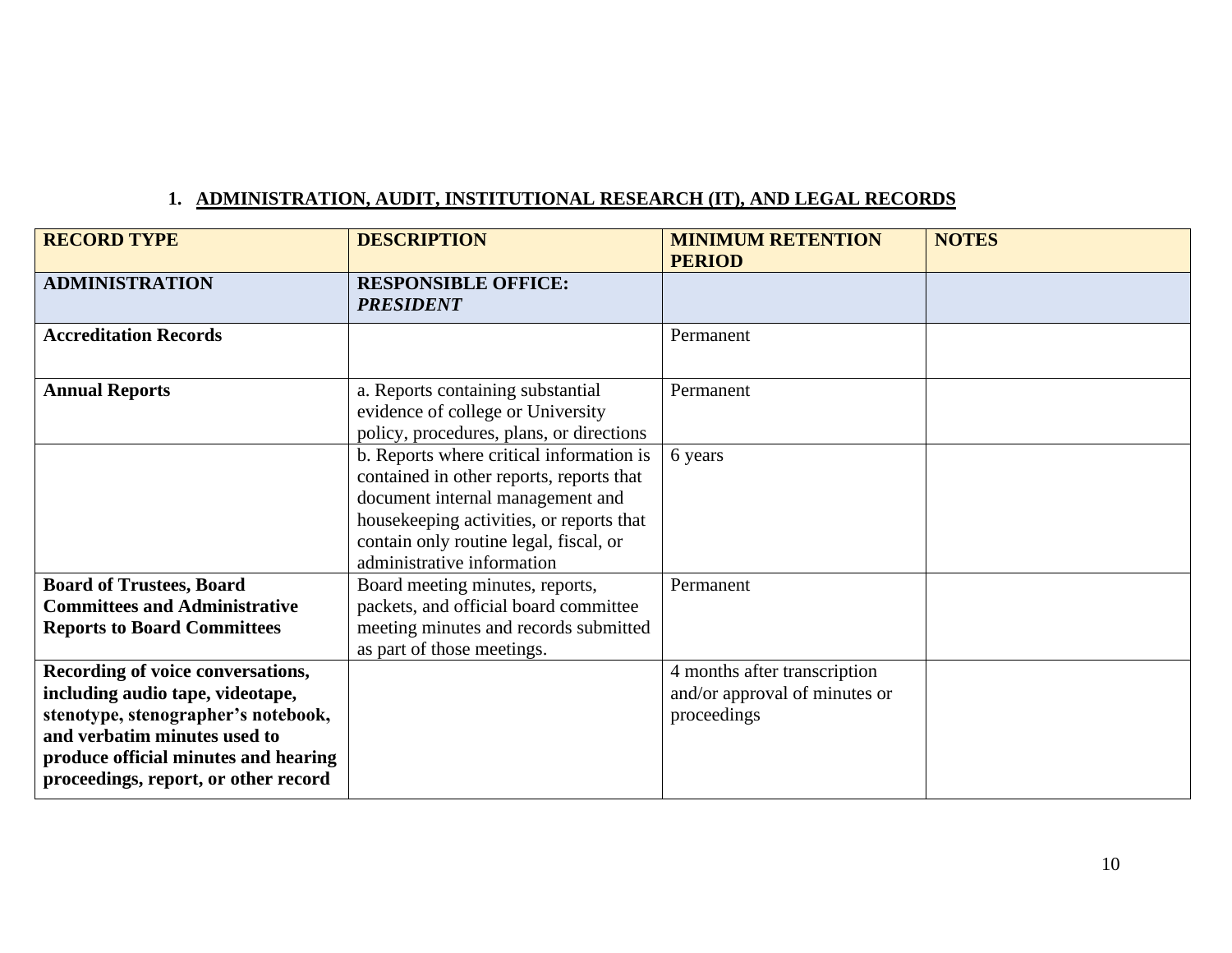| Meeting files for meeting of Board of<br>Trustees or committee, or official<br>faculty or department committee<br>meeting, including agendas,<br>background materials, and other<br>records used at meetings                                         |                                                                                                                                                   | 1 year                   |  |
|------------------------------------------------------------------------------------------------------------------------------------------------------------------------------------------------------------------------------------------------------|---------------------------------------------------------------------------------------------------------------------------------------------------|--------------------------|--|
| <b>Budget Records</b>                                                                                                                                                                                                                                |                                                                                                                                                   | 7 years                  |  |
| <b>Bylaws</b>                                                                                                                                                                                                                                        |                                                                                                                                                   | Permanent                |  |
| <b>Charter</b>                                                                                                                                                                                                                                       |                                                                                                                                                   | Permanent                |  |
| <b>College-Wide Standing Committees</b>                                                                                                                                                                                                              | Records created by college wide<br>standing committees and may include<br>minutes and recommendations.                                            | Permanent                |  |
| <b>Commencement Programs</b>                                                                                                                                                                                                                         |                                                                                                                                                   | Permanent                |  |
| <b>Conflict of Interest Disclosures for</b><br><b>Trustees, Officers, Key People and</b><br><b>Designees</b>                                                                                                                                         |                                                                                                                                                   | Permanent                |  |
| <b>Correspondence and supporting</b><br>documentation maintained in a<br>subject file (generated or received by<br>the College), except correspondence<br>that is part of a case file or other<br>record listed elsewhere in this<br><b>Schedule</b> | a. Documenting significant policy or<br>decision-making or significant events,<br>or dealing with legal precedents or<br>significant legal issues | Permanent;               |  |
|                                                                                                                                                                                                                                                      | b. Containing routine legal, fiscal, or<br>administrative information                                                                             | 6 years                  |  |
|                                                                                                                                                                                                                                                      | c. Of no fiscal, legal, or administrative<br>value (including letters of transmittal,<br>invitations, and cover letters)                          | 0 after no longer needed |  |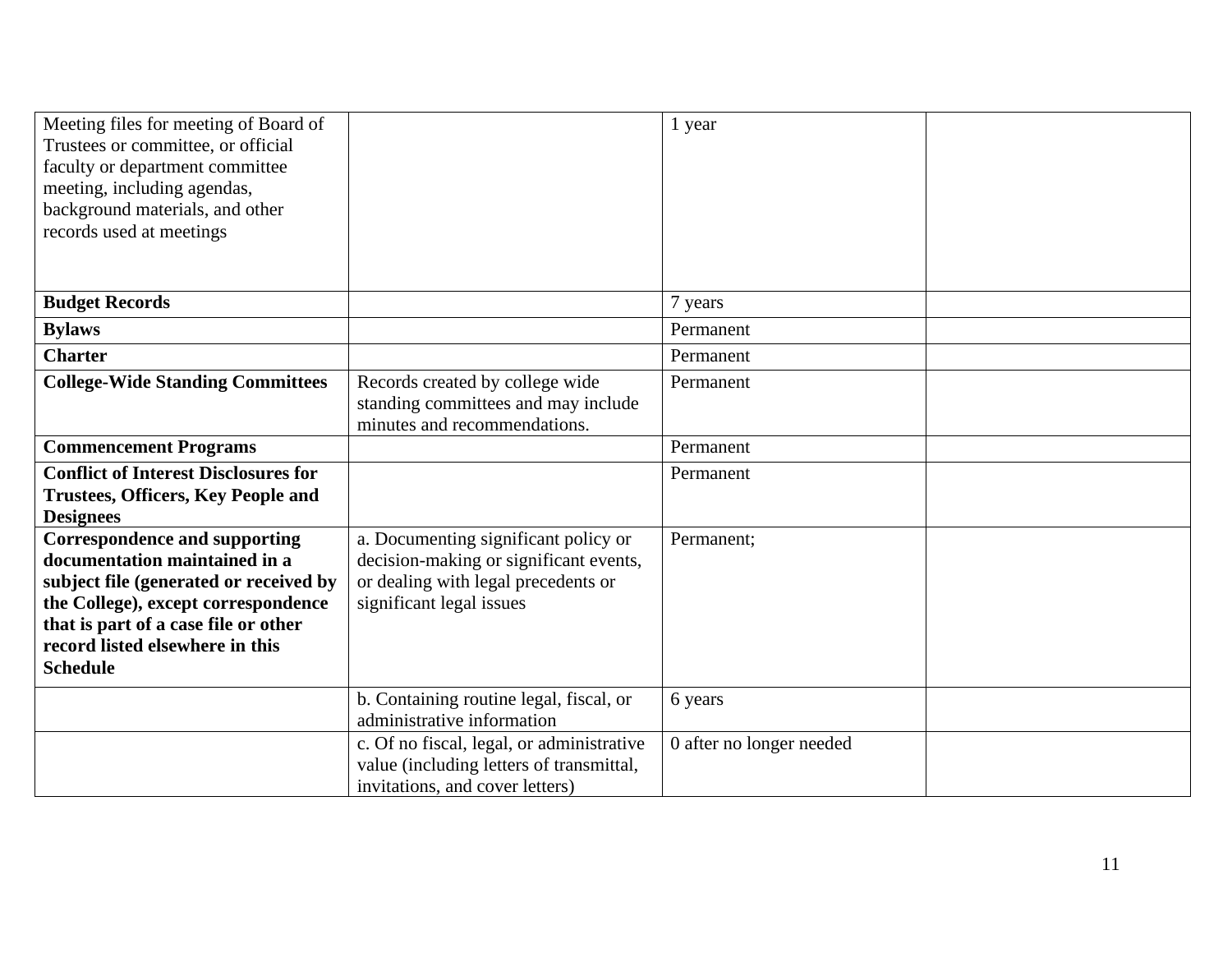| Degree, Grade, Enrollment and                                                                                                                                                                                                                                                                                       |                                                                                                                                                                                                                                                                                                               | Permanent                        |                                         |
|---------------------------------------------------------------------------------------------------------------------------------------------------------------------------------------------------------------------------------------------------------------------------------------------------------------------|---------------------------------------------------------------------------------------------------------------------------------------------------------------------------------------------------------------------------------------------------------------------------------------------------------------|----------------------------------|-----------------------------------------|
| <b>Racial/Ethnic Statistics</b>                                                                                                                                                                                                                                                                                     |                                                                                                                                                                                                                                                                                                               |                                  |                                         |
| <b>IPEDS</b>                                                                                                                                                                                                                                                                                                        |                                                                                                                                                                                                                                                                                                               | Permanent                        |                                         |
| <b>IRS Determination Letter</b>                                                                                                                                                                                                                                                                                     |                                                                                                                                                                                                                                                                                                               | Permanent                        |                                         |
| <b>Legal opinion rendered by Counsel</b>                                                                                                                                                                                                                                                                            |                                                                                                                                                                                                                                                                                                               | Permanent                        |                                         |
| <b>Lobbying activity</b>                                                                                                                                                                                                                                                                                            | Including but not limited to registration<br>records, individual reporter designation<br>records, and period reports of lobbying<br>activity filed with the New York State<br>Lobbying Commission                                                                                                             | 3 years                          |                                         |
| Policies, procedures, rules, and<br>resolutions                                                                                                                                                                                                                                                                     |                                                                                                                                                                                                                                                                                                               | Permanent                        |                                         |
| Postal records, including returned<br>registered or certified mail card or<br>receipt and insurance receipt                                                                                                                                                                                                         | a. Relating to legal notice or official<br>notice to personnel                                                                                                                                                                                                                                                | 3 years                          |                                         |
|                                                                                                                                                                                                                                                                                                                     | b. Not relating to legal notice or<br>official notice to personnel                                                                                                                                                                                                                                            | 1 year                           |                                         |
| College-related reports, studies, or data<br>queries, including their supporting<br>documentation, covering subjects such<br>as institutional research, graduation<br>rates, enrollment projections, ethnicity<br>and other student profiles, faculty-<br>student class ratios, honors lists, and<br>fiscal matters | a. Annual or semester reports<br>submitted to the U.S. Department of<br>Education, the State, the City, or the<br>University, including the institutional<br>profile; other reports, studies, or<br>queries having legal or fiscal value;<br>and verifications of data following<br>submission by the College | 6 years                          | Or longer, as the College<br>determines |
|                                                                                                                                                                                                                                                                                                                     | b. Reports, studies, or queries having<br>no legal or fiscal value, such as daily<br>activity or other routine internal reports                                                                                                                                                                               | 0 after no longer needed         |                                         |
| <b>Student Complaints</b>                                                                                                                                                                                                                                                                                           | Including complaint log,<br>correspondence, and reports                                                                                                                                                                                                                                                       | 6 years after complaint resolved |                                         |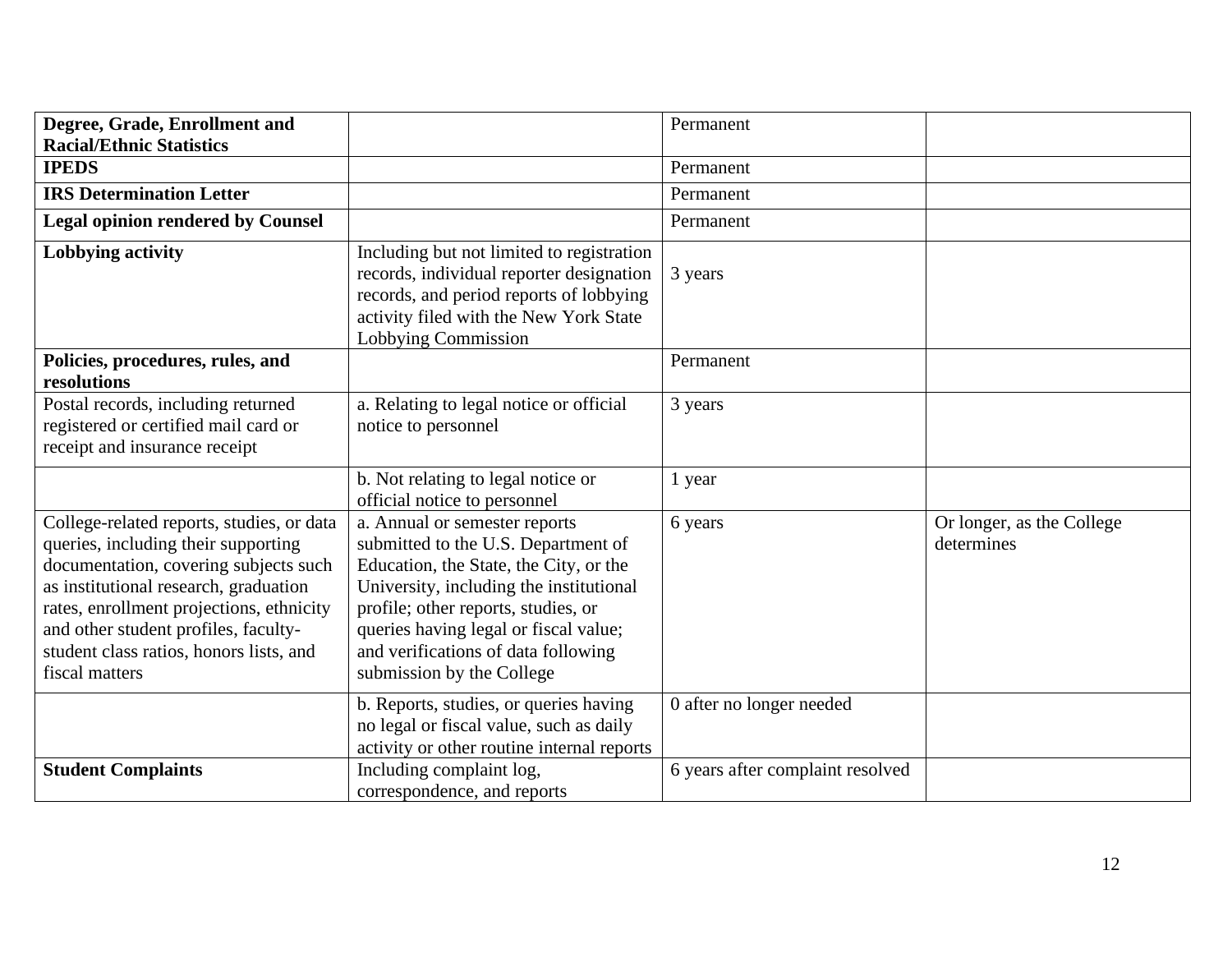| <b>Surveys</b>                                                                                                                                                                                                                                                   | a. Survey results, including official                                                                                                                                 | 6 years                                                                                                                                                                                                                     |                                                                                     |
|------------------------------------------------------------------------------------------------------------------------------------------------------------------------------------------------------------------------------------------------------------------|-----------------------------------------------------------------------------------------------------------------------------------------------------------------------|-----------------------------------------------------------------------------------------------------------------------------------------------------------------------------------------------------------------------------|-------------------------------------------------------------------------------------|
|                                                                                                                                                                                                                                                                  | copy of survey form                                                                                                                                                   |                                                                                                                                                                                                                             |                                                                                     |
|                                                                                                                                                                                                                                                                  | b. Completed survey forms                                                                                                                                             | 0 after survey results prepared                                                                                                                                                                                             |                                                                                     |
| <b>Trademark</b>                                                                                                                                                                                                                                                 |                                                                                                                                                                       | Permanent                                                                                                                                                                                                                   |                                                                                     |
| <b>Training and Professional</b>                                                                                                                                                                                                                                 |                                                                                                                                                                       | 3 years after termination of                                                                                                                                                                                                |                                                                                     |
| <b>Development Records</b>                                                                                                                                                                                                                                       |                                                                                                                                                                       | employment                                                                                                                                                                                                                  |                                                                                     |
| <b>AUDIT</b>                                                                                                                                                                                                                                                     | <b>RESPONSIBLE OFFICE:</b><br><b>INTERNAL AUDIT</b>                                                                                                                   |                                                                                                                                                                                                                             |                                                                                     |
| <b>Audit Committee Meeting Minutes</b>                                                                                                                                                                                                                           |                                                                                                                                                                       | Permanent                                                                                                                                                                                                                   |                                                                                     |
| <b>Internal Audit Reports (final)</b>                                                                                                                                                                                                                            |                                                                                                                                                                       | 7 years                                                                                                                                                                                                                     |                                                                                     |
|                                                                                                                                                                                                                                                                  | Audit background documentation,<br>including summaries, posting records,<br>and related records created by an<br>auditing office as part of the auditing<br>procedure | 6 years                                                                                                                                                                                                                     |                                                                                     |
| Internal investigation or non-fiscal<br>audit records                                                                                                                                                                                                            | a. Report and recommendation<br>resulting from investigation                                                                                                          | Permanent                                                                                                                                                                                                                   | Whistleblower and other<br>investigations outside ordinary<br>audit review schedule |
|                                                                                                                                                                                                                                                                  | b. Background materials and<br>supporting documentation (unless<br>required by the General Counsel)                                                                   | 6 years                                                                                                                                                                                                                     |                                                                                     |
| <b>External Audit reports</b>                                                                                                                                                                                                                                    |                                                                                                                                                                       | 7 years                                                                                                                                                                                                                     |                                                                                     |
| <b>LEGAL</b>                                                                                                                                                                                                                                                     | <b>RESPONSIBLE OFFICE:</b><br><b>GENERAL COUNSEL</b>                                                                                                                  |                                                                                                                                                                                                                             |                                                                                     |
| Complaint or case file of human<br>rights, including individual case<br>summary record, filed in or referred<br>to New York City Commission on<br><b>Human Rights, New York State</b><br><b>Division of Human Rights, Equal</b><br><b>Employment Opportunity</b> |                                                                                                                                                                       | 6 years after termination of<br>individual's employment, or 6<br>years after last entry or case<br>closed, whichever is longer.<br>However, records with historical<br>value should be retained<br>permanently. The College |                                                                                     |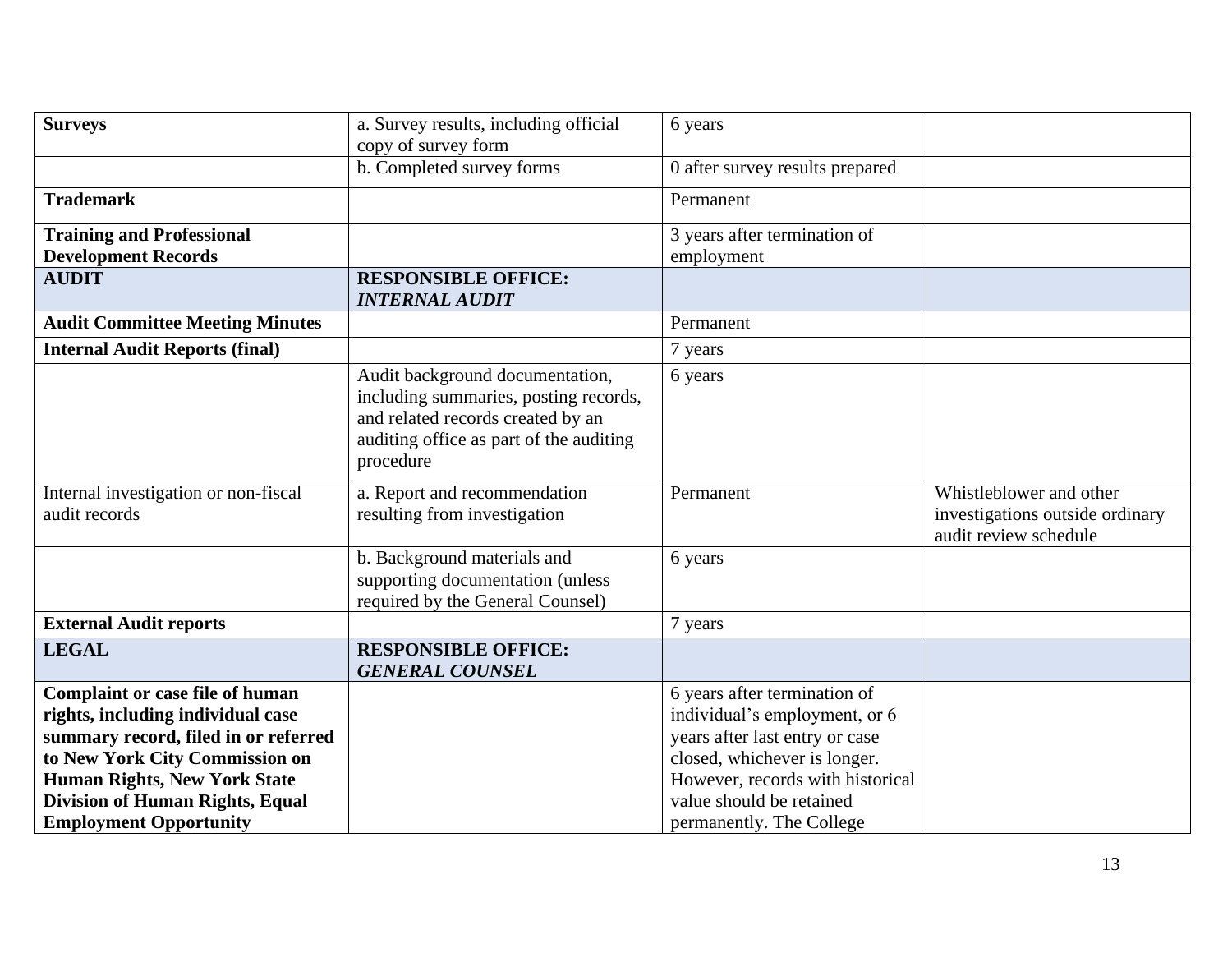| <b>Commission, or other administrative</b><br>agency<br><b>Court Orders, Judgments,</b><br>Settlements, Releases etc. |                                                                                                                                                                                                                                                                  | should consider permanent<br>retention of records in<br>significant cases.<br>Permanent                     |                                                                                 |
|-----------------------------------------------------------------------------------------------------------------------|------------------------------------------------------------------------------------------------------------------------------------------------------------------------------------------------------------------------------------------------------------------|-------------------------------------------------------------------------------------------------------------|---------------------------------------------------------------------------------|
|                                                                                                                       | Related paperwork for such cases                                                                                                                                                                                                                                 | 3 years after final resolution of<br>case                                                                   |                                                                                 |
| Legal Case File                                                                                                       | Including but not limited to notice of<br>claim, attorney and investigator<br>activity logs, complaints, answers,<br>copies of filed court documents,<br>incident reports, court orders or<br>decisions, motions, notes, briefs,<br>releases, and closing sheets | 6 years after case closed, or 0<br>after youngest person involved<br>attains age 21, whichever is<br>longer | At discretion of the College and<br>GC to keep longer, including<br>permanently |
| Subpoena, Along with Documentation<br>of Response, Issued to the College                                              |                                                                                                                                                                                                                                                                  | 1 year after date of response<br>when <b>not</b> part of a legal case file                                  |                                                                                 |
| Summary record for individual case<br>and/or master summary record of all<br>cases                                    |                                                                                                                                                                                                                                                                  | Permanent                                                                                                   |                                                                                 |

# **2. ACADEMIC AFFAIRS**

| <b>RECORD TYPE</b>      | <b>DESCRIPTION</b>                   | <b>MINIMUM RETENTION</b>        | <b>NOTES</b> |
|-------------------------|--------------------------------------|---------------------------------|--------------|
|                         |                                      | <b>PERIOD</b>                   |              |
| <b>ACADEMIC AFFAIRS</b> | <b>RESPONSIBLE OFFICE(S):</b>        |                                 |              |
|                         | <b>PROVOST, REGISTRAR, SCHOOLS</b>   |                                 |              |
| <b>Academic Records</b> | Petitions, degree progress, actions, | 6 years from graduation or date |              |
|                         | grade change forms, etc.             | of last attendance              |              |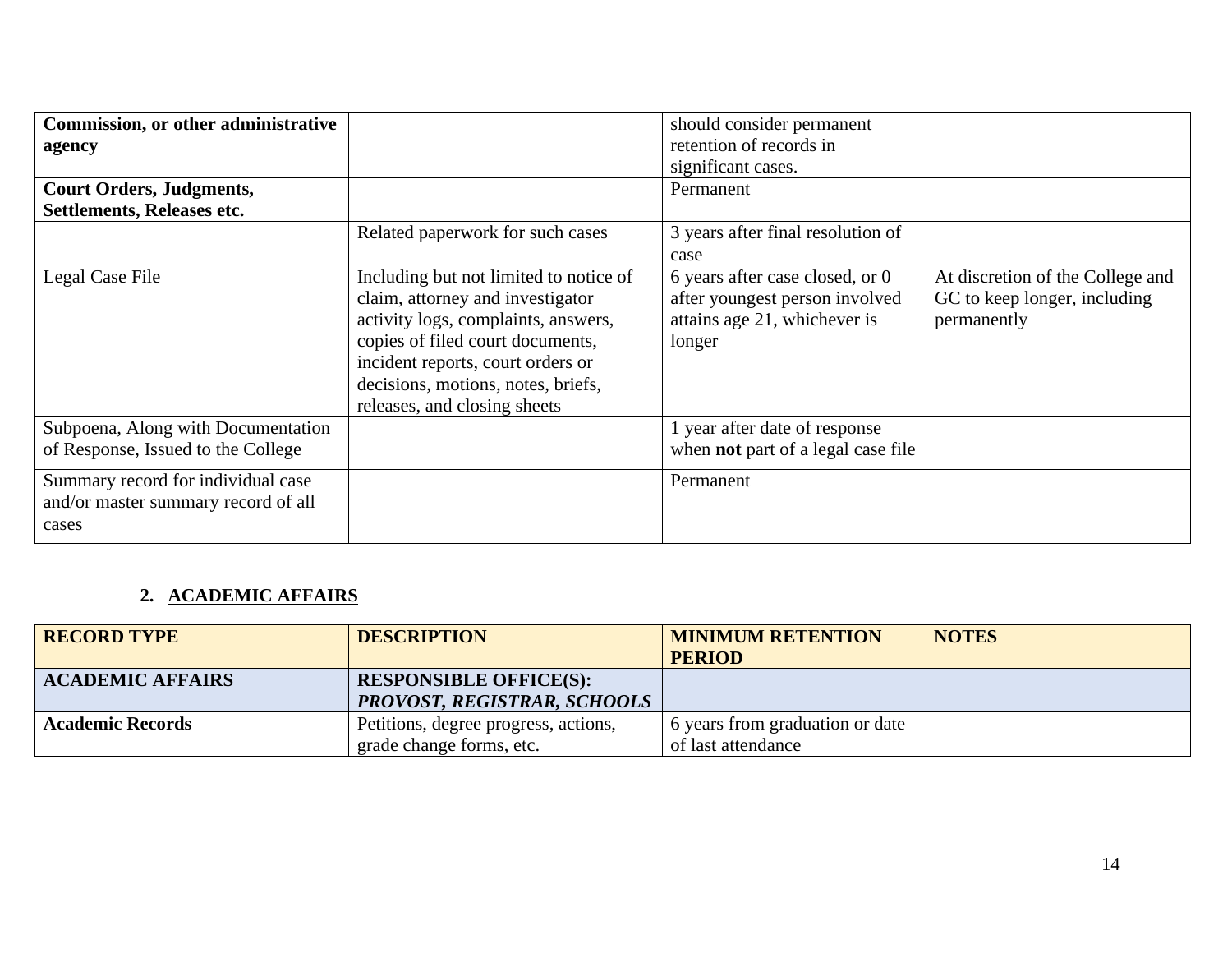| <b>Accreditation Records</b> | a. Records for institutional or<br>program accreditation by the Middle<br><b>States Association of Colleges and</b><br>Secondary Schools, CCNE for<br>Nursing and other organizations<br>responsible for accrediting<br>institutions of higher learning,<br>including but not limited to<br>institutional self-study documents,<br>reports and determinations resulting<br>from onsite visits for evaluation, and<br>the College's response to deficiencies<br>noted | Permanent                                         | Includes significant<br>correspondence, reports,<br>questionnaires, self-study<br>records and reports, guides and<br>related documents transmitted<br>between the College and<br>accrediting bodies |
|------------------------------|----------------------------------------------------------------------------------------------------------------------------------------------------------------------------------------------------------------------------------------------------------------------------------------------------------------------------------------------------------------------------------------------------------------------------------------------------------------------|---------------------------------------------------|-----------------------------------------------------------------------------------------------------------------------------------------------------------------------------------------------------|
|                              | b. Significant correspondence, reports,<br>questionnaires, self-study records and                                                                                                                                                                                                                                                                                                                                                                                    | Permanent                                         |                                                                                                                                                                                                     |
|                              | reports, guides, and related documents                                                                                                                                                                                                                                                                                                                                                                                                                               |                                                   |                                                                                                                                                                                                     |
|                              | transmitted between a college or the<br>University and accrediting bodies                                                                                                                                                                                                                                                                                                                                                                                            |                                                   |                                                                                                                                                                                                     |
|                              | c. Routine correspondence and<br>transmittal records, drafts of guides and<br>reports, and fiscal records                                                                                                                                                                                                                                                                                                                                                            | 6 years after accreditation<br>approved or denied |                                                                                                                                                                                                     |
| <b>Attendance Records</b>    | Records necessary to provide<br>documentation for student financial aid<br>or other purposes                                                                                                                                                                                                                                                                                                                                                                         | 6 years                                           |                                                                                                                                                                                                     |
| <b>Bulletins</b>             |                                                                                                                                                                                                                                                                                                                                                                                                                                                                      | Permanent                                         | Archive                                                                                                                                                                                             |
| <b>Class Rosters</b>         |                                                                                                                                                                                                                                                                                                                                                                                                                                                                      | Permanent                                         |                                                                                                                                                                                                     |
| <b>Course Evaluations</b>    | Including but not limited to teaching<br>observation reports and annual<br>evaluations                                                                                                                                                                                                                                                                                                                                                                               |                                                   |                                                                                                                                                                                                     |
|                              | a. Evaluation by students                                                                                                                                                                                                                                                                                                                                                                                                                                            | 3 years                                           |                                                                                                                                                                                                     |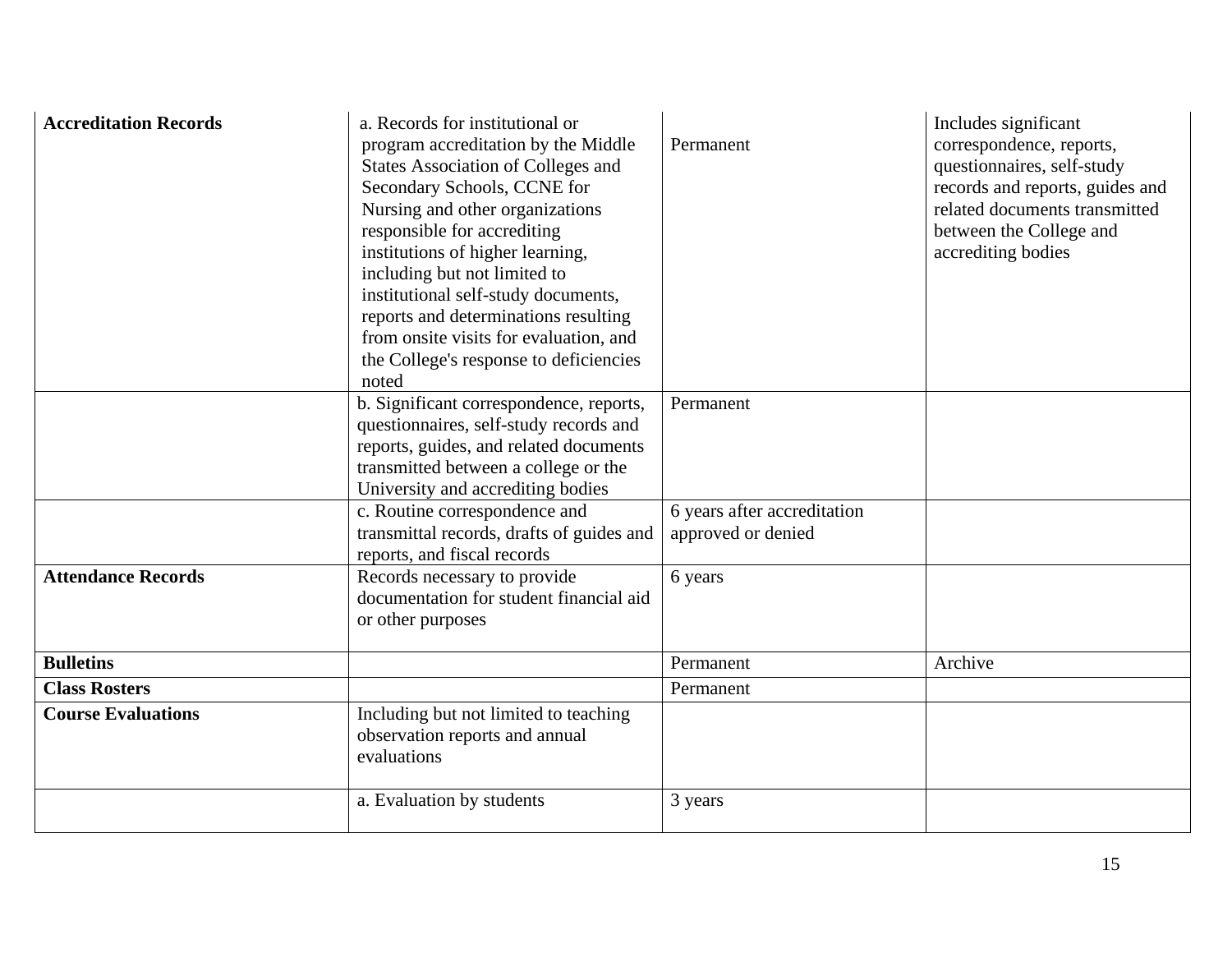|                                                                                | b. Evaluations by individuals other<br>than students                                                                                         | 6 years after termination of<br>instructor's employment                                                                             |         |
|--------------------------------------------------------------------------------|----------------------------------------------------------------------------------------------------------------------------------------------|-------------------------------------------------------------------------------------------------------------------------------------|---------|
| <b>Course Offerings</b>                                                        | a. Official copy of any literature or<br>other material made available to the<br>public, including college catalogs and<br>student handbooks | Permanent                                                                                                                           |         |
|                                                                                | b. Detailed course descriptive<br>information, including background<br>materials and supporting<br>documentation                             | 7 years after course or program<br>discontinued                                                                                     |         |
|                                                                                | c. Course listing created for<br>administrative convenience, containing<br>department list of classes                                        | 0 after superseded or obsolete                                                                                                      |         |
| Class Schedule, Including Class Title,<br>Location, Dates, and Time of Meeting |                                                                                                                                              | 6 years                                                                                                                             |         |
| <b>Catalogs</b>                                                                | Undergraduate and graduate                                                                                                                   | Permanent                                                                                                                           | Archive |
| <b>Course Syllabus or Lesson Plan</b>                                          |                                                                                                                                              | 0 after no longer needed.<br>College may want to retain<br>representative or outstanding<br>course syllabi for future<br>reference. |         |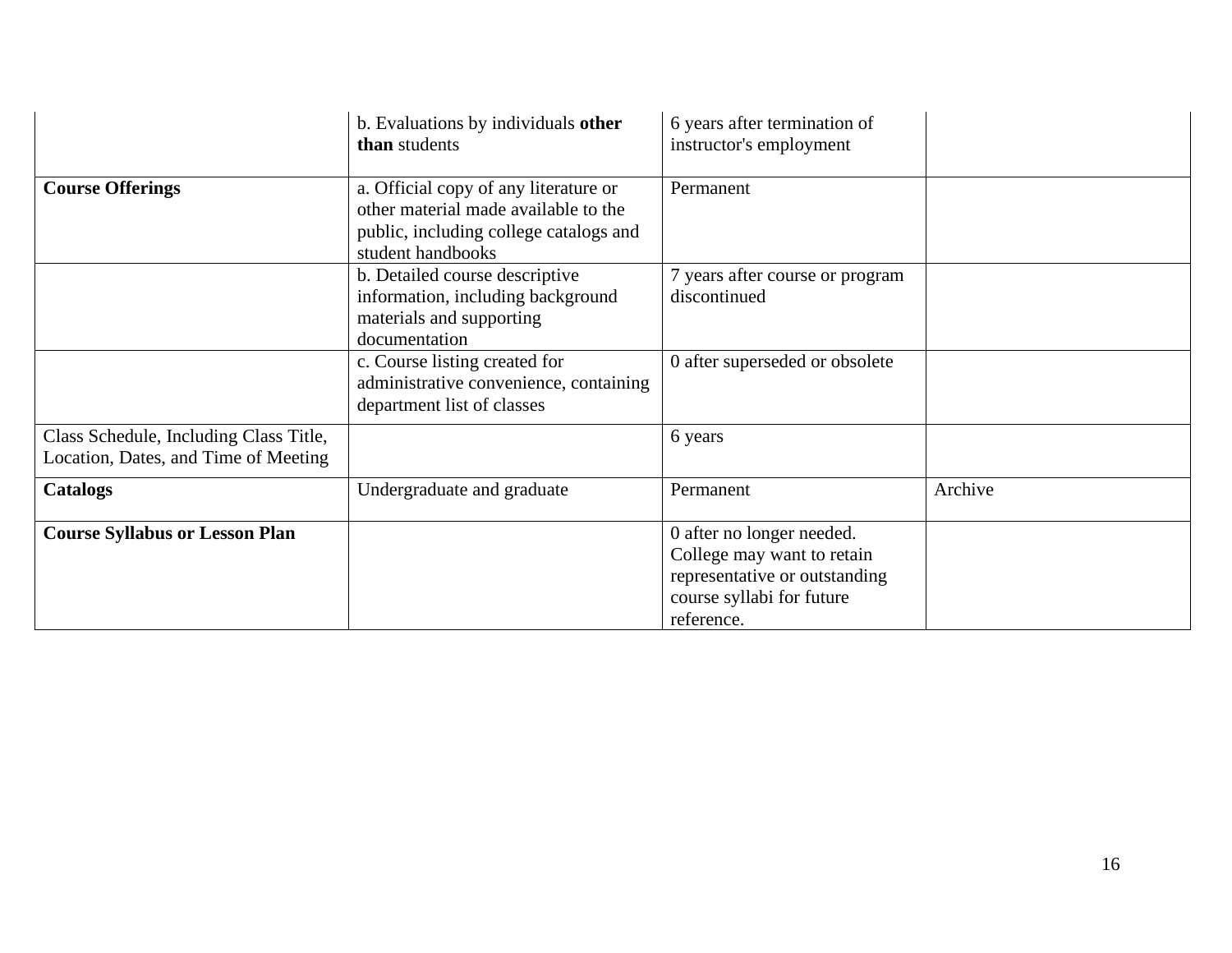| <b>Instructor's Grade Records, Test</b><br>Scores, and Marking Sheets, including<br>Records Documenting the Evaluation<br>of Scientific Models, Biological<br>Specimens, Chemical Compounds, or<br>other Objects or Materials Produced in<br>Lab or Shop Settings |                                                                                                                                                                     | 2 years                                               |                                                                                                                                                         |
|-------------------------------------------------------------------------------------------------------------------------------------------------------------------------------------------------------------------------------------------------------------------|---------------------------------------------------------------------------------------------------------------------------------------------------------------------|-------------------------------------------------------|---------------------------------------------------------------------------------------------------------------------------------------------------------|
| <b>Course or Laboratory Attendance</b><br>Records Necessary to Provide<br><b>Documentation for Student Financial</b><br>Aid or Other Purposes                                                                                                                     |                                                                                                                                                                     | 6 years                                               |                                                                                                                                                         |
| <b>Curriculum Changes</b>                                                                                                                                                                                                                                         |                                                                                                                                                                     | 5 years from graduation or last<br>date of attendance |                                                                                                                                                         |
| <b>Curriculum Development Records</b>                                                                                                                                                                                                                             | Curriculum development records,<br>covering internal development and<br>approval for credit, non-credit, and<br>continuing education programs and<br>courses        |                                                       | Records prepared as part of<br>curriculum planning may have<br>long-term value; evaluate these<br>records for continued, or<br>permanent, preservation. |
|                                                                                                                                                                                                                                                                   | a. Curriculum and related records<br>describing course of instruction and<br>course content, including transfer<br>status information and course history<br>records | 7 years                                               |                                                                                                                                                         |
|                                                                                                                                                                                                                                                                   | b. Approved internal application for<br>curriculum                                                                                                                  | 7 years                                               |                                                                                                                                                         |
|                                                                                                                                                                                                                                                                   | c. Denied internal application for<br>curriculum                                                                                                                    | 1 year                                                |                                                                                                                                                         |
|                                                                                                                                                                                                                                                                   | d. Curriculum planning records                                                                                                                                      | 0 after no longer needed                              |                                                                                                                                                         |
|                                                                                                                                                                                                                                                                   | Including approvals from the State<br>University of New York and                                                                                                    | Permanent                                             |                                                                                                                                                         |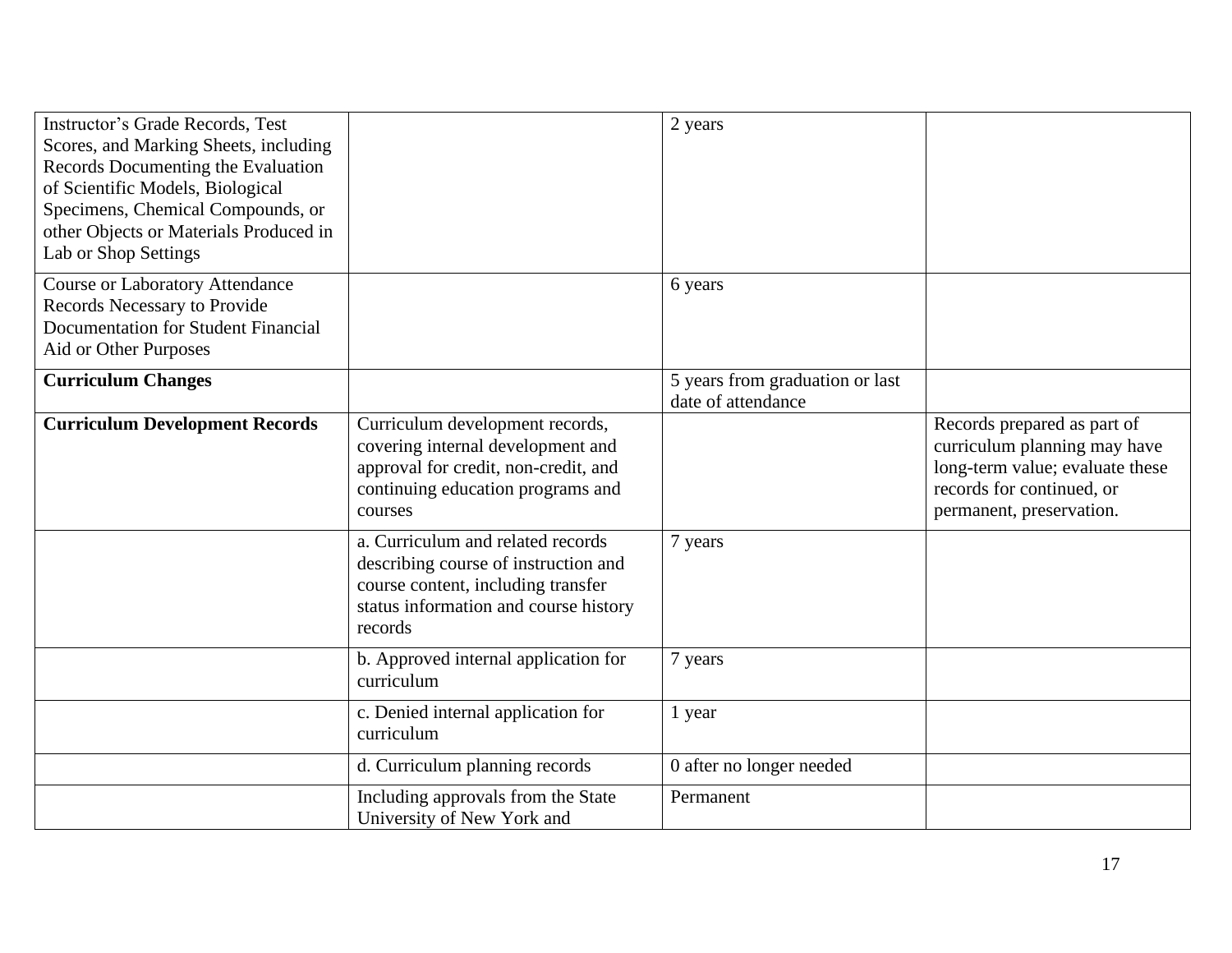| <b>Curriculum and Program</b><br><b>Registration Records</b>                                                                       | registration letters from the State<br><b>Education Department</b>                                                                                                       |                                                         |  |
|------------------------------------------------------------------------------------------------------------------------------------|--------------------------------------------------------------------------------------------------------------------------------------------------------------------------|---------------------------------------------------------|--|
| <b>Commencement Records</b>                                                                                                        | a. Official copy of commencement<br>program or other publication                                                                                                         | Permanent                                               |  |
|                                                                                                                                    | b. Other commencement records,<br>including but not limited to copies of<br>speeches, press clippings and press<br>releases, and event planning and<br>logistics records | 6 years                                                 |  |
| <b>Degree Recipients</b>                                                                                                           |                                                                                                                                                                          | Permanent                                               |  |
| <b>Degree Requirement</b><br><b>Exception/Change Petitions</b>                                                                     |                                                                                                                                                                          | 5 years from graduation or date<br>of last attendance   |  |
| <b>Enrollment</b>                                                                                                                  |                                                                                                                                                                          | Permanent                                               |  |
| <b>Enrollment Change Forms</b>                                                                                                     |                                                                                                                                                                          | 1 year from date of enrollment                          |  |
| Evaluations of Course Instructor,<br>Including but Not Limited to Teaching<br><b>Observation Reports and Annual</b><br>Evaluations |                                                                                                                                                                          |                                                         |  |
|                                                                                                                                    | a. Evaluations by students                                                                                                                                               | 3 years                                                 |  |
|                                                                                                                                    | b. Evaluations by individuals other<br>than students                                                                                                                     | 6 years after termination of<br>instructor's employment |  |
| <b>Examination Questions, Completed</b><br><b>Examination Papers and Answer</b><br>Sheets, and Term Papers                         |                                                                                                                                                                          | 1 year after course completed                           |  |
| <b>Grade Books/Sheets</b>                                                                                                          |                                                                                                                                                                          | Permanent                                               |  |
| <b>Graded Course Materials</b>                                                                                                     | Homework, exams, etc.                                                                                                                                                    | 1 year after completion of<br>course                    |  |
| <b>Grades and Grade Rosters</b>                                                                                                    | Including record of grade submitted                                                                                                                                      | Permanent                                               |  |
| <b>Grade Changes</b>                                                                                                               | Changes to final grades only                                                                                                                                             | Permanent                                               |  |
| <b>Graduation Lists</b>                                                                                                            |                                                                                                                                                                          | Permanent                                               |  |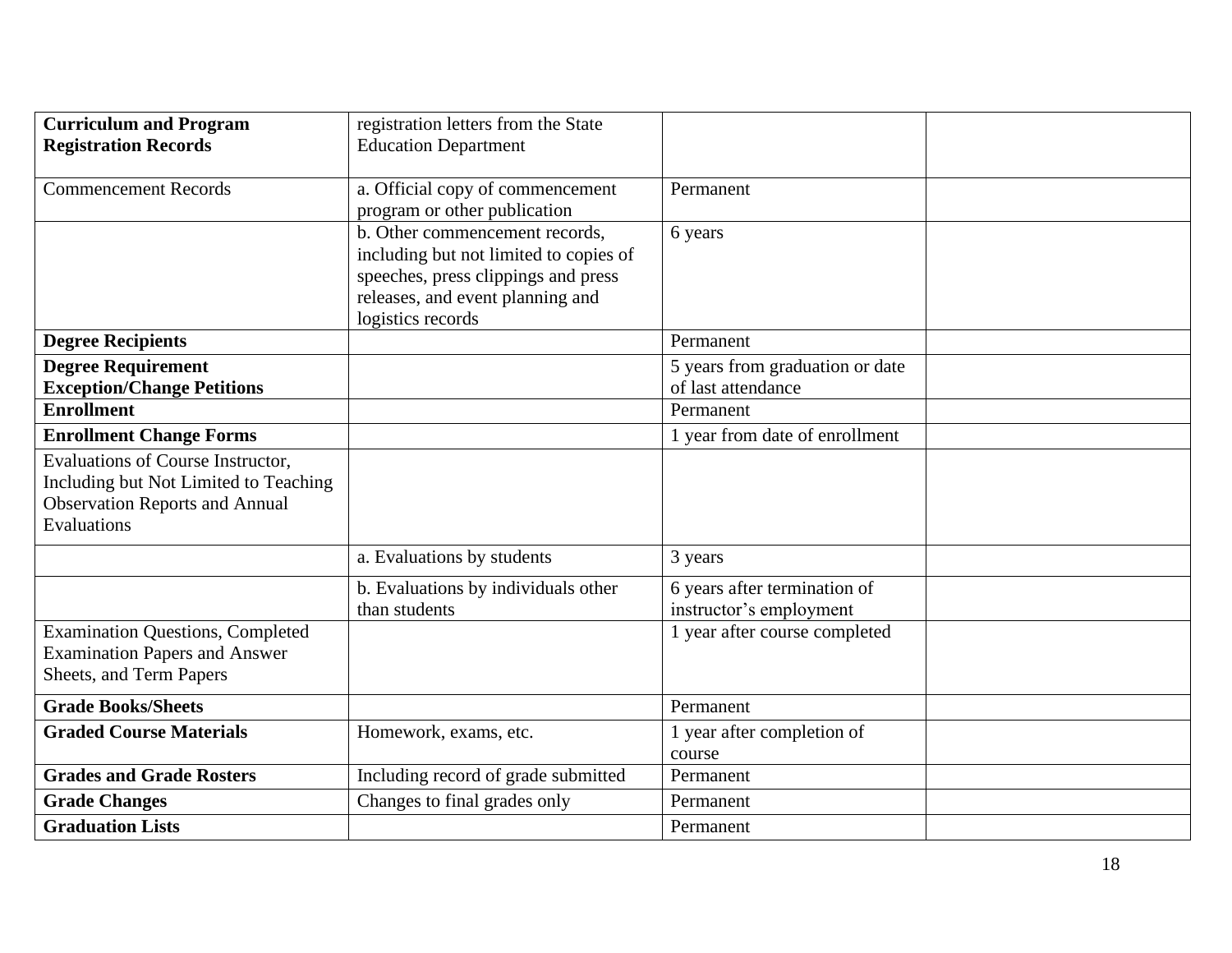| <b>Grants and Related Paperwork</b> | a. Application, proposal, narrative,<br>evaluation, and annual report for grants<br>that have been awarded                                                                                                                                                                                                                                                                                                                                                                                                                                                                                                                                                                     | 6 years after renewal or close of<br>grant                          |                                |
|-------------------------------------|--------------------------------------------------------------------------------------------------------------------------------------------------------------------------------------------------------------------------------------------------------------------------------------------------------------------------------------------------------------------------------------------------------------------------------------------------------------------------------------------------------------------------------------------------------------------------------------------------------------------------------------------------------------------------------|---------------------------------------------------------------------|--------------------------------|
|                                     | b. Background material, fiscal records,<br>and supporting documentation for<br>grants that have been awarded, and all<br>records relating to grant applications<br>that have been rejected                                                                                                                                                                                                                                                                                                                                                                                                                                                                                     | 6 years after renewal or close of<br>grant or denial of application |                                |
| <b>Holds</b>                        | Registration, diploma, transcript, etc.                                                                                                                                                                                                                                                                                                                                                                                                                                                                                                                                                                                                                                        | Until released                                                      |                                |
| <b>Institutional Review Boards</b>  | a. Records relating to individual<br>research protocols, including but not<br>limited to copies of research proposals<br>reviewed and accompanying scientific<br>evaluations and funding proposals;<br>approved sample consent documents;<br>progress reports submitted by<br>investigators; reports of injuries to<br>subjects; statements of significant new<br>findings provided to subjects; written<br>summaries of discussion of<br>controversial issues and their<br>resolution; records showing the basis<br>for requiring changes in or<br>disapproving research; correspondence<br>between the IRB and investigators; and<br>records of continuing review activities | 3 years after research concluded<br>or otherwise terminated.        | 21 CFR 56.115<br>21 CFR 312.62 |
|                                     | b. Records relating to IRB actions and<br>activities other than protocol-specific<br>matters, including but not limited to<br>minutes of IRB meetings and related<br>attendance records and agendas;                                                                                                                                                                                                                                                                                                                                                                                                                                                                           | 3 years after research completed<br>or otherwise terminated.        | 45 CFR 46.115<br>21 CFR 56.115 |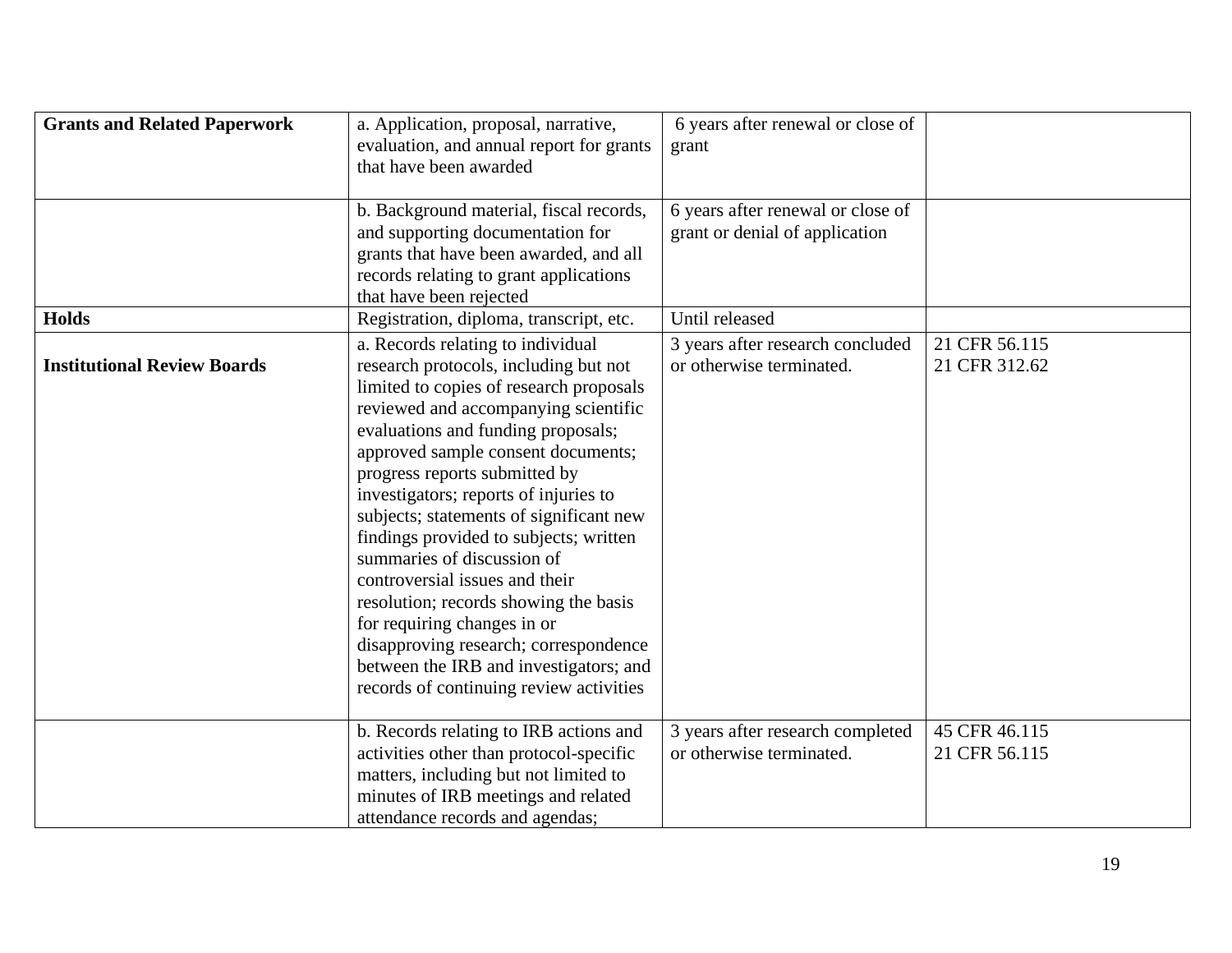|                                         | records of actions taken by the IRB<br>that are not included in the minutes,<br>including the number of members<br>voting for or against or abstaining from<br>such actions; lists of IRB members; |                                                       |  |
|-----------------------------------------|----------------------------------------------------------------------------------------------------------------------------------------------------------------------------------------------------|-------------------------------------------------------|--|
|                                         | and written procedures for the IRB                                                                                                                                                                 |                                                       |  |
| List of Students Majoring in a Field of |                                                                                                                                                                                                    | 0 after superseded or obsolete                        |  |
| Study                                   |                                                                                                                                                                                                    |                                                       |  |
| <b>Master Plan</b>                      |                                                                                                                                                                                                    | Permanent                                             |  |
| <b>Manual Grade Change Forms</b>        |                                                                                                                                                                                                    | Permanent                                             |  |
| <b>Program Proposals</b>                | Including proposals for registration of                                                                                                                                                            |                                                       |  |
|                                         | new programs and requests for                                                                                                                                                                      |                                                       |  |
|                                         | approval of changes in existing                                                                                                                                                                    |                                                       |  |
|                                         | programs.                                                                                                                                                                                          |                                                       |  |
|                                         | a. For successful registration of<br>program                                                                                                                                                       | Permanent                                             |  |
|                                         | b. For failed program                                                                                                                                                                              | 0 after no longer needed                              |  |
| <b>Registration Forms</b>               |                                                                                                                                                                                                    | 5 years from course registration                      |  |
|                                         |                                                                                                                                                                                                    |                                                       |  |
| <b>Transcripts</b>                      |                                                                                                                                                                                                    | Permanent                                             |  |
| <b>Transcript Requests</b>              |                                                                                                                                                                                                    | 1 year from submission date                           |  |
| <b>Transfer Credit Evaluations</b>      |                                                                                                                                                                                                    | 5 years from graduation or date<br>of last attendance |  |
| <b>LIBRARY</b>                          | <b>RESPONSIBLE OFFICE: LIBRARY</b>                                                                                                                                                                 |                                                       |  |
| <b>Circulation Records</b>              |                                                                                                                                                                                                    | Retained until items are returned                     |  |
|                                         |                                                                                                                                                                                                    | and discharged                                        |  |
| <b>Library Catalog</b>                  |                                                                                                                                                                                                    | Permanent                                             |  |
| <b>ACADEMIC PERSONNEL</b>               | <b>RESPONSIBLE OFFICE(S):</b>                                                                                                                                                                      |                                                       |  |
| <b>RECORDS</b>                          | PROVOST, HR, SCHOOLS                                                                                                                                                                               |                                                       |  |
| <b>Academic Search Records</b>          |                                                                                                                                                                                                    | 3 years                                               |  |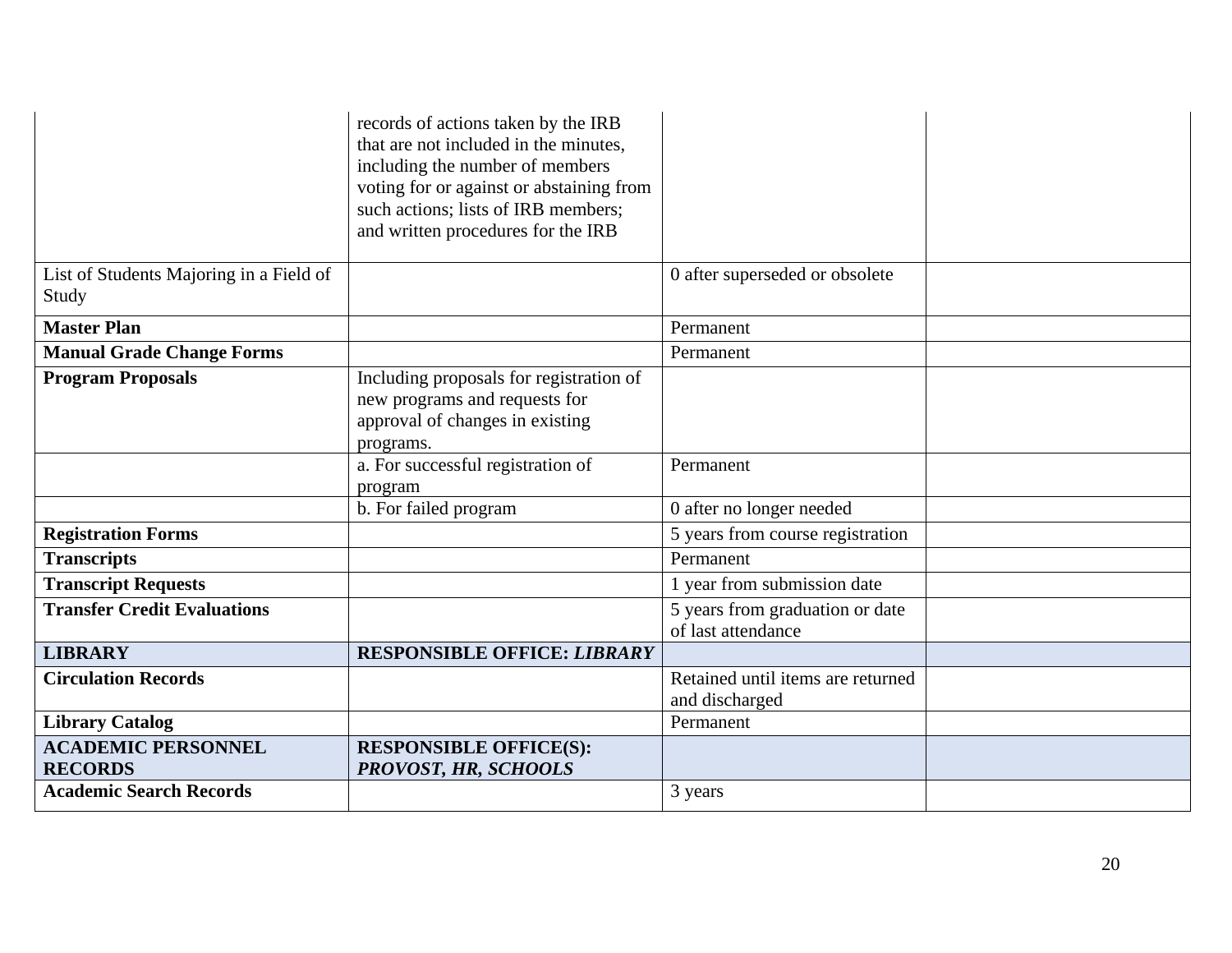| <b>Disclosure of External Financial</b>                                                       |                                                                                                   | 5 years post-disclosure      |                        |
|-----------------------------------------------------------------------------------------------|---------------------------------------------------------------------------------------------------|------------------------------|------------------------|
| <b>Interests and Commitments</b>                                                              |                                                                                                   |                              |                        |
| <b>Faculty Evaluations, Observations,</b>                                                     |                                                                                                   | 10 years from the employee's |                        |
| <b>Promotion, Demotion and Discharge</b>                                                      |                                                                                                   | termination from the College |                        |
| <b>Documentation</b>                                                                          |                                                                                                   |                              |                        |
| <b>Grievances</b>                                                                             | a. No cause findings                                                                              | 3 years from determination   |                        |
|                                                                                               | b. Cause findings                                                                                 | Permanent                    |                        |
| <b>Personnel Files, Appointment</b>                                                           |                                                                                                   | Permanent                    | See Faculty Handbook   |
| <b>Letters, and Forms</b>                                                                     |                                                                                                   |                              |                        |
| <b>Research Records of Faculty</b>                                                            | Published books, papers, journal<br>articles, and other materials made<br>available to the public | Permanent                    |                        |
| <b>Tenure or Promotion Dossiers</b>                                                           |                                                                                                   | 3 years from determination   |                        |
| <b>Presidential Decisions Regarding</b><br><b>Appointment, Promotion and</b><br><b>Tenure</b> |                                                                                                   | Permanent                    |                        |
| <b>Search Committee Files</b>                                                                 | These records are search files created                                                            | 7 years following the        |                        |
|                                                                                               | in the search, advertising, interviews                                                            | completion of the search.    |                        |
|                                                                                               | and hiring for an individual to fill a                                                            |                              |                        |
|                                                                                               | position within the college.                                                                      |                              |                        |
| <b>STUDENT ACADEMIC RECORDS</b>                                                               | <b>RESPONSIBLE OFFICE:</b>                                                                        |                              |                        |
|                                                                                               | PROVOST, REGISTRAR,                                                                               |                              |                        |
|                                                                                               | <b>ENROLLMENT SERVICES</b>                                                                        |                              |                        |
| <b>Student Academic Record</b>                                                                |                                                                                                   | Permanent                    |                        |
| (transcript)                                                                                  |                                                                                                   |                              |                        |
| <b>Change of Grade Documents,</b>                                                             |                                                                                                   | 6 years                      | Can be retained longer |
| <b>Withdrawal Authorizations,</b>                                                             |                                                                                                   |                              |                        |
| <b>Graduation Certification, Social</b>                                                       |                                                                                                   |                              |                        |
| <b>Security Certification, Student</b>                                                        |                                                                                                   |                              |                        |
| <b>Roster (Including Names, Addresses,</b>                                                    |                                                                                                   |                              |                        |
| and Other Pertinent Information),                                                             |                                                                                                   |                              |                        |
| and attendance verification records,                                                          |                                                                                                   |                              |                        |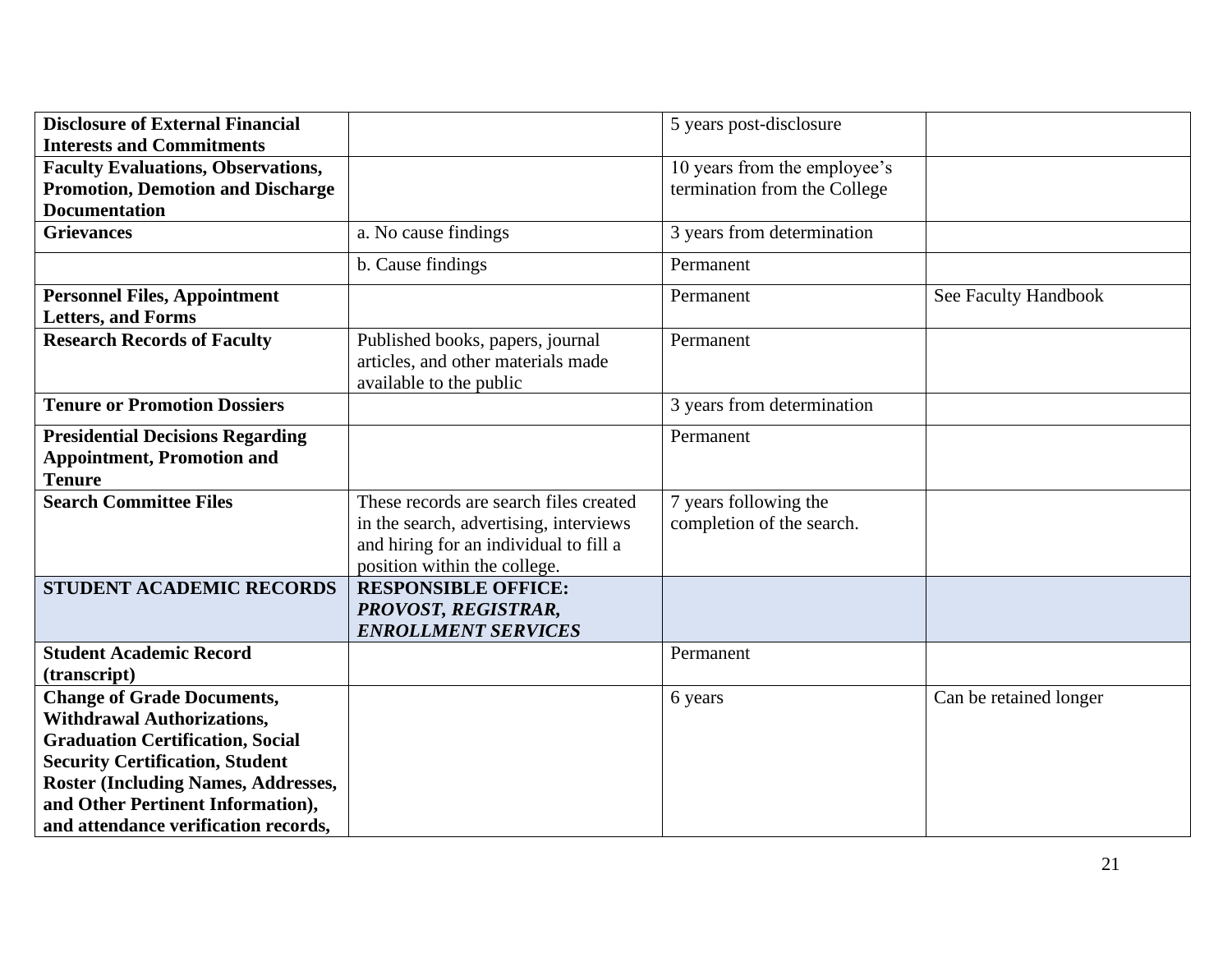| such as class roster, final grade         |                                          |                                  |  |
|-------------------------------------------|------------------------------------------|----------------------------------|--|
| listing, and student schedule             |                                          |                                  |  |
| <b>Other Student Records</b>              | Including but not limited to academic    | 6 years after graduation or date |  |
|                                           | action authorizations (dismissals and/or | of last attendance of student(s) |  |
|                                           | notification of problems); employment    | involved                         |  |
|                                           | placement records; records of            |                                  |  |
|                                           | internships served; records relating to  |                                  |  |
|                                           | participation in clinical programs;      |                                  |  |
|                                           | records of selection for and             |                                  |  |
|                                           |                                          |                                  |  |
|                                           | participation in remedial assistance,    |                                  |  |
|                                           | second language, academic honors, or     |                                  |  |
|                                           | other special academic programs; and     |                                  |  |
|                                           | assessment of life/work experience       |                                  |  |
|                                           | information for academic credits         |                                  |  |
| Student Degree and Grade Audit            |                                          | 6 years                          |  |
| Records                                   |                                          |                                  |  |
|                                           |                                          |                                  |  |
| <b>Application for veteran's benefits</b> |                                          | 3 years                          |  |
| and enrollment certification and          |                                          |                                  |  |
| related records                           |                                          |                                  |  |
| Application for graduation, change        |                                          | 1 year                           |  |
| of course (drop/add) records,             |                                          |                                  |  |
| credit/no credit (audit) approval,        |                                          |                                  |  |
| pass/fail request, registration form,     |                                          |                                  |  |
| and request by student for transcript     |                                          |                                  |  |
| or other record                           |                                          |                                  |  |
| Name and/or sex change                    |                                          | 3 years                          |  |
| authorization, or change in Social        |                                          |                                  |  |
| <b>Security number record</b>             |                                          |                                  |  |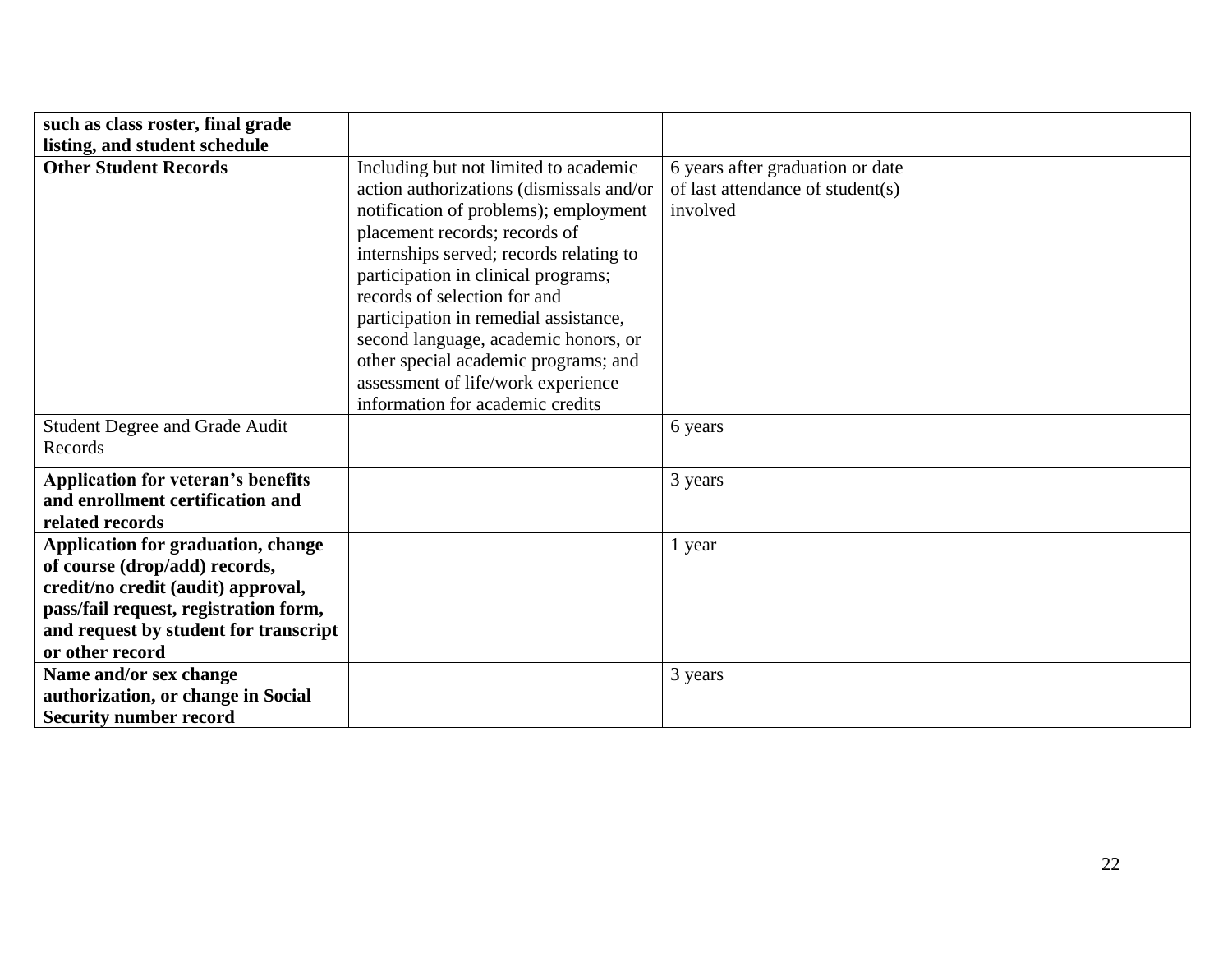| Non-credit and continuing education<br>records                                                                                                                                                            | a. Individual attendee records,<br>including but not limited to residence<br>verification, program participation<br>application, summary of participant<br>achievements and attendance, and<br>record of courses taken, including<br>grades and test results, but excluding<br>test papers and answer sheets | 6 years (unless part of their<br>student record as an enrolled<br>student) |  |
|-----------------------------------------------------------------------------------------------------------------------------------------------------------------------------------------------------------|--------------------------------------------------------------------------------------------------------------------------------------------------------------------------------------------------------------------------------------------------------------------------------------------------------------|----------------------------------------------------------------------------|--|
|                                                                                                                                                                                                           | b. Test papers and answer sheets                                                                                                                                                                                                                                                                             | 6 months                                                                   |  |
| <b>Academic Integrity Violations</b>                                                                                                                                                                      | Findings and related case files                                                                                                                                                                                                                                                                              | Permanent                                                                  |  |
| <b>Research Records (Students)</b>                                                                                                                                                                        | Published books, papers, journal<br>articles, and other materials made<br>available to the public                                                                                                                                                                                                            | Permanent                                                                  |  |
| Termination record containing<br>information about academic,<br>attendance-related, or disciplinary<br>termination, reason for termination,<br>transfer to another college, or future<br>plans of student |                                                                                                                                                                                                                                                                                                              | 3 years                                                                    |  |
| Enrollment verification requests                                                                                                                                                                          |                                                                                                                                                                                                                                                                                                              | 1 year from enrollment date                                                |  |
| NCAA eligibility certifications                                                                                                                                                                           |                                                                                                                                                                                                                                                                                                              | 7 years from date of certification                                         |  |
| Transcript requests                                                                                                                                                                                       |                                                                                                                                                                                                                                                                                                              | 1 year from submission date                                                |  |
| Veterans Administration Certificate of<br>Eligibility                                                                                                                                                     |                                                                                                                                                                                                                                                                                                              | 5 years from graduation date or<br>date of last attendance                 |  |

# **3. ADMISSIONS AND FINANCIAL AID**

| <b>RECORD TYPE</b> | <b>DESCRIPTION</b> | <b>MINIMUM RETENTION</b> | <b>NOTES</b> |
|--------------------|--------------------|--------------------------|--------------|
|                    |                    | <b>PERIOD</b>            |              |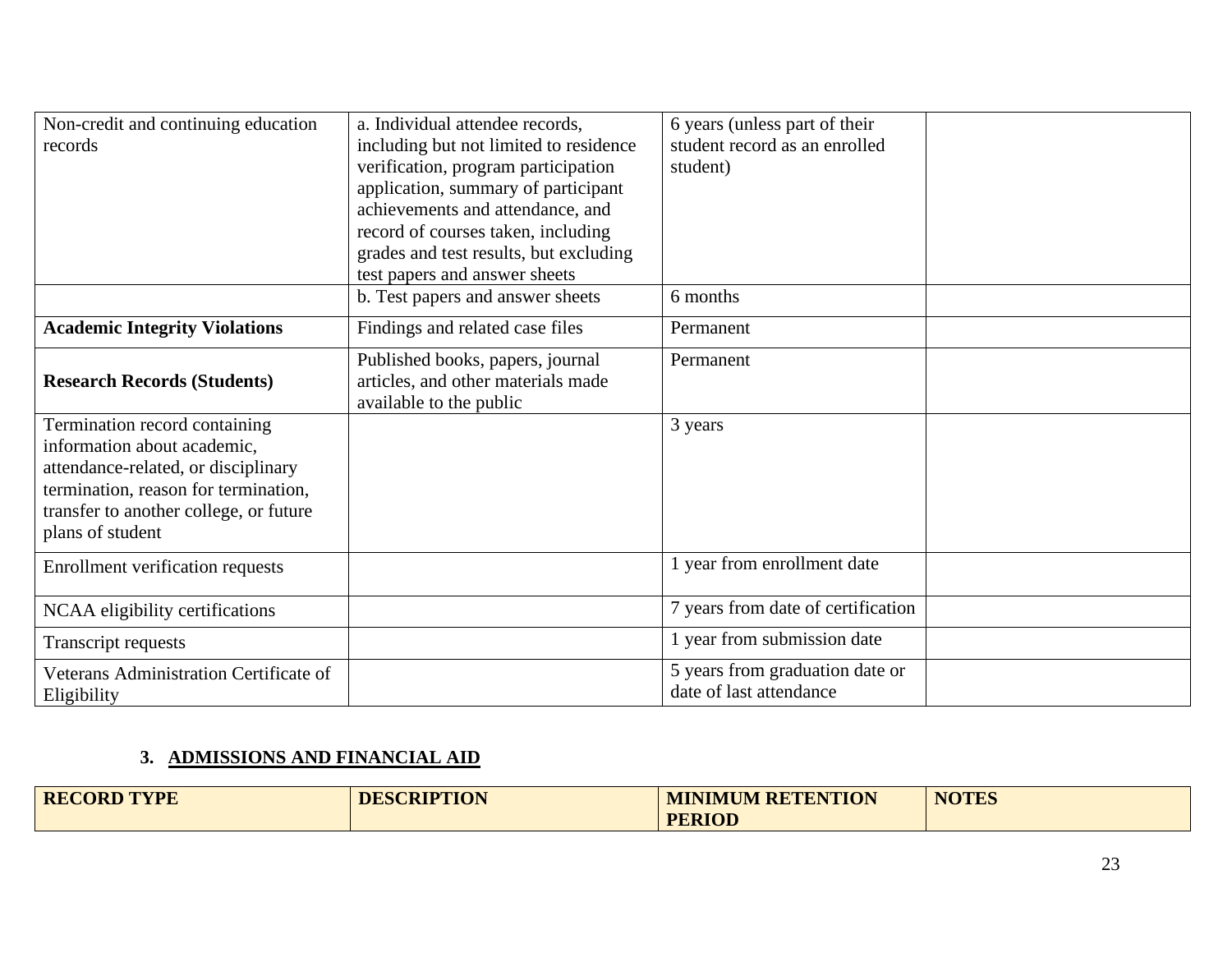| <b>ADMISSIONS</b>                                          | <b>RESPONSIBLE OFFICE(S):</b><br><b>ADMISSIONS, ENROLLMENT</b>                                                                                                                                                                                                                                                                     |                                                                                                     |                       |
|------------------------------------------------------------|------------------------------------------------------------------------------------------------------------------------------------------------------------------------------------------------------------------------------------------------------------------------------------------------------------------------------------|-----------------------------------------------------------------------------------------------------|-----------------------|
|                                                            | <b>SERVICES</b>                                                                                                                                                                                                                                                                                                                    |                                                                                                     |                       |
| <b>APPLICANTS: NOT ENROLLED</b>                            |                                                                                                                                                                                                                                                                                                                                    |                                                                                                     |                       |
| <b>Applications for Admission or</b><br><b>Readmission</b> | Relevant correspondence, entrance<br>exam reports (ACT, SAT, etc.), letters<br>of recommendation, high school (and<br>other college) transcripts                                                                                                                                                                                   | 2 years after date of exclusion or<br>end of permitted enrollment<br>period for accepted applicants |                       |
| <b>Financial Aid Records</b>                               |                                                                                                                                                                                                                                                                                                                                    | 1 year                                                                                              |                       |
| <b>APPLICANTS: ENROLLED</b>                                |                                                                                                                                                                                                                                                                                                                                    |                                                                                                     |                       |
| <b>Applications for Admission</b>                          | Including AP exams, relevant<br>correspondence, entrance exam<br>reports, etc.                                                                                                                                                                                                                                                     | 6 years after graduation or date<br>of last attendance                                              |                       |
| <b>Letters of Recommendation</b>                           | Including waiver for right of access                                                                                                                                                                                                                                                                                               | 6 years after graduation or date<br>of last attendance                                              |                       |
| <b>Recruitment Records</b>                                 | a. Other than recruitment of individual<br>student athletes, including but not<br>limited to plans and strategies, lists of<br>potential students, records of socio-<br>ethnic composition of student body,<br>records of college planning workshops<br>and visits by parents and prospective<br>students, and relevant statistics | 3 years                                                                                             |                       |
|                                                            | b. Records relating to individual<br>prospective students who do not apply<br>for admission, including resumes                                                                                                                                                                                                                     | 1 year                                                                                              |                       |
| <b>Parental Consent/FERPA Records</b>                      |                                                                                                                                                                                                                                                                                                                                    | 6 years                                                                                             | <b>FERPA</b> releases |
| <b>Transcripts</b>                                         | From high school or other colleges                                                                                                                                                                                                                                                                                                 | 5 years from graduation or date<br>of last attendance                                               |                       |
| <b>International Student Forms</b>                         | Visa documentation, etc.                                                                                                                                                                                                                                                                                                           | 5 years                                                                                             |                       |
| <b>BURSAR</b>                                              | <b>RESPONSIBLE OFFICE:</b>                                                                                                                                                                                                                                                                                                         |                                                                                                     |                       |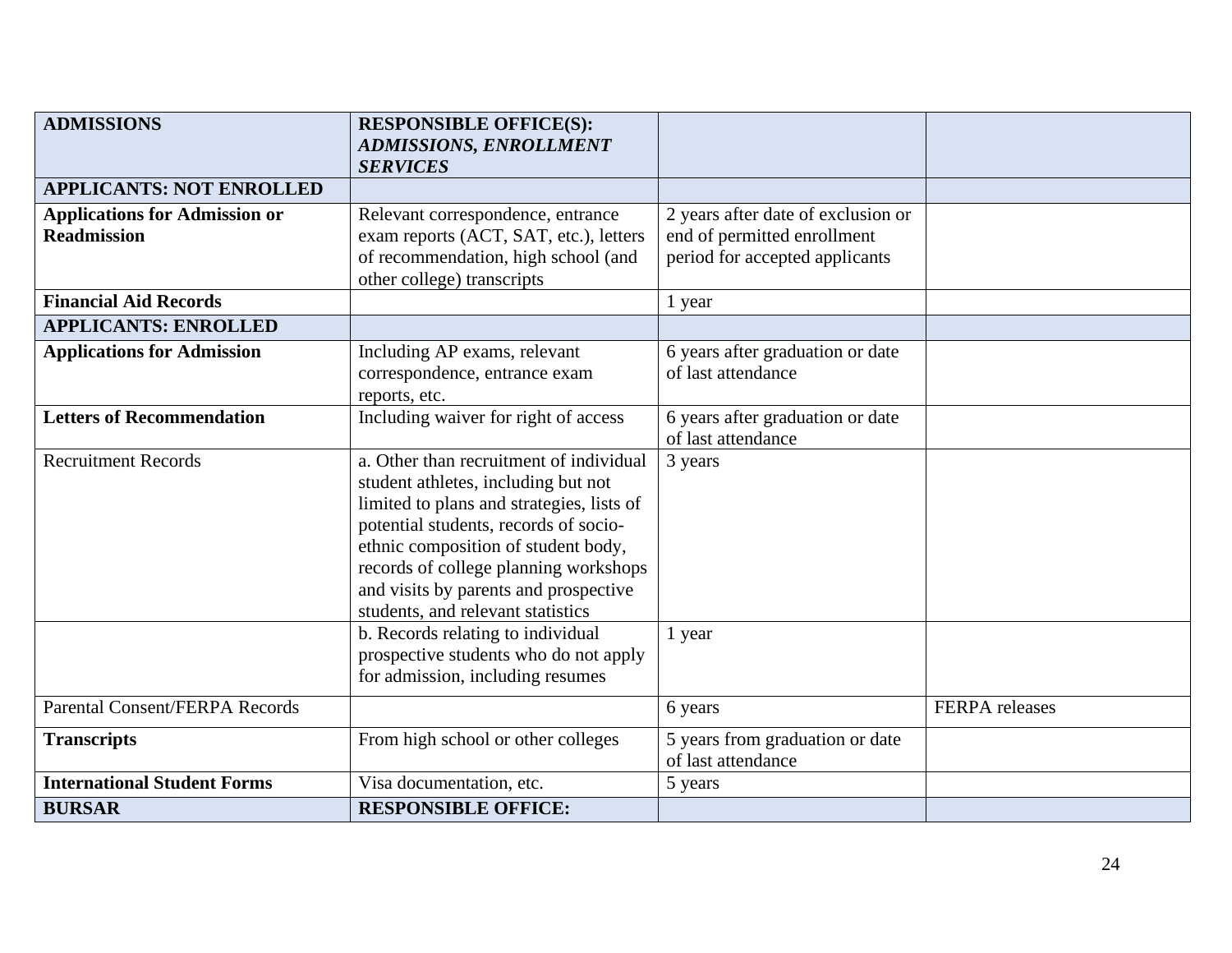|                                         | <b>BURSAR</b>                                                                                                                                                                                                                                                                                                                                                                                                                                                                                                                                                                                                                  |                                                                                                       |  |
|-----------------------------------------|--------------------------------------------------------------------------------------------------------------------------------------------------------------------------------------------------------------------------------------------------------------------------------------------------------------------------------------------------------------------------------------------------------------------------------------------------------------------------------------------------------------------------------------------------------------------------------------------------------------------------------|-------------------------------------------------------------------------------------------------------|--|
| <b>Cashier Reports</b>                  |                                                                                                                                                                                                                                                                                                                                                                                                                                                                                                                                                                                                                                | 6 years                                                                                               |  |
| <b>Disclosure Statements</b>            |                                                                                                                                                                                                                                                                                                                                                                                                                                                                                                                                                                                                                                | 3 years after account has been<br>paid in full                                                        |  |
| <b>FINANCIAL AID</b>                    | <b>RESPONSIBLE OFFICE:</b><br><b>ENROLLMENT SERVICES,</b><br><b>FINANCIAL AID, STUDENT</b><br><b>SERVICES</b>                                                                                                                                                                                                                                                                                                                                                                                                                                                                                                                  |                                                                                                       |  |
| <b>Authorization/Allocation Letters</b> | These records document awards of<br>federal financial aid to the college.                                                                                                                                                                                                                                                                                                                                                                                                                                                                                                                                                      | Permanent                                                                                             |  |
| <b>Bankruptcy matters (students)</b>    |                                                                                                                                                                                                                                                                                                                                                                                                                                                                                                                                                                                                                                | 6 years after case closed                                                                             |  |
| <b>Financial Aid Records</b>            | Including but not limited to Free<br>Application for Federal Student Aid<br>(FAFSA) reports, applications for<br>assistance and related eligibility<br>determination records, financial aid<br>disbursement records, copies of<br>income tax forms, financial aid<br>transcripts from other schools, award<br>and declination notices, verifications<br>for non-taxable income and other tax-<br>related records, instructor requests for<br>work-study student, student work-<br>study job descriptions, copies of work-<br>study time records to verify hours with<br>student schedule, and veteran's service<br>information | 6 years after graduation, date of<br>last attendance, or financial<br>accounting, whichever is longer |  |
| <b>Financial Aid Reports</b>            | State, federal, and other covering<br>multiple students, including but not<br>limited to Tuition Assistance Program<br>(TAP) reports                                                                                                                                                                                                                                                                                                                                                                                                                                                                                           | 6 years                                                                                               |  |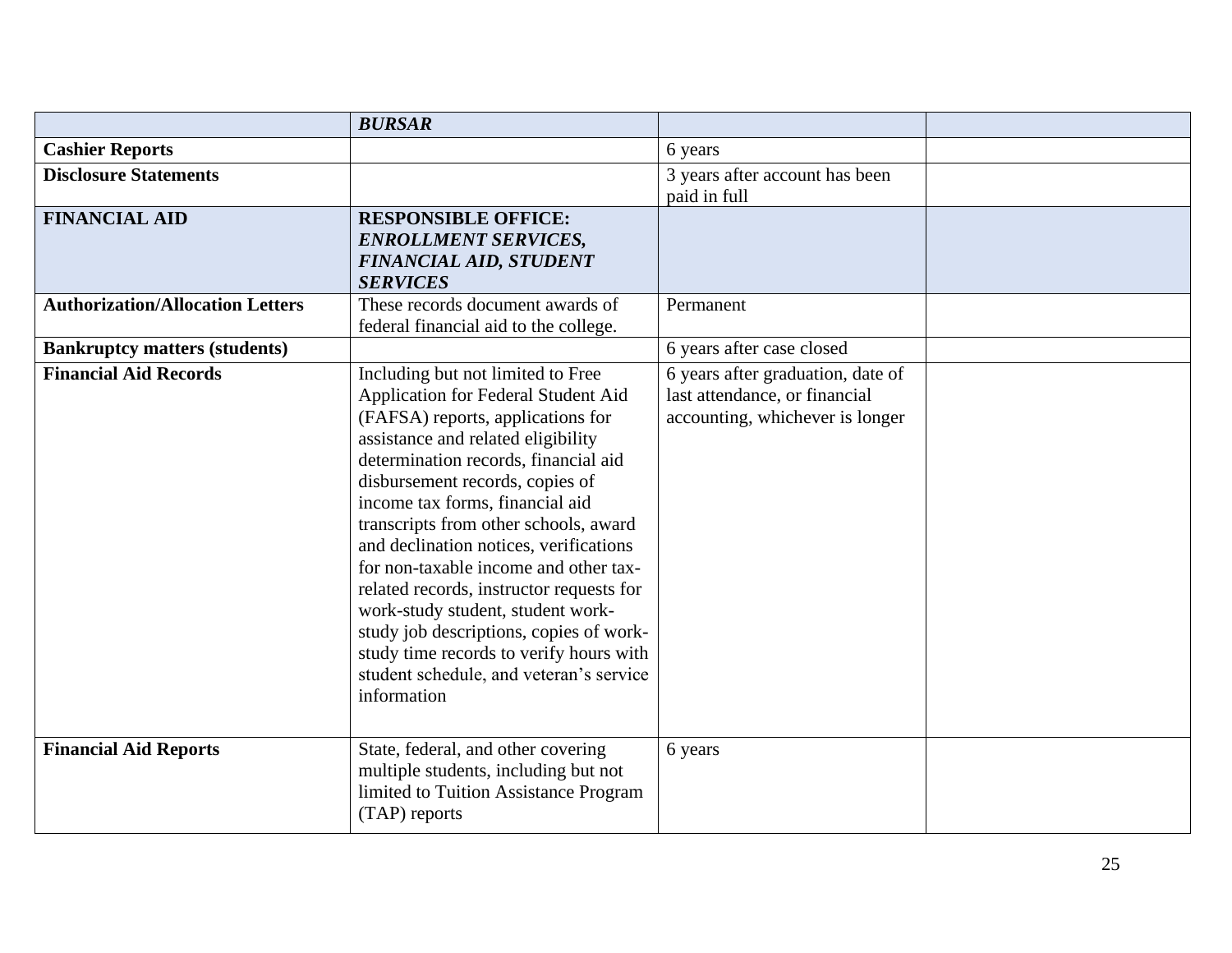| <b>Pell Grant Records</b>                                                    |                                                                                                                                                                                                                                                                                                      | 7 years after the award year                                                                                |  |
|------------------------------------------------------------------------------|------------------------------------------------------------------------------------------------------------------------------------------------------------------------------------------------------------------------------------------------------------------------------------------------------|-------------------------------------------------------------------------------------------------------------|--|
| Scholarship Records                                                          | a. Individual scholarship file,<br>including but not limited to<br>applications, list of eligible<br>candidates, list of competition winners<br>and alternates, recommendations,<br>authorization of awards, financial<br>statements, accounting data, reports,<br>and correspondence                | 6 years                                                                                                     |  |
|                                                                              | b. List of scholarships awarded<br>students                                                                                                                                                                                                                                                          | Permanent                                                                                                   |  |
| Records of Gifts and Prizes (Other than<br>Scholarships) Awarded to Students |                                                                                                                                                                                                                                                                                                      | 3 years                                                                                                     |  |
| <b>Student Loan Repayment Records</b>                                        |                                                                                                                                                                                                                                                                                                      | 6 academic years after loan is<br>repaid, fully canceled, or<br>assigned to U.S. Department of<br>Education |  |
| Student Call Center, telephone call log,<br>statement, or equivalent record  |                                                                                                                                                                                                                                                                                                      | 1 year                                                                                                      |  |
| <b>Tuition and Fee Charges</b>                                               |                                                                                                                                                                                                                                                                                                      | 6 years after last entry                                                                                    |  |
| <b>U.S. GI and Dependents Educational</b><br><b>Benefits Records</b>         | Documentation of the educational<br>training of students entitled to benefits<br>administered through the US Veterans<br><b>Administration. Contains</b><br>certifications, discharge papers, course<br>of study information, transcripts,<br>marriage licenses, birth certificates,<br>transcripts, | 7 years after termination of<br>enrollment                                                                  |  |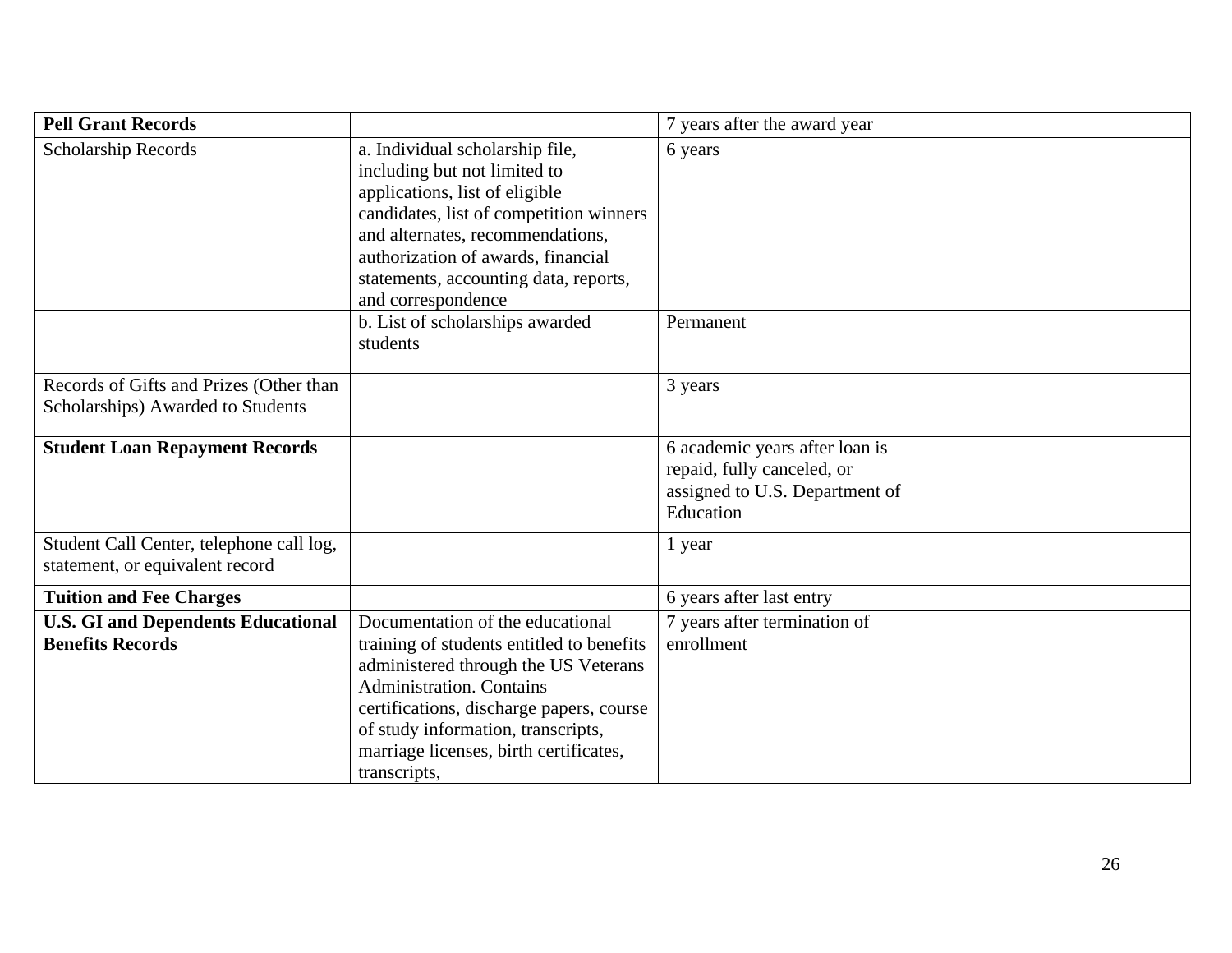# **4. ADVANCEMENT, ALUMNI AFFAIRS, MARKETING AND PR**

| <b>RECORD TYPE</b>                                         | <b>DESCRIPTION</b>                                                                                                                                                                                                                                        | <b>MINIMUM RETENTION</b>                                                                   | <b>NOTES</b>                                                                                                                                                                                             |
|------------------------------------------------------------|-----------------------------------------------------------------------------------------------------------------------------------------------------------------------------------------------------------------------------------------------------------|--------------------------------------------------------------------------------------------|----------------------------------------------------------------------------------------------------------------------------------------------------------------------------------------------------------|
|                                                            | <b>RESPONSIBLE OFFICE:</b>                                                                                                                                                                                                                                | <b>PERIOD</b>                                                                              |                                                                                                                                                                                                          |
|                                                            | <b>ALUMNI AFFAIRS AND</b><br><b>ADVANCEMENT</b>                                                                                                                                                                                                           |                                                                                            |                                                                                                                                                                                                          |
| <b>Alumni Records</b>                                      | Alumni directory or other master<br>summary record of alumni and all<br>other degree recipients, such as<br>published alumni catalog, providing<br>names of alumni, years of graduation,<br>degrees granted, place of residence,<br>and other information | Permanent                                                                                  |                                                                                                                                                                                                          |
| <b>Annual Reports</b>                                      |                                                                                                                                                                                                                                                           | Permanent                                                                                  |                                                                                                                                                                                                          |
| <b>Commencement Program</b>                                |                                                                                                                                                                                                                                                           | Permanent                                                                                  |                                                                                                                                                                                                          |
| <b>Donor (and Prospective Donor)</b><br><b>Information</b> | Information on individuals,<br>organizations, foundations, or<br>corporations                                                                                                                                                                             | 0 after no longer needed.<br>Records of specific gifts to the<br>College are covered below | Document retention requirements<br>refer only to material maintained<br>by the University. Records<br>retained by separate campus<br>foundations are subject to<br>foundation policies and<br>procedure. |
| <b>Endowment Records</b>                                   |                                                                                                                                                                                                                                                           | Permanent                                                                                  |                                                                                                                                                                                                          |
| <b>Gift Records</b>                                        |                                                                                                                                                                                                                                                           | Permanent                                                                                  |                                                                                                                                                                                                          |
| <b>Gift Letter Agreements</b>                              |                                                                                                                                                                                                                                                           | Permanent                                                                                  |                                                                                                                                                                                                          |
| <b>Planned Gifts and Real Estate Gifts</b>                 | Trusts, life income, annuities                                                                                                                                                                                                                            | Permanent                                                                                  |                                                                                                                                                                                                          |
| <b>PR/MARKETING</b>                                        |                                                                                                                                                                                                                                                           |                                                                                            |                                                                                                                                                                                                          |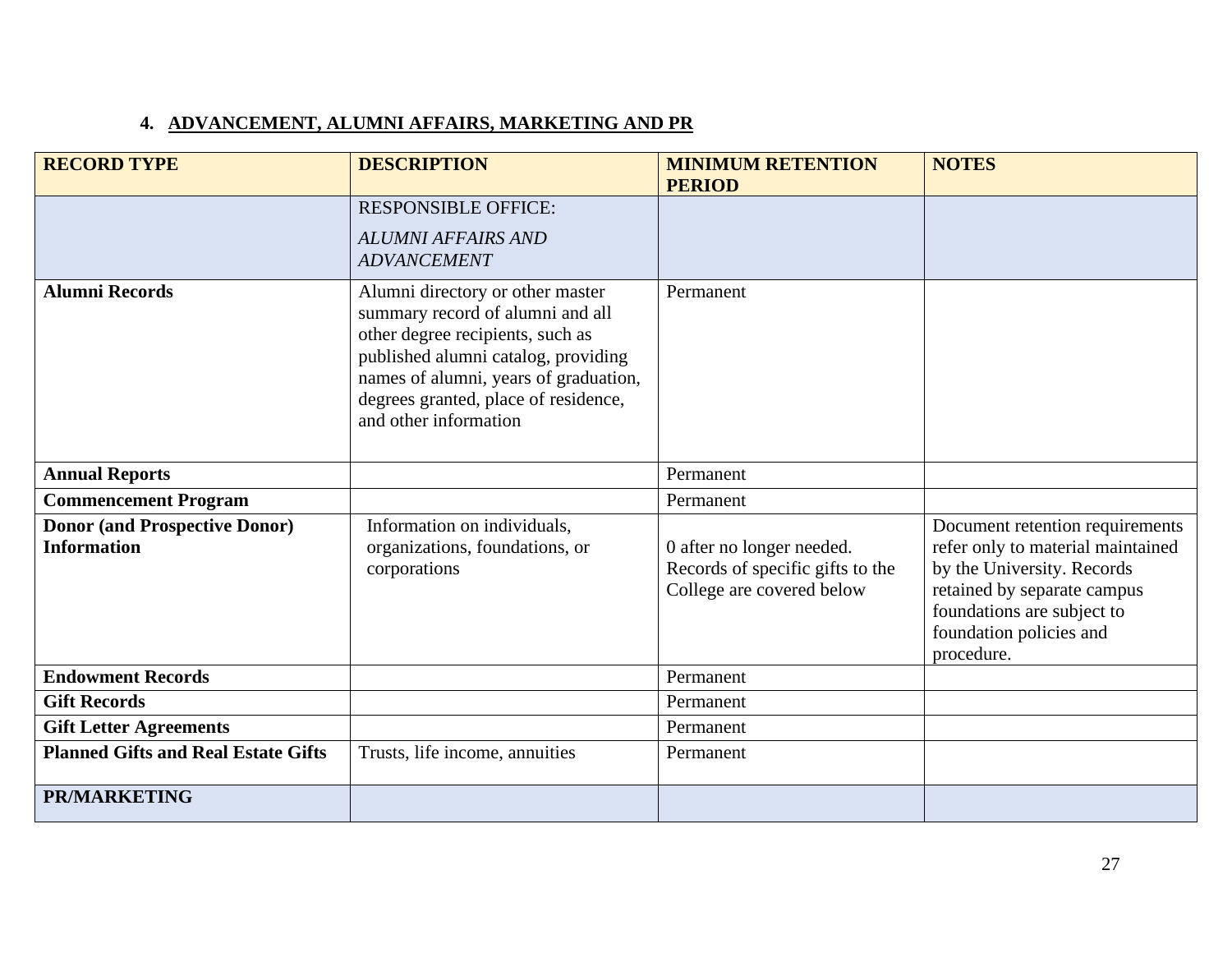| Official copy of publication, including<br>newsletter, press release, published<br>report, bulletin, homepage or other<br>website file, educational or<br>informational program material, or<br>catalog prepared by or for the College | a. Publications that contain significant<br>information or substantial evidence of<br>plans and directions for college or<br>University activities, or publications<br>where critical information is not<br>contained in other publications or<br>reports                                                                                 | Permanent                                |  |
|----------------------------------------------------------------------------------------------------------------------------------------------------------------------------------------------------------------------------------------|-------------------------------------------------------------------------------------------------------------------------------------------------------------------------------------------------------------------------------------------------------------------------------------------------------------------------------------------|------------------------------------------|--|
|                                                                                                                                                                                                                                        | b. Publications where critical<br>information is also contained in other<br>publications or reports, publications<br>that document routine activities,<br>publications that contain only routine<br>information, or publications (such as<br>web pages) that facilitate access to<br>college or University information on<br>the Internet | 0, after no longer needed                |  |
| Special project or program files,<br>including official copy of publications,<br>videotapes, or informational literature<br>prepared for public distribution,<br>background materials, and supporting<br>documentation                 | Examples of such projects or<br>programs include orientation of<br>students and staff; speakers' and other<br>community services; and incubator<br>programs, small business development<br>services, assistance/training to<br>business and industry.                                                                                     | 6 years after project or program<br>ends |  |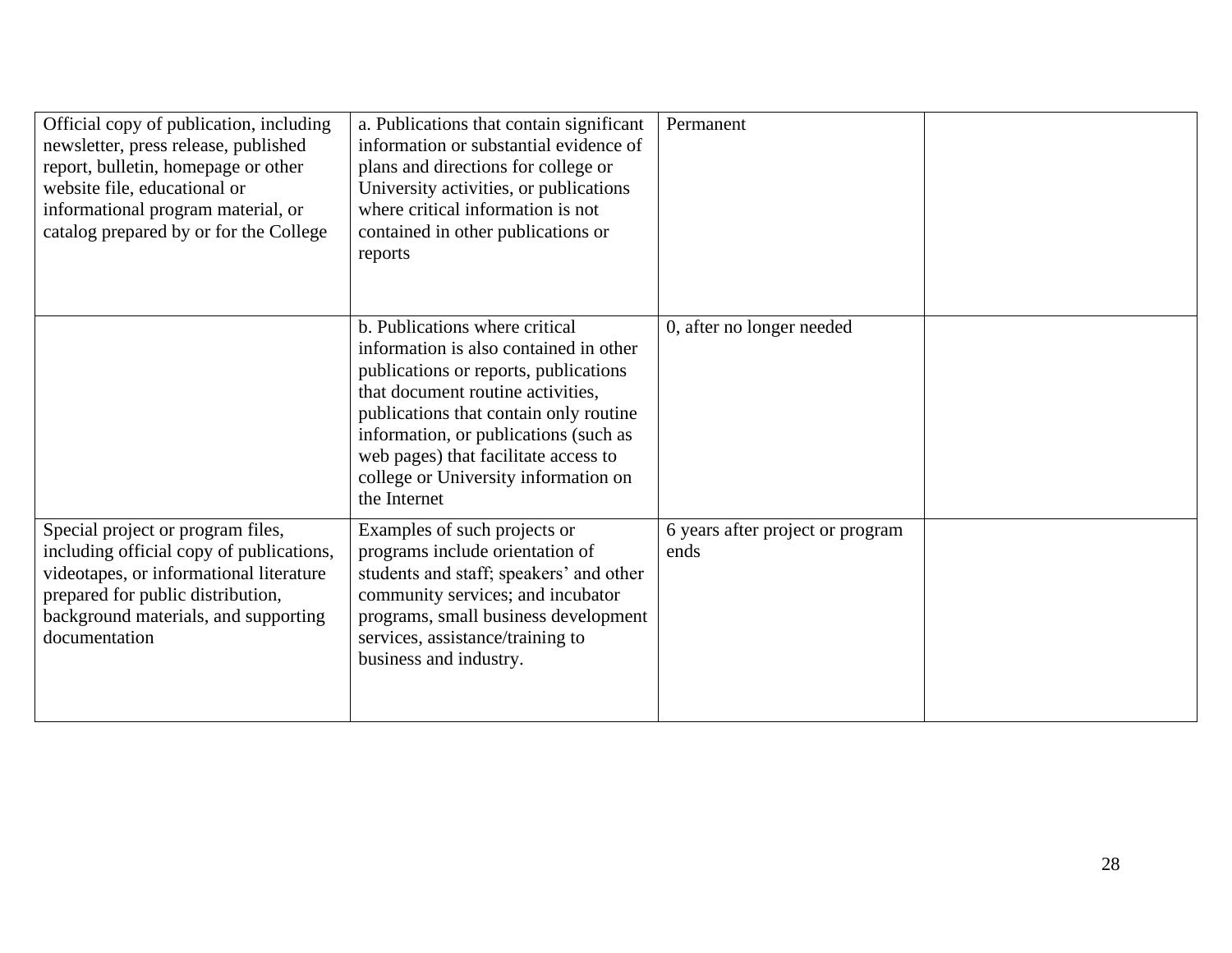# **5. CONTRACTS, INSURANCE, PURCHASING**

| <b>RECORD TYPE</b>                                                   | <b>DESCRIPTION</b>                                                                                                                                                                                                                                          | <b>MINIMUM RETENTION</b><br><b>PERIOD</b>                                                                            | <b>NOTES</b>                                                |
|----------------------------------------------------------------------|-------------------------------------------------------------------------------------------------------------------------------------------------------------------------------------------------------------------------------------------------------------|----------------------------------------------------------------------------------------------------------------------|-------------------------------------------------------------|
| <b>CONTRACTS</b>                                                     | <b>RESPONSIBLE OFFICE(S):</b><br>LEGAL, PURCHASING,<br><b>OPERATIONS</b>                                                                                                                                                                                    |                                                                                                                      |                                                             |
| <b>Legal Agreements</b>                                              | Including contract, lease, and release<br>involving the College (excluding<br>collective bargaining agreements)                                                                                                                                             | 6 years after expiration or<br>termination, or 6 years after final<br>payment under contract,<br>whichever is longer | Filed in Xtender by VP of<br>Operations & Facilities Office |
| <b>INSURANCE</b>                                                     | <b>RESPONSIBLE OFFICE(S):</b><br>FINANCE, LEGAL, PURCHASING                                                                                                                                                                                                 |                                                                                                                      |                                                             |
| Certificate of Insurance                                             | Certifying as to name of insured, type<br>of insurance, limits of liability, date of<br>expiration, and policy number, when<br>no outstanding claim is involved,<br>except a certificate of insurance<br>certifying as to a security bond or<br>undertaking | 6 years after expiration                                                                                             | Could keep permanently with<br>relevant contracts           |
| Insurance Appraisal and/or Survey                                    |                                                                                                                                                                                                                                                             | 0 after superseded or obsolete                                                                                       |                                                             |
| <b>Insurance Policies (GL, Property,</b><br><b>Educators, Cyber)</b> | When no outstanding claims are<br>involved                                                                                                                                                                                                                  | 6 years after expiration, or until<br>report on examination is filed,<br>whichever is longer                         |                                                             |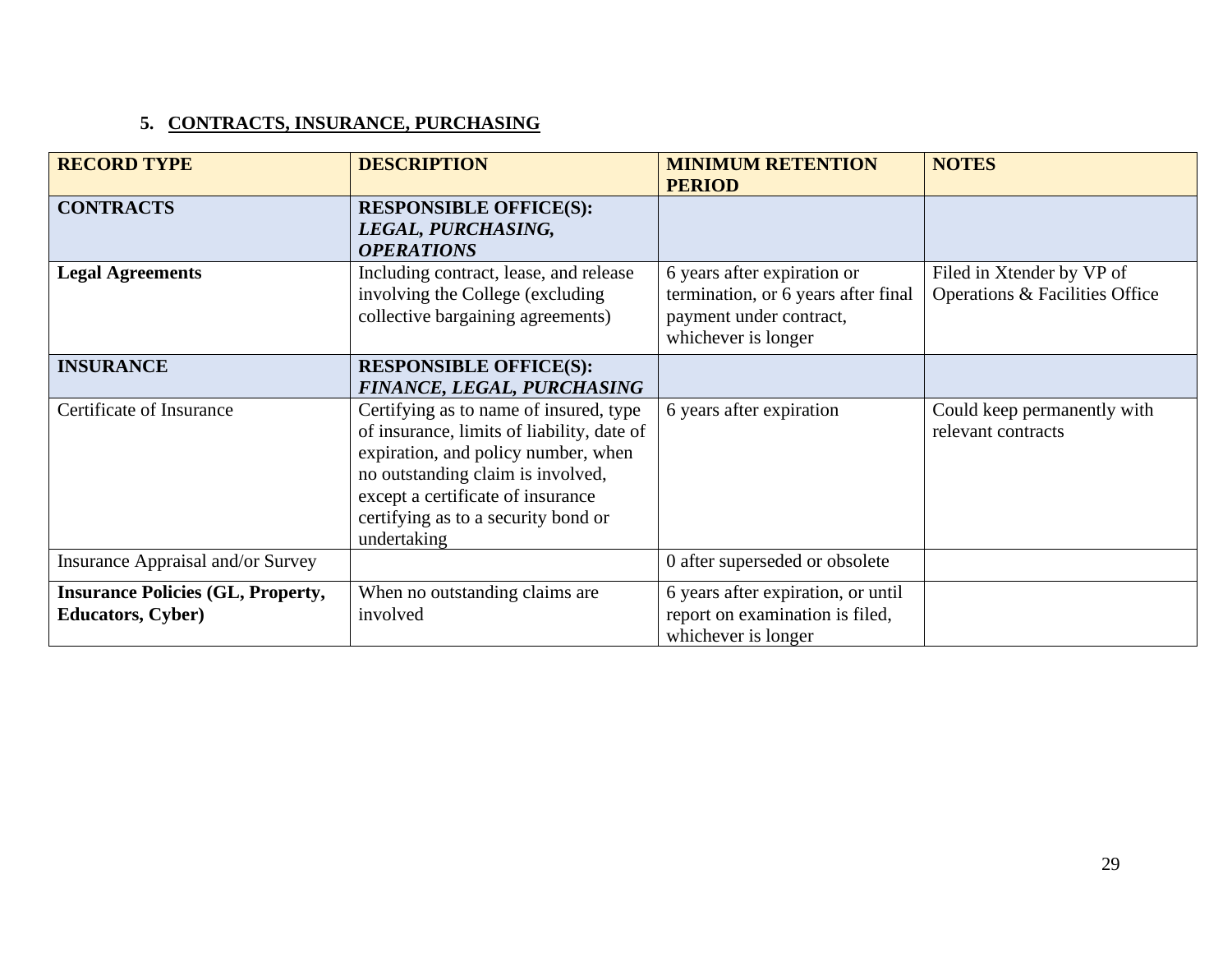| <b>Insurance Case Records</b>   | Including but not Limited to Proof of<br>Liability Insurance Coverage, Notice<br>of Claim, Copies of Filed Court | Records for claims relating to<br>exposure to asbestos or other<br>toxic substances: 90 years |  |
|---------------------------------|------------------------------------------------------------------------------------------------------------------|-----------------------------------------------------------------------------------------------|--|
|                                 | Documents, Accident Reports,                                                                                     |                                                                                               |  |
|                                 | Medical Reports, Motor Vehicle                                                                                   |                                                                                               |  |
|                                 | Reports, Appraisal Report, Copy of                                                                               |                                                                                               |  |
|                                 | Check, Correspondence, and Other                                                                                 |                                                                                               |  |
|                                 | <b>Supporting Documentation</b>                                                                                  |                                                                                               |  |
|                                 |                                                                                                                  | Record for claims <b>not</b> relating to                                                      |  |
|                                 |                                                                                                                  | exposure to asbestos or other                                                                 |  |
|                                 |                                                                                                                  | toxic substances: 6 years after                                                               |  |
|                                 |                                                                                                                  | claim closed, or 0 after youngest                                                             |  |
|                                 |                                                                                                                  | person involved attains age 21,                                                               |  |
|                                 |                                                                                                                  | whichever is longer                                                                           |  |
| Master Summary Record (Log or   |                                                                                                                  | 0 after all claims and/or cases                                                               |  |
| Register) of all Claims         |                                                                                                                  | listed in master summary record                                                               |  |
|                                 |                                                                                                                  | have been disposed of                                                                         |  |
| <b>Title Insurance Policies</b> | When no outstanding claims are<br>involved                                                                       | 20 years after expiration                                                                     |  |
| <b>PURCHASING</b>               |                                                                                                                  |                                                                                               |  |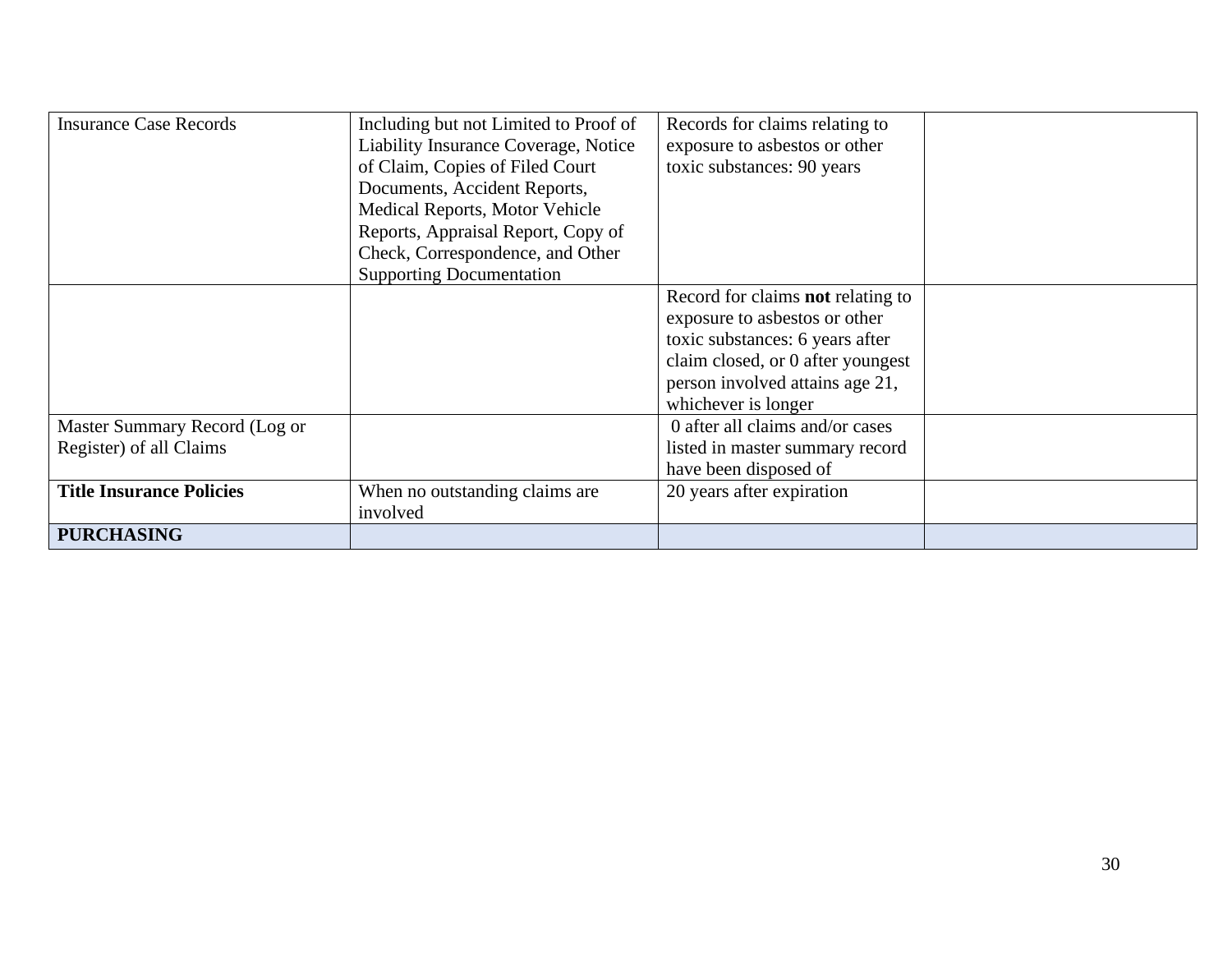| Purchase order, purchase requisition,<br>or similar record used to obtain<br>materials, supplies, or services                                                                                                                             | 6 years                                                                                                           |  |
|-------------------------------------------------------------------------------------------------------------------------------------------------------------------------------------------------------------------------------------------|-------------------------------------------------------------------------------------------------------------------|--|
| Purchasing file, including but not<br>limited to bid (successful or<br>unsuccessful), contract,<br>specifications, and related records for<br>purchase of materials, supplies, and<br>services not connected with capital<br>construction | 6 years after completion of<br>purchase, or 6 years after final<br>payment under contract,<br>whichever is longer |  |
| Vendor file, including but not limited<br>to list of vendors doing business with<br>the College, vendor evaluation forms,<br>price lists, or other information<br>received from vendors                                                   | 0 after superseded or obsolete                                                                                    |  |
| Performance guarantee or written<br>warranty for products, or similar<br>record                                                                                                                                                           | 6 years after expiration                                                                                          |  |
| Invoice, packing slip, shipping ticket,<br>copy of bill of lading, or similar<br>record used to verify delivery and/or<br>receipt of materials or supplies                                                                                | 6 years                                                                                                           |  |
| Invoice register, or similar record<br>used to list invoices                                                                                                                                                                              | 6 years after last entry                                                                                          |  |
| List or abstract of purchase orders,<br>claims, or contracts                                                                                                                                                                              | 6 years                                                                                                           |  |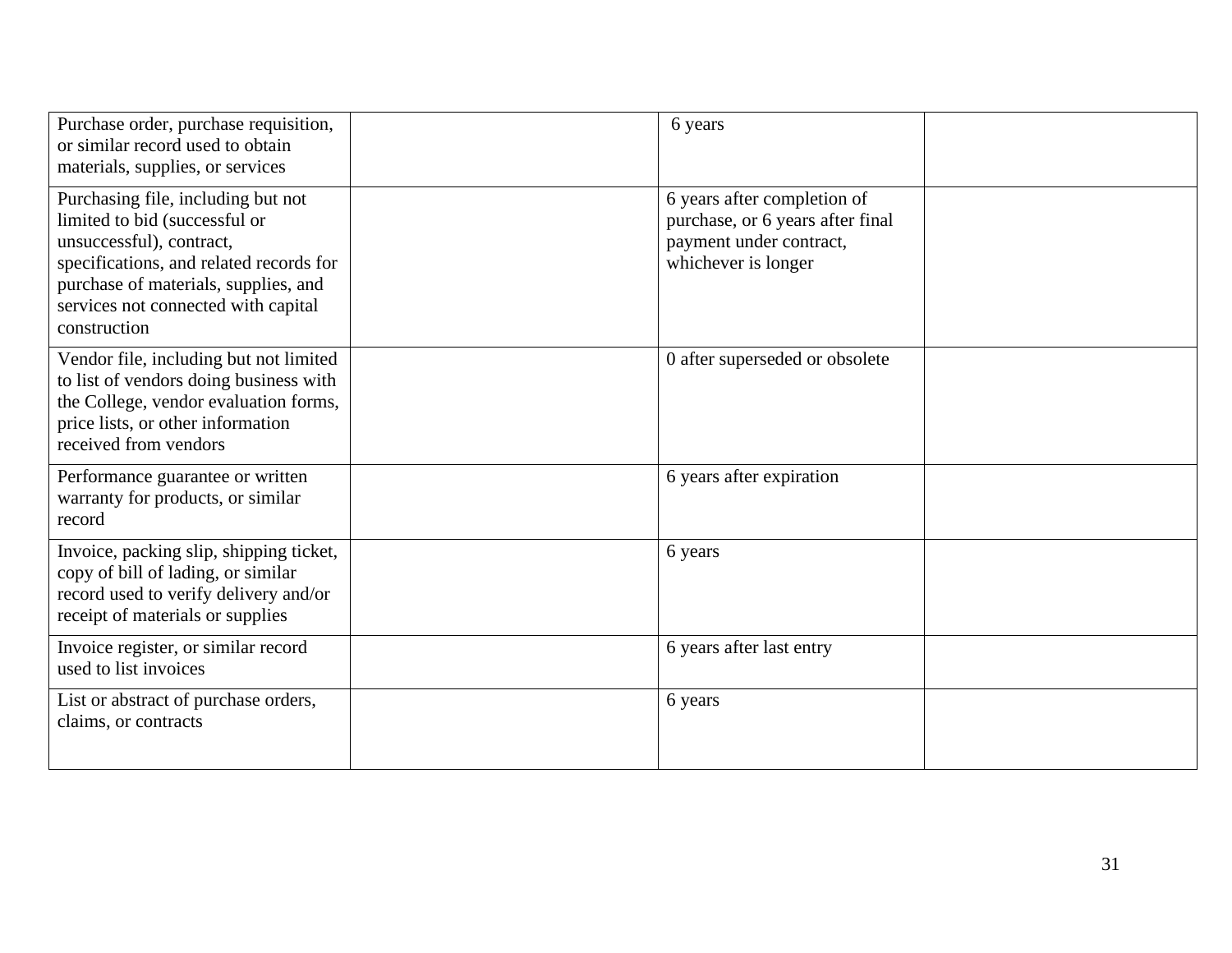| Standing order file, used for purchase<br>of materials and supplies that are<br>received on a regular basis                                                                                                                                                   |                                                                                                                                       | 6 years                                                                                                                                                                                   |                                                |
|---------------------------------------------------------------------------------------------------------------------------------------------------------------------------------------------------------------------------------------------------------------|---------------------------------------------------------------------------------------------------------------------------------------|-------------------------------------------------------------------------------------------------------------------------------------------------------------------------------------------|------------------------------------------------|
| Chargeback records, showing specific<br>fund to be charged for in-house<br>expenditure                                                                                                                                                                        |                                                                                                                                       | 6 years                                                                                                                                                                                   |                                                |
| Canceled bids file, including<br>purchase requisitions, vendor<br>solicitations, requests for proposals<br>(RFPs), price quotations, and related<br>records concerning bids for goods or<br>services that were canceled without a<br>purchase being completed |                                                                                                                                       | 1 year after subsequent<br>procurement of same goods or<br>services completed under a re-<br>initiated procurement, or 1 year<br>after decision not to purchase<br>such goods or services |                                                |
| Minority- and women-owned<br>business files, covering minority- and<br>women-owned businesses doing<br>business with the College                                                                                                                              | a. Summary record listing businesses,<br>eligibility criteria, and official college<br>or University policy statement                 | Permanent                                                                                                                                                                                 | We refer to NYS OGS Contract<br>for this list. |
|                                                                                                                                                                                                                                                               | b. Detailed<br>application/questionnaire/response<br>completed by business                                                            | 5 years after last entry                                                                                                                                                                  |                                                |
|                                                                                                                                                                                                                                                               | c. Directory of state-approved<br>minority- and women-owned<br>businesses, supplied by State<br>Department of Economic<br>Development | 0 after superseded or obsolete                                                                                                                                                            |                                                |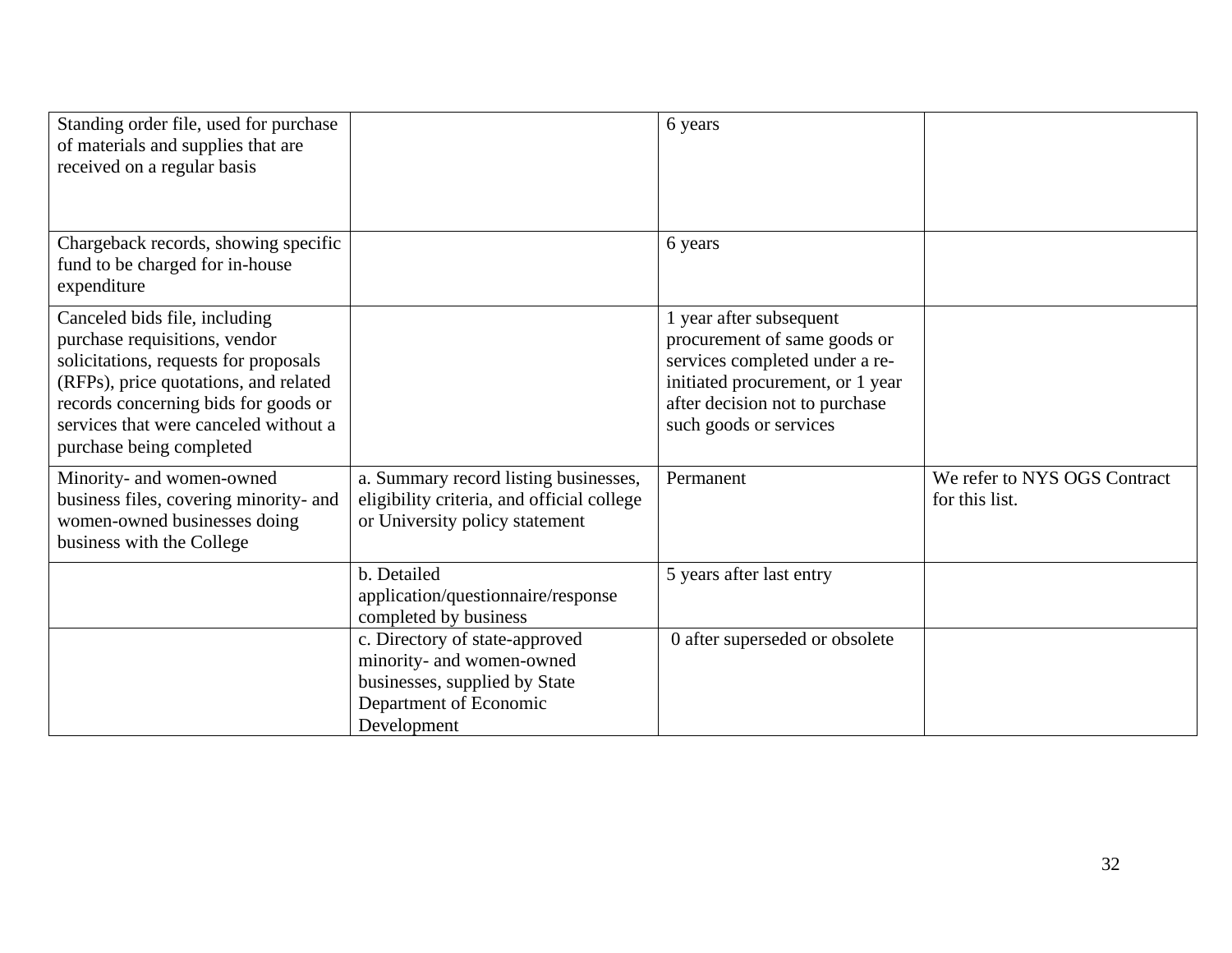|                                                                                                                           | d. Other records, including job quotes,<br>bid lists, referrals, credit and character<br>references and affidavits, but not<br>including summary record, detailed<br>application/questionnaire/response,<br>eligibility criteria, official college or<br>University policy statement, and state-<br>supplied directory of businesses | 6 years after contract expiration |  |
|---------------------------------------------------------------------------------------------------------------------------|--------------------------------------------------------------------------------------------------------------------------------------------------------------------------------------------------------------------------------------------------------------------------------------------------------------------------------------|-----------------------------------|--|
| Financial or political interest<br>disclosure records filed by vendor or<br>contractor doing business with the<br>College |                                                                                                                                                                                                                                                                                                                                      | 6 years                           |  |

# **6. ENVIRONMENTAL HEALTH AND SAFETY**

| <b>RECORD TYPE</b>                    | <b>DESCRIPTION</b>          | <b>MINIMUM RETENTION</b> | <b>NOTES</b> |
|---------------------------------------|-----------------------------|--------------------------|--------------|
|                                       |                             | <b>PERIOD</b>            |              |
| <b>EMERGENCY &amp; FIRE</b>           | <b>RESPONSIBLE OFFICES:</b> |                          |              |
| <b>PROTECTION</b>                     | <b>OPERATIONS, SAFETY</b>   |                          |              |
| <b>Confined Space Permits</b>         |                             | years                    |              |
| <b>Evacuation Drill Records</b>       |                             | 5 years                  |              |
| <b>Exposure Monitoring Records</b>    |                             | 30 years                 |              |
| <b>Fire Protection System Records</b> |                             | 5 years                  |              |
| <b>LAB RECORDS</b>                    |                             |                          |              |
| <b>Fume Hood Testing</b>              |                             | 3 years                  |              |
| <b>Hazardous Waste Disposal</b>       |                             | 3 years                  |              |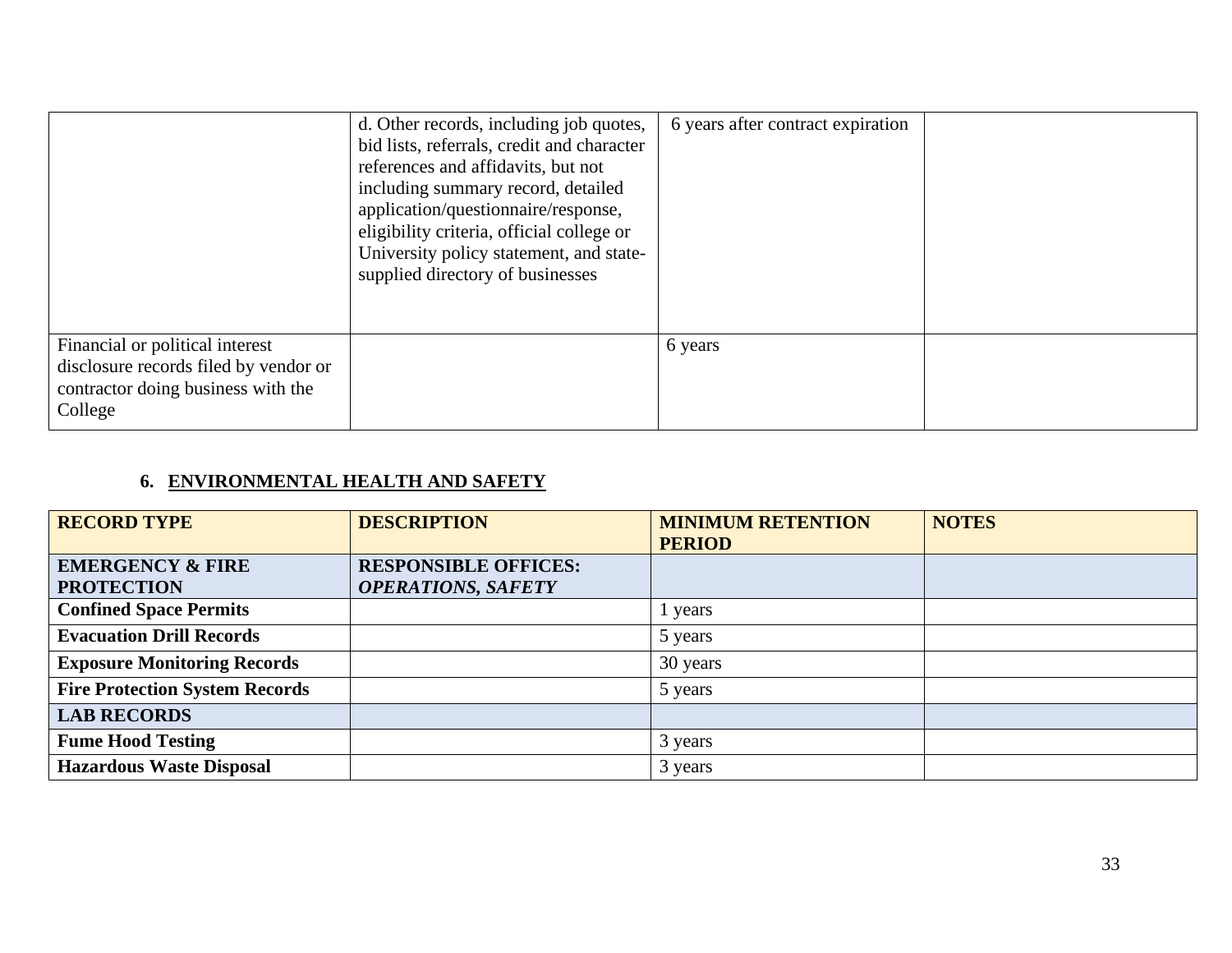| <b>Hypodermic Syringes and Needles</b><br><b>Acquired for Educational Use</b>  |                                                                                               |                                                                |  |
|--------------------------------------------------------------------------------|-----------------------------------------------------------------------------------------------|----------------------------------------------------------------|--|
|                                                                                | a. Certificate of need for educational<br>use                                                 | 6 years after certificate expires                              |  |
|                                                                                | b. Other records, including records of<br>purchase, inventory, destruction, loss,<br>or theft | 6 years                                                        |  |
| <b>Incident Records</b>                                                        |                                                                                               | 5 years                                                        |  |
| <b>Injury and Illness Reports</b>                                              |                                                                                               | 5 years                                                        |  |
| <b>OSHA Training Records</b>                                                   |                                                                                               | Until end of employment                                        |  |
| <b>OSHA Investigations and Findings</b>                                        |                                                                                               | Permanent                                                      |  |
| <b>Select Agent Records and</b>                                                |                                                                                               | Permanent                                                      |  |
| Correspondence                                                                 |                                                                                               |                                                                |  |
| Records Relating to Tax-Free Use of<br><b>Alcohol for Educational Purposes</b> |                                                                                               | 6 years after expiration of permit<br>or denial of application |  |

# **7. FINANCE**

| <b>RECORD TYPE</b> | <b>DESCRIPTION</b> | <b>MINIMUM RETENTION</b> | <b>NOTES</b> |
|--------------------|--------------------|--------------------------|--------------|
|                    |                    | <b>PERIOD</b>            |              |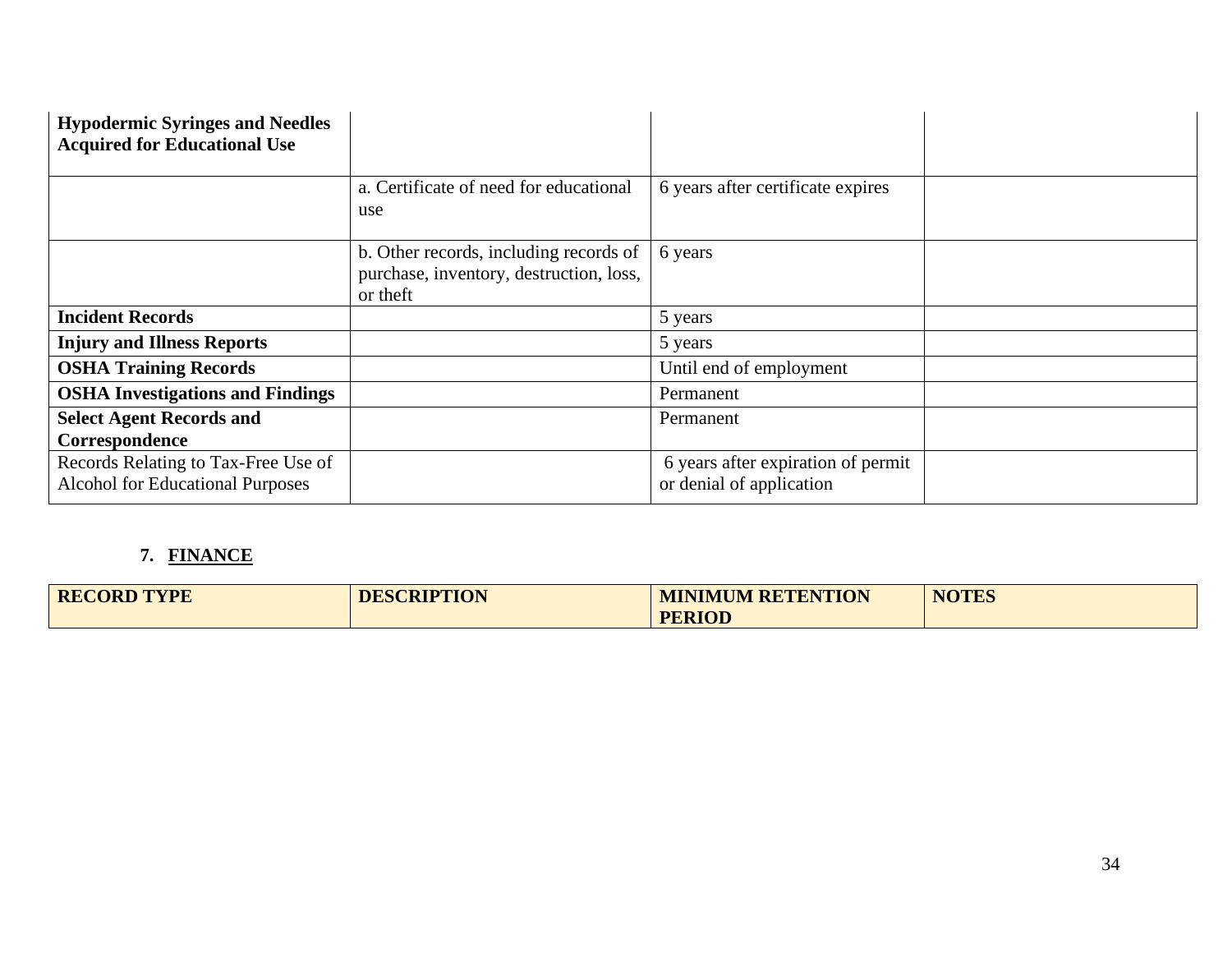|                                                               | <b>RESPONSIBLE OFFICES:</b><br>CFO, PAYROLL, OPERATIONS,<br>HR                                                                                                                                                           |                          |  |
|---------------------------------------------------------------|--------------------------------------------------------------------------------------------------------------------------------------------------------------------------------------------------------------------------|--------------------------|--|
| Abstract of Receipts, Disbursements,<br>or Claims             |                                                                                                                                                                                                                          | 6 years                  |  |
| Accounting register                                           | Including but not limited to check<br>register, transfer of funds register,<br>encumbrance register, and register of<br>claims presented for payment and<br>paid claims                                                  | 6 years after last entry |  |
| <b>Accounting Reports (Monthly</b><br><b>Reports</b> )        | Schedules of department balances,<br>transaction statements, account<br>analysis statements, monthly and<br>year-to-date salary and wage<br>statements                                                                   | 6 full fiscal years      |  |
| <b>Accounts Receivable Vouchers and</b><br><b>Attachments</b> |                                                                                                                                                                                                                          | 6 full fiscal years      |  |
| <b>Admissions Collection Record</b>                           | Including but not limited to record of<br>receipts and log of operations                                                                                                                                                 | 6 years                  |  |
| <b>Annual Financial Reports</b>                               |                                                                                                                                                                                                                          | Permanent                |  |
| <b>Annual Financial Report Work</b><br><b>Papers</b>          |                                                                                                                                                                                                                          | 6 years                  |  |
| <b>Banking Records</b>                                        | Deposit and withdrawal records, bank<br>statements and reconciliations,<br>voided and canceled checks                                                                                                                    | 6 years                  |  |
|                                                               | Banking communications, including<br>but not limited to bank statement,<br>reconciliation, notification of voiding<br>or return of check, cancellation of<br>payment, or other notice for checking<br>or savings account | 6 years                  |  |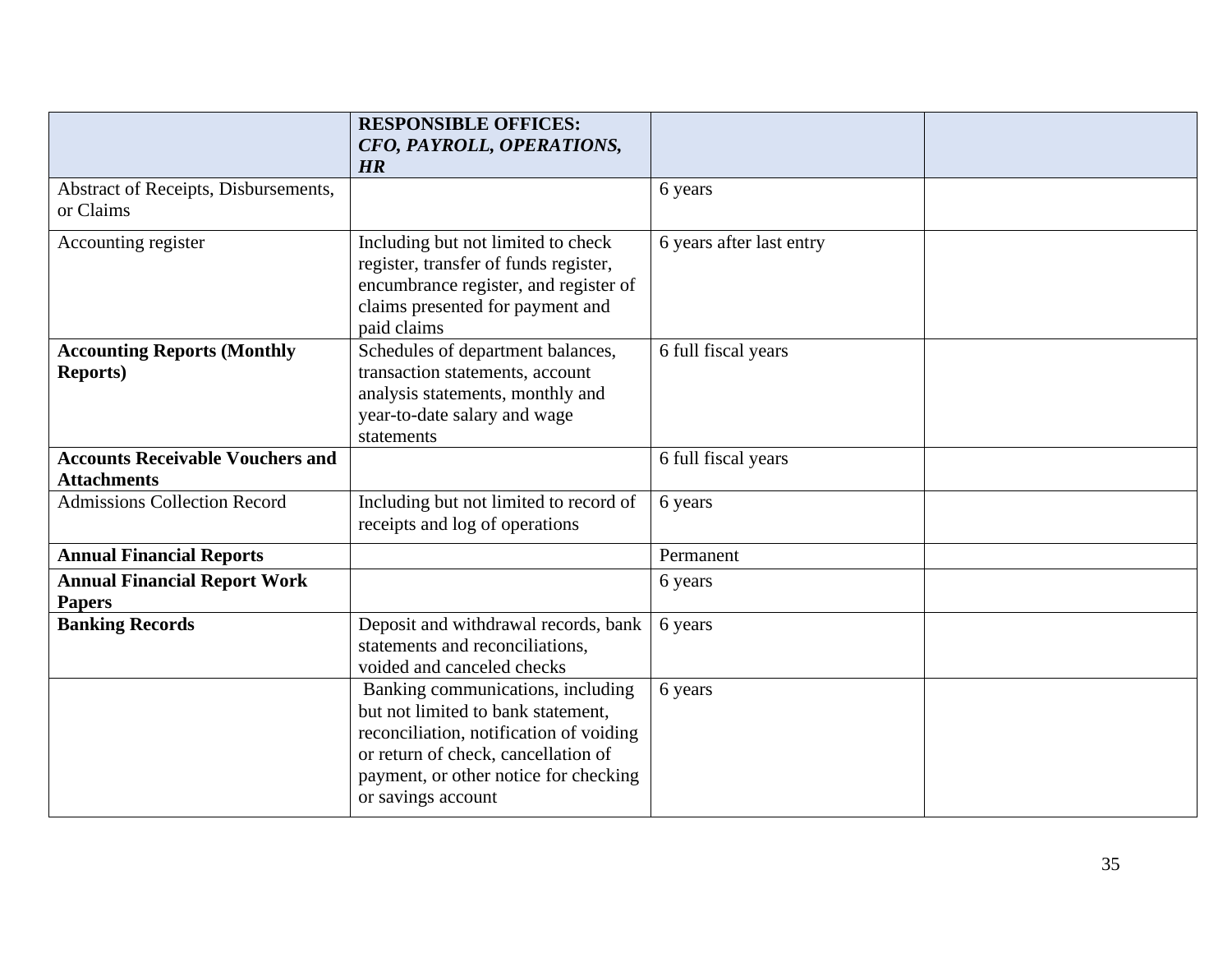| <b>Billing Records</b>                                                           | Covering services provided by the<br>College, other than student's<br>individual account records<br>a. Customer's individual account<br>b. Records used to determine billing<br>and charges, including copies of bills<br>and charge slips                                                                                            | 6 years after last entry<br>6 years |  |
|----------------------------------------------------------------------------------|---------------------------------------------------------------------------------------------------------------------------------------------------------------------------------------------------------------------------------------------------------------------------------------------------------------------------------------|-------------------------------------|--|
|                                                                                  | c. Billing address records                                                                                                                                                                                                                                                                                                            | 0 after superseded or obsolete      |  |
| Bill of Sale of Property Owned by the<br><b>College Other Than Real Property</b> |                                                                                                                                                                                                                                                                                                                                       | 6 years                             |  |
| <b>Budget</b>                                                                    | Plans and projections                                                                                                                                                                                                                                                                                                                 | Permanent                           |  |
| <b>Budget Preparation File</b>                                                   | For budget request or estimate<br>submitted by department head,<br>including but not limited to the<br>preliminary or tentative budget,<br>budget appropriation and staffing<br>requests, estimates of revenues or<br>expenditures, narrative of services,<br>budget message, budget hearing and<br>review files, and related records | 6 years                             |  |
| <b>Budgetary Change</b>                                                          | Request and approval or denial for<br>change in approved budget, including<br>but not limited to transfer of funds<br>from one budget item to another,<br>overtime authorization, or request for<br>supplemental funds                                                                                                                | 6 years                             |  |
| <b>Capital Equipment Records</b>                                                 | Life of asset: records of equipment<br>purchased on federal funds must be<br>retained                                                                                                                                                                                                                                                 | 3 years after final disposition     |  |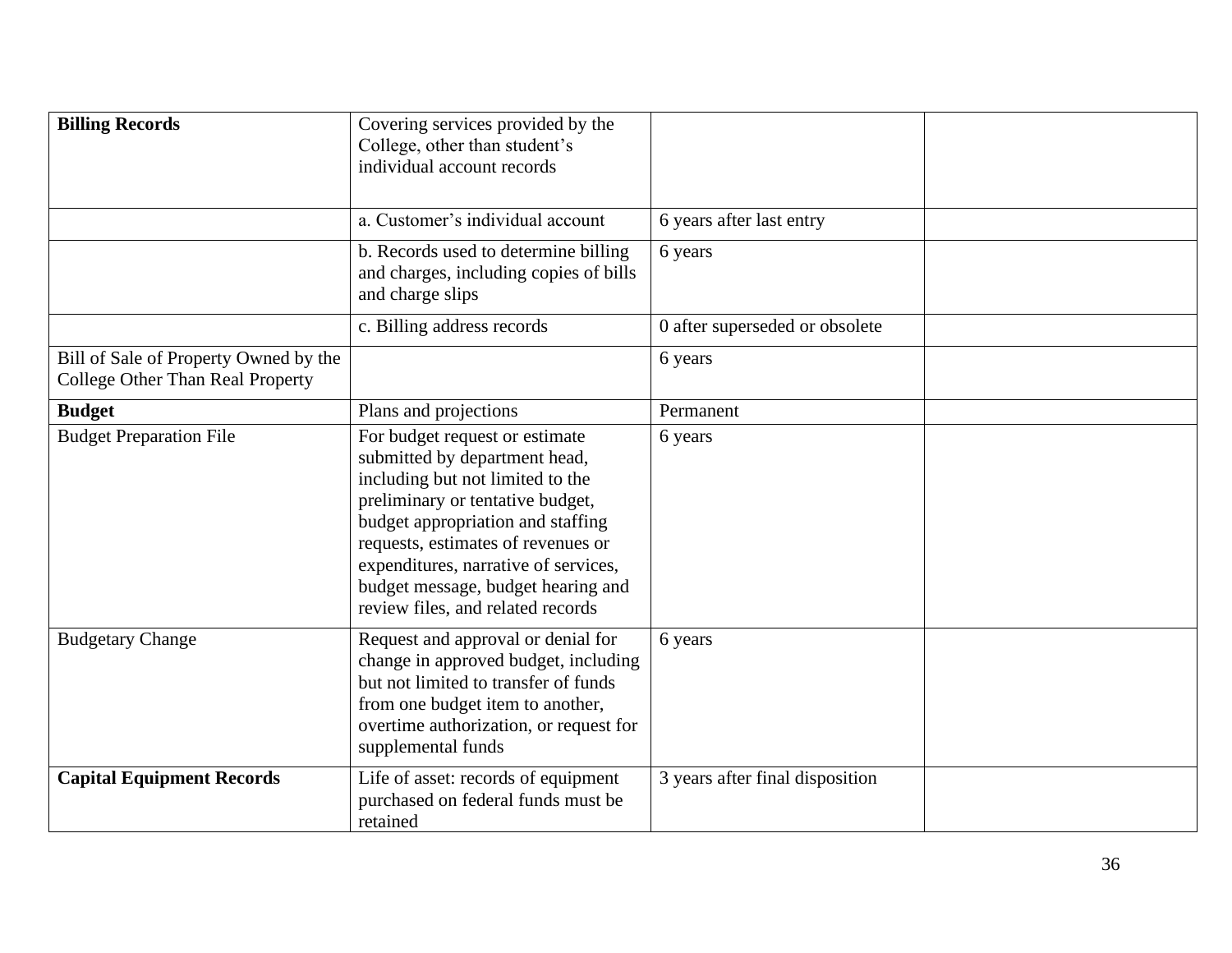| Cash transaction record           | Showing cash received from<br>collection of various fees and petty<br>cash disbursed | 6 years                                    |  |
|-----------------------------------|--------------------------------------------------------------------------------------|--------------------------------------------|--|
| <b>Check Registers and Checks</b> |                                                                                      | Tax return due date or due date of         |  |
| <b>Paid/Cleared</b>               |                                                                                      | filing if later $+15$ years                |  |
| Claim for Payment (Approved or    |                                                                                      | 6 years                                    |  |
| Disallowed), Including Claim,     |                                                                                      |                                            |  |
| Vendor's Voucher, and Bill        |                                                                                      |                                            |  |
| <b>Collection Records</b>         |                                                                                      | Tax return due date or date of             |  |
|                                   |                                                                                      | filing if later $+10$ years after          |  |
|                                   |                                                                                      | audit                                      |  |
| <b>Credit Card Records</b>        | Documenting payments received by<br>credit cards or electronic transactions,         | 6 years                                    |  |
|                                   | including credit card payment                                                        |                                            |  |
|                                   | receipts and statements showing                                                      |                                            |  |
|                                   | amounts of payments received and                                                     |                                            |  |
|                                   | fees deducted                                                                        |                                            |  |
| Daily Cash Record                 | Including adding machine tapes,                                                      | 6 years                                    |  |
|                                   | cashier's slips showing daily cash                                                   |                                            |  |
|                                   | receipts, and analysis of cash receipts                                              |                                            |  |
| Depository Agreement              | Including designation of depository,                                                 | 6 years after agreement,                   |  |
|                                   | bond or surety, or other record                                                      | designation, bond, or surety has           |  |
|                                   | relating to deposit of the College                                                   | expired or been superseded or<br>rescinded |  |
| Deposit Book for Checking Account |                                                                                      | 6 years after last entry                   |  |
|                                   |                                                                                      |                                            |  |
| Deposit Book for Savings Account  |                                                                                      | 6 years after cancellation                 |  |
| Deposit Slip                      |                                                                                      | 6 years                                    |  |
| <b>Depreciation Records</b>       |                                                                                      | Life of asset                              |  |
| <b>Effort Certifications</b>      |                                                                                      | 7 years                                    |  |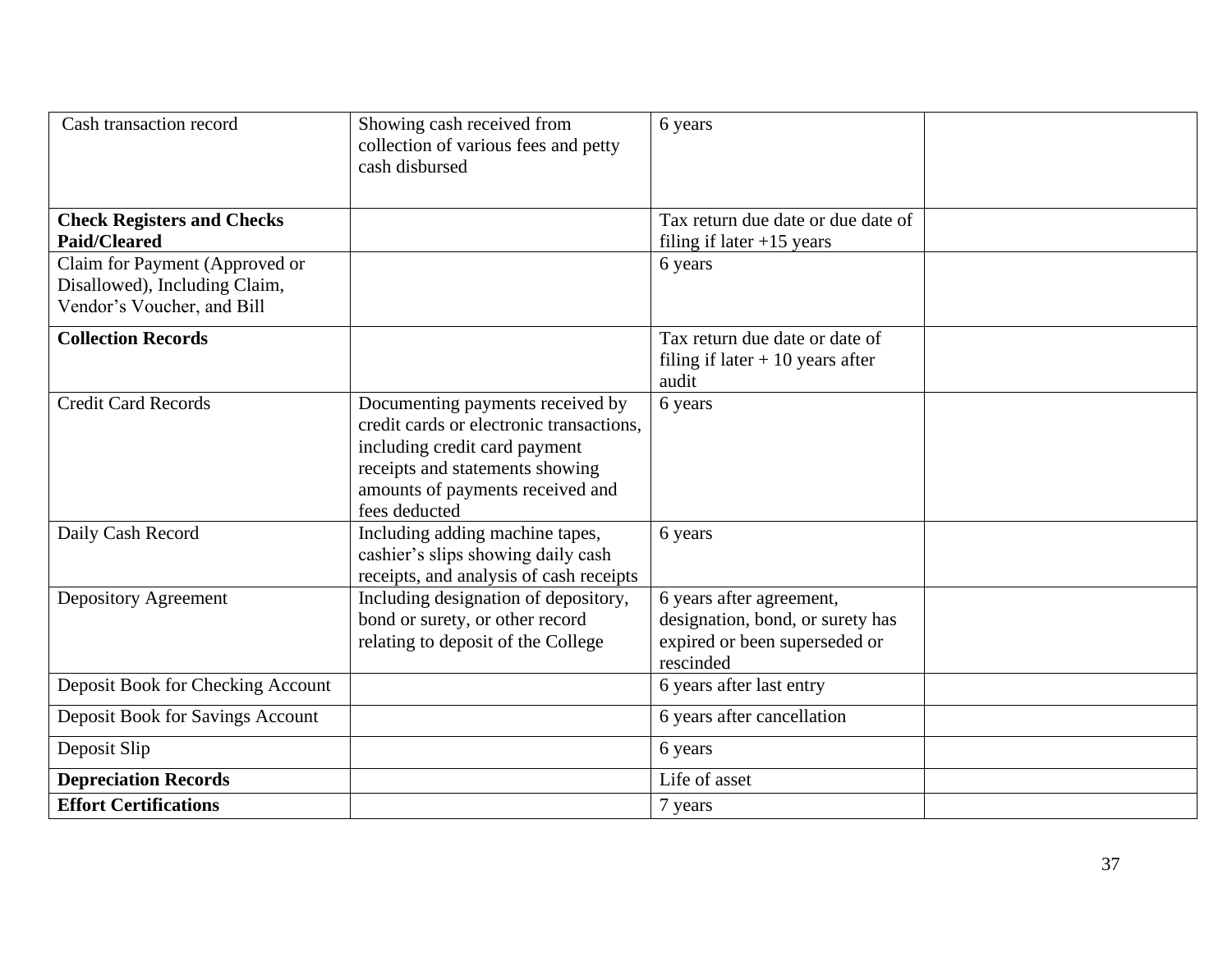| <b>Facilities and Administrative Cost</b><br>and Benefit Rate Calculations |                                                                          | 7 years                         |  |
|----------------------------------------------------------------------------|--------------------------------------------------------------------------|---------------------------------|--|
| <b>General Ledger Showing Summary</b>                                      |                                                                          | 6 years after last entry        |  |
| Receipts and Disbursements from all                                        |                                                                          |                                 |  |
| <b>Funds and Accounts</b>                                                  |                                                                          |                                 |  |
|                                                                            |                                                                          |                                 |  |
|                                                                            | Subsidiary ledger providing details of<br>the general ledger accounts    | 6 years after last entry        |  |
| Grant, Award, or Gift Files, covering                                      |                                                                          |                                 |  |
| Grants, Awards, and Gifts given by                                         |                                                                          |                                 |  |
| the College to Students, Faculty,                                          |                                                                          |                                 |  |
| Staff, or other Individuals or Entities                                    |                                                                          |                                 |  |
|                                                                            | a. Master summary record of grants,                                      | Permanent                       |  |
|                                                                            | awards, or gifts                                                         |                                 |  |
|                                                                            | b. Detailed records of grants, awards,<br>and gifts to students or other | 6 years                         |  |
|                                                                            | individuals or entities other than<br>faculty or staff, excluding master |                                 |  |
|                                                                            | summary record                                                           |                                 |  |
|                                                                            | c. Detailed records of grants, awards,                                   | 6 years, or termination of      |  |
|                                                                            | and gifts to faculty or staff, excluding<br>master summary record        | employment, whichever is longer |  |
| <b>Inventories</b>                                                         |                                                                          | Life of asset                   |  |
| <b>Investment Statements</b>                                               |                                                                          | Active $+6$ years               |  |
| <b>Journal Entries and Back-Up</b>                                         |                                                                          | 6 years after last entry        |  |
| <b>Documentation</b>                                                       |                                                                          |                                 |  |
| <b>Mortgages</b>                                                           |                                                                          | Active $+ 6$ years              |  |
| <b>New Account Records and Back-</b>                                       |                                                                          | 6 years                         |  |
| <b>Up Documentation</b>                                                    |                                                                          |                                 |  |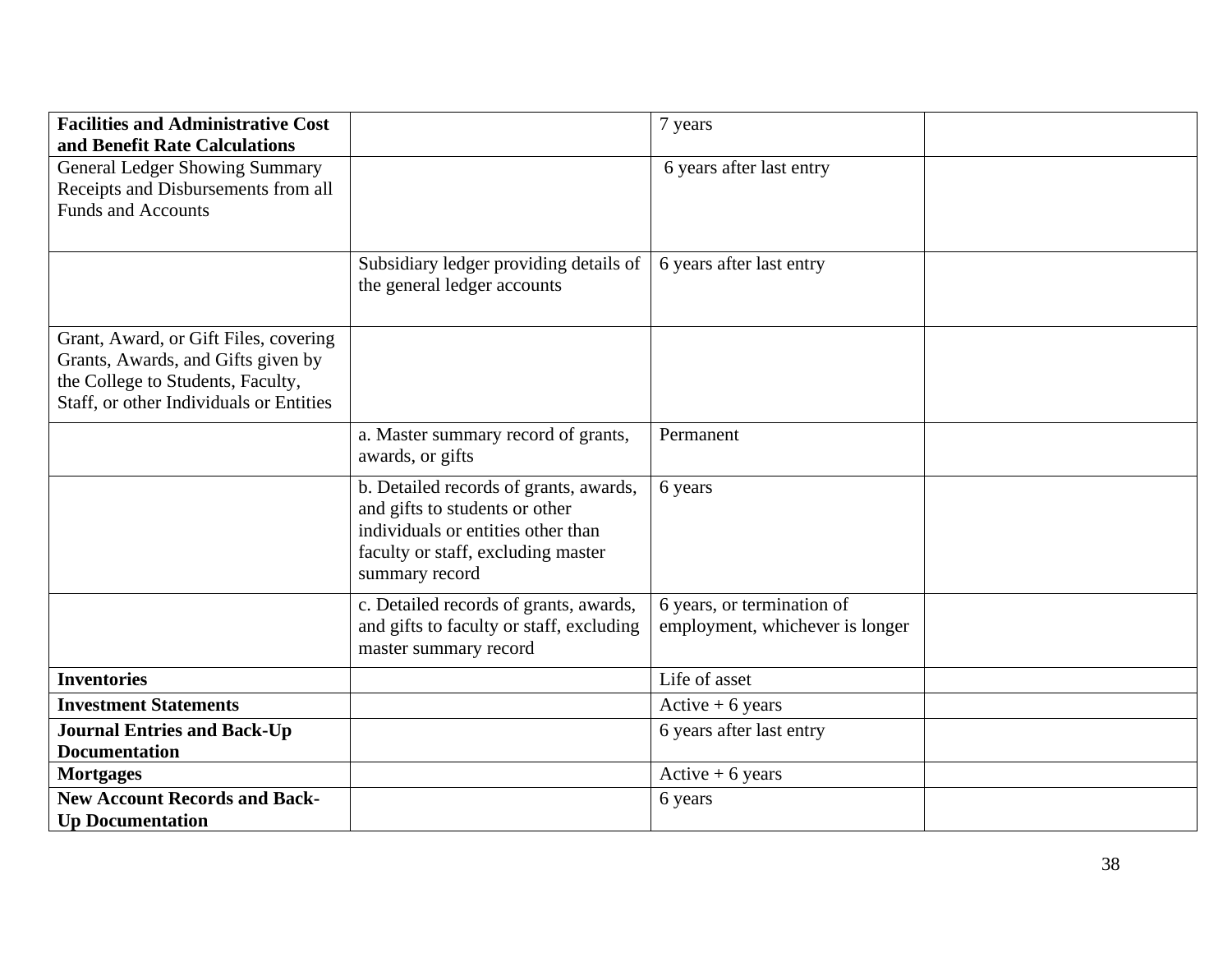| Notice of Encumbrance Indicating<br><b>Funds Encumbered and Amount</b><br>Remaining Unencumbered                                                                                             |                                                                                                                      | 6 years                                                |  |
|----------------------------------------------------------------------------------------------------------------------------------------------------------------------------------------------|----------------------------------------------------------------------------------------------------------------------|--------------------------------------------------------|--|
| Intermediary fiscal record of receipts<br>and disbursements, including but not<br>limited to detail record, analysis,<br>proof sheet or trial balance<br>worksheet, and adding machine tapes |                                                                                                                      | 6 years                                                |  |
| Past Due Account Fiscal Records and<br><b>Summaries</b>                                                                                                                                      |                                                                                                                      | 6 years after account satisfied or<br>otherwise closed |  |
| <b>Payment Authority Authorizations</b>                                                                                                                                                      |                                                                                                                      | 6 years                                                |  |
| <b>Payment Recoupment Records</b>                                                                                                                                                            | Documenting the process of<br>recovering monies paid erroneously<br>by a College employee, vendor, or<br>other payee | 6 years after last entry                               |  |
| Receipt (Received) or Copy of<br>Receipt (Issued), Other Than for<br>Payment of Taxes                                                                                                        |                                                                                                                      | 6 years                                                |  |
| <b>Social Security Reports and</b><br><b>Deposits</b>                                                                                                                                        | Periodic report of wages and social<br>security contributions paid by Mercy<br>College to each employee.             | 7 years after the fiscal year of the<br>transaction    |  |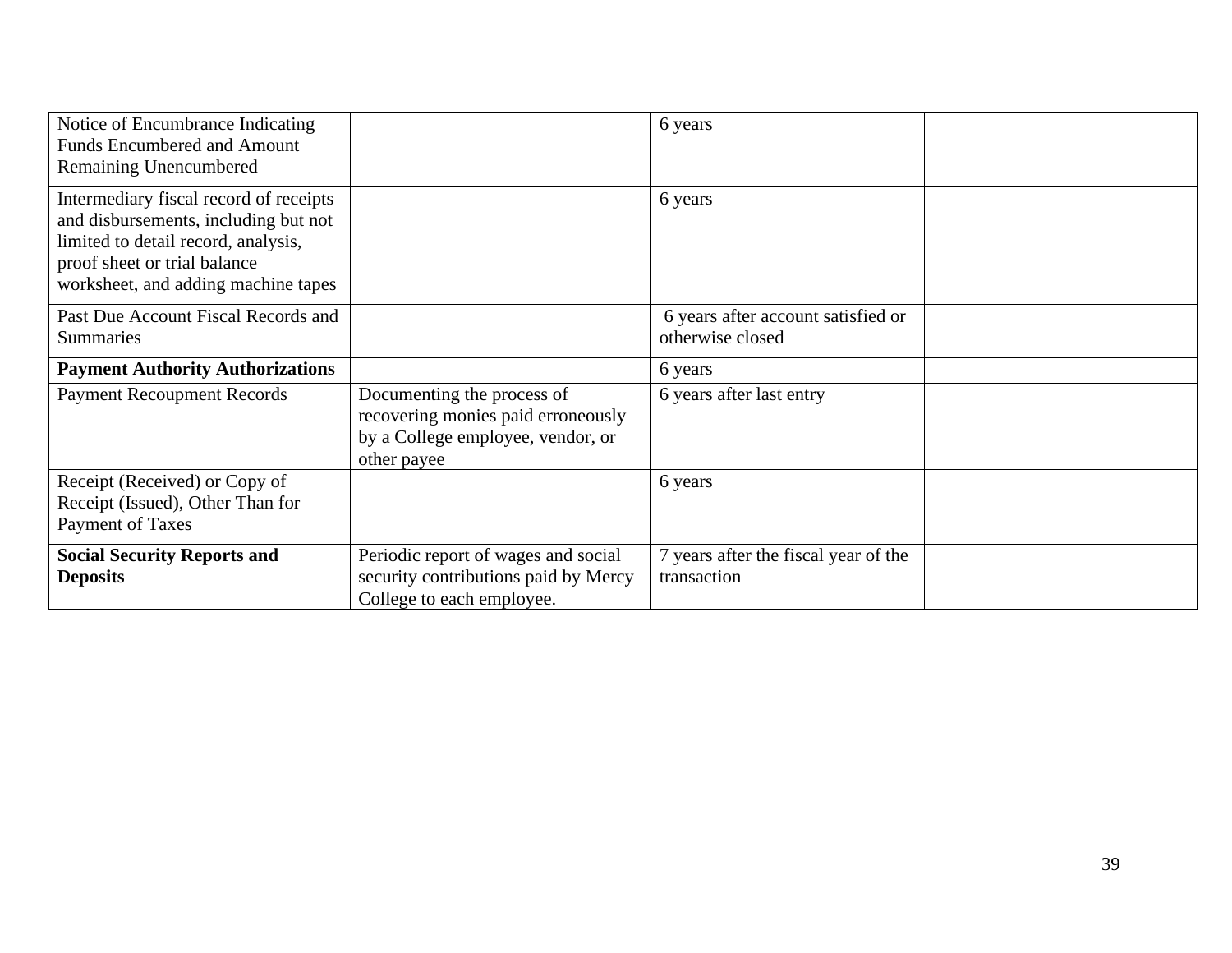| <b>State or Federal-State</b><br>Reimbursement Claim File, Including<br>but Not Limited to Summary and<br>Detail of Claim, Worksheets, and<br>other Supporting Documents |                                                                                                                                                                                      | 6 years                  |  |
|--------------------------------------------------------------------------------------------------------------------------------------------------------------------------|--------------------------------------------------------------------------------------------------------------------------------------------------------------------------------------|--------------------------|--|
| Student's Individual Account<br>Records                                                                                                                                  | Covering credit, non-credit, or<br>continuing education courses,<br>housing, food, laboratory and<br>equipment use, and other fees,<br>charges, and expenses, and tuition<br>waivers | 6 years after last entry |  |
| <b>Subsidy Ledgers</b>                                                                                                                                                   | Accounts payable, accounts<br>receivable, etc.                                                                                                                                       | 6 years after last entry |  |
| Summary Record of Outstanding or<br><b>Paid Warrants or Claims</b>                                                                                                       |                                                                                                                                                                                      | 6 years                  |  |
| <b>Travel Reimbursements and</b><br><b>Attachments</b><br><b>PAYROLL</b>                                                                                                 |                                                                                                                                                                                      | 6 years                  |  |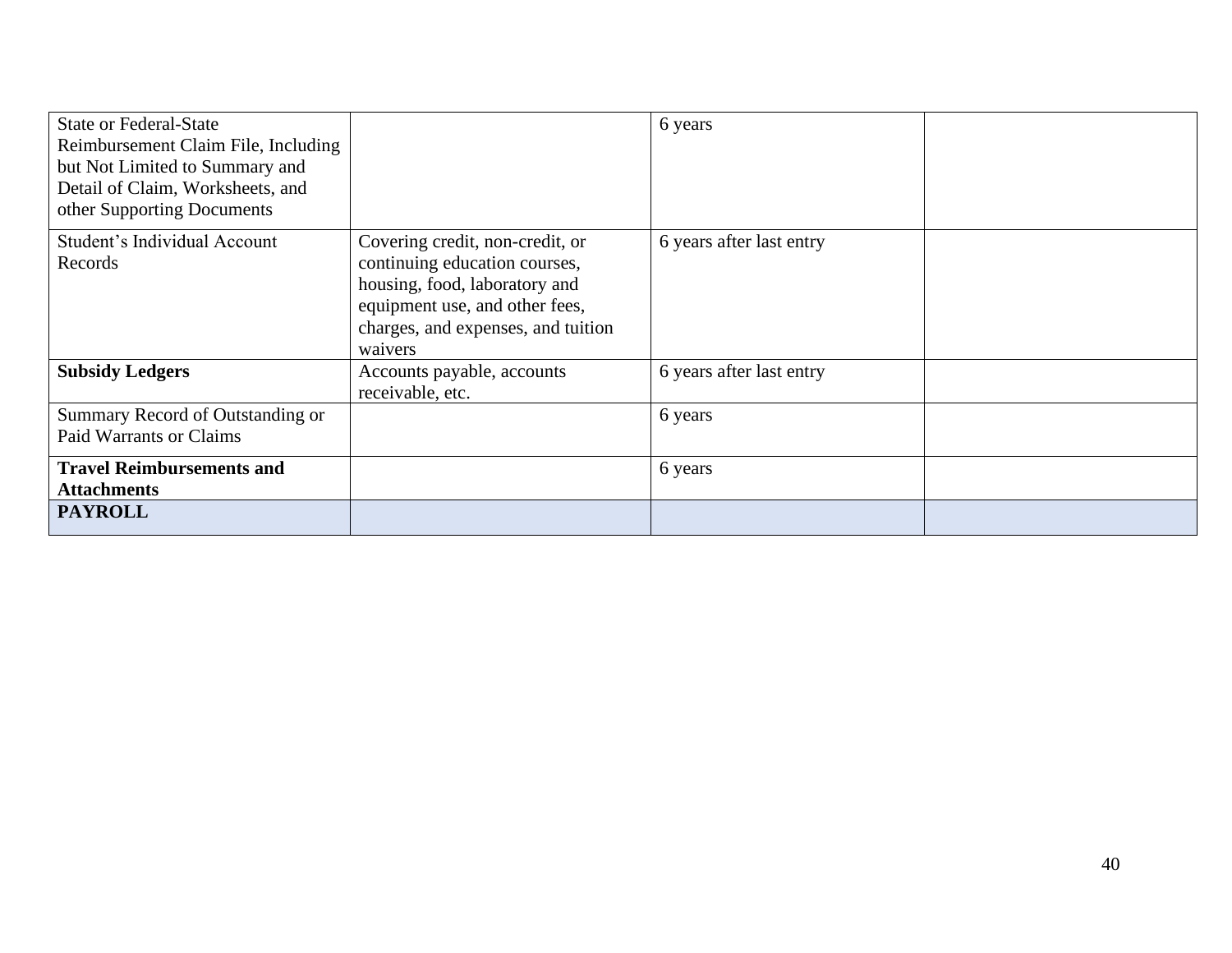| Payroll                                                                                                                                          | Including information on gross and<br>net pay, base pay, taxes, and other<br>deductions                                                                                                                                                                             |                                                           |  |
|--------------------------------------------------------------------------------------------------------------------------------------------------|---------------------------------------------------------------------------------------------------------------------------------------------------------------------------------------------------------------------------------------------------------------------|-----------------------------------------------------------|--|
|                                                                                                                                                  | a. Year-end payroll, including<br>detailed information necessary for<br>salary verification for retirement and<br>Social Security purposes                                                                                                                          | 55 years                                                  |  |
|                                                                                                                                                  | b. Periodic payroll, including detailed<br>information necessary for salary<br>verification for retirement and Social<br>Security purposes, when no year-end<br>payroll is maintained or year-end<br>payroll does not contain this required<br>detailed information | 55 years                                                  |  |
|                                                                                                                                                  | c. Periodic payroll, not including<br>detailed information necessary for<br>salary verification for retirement and<br>Social Security purposes                                                                                                                      | 6 years                                                   |  |
|                                                                                                                                                  | d. Warrant authorizing payment of<br>salaries based on a specific payroll, if<br>maintained separate from payroll<br>itself                                                                                                                                         | 6 years                                                   |  |
|                                                                                                                                                  | e. Preliminary draft of payroll                                                                                                                                                                                                                                     | 0 after warrant authorizing<br>payment of salaries signed |  |
| Summary Record of Employee's<br><b>Payroll Changes</b>                                                                                           |                                                                                                                                                                                                                                                                     | 6 years after termination of<br>employment                |  |
| <b>Employee's Personal Earnings</b><br>Record Used to Prove End-of-Year<br>Total Earnings, Retirement or Other<br>Deductions, and Taxes Withheld |                                                                                                                                                                                                                                                                     | 55 years                                                  |  |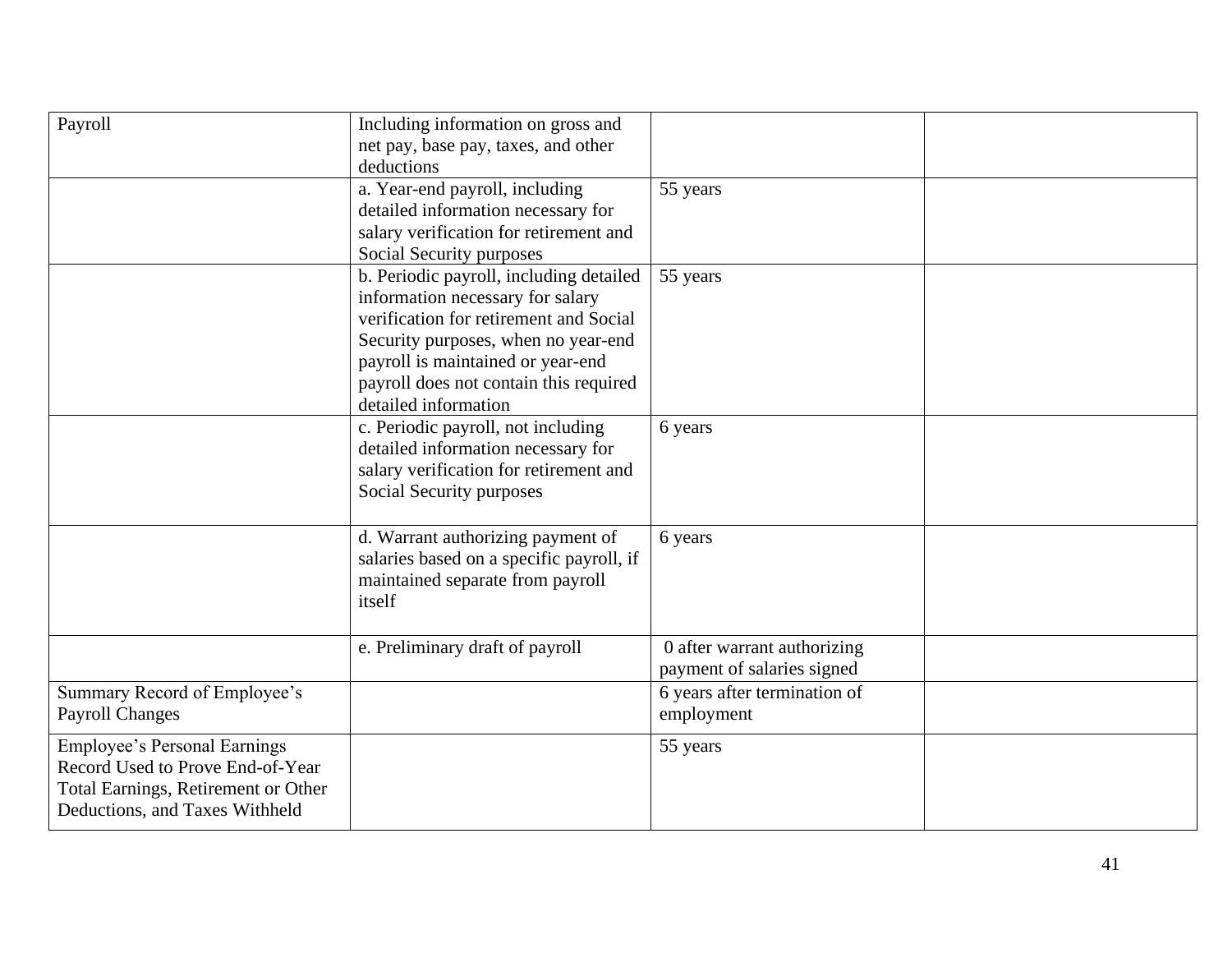| Employee's Declaration of Intention    |                                                                    | 10 years after employee dies or     |  |
|----------------------------------------|--------------------------------------------------------------------|-------------------------------------|--|
| to Accept or Reject Social Security    |                                                                    | attains age 75, whichever is        |  |
|                                        |                                                                    | shorter                             |  |
| <b>Direct Deposit Records</b>          | Covering direct deposit of<br>employee's salary, including but not | 6 years after authorization expires |  |
|                                        | limited to application to begin or                                 |                                     |  |
|                                        | terminate direct deposit, and                                      |                                     |  |
|                                        | transaction log or similar reports                                 |                                     |  |
|                                        |                                                                    |                                     |  |
| Employee's Declaration of Intention    |                                                                    |                                     |  |
| to Decline Participation in Retirement |                                                                    |                                     |  |
| Benefit Plan, Including Copy of        |                                                                    |                                     |  |
| Written Notification of Options        |                                                                    |                                     |  |
| Provided Employee                      |                                                                    |                                     |  |
|                                        | a. For retirement plan                                             | 55 years                            |  |
|                                        |                                                                    |                                     |  |
|                                        | b. For benefit plan                                                | 6 years after termination of        |  |
|                                        |                                                                    | employment                          |  |
| <b>Labor Distribution Adjustment</b>   |                                                                    | 6 years                             |  |
| <b>Records</b>                         |                                                                    |                                     |  |
| <b>Payroll Deduction Authorization</b> | W-4, etc.                                                          | 7 years after termination of        |  |
| <b>Forms</b>                           |                                                                    | employment                          |  |
| <b>Employee's Voluntary Payroll</b>    |                                                                    | 5 years after authorization expires |  |
| <b>Deduction Request Form</b>          |                                                                    |                                     |  |
| <b>Payroll Vouchers</b>                |                                                                    | 7 years                             |  |
|                                        |                                                                    |                                     |  |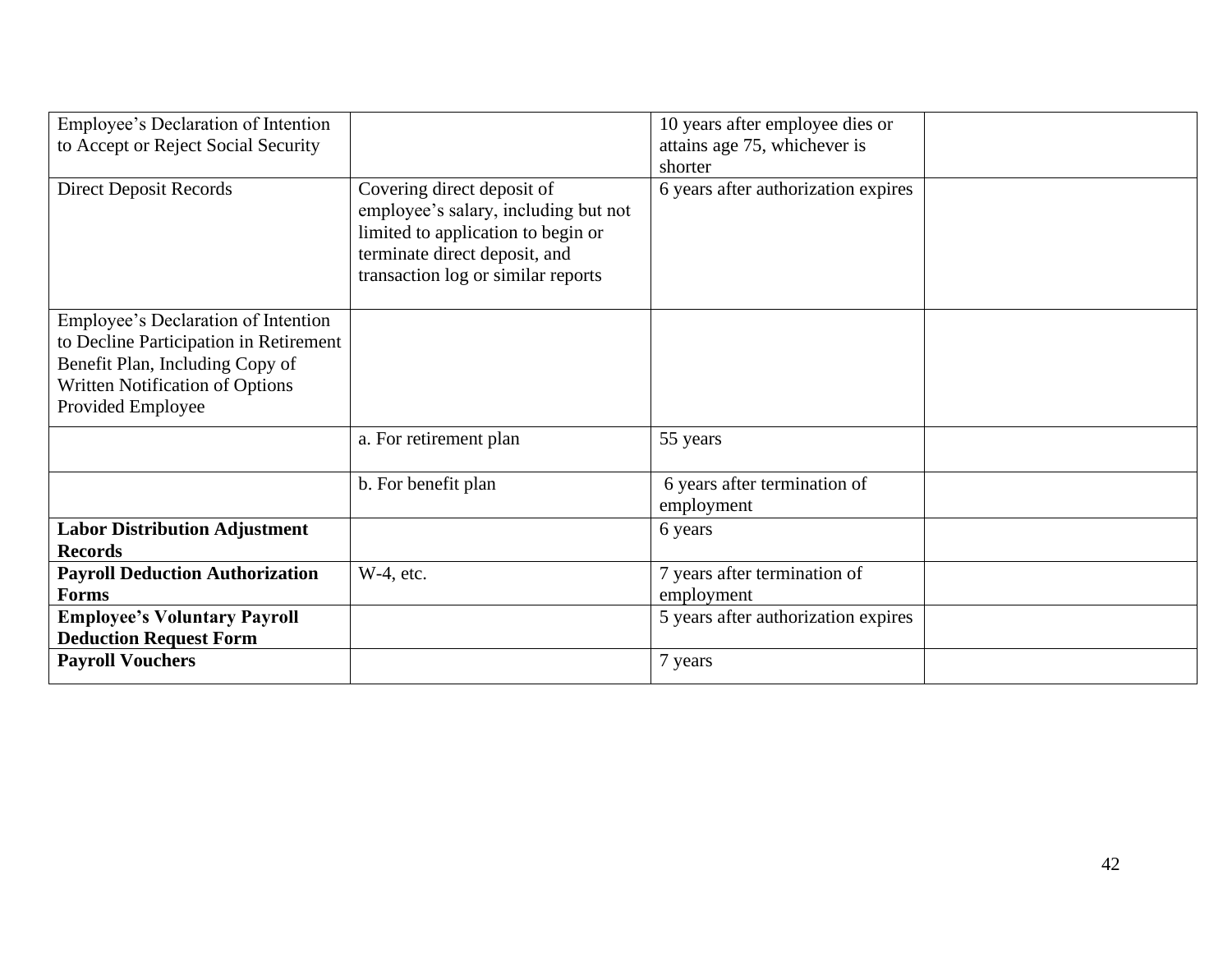| Quarterly or Other Periodic Report of<br>Wages Paid Prepared for Social<br>Security, and Report of Any<br><b>Adjustments or Corrections</b>                                                                      | Payroll registers, deductions lists,<br>adjustments              | 6 years after year in which wages<br>reported |  |
|------------------------------------------------------------------------------------------------------------------------------------------------------------------------------------------------------------------|------------------------------------------------------------------|-----------------------------------------------|--|
| Record of Employee Absences or<br>Accruals                                                                                                                                                                       | a. When not posted to periodic<br>cumulative time summary record | 6 years                                       |  |
|                                                                                                                                                                                                                  | b. When posted to periodic<br>cumulative time summary record     | 1 year                                        |  |
| Record of Assignments, Attachments,<br>and Garnishments of Employee's<br>Salary                                                                                                                                  | a. When employment was terminated<br>prior to satisfaction       | 6 years after termination of<br>employment    |  |
|                                                                                                                                                                                                                  | b. When satisfied                                                | 5 years after satisfaction                    |  |
| <b>Timesheets</b>                                                                                                                                                                                                |                                                                  | 6 years                                       |  |
| PAYROLL TAXES                                                                                                                                                                                                    |                                                                  |                                               |  |
| Copy of Federal Determination of<br>Error in Wage Reports (Form OAR-<br>S30 or Equivalent Record)                                                                                                                |                                                                  | 6 years after determination<br>received       |  |
| Employer's copy of Annual Federal<br>Tax Return (Form 940), Quarterly<br>Federal Tax Return (Form 941E) and<br>Continuation Sheets (Form 941a),<br>Notice of Tax Return Due (Form TY<br>14), or equivalent forms |                                                                  | 4 years after tax paid                        |  |
| Employer's Copy of U.S. Information<br>Return for Calendar Year (Form<br>1099), Withholding Tax Statement<br>(Form W-2), Transmittal of Wages<br>and Tax Statements (Form W-3), or<br>Equivalent forms           |                                                                  | 4 years                                       |  |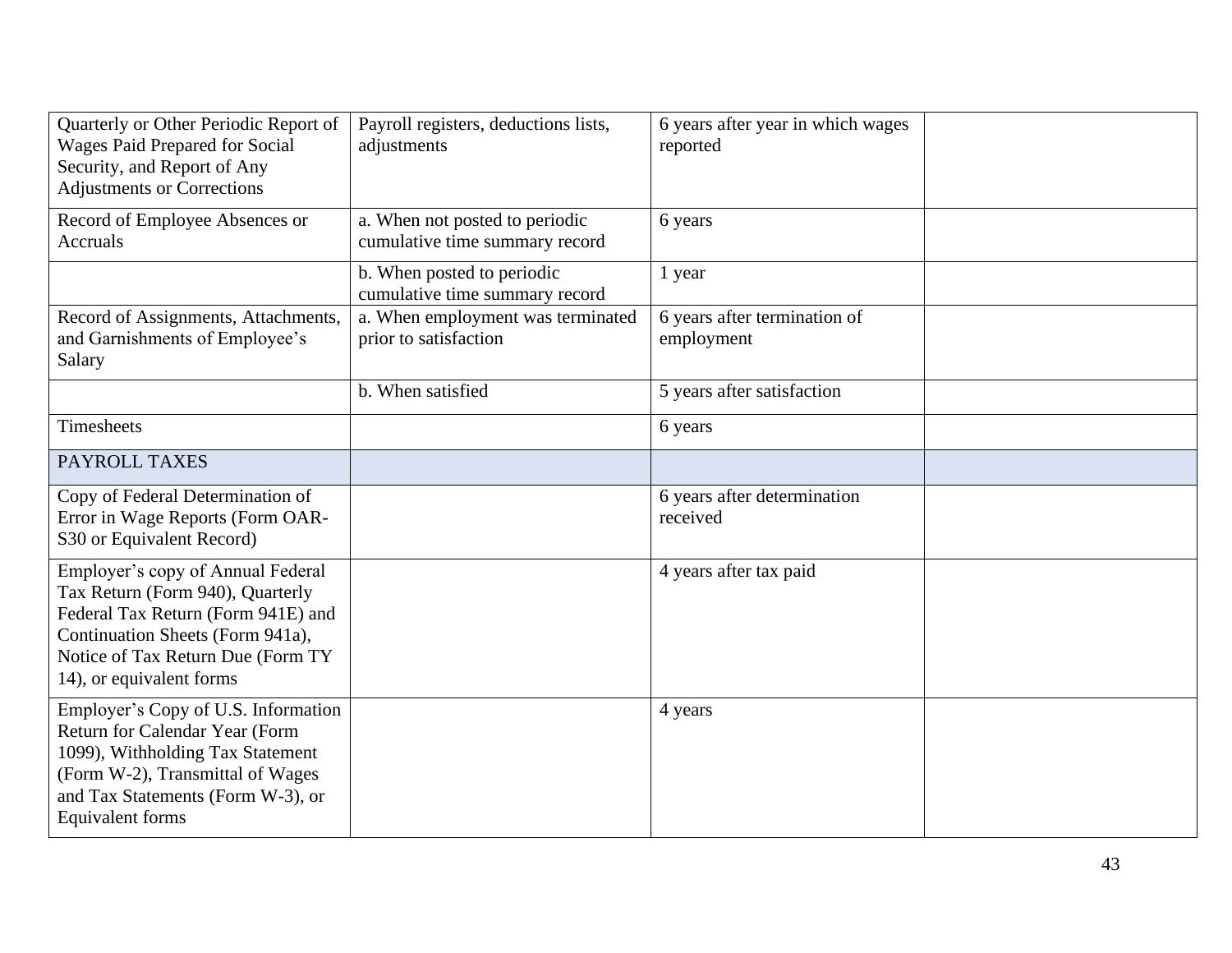| Employee's Withholding Exemption<br>Certificate (Form W-4), or<br><b>Equivalent Form</b> |                                                                                                               | 4 years after superseding<br>certificate filed or employment<br>terminated |  |
|------------------------------------------------------------------------------------------|---------------------------------------------------------------------------------------------------------------|----------------------------------------------------------------------------|--|
| Employer's Copy of New York State<br>Income Tax Records Relating to<br>Employees         |                                                                                                               | 4 years after tax paid                                                     |  |
| <b>PENSION</b>                                                                           |                                                                                                               |                                                                            |  |
| <b>Employee Eligibility for</b><br><b>Retirement</b>                                     |                                                                                                               | 6 years after death of eligible<br>employee or beneficiary                 |  |
| <b>Employee Personal Information</b>                                                     | Name, address, social security<br>number, period of employment)                                               | 6 years after death of eligible<br>employee or beneficiary                 |  |
| <b>Employee Service Records</b>                                                          |                                                                                                               | 6 years after death of eligible<br>employee or beneficiary                 |  |
| <b>Retirement Paid to</b><br><b>Employee/Beneficiaries</b>                               |                                                                                                               | 6 years after death of eligible<br>employee or beneficiary                 |  |
| <b>Retirement Plan Descriptions and</b><br><b>Amendments</b>                             |                                                                                                               | Permanent                                                                  |  |
| <b>TAX</b>                                                                               |                                                                                                               |                                                                            |  |
| <b>Sales Tax Records</b>                                                                 | Covering sales tax collected by the<br>College and transmitted to State<br>Department of Taxation and Finance | 6 years                                                                    |  |
| <b>Tax Exemption Applications and</b><br><b>Renewal Forms</b>                            |                                                                                                               | 10 years after disposal of the<br>property                                 |  |
| <b>Tax Exempt Bond Documents</b>                                                         | Term if bond issue and refunding<br>issue, if any, $+4$ years                                                 |                                                                            |  |
| <b>Tax Exemption Records</b>                                                             | Showing that the College is exempt<br>from paying sales, use, or other taxes                                  | year after superseded or<br>obsolete                                       |  |

## **8. FACILITIES**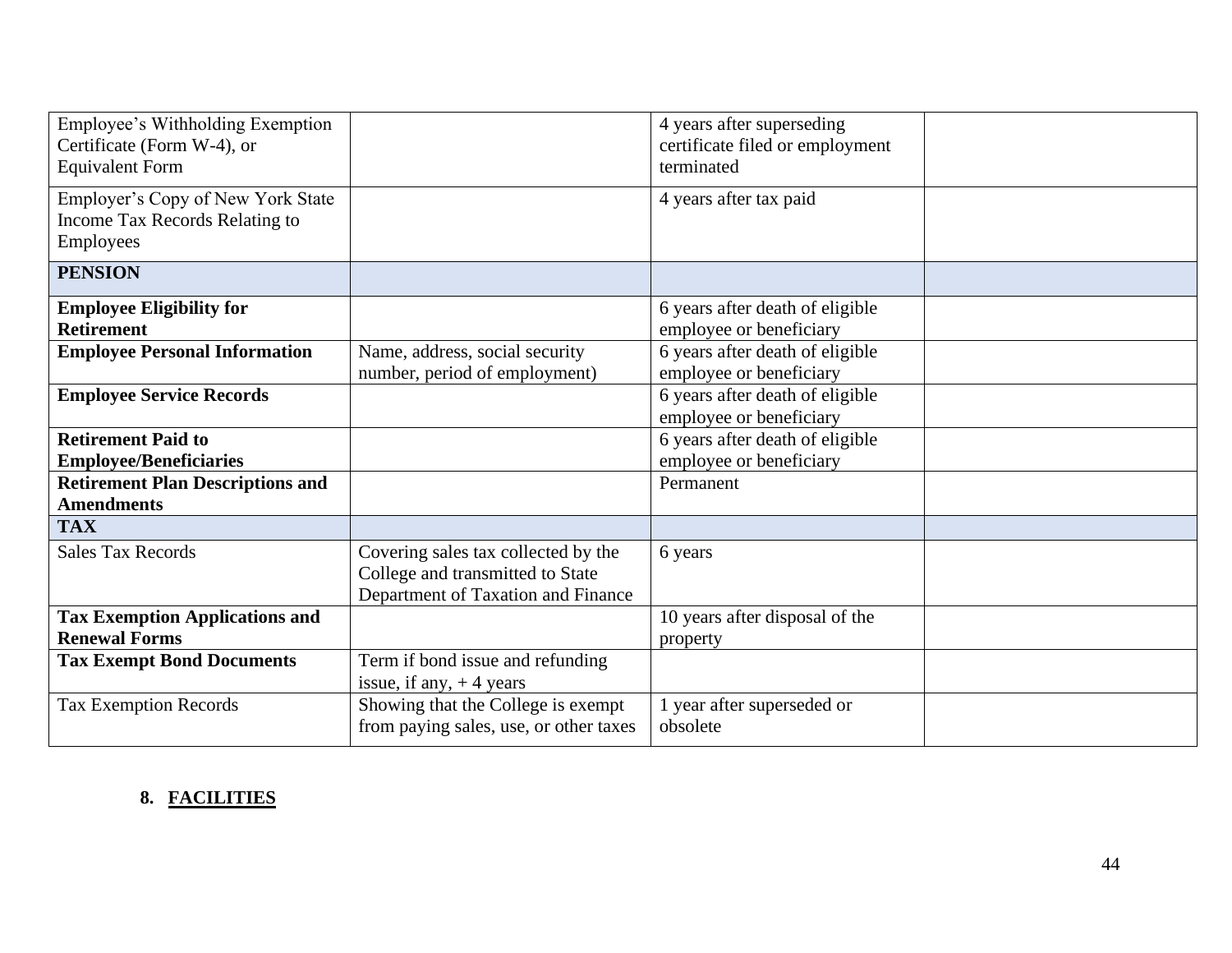| <b>RECORD TYPE</b> | <b>DESCRIPTION</b> | <b>MINIMUM RETENTION</b> | <b>NOTES</b> |
|--------------------|--------------------|--------------------------|--------------|
|                    |                    | <b>PERIOD</b>            |              |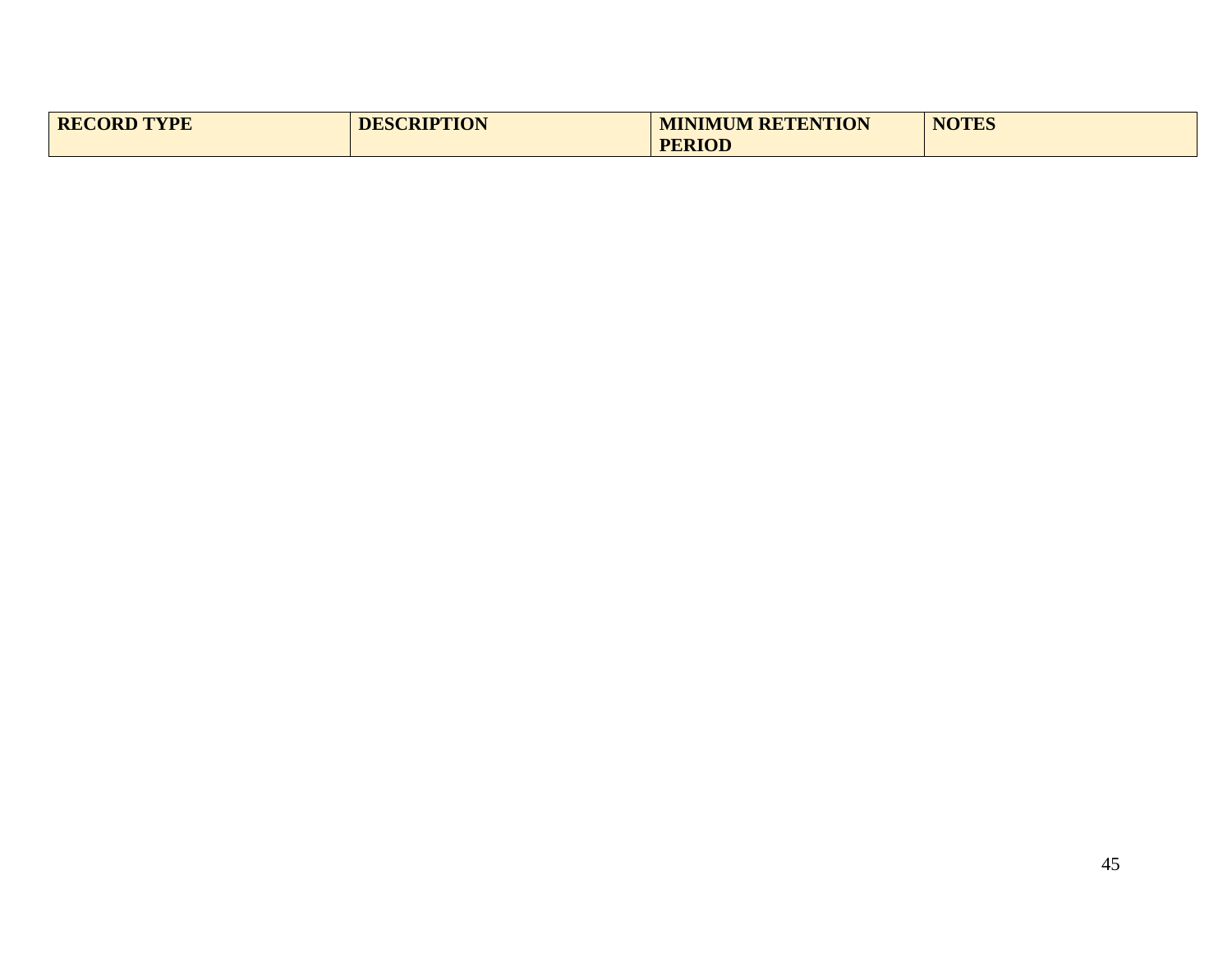|                                          | <b>RESPONSIBLE OFFICES:</b>              |                                     |  |
|------------------------------------------|------------------------------------------|-------------------------------------|--|
|                                          | <b>FACILITITES, OPERATIONS,</b>          |                                     |  |
|                                          | <b>TRANSPORTATION, SAFETY</b>            |                                     |  |
| <b>Capital Construction Project File</b> | Including but not limited to bids,       |                                     |  |
|                                          | specifications, contracts, performance   |                                     |  |
|                                          | guarantees, inspection reports, and      |                                     |  |
|                                          | environmental impact statements          |                                     |  |
|                                          | a. Feasibility studies; successful bids; | 6 years after building or facility  |  |
|                                          | plans, specifications, and designs;      | no longer exists or is no longer    |  |
|                                          | project description; in-progress and     | owned by college,                   |  |
|                                          | completion photographs; inspection       |                                     |  |
|                                          | reports; environmental impact            |                                     |  |
|                                          | statement; annual project statement;     |                                     |  |
|                                          | fiscal and other financial reports;      |                                     |  |
|                                          | significant change orders; and           |                                     |  |
|                                          | significant correspondence               |                                     |  |
|                                          | b. Supplementary documentation,          | 6 years after last entry in project |  |
|                                          | including application for assistance,    | file                                |  |
|                                          | project budget, interim fiscal reports,  |                                     |  |
|                                          | claims, contracts, vouchers, work        |                                     |  |
|                                          | orders, memoranda, worksheet, non-       |                                     |  |
|                                          | significant change orders, routine       |                                     |  |
|                                          | correspondence, and detailed             |                                     |  |
|                                          | construction specifications              |                                     |  |
|                                          | c. Unsuccessful bids to which            | 6 years                             |  |
|                                          | contract is not awarded                  |                                     |  |
|                                          | d. All records, when project is          | 6 years after last entry            |  |
|                                          | proposed but not undertaken              |                                     |  |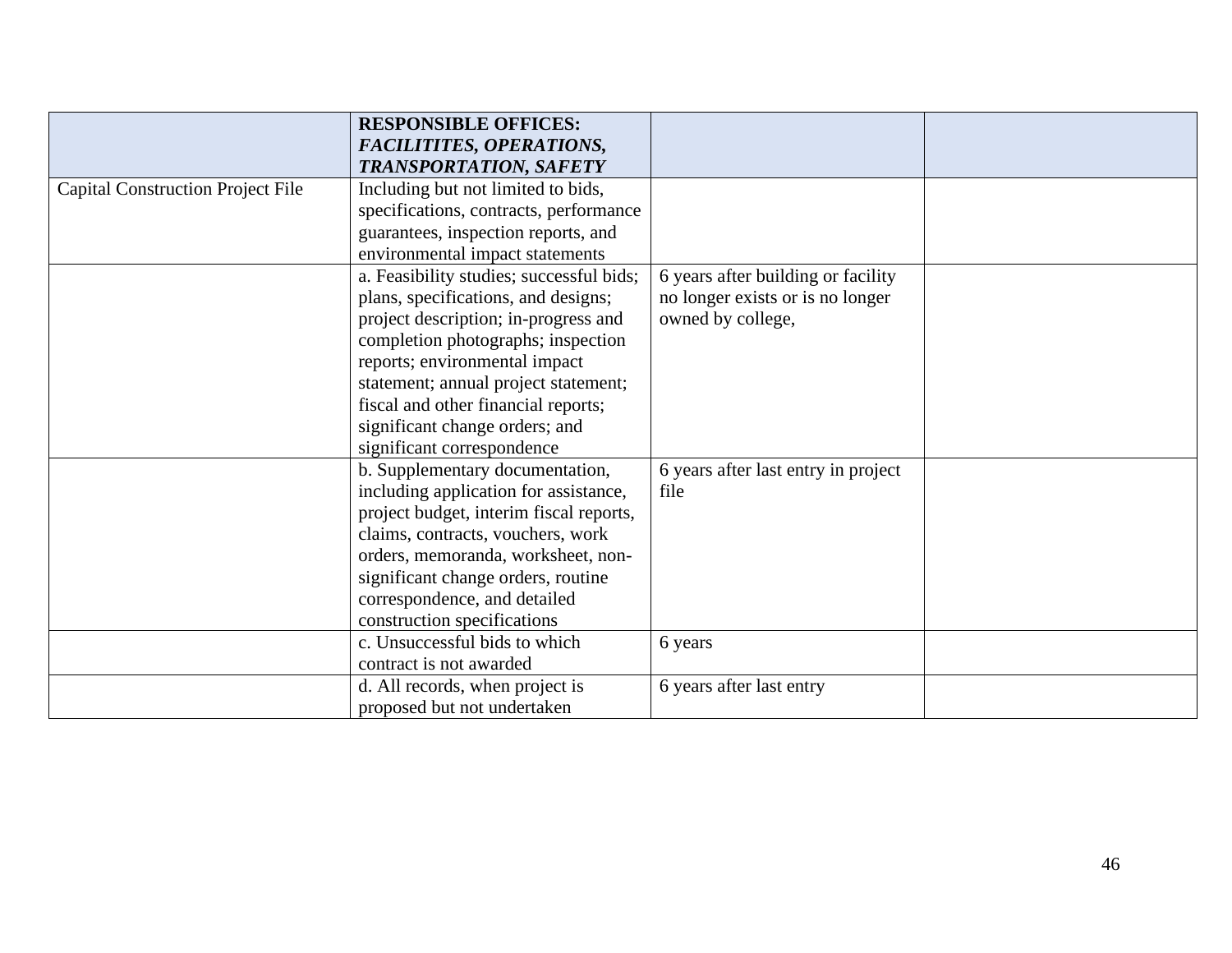| Official Plans, Maps, designs,<br>sketches, architectural drawings, and<br>photographs for buildings or other<br>facilities owned by the College a<br>college, and also including design file<br>for capital construction or renovation<br>project |                                                                                                                                                                                                                             |                                                                                                |  |
|----------------------------------------------------------------------------------------------------------------------------------------------------------------------------------------------------------------------------------------------------|-----------------------------------------------------------------------------------------------------------------------------------------------------------------------------------------------------------------------------|------------------------------------------------------------------------------------------------|--|
|                                                                                                                                                                                                                                                    | a. Final or "as built" plans, maps,<br>designs, sketches, architectural<br>drawings, and photographs for<br>significant building or other facility                                                                          | Permanent                                                                                      |  |
|                                                                                                                                                                                                                                                    | b. Final or "as built" plans, maps,<br>designs, sketches, architectural<br>drawings, and photographs for other<br>than significant building or other<br>facility                                                            | 6 years after building or facility<br>no longer exists or is no longer<br>owned by the College |  |
|                                                                                                                                                                                                                                                    | c. Mechanical, electric, and other<br>detailed schematic drawings not<br>covered by parts "a" or "b", including<br>detailed specifications not appearing<br>on plans, maps, designs, sketches, or<br>architectural drawings | 6 years after building or facility<br>no longer exists or is no longer<br>owned by the College |  |
|                                                                                                                                                                                                                                                    | d. Other related non-graphic design<br>file documents, including<br>correspondence, cost estimates,<br>reports, planning studies, and other<br>records                                                                      | 6 years after completion of<br>project                                                         |  |
|                                                                                                                                                                                                                                                    | e. Template or other similar<br>automated framework or reference<br>files used in conjunction with more<br>specific automated design files                                                                                  | As long as related specific<br>automated design files are<br>retained                          |  |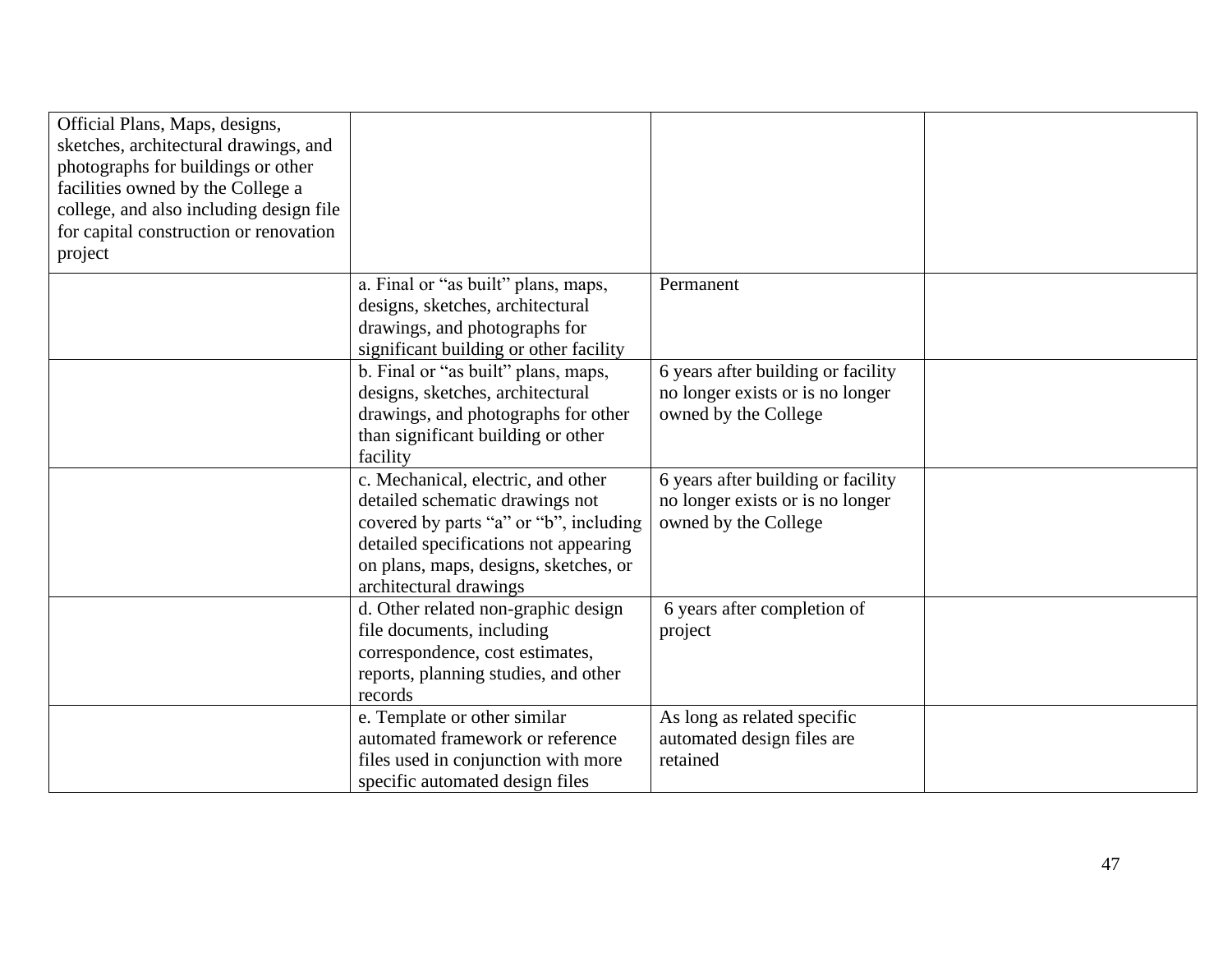|                                                                                                                                                                                                          | f. Index or similar record used to<br>locate, identify, and access plans,<br>maps, designs, sketches, architectural<br>drawings, photographs, and other<br>existing records                                                              | Maintain as perpetual data file or<br>other record, deleting information<br>only relating to records that have<br>been disposed of |  |
|----------------------------------------------------------------------------------------------------------------------------------------------------------------------------------------------------------|------------------------------------------------------------------------------------------------------------------------------------------------------------------------------------------------------------------------------------------|------------------------------------------------------------------------------------------------------------------------------------|--|
| Draft or intermediary plans, maps,<br>designs, sketches, or architectural<br>drawings, including explanatory<br>textual files, tracings, and other than<br>final or "as built" automated design<br>files |                                                                                                                                                                                                                                          | 0 after no longer needed                                                                                                           |  |
| Maintenance, testing, service,<br>operational, and repair records for<br>buildings and other facilities or their<br>mechanical, electrical systems, or<br>other infrastructure                           | a. Cumulative summary records                                                                                                                                                                                                            | 6 years after building or other<br>facility no longer in use                                                                       |  |
|                                                                                                                                                                                                          | b. Individual detailed report or related<br>record, such as work request, work<br>order, personnel deployment record,<br>preventive maintenance schedules,<br>and records of work completed, when<br>posted to cumulative summary record | 6 years                                                                                                                            |  |
|                                                                                                                                                                                                          | c. Individual report or related record,<br>such as work request, work order,<br>personnel deployment record,<br>preventive maintenance schedules,<br>and records of work completed, when<br>not posted to cumulative summary<br>record   | 6 years after building or other<br>facility no longer in use                                                                       |  |
|                                                                                                                                                                                                          | d. Log, maintenance schedule, or<br>similar record of ongoing activity                                                                                                                                                                   | 6 years after last entry                                                                                                           |  |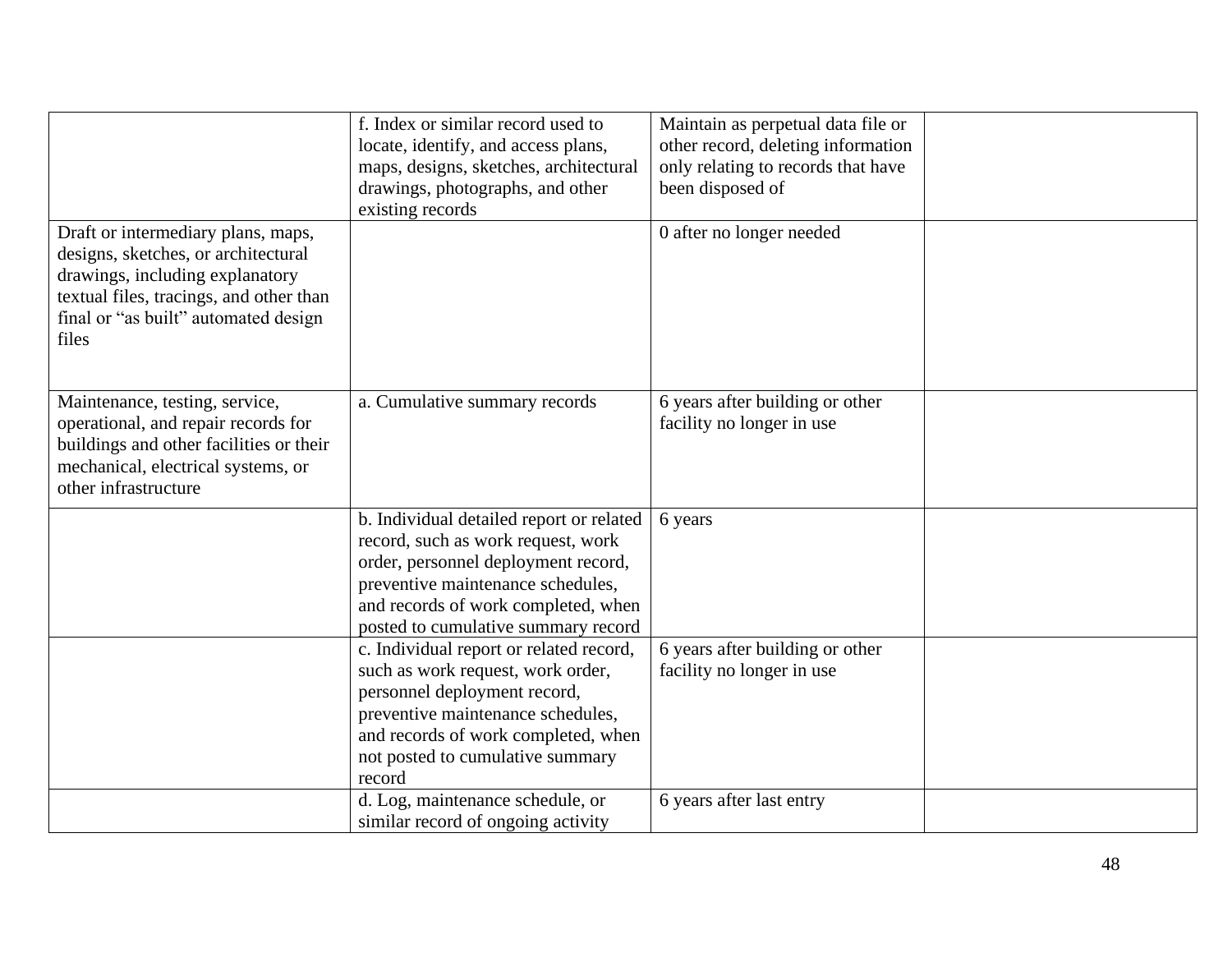|                                      | e. Descriptive information on specific  | 6 years after equipment or part no |  |
|--------------------------------------|-----------------------------------------|------------------------------------|--|
|                                      | equipment or component parts            | longer in use                      |  |
|                                      | f. Descriptive information on           | year after superseded or           |  |
|                                      | maintenance personnel, vendors, or      | obsolete                           |  |
|                                      | contractors                             |                                    |  |
|                                      | g. Inventories of parts, materials, and | 6 years                            |  |
|                                      | supplies needed for maintenance and     |                                    |  |
|                                      | repairs                                 |                                    |  |
|                                      | h. Requests for inspection, repair, or  | l year                             |  |
|                                      | service, when no work is performed      |                                    |  |
|                                      | and no funds expended                   |                                    |  |
| Reports and studies relating to      |                                         | 6 years                            |  |
| maintenance, testing, service,       |                                         |                                    |  |
| operation, and repairs for buildings |                                         |                                    |  |
| and other facilities or their        |                                         |                                    |  |
| mechanical, electrical systems, or   |                                         |                                    |  |
| other infrastructure                 |                                         |                                    |  |
| <b>Building or facility security</b> |                                         | 3 years, or 3 years after          |  |
| records, including but not limited   |                                         | cancellation or return of key or   |  |
| to visitor's register, watchman's or |                                         | pass                               |  |
| automated security system or false   |                                         |                                    |  |
| alarm reports, and records of        |                                         |                                    |  |
| building/room keys or passes         |                                         |                                    |  |
| issued                               |                                         |                                    |  |
| Property inventory records,          |                                         | 0 after superseded by updated      |  |
| covering buildings, facilities,      |                                         | inventory, or 6 years after        |  |
| vehicles, machinery, and             |                                         | replacement, sale, or              |  |
| equipment, including "fixed assets"  |                                         | discontinuance of use of all       |  |
| records                              |                                         | property listed, whichever is      |  |
|                                      |                                         | shorter                            |  |
|                                      |                                         |                                    |  |
|                                      |                                         |                                    |  |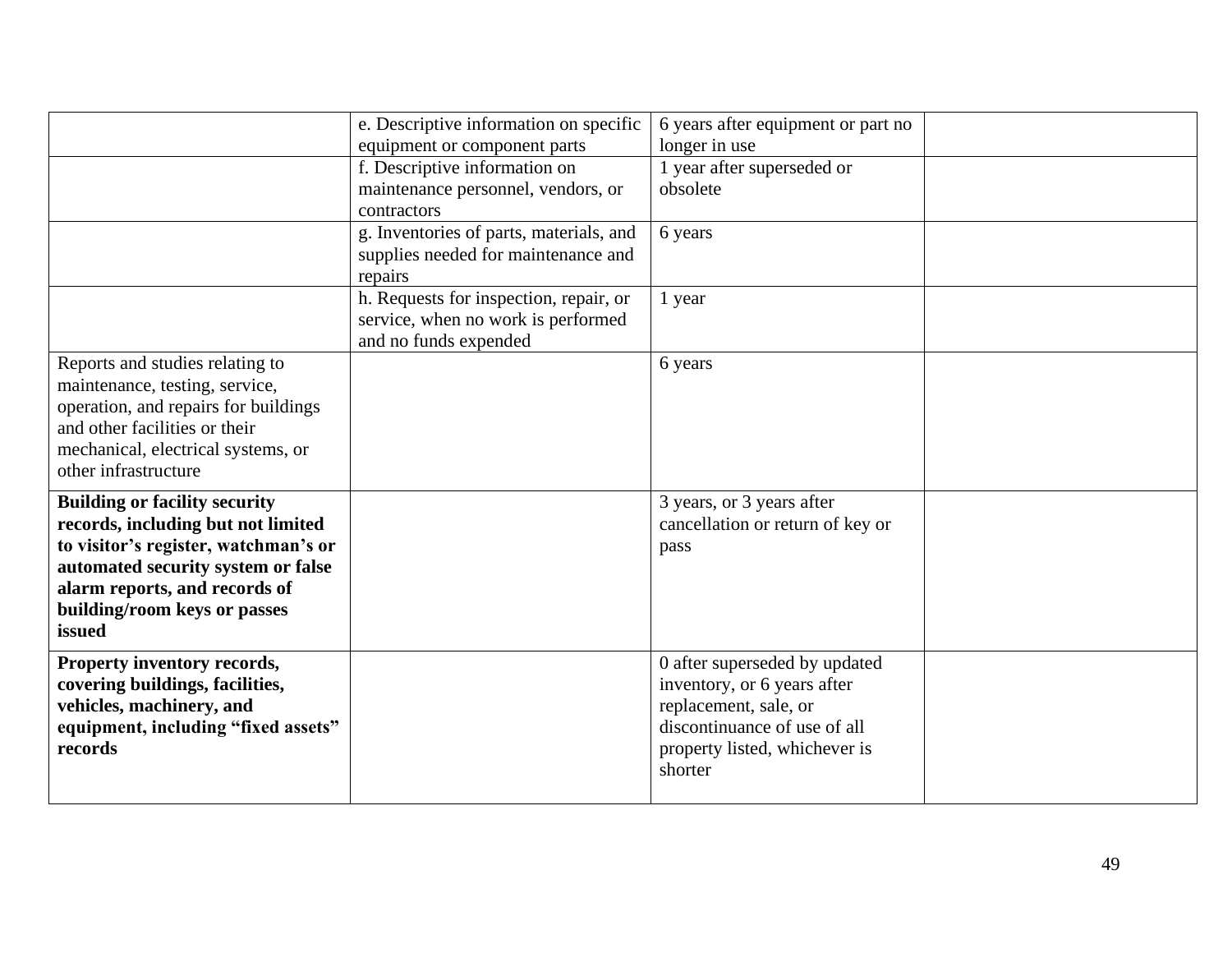| <b>Inventory of supplies</b>                                                                                                                                                                                                       |                                                                                                                             | 6 years                                                |  |
|------------------------------------------------------------------------------------------------------------------------------------------------------------------------------------------------------------------------------------|-----------------------------------------------------------------------------------------------------------------------------|--------------------------------------------------------|--|
| Maintenance, testing, service,<br>operational, and repair records for<br>equipment or vehicle, but not<br>covering buildings and other<br>facilities or their mechanical,<br>electrical systems, or other<br><i>infrastructure</i> | a. Cumulative summary record for<br>vehicle or equipment                                                                    | 6 years after vehicle or equipment<br>no longer in use |  |
|                                                                                                                                                                                                                                    | b. Individual report, when posted to<br>cumulative summary record                                                           | 6 years                                                |  |
|                                                                                                                                                                                                                                    | c. Individual report, when not posted<br>to cumulative summary record                                                       | 6 years after vehicle or equipment<br>no longer in use |  |
|                                                                                                                                                                                                                                    | d. Maintenance or repair log or<br>similar record                                                                           | 6 years after last entry                               |  |
|                                                                                                                                                                                                                                    | e. Reports and studies relating to<br>maintenance, testing, service,<br>operation, and repairs for equipment<br>or vehicles | 6 years                                                |  |
|                                                                                                                                                                                                                                    | f. Requests for inspection, repair, or<br>service, when no work is performed<br>and no funds expended                       | 1 year                                                 |  |
| Specifications, warranty, and<br>descriptive information received                                                                                                                                                                  |                                                                                                                             | 6 years after vehicle or equipment<br>no longer in use |  |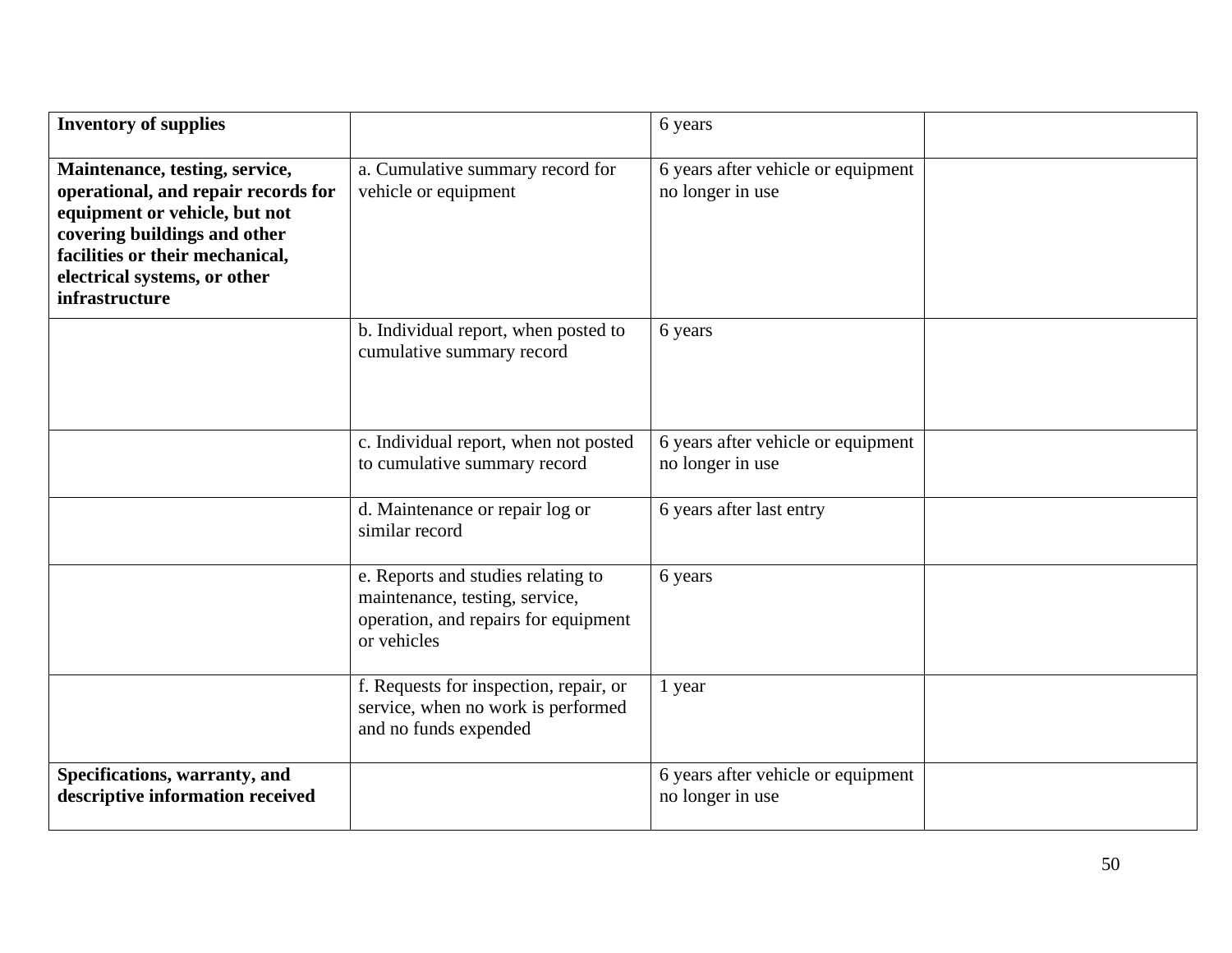| from vendor for vehicle or<br>equipment                                                                                                                       |                                                                                                                                                                                                               |                          |                                                    |
|---------------------------------------------------------------------------------------------------------------------------------------------------------------|---------------------------------------------------------------------------------------------------------------------------------------------------------------------------------------------------------------|--------------------------|----------------------------------------------------|
| Vehicle routing, scheduling, and<br>usage records, including automated<br>system used to schedule and assign<br>routes of service and maintenance<br>vehicles | a. Detailed data file containing<br>information such as vehicle stops,<br>usage, and locations at specific times<br>or intervals                                                                              | 0 after no longer needed | Data Stored on the Cloud and<br>accessed as needed |
|                                                                                                                                                               | b. Automated system operation<br>history file, containing significant<br>data and/or periodic data snapshots,<br>generated from detailed system data                                                          | 6 years                  |                                                    |
|                                                                                                                                                               | c. Logs, schedules, reports, and<br>queries (including macros, queries,<br>and necessary documentation used in<br>report and query generation) that<br>contain information of legal or fiscal<br>value        | 6 years                  |                                                    |
|                                                                                                                                                               | d. Logs, schedules, reports, and<br>queries (including macros, queries,<br>and necessary documentation used in<br>report and query generation) that do<br>not contain information of legal or<br>fiscal value | 0 after no longer needed |                                                    |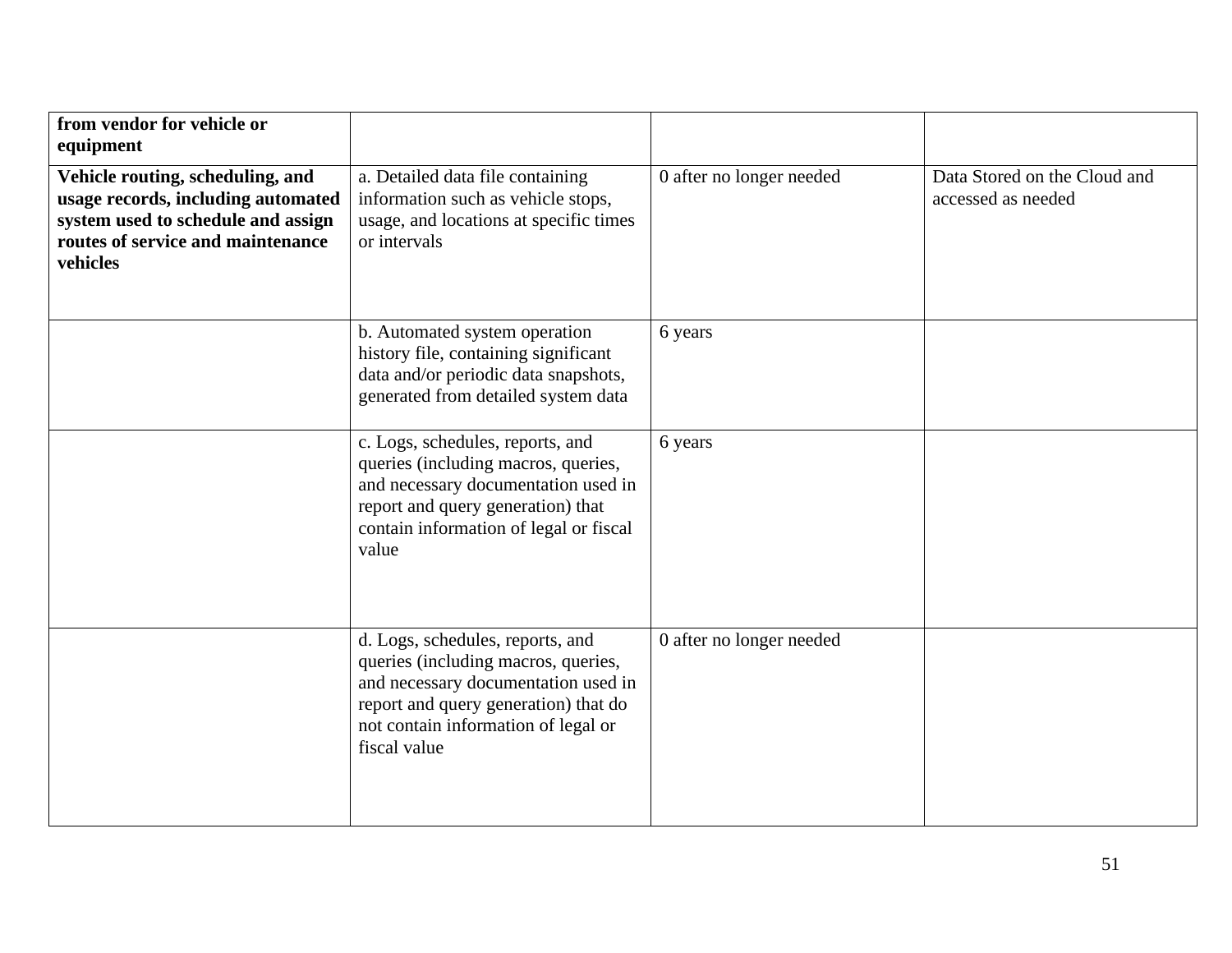| Request for services or supplies,<br>including stockroom supplies,<br>forms and publications,<br>duplication, or use of any vehicle or<br>equipment | a. When a chargeback or fee is<br>involved<br>b. When no chargeback or fee is<br>involved    | 6 years<br>0 after no longer needed                                                  |  |
|-----------------------------------------------------------------------------------------------------------------------------------------------------|----------------------------------------------------------------------------------------------|--------------------------------------------------------------------------------------|--|
| <b>Federal Communications</b><br><b>Commission (FCC) radio licensing</b><br>records                                                                 | a. Original application and other<br>related records not created for<br>renewal applications | 5 years after termination of<br>license or final denial of<br>application            |  |
|                                                                                                                                                     | b. Renewal application and related<br>records, including copy of license                     | 5 years after renewal or<br>termination of license or final<br>denial of application |  |
|                                                                                                                                                     | c. Request for frequency data<br>research                                                    | 1 year                                                                               |  |
|                                                                                                                                                     | d. Listing of locations of radios using<br>College radio frequency                           | 0 after superseded or obsolete                                                       |  |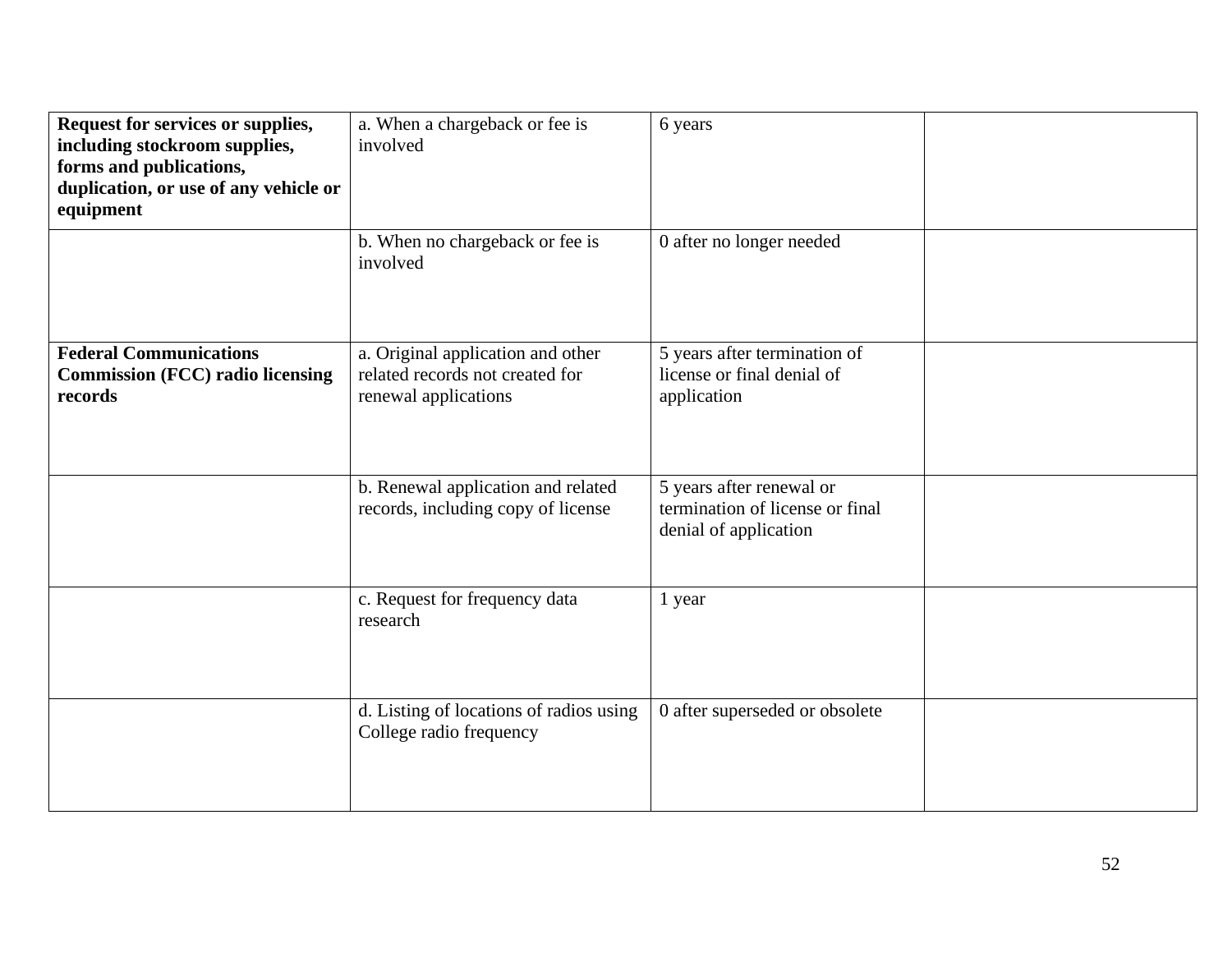| Videotape or other recording<br>maintained for security purposes                                                                                                                                                                                                                                                                 | a. Videotape or other recording<br>containing incidents warranting<br>retention for administrative or<br>potential legal uses     | 3 years, or 0 after youngest<br>person involved attains age 21,<br>whichever is longer | Footage is not retained beyond 90<br>days unless we are notified of a<br>particular incident.<br>Where a litigation or grievance<br>has been filed, such videotapes or<br>other recordings should be<br>retained for as long as the records<br>of the proceeding are retained. |
|----------------------------------------------------------------------------------------------------------------------------------------------------------------------------------------------------------------------------------------------------------------------------------------------------------------------------------|-----------------------------------------------------------------------------------------------------------------------------------|----------------------------------------------------------------------------------------|--------------------------------------------------------------------------------------------------------------------------------------------------------------------------------------------------------------------------------------------------------------------------------|
|                                                                                                                                                                                                                                                                                                                                  | b. Videotape or other recording not<br>containing incidents warranting<br>retention for administrative or<br>potential legal uses | 0 after no longer needed                                                               |                                                                                                                                                                                                                                                                                |
| Records filed by contractor or<br>subcontractor with the College to<br>public works project, pursuant to<br>Section 220 (3-a), Labor Law,<br>including but not limited to copy or<br>abstract of payroll, classification of<br>workers employed on a project,<br>and statement of work to be<br>performed by each classification |                                                                                                                                   | 3 years after contract completion                                                      |                                                                                                                                                                                                                                                                                |
| <b>Energy consumption monitoring</b><br>records showing use of electricity<br>or fuel, operation of heating and/or<br>cooling equipment, or<br>environmental conditions<br>(temperature, humidity, air<br>quality) in various parts of publicly<br>owned or operated building or<br>other facility                               | a. Detailed data collected from<br>sensors or monitors, and detailed<br>reports generated from such data                          | 0 after no longer needed                                                               |                                                                                                                                                                                                                                                                                |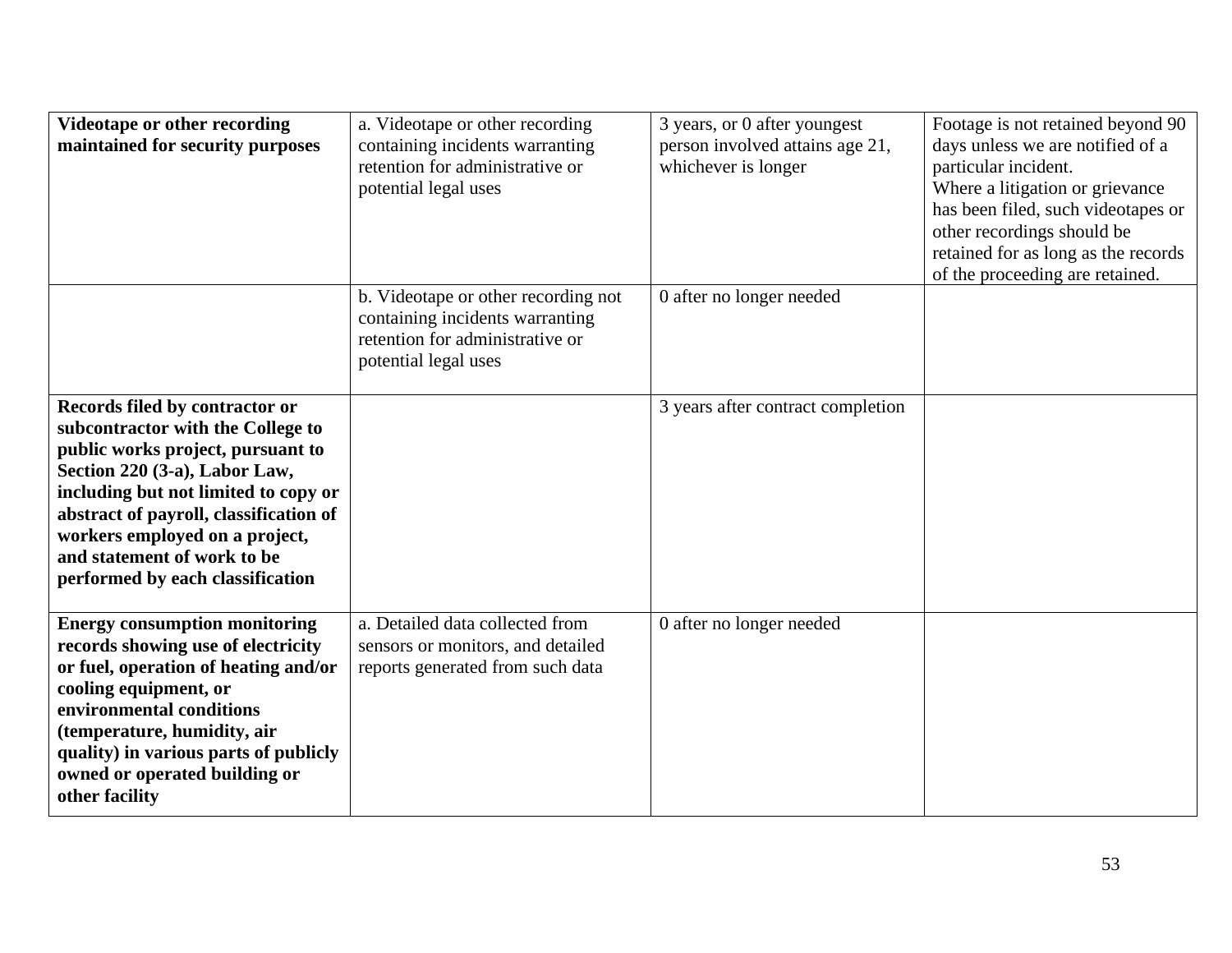| b. Equipment maintenance, testing,<br>and service records, except detailed<br>records of routine activities                                                                                                                                                                                                                  | 6 years after equipment no longer<br>in use |  |
|------------------------------------------------------------------------------------------------------------------------------------------------------------------------------------------------------------------------------------------------------------------------------------------------------------------------------|---------------------------------------------|--|
| c. Detailed records of routine<br>maintenance, testing, and service                                                                                                                                                                                                                                                          | 6 years                                     |  |
| d. Reports relating to energy<br>consumption and environmental<br>conditions, including reports of<br>problems and corrective actions<br>taken, summary reports of<br>environmental conditions, and reports<br>showing long-term energy<br>consumption trends, along with<br>accompanying charts, graphs, and<br>data tables | 6 years                                     |  |

## **9. HUMAN RESOURCES**

| <b>RECORD TYPE</b> | <b>DESCRIPTION</b>                                                        | <b>MINIMUM RETENTION</b><br><b>PERIOD</b> | <b>NOTES</b> |
|--------------------|---------------------------------------------------------------------------|-------------------------------------------|--------------|
|                    | <b>RESPONSIBLE OFFICES: HR.</b><br>IR, TITLE IX/EQUITY,<br><b>PROVOST</b> |                                           |              |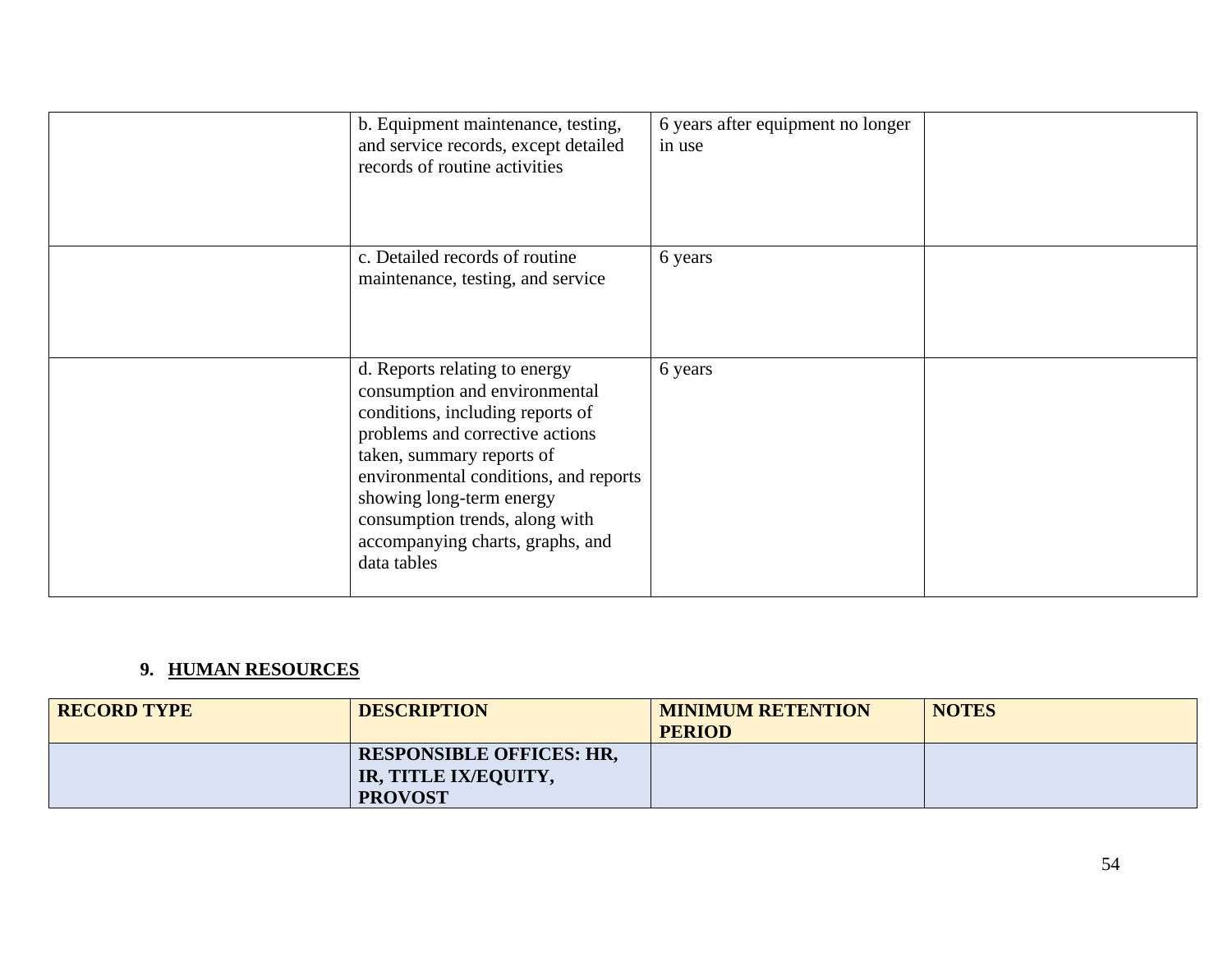| <b>Collective Bargaining Agreements</b> |                                            | Permanent                          |                                    |
|-----------------------------------------|--------------------------------------------|------------------------------------|------------------------------------|
| (CBA)                                   |                                            |                                    |                                    |
| <b>Disciplinary</b>                     |                                            | 6 years after termination of       |                                    |
|                                         |                                            | individual's employment, or 6      |                                    |
|                                         |                                            | years after final decision         |                                    |
|                                         |                                            | rendered, whichever is longer      |                                    |
| <b>Employee Benefit Plan Enrollment</b> |                                            | 7 years after termination of       |                                    |
| <b>Documents</b>                        |                                            | participation in the plan          |                                    |
| <b>Employee Medical Records</b>         |                                            | 3 years after termination of       | Due to OSHA requirements           |
|                                         |                                            | employment                         |                                    |
| <b>Employee Personnel Files</b>         | Including application, resume,             | 6 years after date of termination  | Provost's office for faculty       |
|                                         | payroll, appointments, salary forms        |                                    | appointment letters, resumes, etc. |
|                                         |                                            |                                    | See Faculty Handbook               |
| <b>Employment Applications</b>          | For individuals not hired                  | 1 year (or until conclusion of any |                                    |
|                                         |                                            | legal proceedings)                 |                                    |
| <b>Equal Employment Opportunity</b>     | a. Annual, long-term, or special           | Permanent                          |                                    |
| <b>Report and Related Records for</b>   | (narrative or statistical) reports, goals, |                                    |                                    |
| <b>College Employees</b>                | and achievements, including but not        |                                    |                                    |
|                                         | limited to the Integrated                  |                                    |                                    |
|                                         | Postsecondary Education Data               |                                    |                                    |
|                                         | System (IPEDS) report relating to          |                                    |                                    |
|                                         | ethnic, racial, gender, position, and      |                                    |                                    |
|                                         | salary composition of the workforce        |                                    |                                    |
|                                         | b. Periodic reports, statistics, and       | 1 year                             |                                    |
|                                         | other records used in compiling            |                                    |                                    |
|                                         | annual, long-term, or special              |                                    |                                    |
|                                         | (narrative or statistical) reports, goals, |                                    |                                    |
|                                         | and achievements                           |                                    |                                    |
|                                         | c. Affirmative action and related          | 6 years after termination of       |                                    |
|                                         | complaint investigation reports            | individual's employment, or 6      |                                    |
|                                         |                                            | years after final determination,   |                                    |
|                                         |                                            | whichever is longer                |                                    |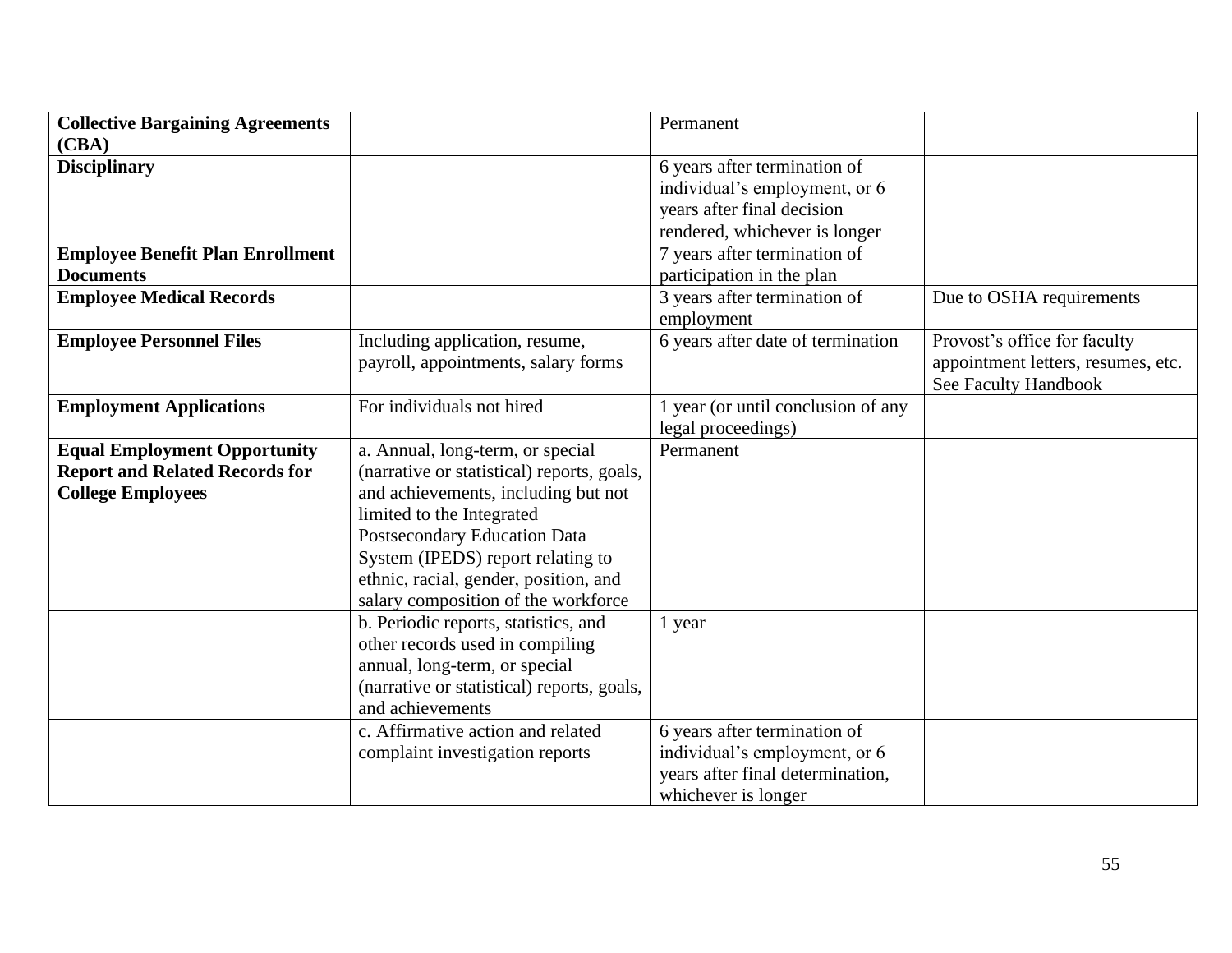| <b>Evaluations for Promotion,</b>                                    |                                                                                                                                                            | 10 years after employee's                                     |                                                               |
|----------------------------------------------------------------------|------------------------------------------------------------------------------------------------------------------------------------------------------------|---------------------------------------------------------------|---------------------------------------------------------------|
| <b>Demotion and Discharge</b>                                        |                                                                                                                                                            | separation from the College                                   |                                                               |
| <b>Documentation for Staff</b>                                       |                                                                                                                                                            |                                                               |                                                               |
| <b>FMLA Leave Records</b>                                            |                                                                                                                                                            | 3 years                                                       |                                                               |
| <b>Federal Reporting Requirements</b>                                | Welfare benefits, and other fringe<br>benefit plans                                                                                                        | Permanent                                                     |                                                               |
| <b>Grievance Files</b>                                               |                                                                                                                                                            | 3 years after final disposition                               |                                                               |
| <b>Immigration records</b>                                           |                                                                                                                                                            | 3 years or 1 year after termination<br>(whichever is greater) |                                                               |
| <b>Occupational Injury or Illness</b><br><b>Records</b>              |                                                                                                                                                            | 18 years after of injury or illness                           |                                                               |
| <b>Offer Letters of Employment</b>                                   |                                                                                                                                                            | 6 years after termination                                     | Sometimes are "contracts" for<br>certain high-level employees |
| <b>Search Committee Files</b>                                        | These records are search files created<br>in the search, advertising, interviews<br>and hiring for an individual to fill a<br>position within the college. | 7 years following the completion<br>of the search             |                                                               |
| <b>Training and Professional</b><br><b>Development Records</b>       |                                                                                                                                                            | 4 years after termination of<br>employment                    |                                                               |
| <b>Unemployment Compensation</b><br><b>Benefit Files and Reports</b> | Claim filed by employee, when claim<br>is approved                                                                                                         | 6 years after final payment                                   |                                                               |
|                                                                      | Claim filed by employee, when claim<br>is disqualified                                                                                                     | 3 years after filing                                          |                                                               |
|                                                                      | Claim payment reports                                                                                                                                      | 6 years after final payment                                   |                                                               |
| <b>Union Organizing Activities</b>                                   |                                                                                                                                                            | Permanent                                                     |                                                               |
| <b>Volunteer Agreements</b>                                          |                                                                                                                                                            | 3 years                                                       |                                                               |
| <b>Wage-hour Administrator</b><br><b>Certificates and Notices</b>    |                                                                                                                                                            | 5 years                                                       |                                                               |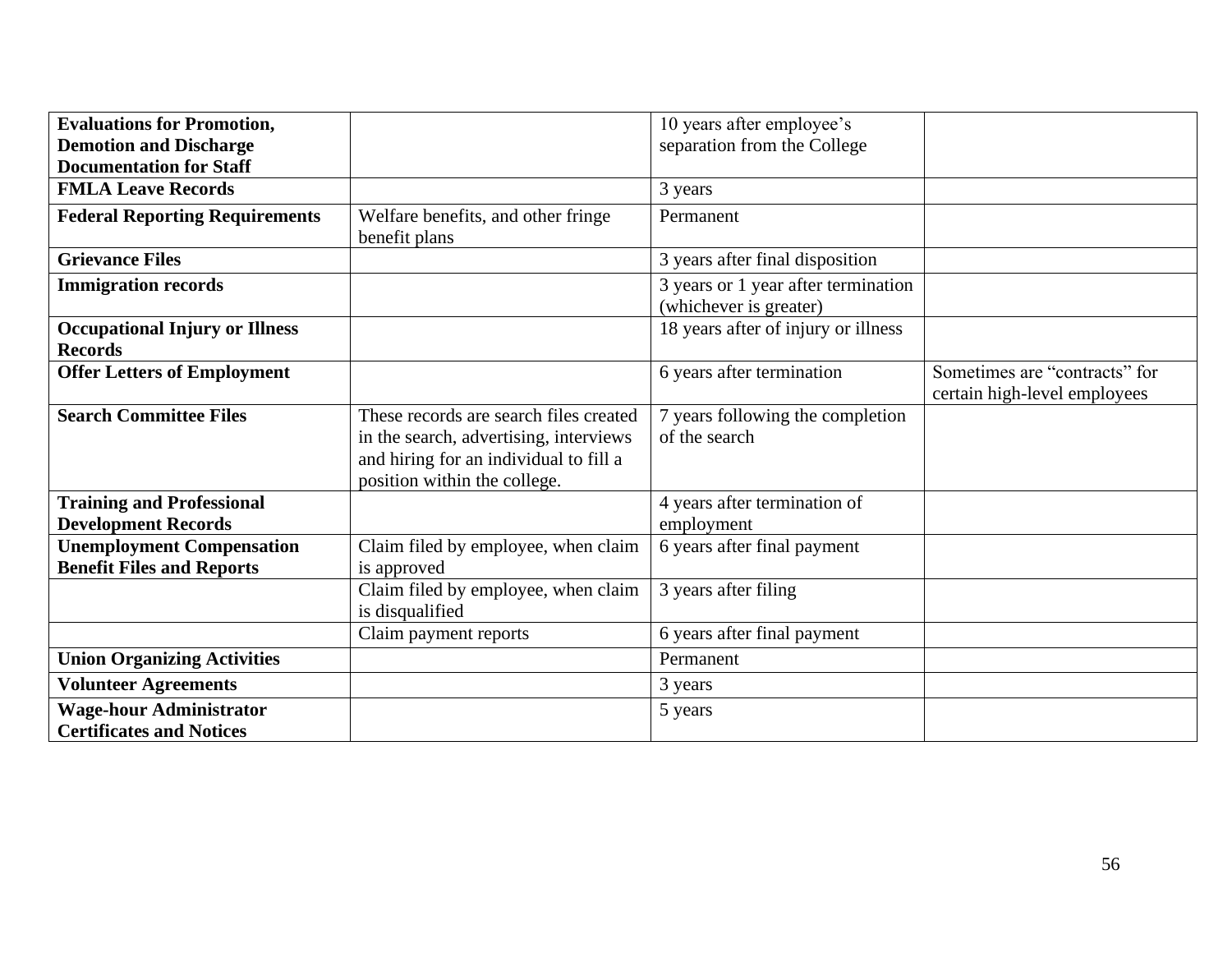| Workers' Compensation Case<br>Records                                                                                                                                                                                                               |                                                                                                                                                                                                                                      |                                                                                             |  |
|-----------------------------------------------------------------------------------------------------------------------------------------------------------------------------------------------------------------------------------------------------|--------------------------------------------------------------------------------------------------------------------------------------------------------------------------------------------------------------------------------------|---------------------------------------------------------------------------------------------|--|
|                                                                                                                                                                                                                                                     | a. If claim allowed                                                                                                                                                                                                                  | 18 years after injury or illness, or<br>8 years after last payment,<br>whichever is longer  |  |
|                                                                                                                                                                                                                                                     | b. If claim disallowed after trial, or<br>case otherwise disposed of without an<br>award after the parties have been<br>given due notice                                                                                             | 7 years after injury or illness                                                             |  |
| Master Summary Record of all<br>Workers' Compensation Claims                                                                                                                                                                                        |                                                                                                                                                                                                                                      | 0 after all claims and/or cases<br>listed in master summary record<br>have been disposed of |  |
| Self-evaluation records required<br>under Americans with Disabilities<br>Act (ADA), Rehabilitation Act of<br>1973 as amended, or similar<br>state/federal laws, regulations, or<br>requirements                                                     | a. Voluntary compliance plan for<br>facility, including list of persons<br>consulted, description of areas<br>examined, transition plan, list of<br>problems identified, and description<br>of modifications anticipated and<br>made | Permanent                                                                                   |  |
|                                                                                                                                                                                                                                                     | b. Copies of work orders, progress<br>notes, and other supporting<br>documentation                                                                                                                                                   | 1 year after modifications<br>completed                                                     |  |
| Inspection reports, reviews, and<br>audits (internal and external) created<br>relative to the Americans with<br>Disabilities Act (ADA),<br>Rehabilitation Act of 1973 as<br>amended, or similar state/federal<br>laws, regulations, or requirements |                                                                                                                                                                                                                                      | 6 years after building or facility<br>involved no longer in use                             |  |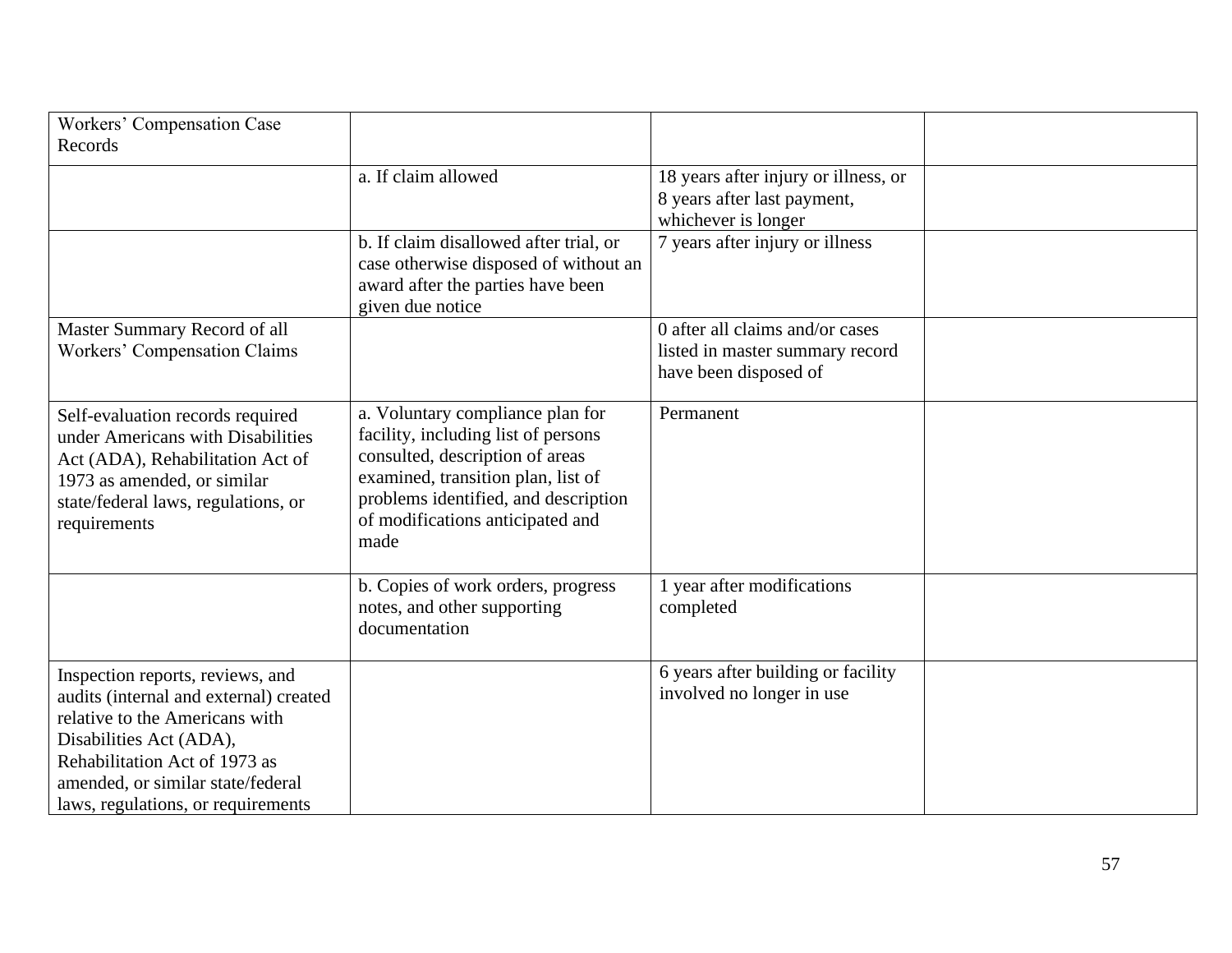| Individual complaint records filed<br>under the provisions of the<br><b>Americans with Disabilities Act</b><br>(ADA), Rehabilitation Act of 1973 as<br>amended, or similar state/federal<br>laws, regulations, or requirements,<br>including but not limited to<br>complaint, charge or request for<br>reasonable accommodation, medical<br>reports, responses, records of appeals,<br>correspondence and internal<br>memoranda, records documenting<br>work done in response to complaint | a. When complaint or request is filed<br>by a student, officer, or employee of<br>the College                                                 | 3 years after resolution of<br>complaint or request and<br>termination of any reasonable<br>accommodation provided |                                                                                                                                                                             |
|--------------------------------------------------------------------------------------------------------------------------------------------------------------------------------------------------------------------------------------------------------------------------------------------------------------------------------------------------------------------------------------------------------------------------------------------------------------------------------------------|-----------------------------------------------------------------------------------------------------------------------------------------------|--------------------------------------------------------------------------------------------------------------------|-----------------------------------------------------------------------------------------------------------------------------------------------------------------------------|
| or request, and documentation of                                                                                                                                                                                                                                                                                                                                                                                                                                                           |                                                                                                                                               |                                                                                                                    |                                                                                                                                                                             |
| final resolution                                                                                                                                                                                                                                                                                                                                                                                                                                                                           |                                                                                                                                               |                                                                                                                    |                                                                                                                                                                             |
|                                                                                                                                                                                                                                                                                                                                                                                                                                                                                            | b. When complaint or request is filed<br>by person other than a student,<br>officer, or employee of the college<br>involved or the University | 3 years after final entry in record,<br>or 0 after person involved attains<br>age 21, whichever is longer          | Where a litigation or grievance<br>has been filed, such individual<br>complaint records should be<br>retained for as long as the records<br>of the proceeding are retained. |

## **10. INFORMATION TECHNOLOGY**

| <b>RECORD TYPE</b>                  | <b>DESCRIPTION</b>            | <b>MINIMUM RETENTION</b>        | <b>NOTES</b> |
|-------------------------------------|-------------------------------|---------------------------------|--------------|
|                                     |                               | <b>PERIOD</b>                   |              |
| <b>GENERAL</b>                      | <b>RESPONSIBLE OFFICE(S):</b> |                                 |              |
|                                     | CIO, OIT, ELLUCIAN (VENDOR)   |                                 |              |
| <b>IT policies, including those</b> |                               | 3 years after policy withdrawn, |              |
| covering access and security,       |                               | revised, updated, or superseded |              |
| systems development, data           |                               |                                 |              |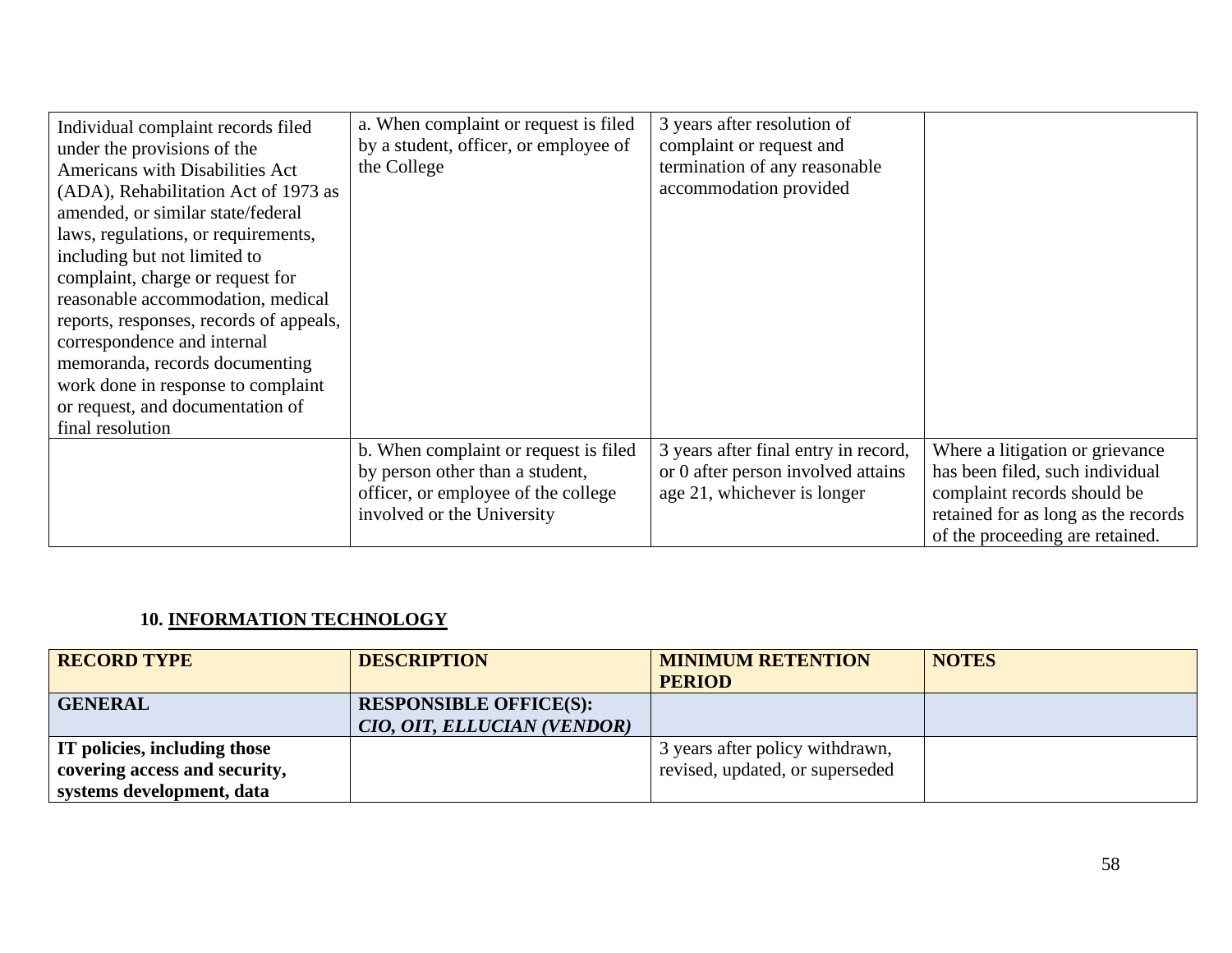| retention and disposition, and data<br>ownership                                                                                                                                                                                                                                                                                                                                                                                                                                                                                                                                 |                                                                                                                                               |                                                                                                                                                       |
|----------------------------------------------------------------------------------------------------------------------------------------------------------------------------------------------------------------------------------------------------------------------------------------------------------------------------------------------------------------------------------------------------------------------------------------------------------------------------------------------------------------------------------------------------------------------------------|-----------------------------------------------------------------------------------------------------------------------------------------------|-------------------------------------------------------------------------------------------------------------------------------------------------------|
| <b>Systems and Application</b><br><b>Development</b>                                                                                                                                                                                                                                                                                                                                                                                                                                                                                                                             |                                                                                                                                               |                                                                                                                                                       |
| <b>Application development project</b><br>files and records created and used<br>in the development, redesign, or<br>modification of an automated<br>system or application, including<br>project management records,<br>status reports, draft system or<br>subsystem specifications, draft user<br>requirements and specifications,<br>and memoranda and<br>correspondence.                                                                                                                                                                                                       | 3 years after completion of<br>project                                                                                                        | 3 years is standard. Most code is<br>outdated after that time.<br>Most application codes<br>development are with Ellucian,<br>outsourced ERP provider |
| Data systems specifications, user<br>and operational documentation<br>describing how an application<br>system operates from a functional<br>user and data processing point of<br>view, including records<br>documenting data entry,<br>manipulation, output, and retrieval<br>(often called "system<br>documentation records"), and<br>records necessary for using the<br>system, including user guides,<br>system or sub-system definitions,<br>system flowcharts, program<br>descriptions and documentation (or<br>other metadata), job control or<br>workflow records, system | 3 years after system discontinued,<br>or 0 after system data destroyed<br>or transferred to new operating<br>environment, whichever is longer | Most of the data systems<br>specifications are with the third-<br>party vendors                                                                       |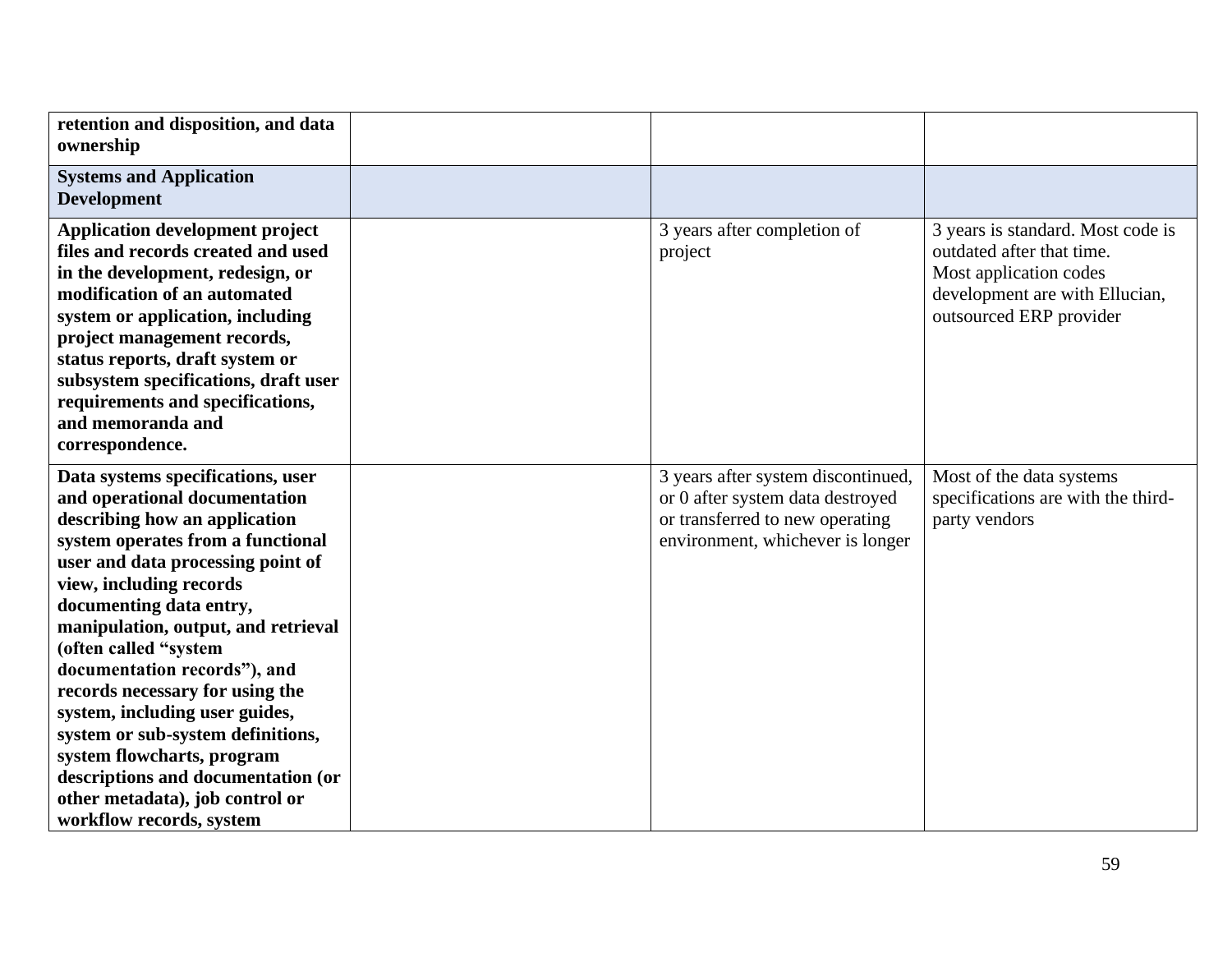| specifications, and input and<br>output specifications                                                                                                                                                                                                                                                                                                                                                                                       |                                                                                                                                                                                     |                                                                                                                                                                                                         |
|----------------------------------------------------------------------------------------------------------------------------------------------------------------------------------------------------------------------------------------------------------------------------------------------------------------------------------------------------------------------------------------------------------------------------------------------|-------------------------------------------------------------------------------------------------------------------------------------------------------------------------------------|---------------------------------------------------------------------------------------------------------------------------------------------------------------------------------------------------------|
| Data documentation and records<br>generally created during<br>development or modification and<br>necessary to access, retrieve,<br>manipulate, and interpret data in<br>an automated system, including<br>data element dictionary, file layout,<br>code book or table, and other<br>records that explain the meaning,<br>purpose, structure, logical<br>relationships, and origin of the data<br>elements (sometimes known as<br>"metadata") | 3 years after system or<br>application discontinued, or 0<br>after system's or application's<br>data destroyed or transferred to<br>new structure or format.<br>whichever is longer | Majority of data documentation<br>are with the third-party vendors.                                                                                                                                     |
| <b>Automated program listing/source</b><br>code, including automated<br>program code that generates the<br>machine-language instructions<br>used to operate an automated<br>information system                                                                                                                                                                                                                                               | 3 system update cycles after code<br>superseded or replaced                                                                                                                         | NOTE: This item assumes that<br>system backup files are<br>maintained and disposed in<br>accordance with accepted data<br>processing practice (i.e., that 3<br>generations of backups are<br>retained). |
| <b>Technical program documentation,</b><br>including paper copy of program<br>code, program flowcharts,<br>program maintenance log, system<br>change notices, and other records<br>that document modifications to<br>computer programs                                                                                                                                                                                                       | 3 years after replaced or<br>modified, or related programs no<br>longer used                                                                                                        | Program maintenance logs are<br>managed by Ellucian                                                                                                                                                     |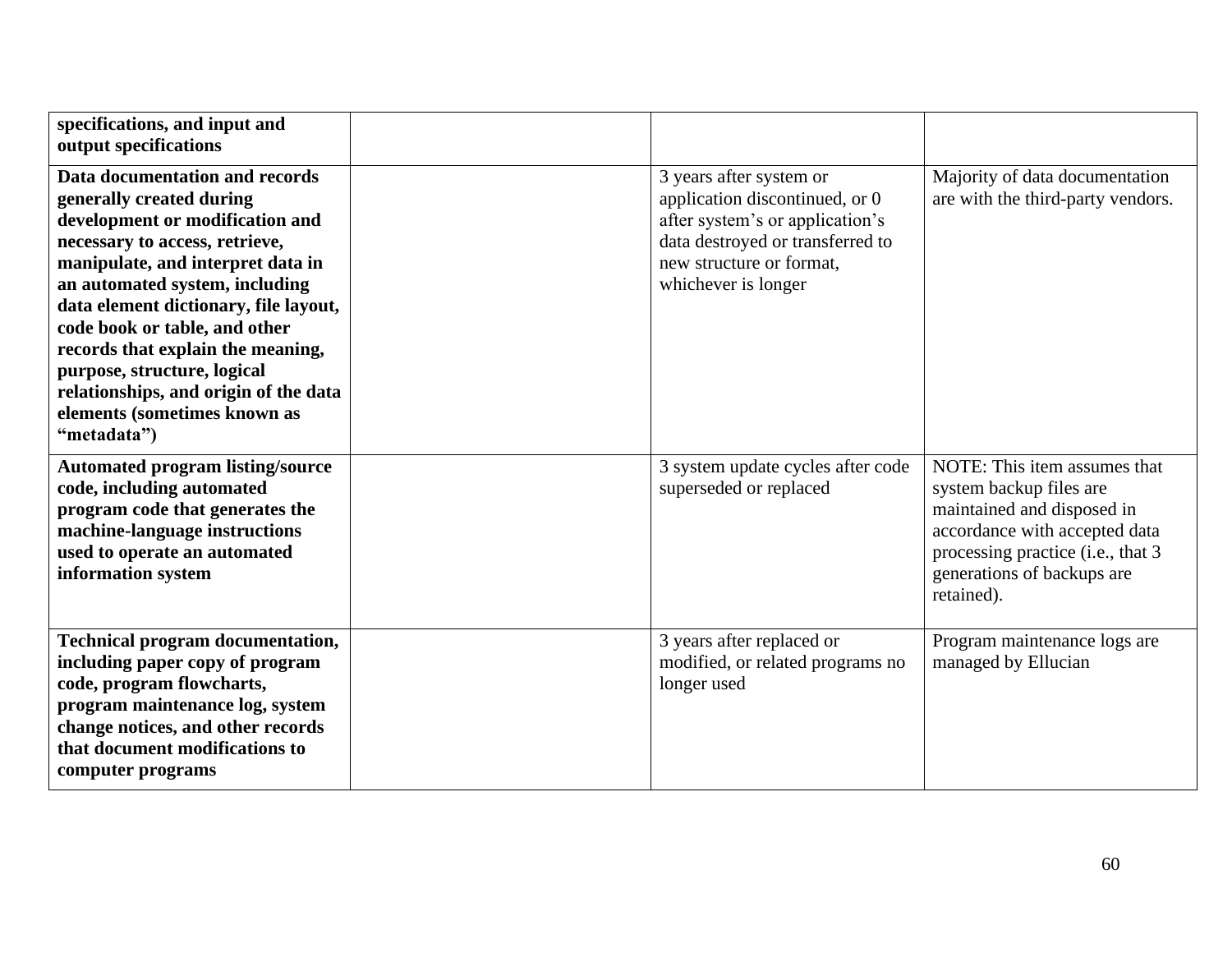| <b>Test database/files, including</b><br>routine or benchmark data sets,<br>related documentation, and test<br>results constructed or used to test<br>or develop a system                                                                                                                                               | 0 after no longer needed, but not<br>before user accepts and<br>management reviews and<br>approves test results                 | Test database and test data<br>managed by Ellucian                         |
|-------------------------------------------------------------------------------------------------------------------------------------------------------------------------------------------------------------------------------------------------------------------------------------------------------------------------|---------------------------------------------------------------------------------------------------------------------------------|----------------------------------------------------------------------------|
| <b>Computer Operations and</b><br><b>Technical Support</b>                                                                                                                                                                                                                                                              |                                                                                                                                 |                                                                            |
| Data processing operating<br>procedures, including records of<br>procedures for data entry,<br>operation of computer equipment,<br>production control, tape library,<br>system backup, and other aspects<br>of a data processing operation                                                                              | 3 years after procedure<br>withdrawn, revised, updated, or<br>superseded                                                        | Some data processing operating<br>procedures are managed by<br>Ellucian    |
| Data processing hardware<br>documentation and records<br>documenting the use, operation,<br>and maintenance of a college's or<br>the University's data processing<br>equipment, including operating<br>manuals, hardware/operating<br>system requirements, hardware<br>configurations, and equipment<br>control systems | 0 after related hardware no longer<br>used and all needed data<br>transferred to and made usable in<br>new hardware environment | <b>OIT</b>                                                                 |
| <b>Operating system and hardware</b><br>conversion plans, including records<br>relating to the replacement of<br>equipment or computer operating<br>systems                                                                                                                                                             | 1 year after successful conversion                                                                                              | 1 yr. sounds ok, but some clarity<br>is needed on what this<br>encompasses |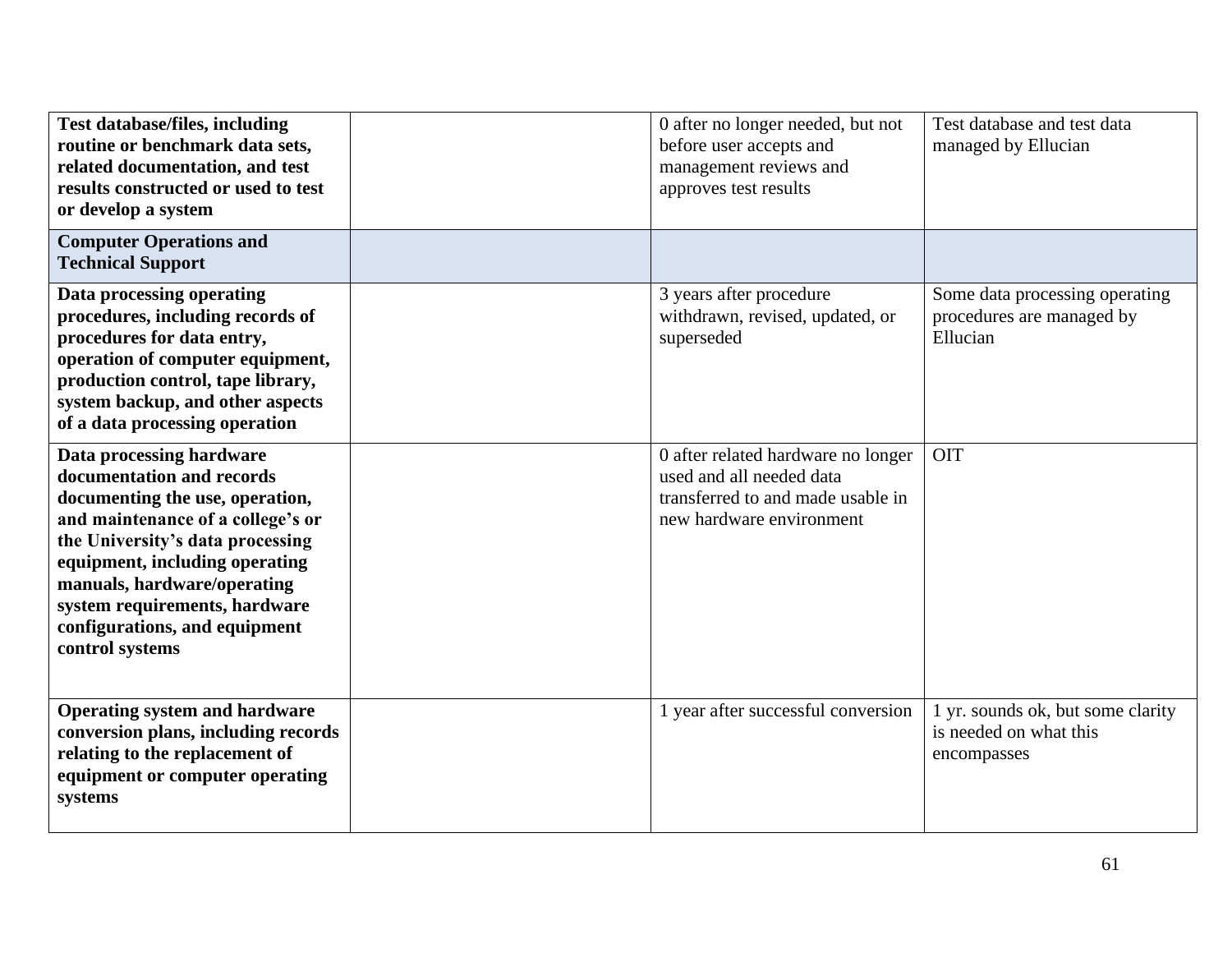| <b>Disaster preparedness and</b><br>recovery plans, including records<br>related to the protection and<br>reestablishment of data processing<br>services and equipment in case of a<br>disaster                              |                                                                   | 0 after superseded or obsolete                                                                                                                         | Kuali & OIT                                                                                                                                                                                                                                                                                                     |
|------------------------------------------------------------------------------------------------------------------------------------------------------------------------------------------------------------------------------|-------------------------------------------------------------------|--------------------------------------------------------------------------------------------------------------------------------------------------------|-----------------------------------------------------------------------------------------------------------------------------------------------------------------------------------------------------------------------------------------------------------------------------------------------------------------|
| System backup files, including<br>copies of master files or databases,<br>application software, logs,<br>directories, and other records<br>needed to restore a system in case<br>of a disaster or inadvertent<br>destruction | a. Monthly system back-up files for<br>fiscal systems             | 0 after 3 system backup cycles, or<br>1 complete fiscal year after<br>creation, whichever is longer                                                    | 0 after 3 system backup cycles.<br>Full backups stored for 6 weeks.<br>Monthly backups stored for 6<br>months to full year for on-prem<br>Systems.<br>Annual system backups may be<br>retained to meet all legal and<br>fiscal requirements in lieu of<br>copies of the individual master<br>files or databases |
|                                                                                                                                                                                                                              | b. Other than monthly system back-<br>up files for fiscal systems | 0 after 3 system backup cycles                                                                                                                         | 0 after 3 system backup cycles.<br>Full backups stored for 6 weeks.<br>Monthly backups stored for 6<br>months to full year for on-prem<br>Systems.                                                                                                                                                              |
| <b>System users access records</b><br>created to control or monitor<br>individual access to a system and<br>its data, including but not limited<br>to user account records and<br>password files                             |                                                                   | 0 after individual no longer has<br>access to system, but not before<br>audit requirements for records<br>modified by that individual have<br>been met | Access records not stored on-<br>prem (all Business systems stored<br>in Cloud/SaaS). Retention per<br>Cloud Partner policies. (e.g.<br>Ellucian/Slate/Blackboard etc)                                                                                                                                          |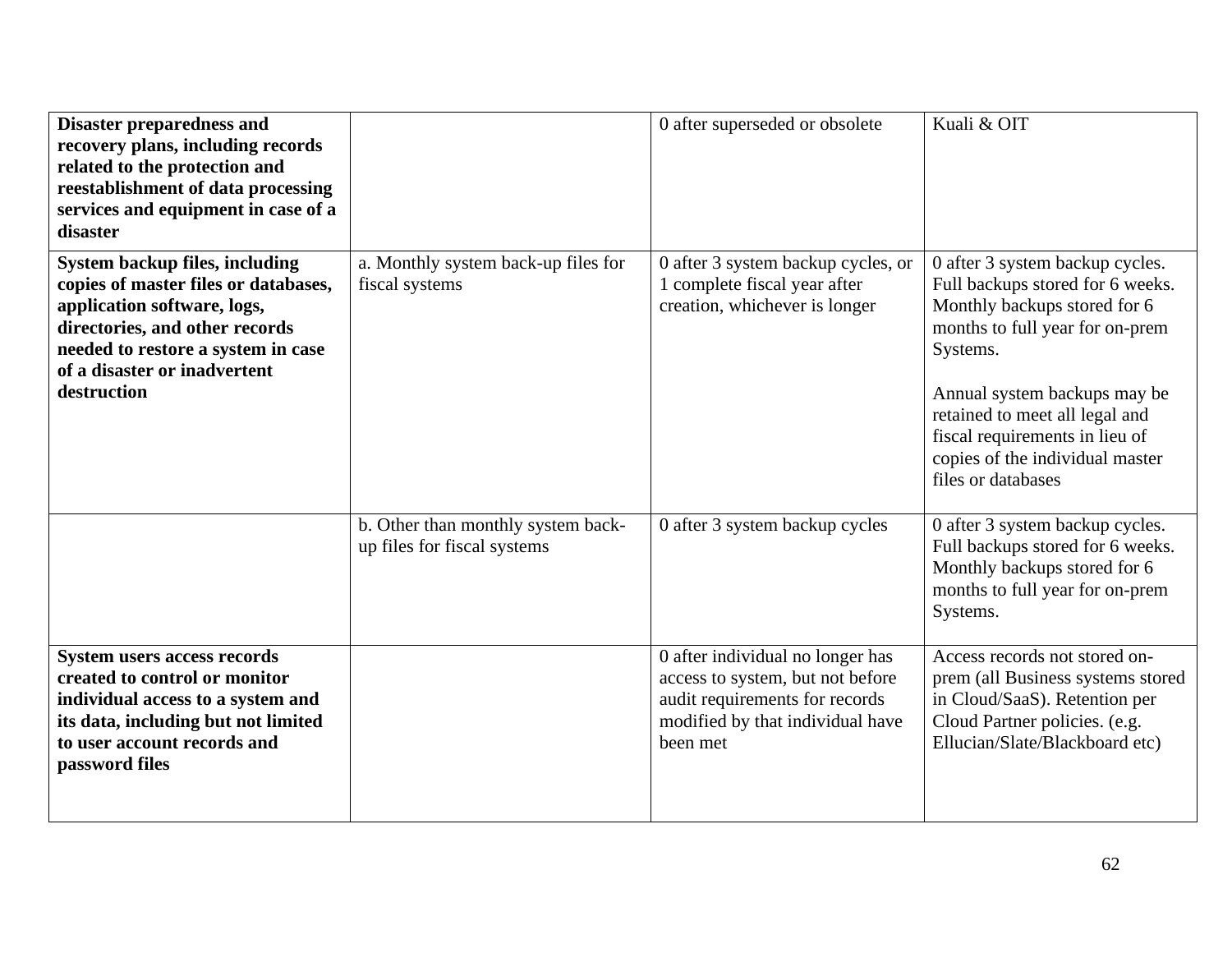|                                                                                                                                                                                                                                                                       |                                                                                               | System users access records and<br>computer usage records may also<br>serve some security purposes                                                |
|-----------------------------------------------------------------------------------------------------------------------------------------------------------------------------------------------------------------------------------------------------------------------|-----------------------------------------------------------------------------------------------|---------------------------------------------------------------------------------------------------------------------------------------------------|
| Computer system security records,<br>including records used to control<br>or monitor the security of a system<br>and its data, such as intrusion<br>detection logs, firewall logs, logs of<br>unauthorized access, and other<br>security logs                         | 10 years after last entry                                                                     | On-prem Firewall & Access Logs<br>stored for 1 year but we can<br>extend this to 5 yrs after last entry                                           |
| <b>Computer usage files, including</b><br>electronic files or automated logs<br>created to monitor computer<br>system usage, such as login files,<br>system usage files, chargeback files,<br>data entry logs, and records of<br>individual computer program<br>usage | 0 after 3 system backup cycles                                                                | 0 after 3 system backup cycles.<br>System logs and reports stored for<br>1 year.                                                                  |
| Summary computer usage reports,<br>including summary reports and<br>other paper records created to<br>document computer usage for<br>reporting or cost recovery purposes                                                                                              | 3 complete fiscal years after<br>creation                                                     | Vendors, Summary records not<br>stored on-prem (all Business<br>systems stored in Cloud/SaaS).<br><b>Retention per Cloud Partner</b><br>policies. |
| Computer run scheduling records,<br>including daily schedules, run<br>reports, run requests, and other<br>records documenting the successful<br>completion of a run                                                                                                   | 0 after end of current fiscal year,<br>or 1 month after run completed,<br>whichever is longer | Vendors<br>Scheduling records not stored on-<br>prem (all Business systems stored<br>in Cloud/SaaS). Retention per<br>Cloud Partner policies.     |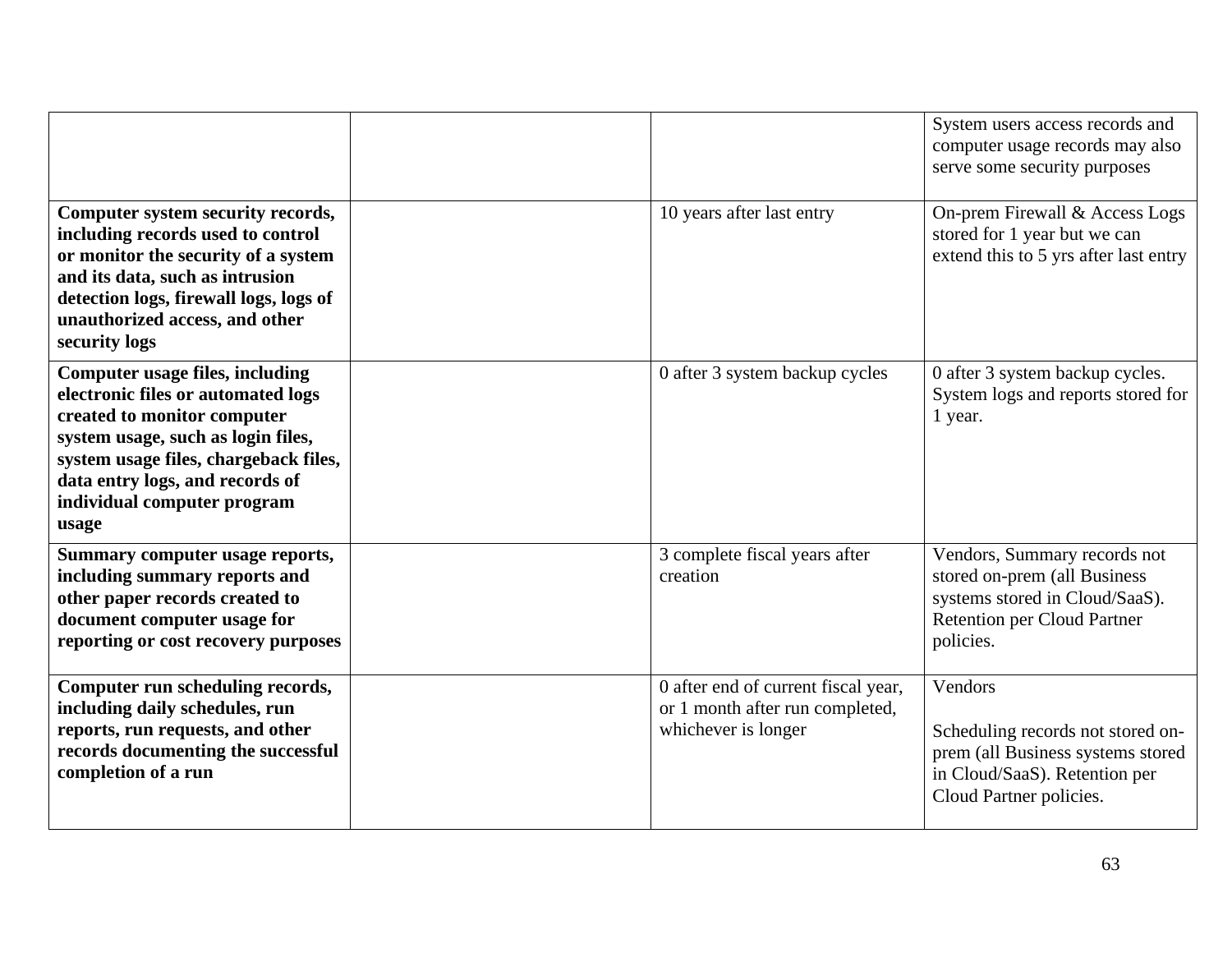| Input documents and copies of<br>records or forms designed and used<br>solely for data input and control,<br>when the data processing unit<br>provides centralized data input<br>services and original records are<br>retained by the program unit                                                                                                                                                          |                                                                                                                                                                                                                                                                      | 0 after all data entered into<br>system and, if required, verified | <b>OIT</b><br>Input records retained for 1year<br>for fiscal audit purposes are<br>covered in the Fiscal section in<br>this Schedule.                                                                                                                                                                                                                       |
|-------------------------------------------------------------------------------------------------------------------------------------------------------------------------------------------------------------------------------------------------------------------------------------------------------------------------------------------------------------------------------------------------------------|----------------------------------------------------------------------------------------------------------------------------------------------------------------------------------------------------------------------------------------------------------------------|--------------------------------------------------------------------|-------------------------------------------------------------------------------------------------------------------------------------------------------------------------------------------------------------------------------------------------------------------------------------------------------------------------------------------------------------|
| Work/intermediate files, including<br>records used to facilitate the<br>processing of a specific job/run or<br>to create, update, modify, transfer,<br>export, import, manipulate, or sort<br>data within an automated system,<br>and "macro" or "startup" files or<br>other electronic records created to<br>preserve a combination of data<br>elements and/or method of<br>displaying these data elements | a. When export, import or relational<br>data file is used to supply data to or<br>receive data from other system, or to<br>exchange data between files in this<br>system                                                                                             | 0 after no longer needed                                           | Ellucian / Cloud Partners<br>These data may have secondary<br>value beyond the purpose for<br>which they are created. Consider<br>additional uses for these data in<br>determining when they are no<br>longer needed.<br>Scheduling records not stored on-<br>prem (all Business systems stored<br>in Cloud/SaaS). Retention per<br>Cloud Partner policies. |
|                                                                                                                                                                                                                                                                                                                                                                                                             | b. When all transactions are captured<br>in a master file, central file, valid<br>transaction file, or database, and the<br>file is not retained to provide an audit<br>trail or recreate or document valid<br>transactions, or needed for system<br>recovery backup | 0 after transaction completed                                      | Ellucian Cloud Team.<br>Job records not stored on-prem<br>(all Business systems stored in<br>Cloud/SaaS). Retention per Cloud<br>Partner policies.                                                                                                                                                                                                          |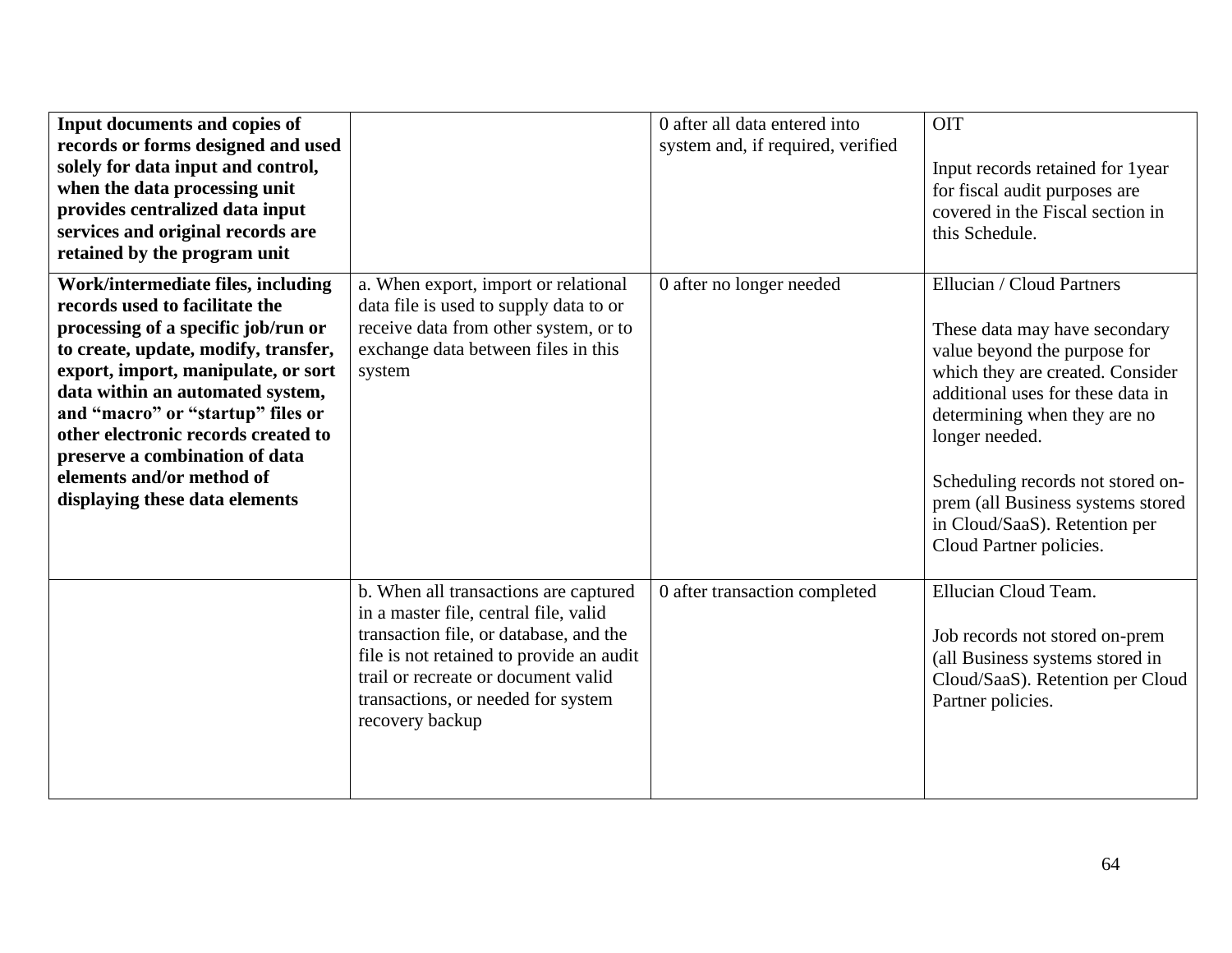|                                                                                                                                                                                                                                                                                                                                                                   | c. When electronic file is needed to<br>recreate or document a valid<br>transaction, such as creation of a<br>specific report or study | As long as reports, studies, and<br>other principal records for which<br>file is created are retained                                                                    | Ellucian / Cloud Partners<br>Job records not stored on-prem<br>(all Business systems stored in<br>Cloud/SaaS). Retention per Cloud<br>Partner policies.          |
|-------------------------------------------------------------------------------------------------------------------------------------------------------------------------------------------------------------------------------------------------------------------------------------------------------------------------------------------------------------------|----------------------------------------------------------------------------------------------------------------------------------------|--------------------------------------------------------------------------------------------------------------------------------------------------------------------------|------------------------------------------------------------------------------------------------------------------------------------------------------------------|
| <b>Valid transaction files, including</b><br>records used to update and/or<br>document a transaction in database<br>or master file, such as database<br>management system (DBMS) log,<br>update files, and similar records                                                                                                                                        |                                                                                                                                        | 0 after 3 database/master file<br>backup cycles                                                                                                                          | <b>Ellucian Cloud Team Transaction</b><br>records not stored on-prem (all<br>Business systems stored in<br>Cloud/SaaS). Retention per Cloud<br>Partner policies. |
| Audit trail files, including data<br>generated during the creation of a<br>master file or database used to<br>validate a master file or database<br>during a processing cycle                                                                                                                                                                                     |                                                                                                                                        | 0 after 3 database/master file<br>backup cycles                                                                                                                          | Cloud partners<br>Audit Trail/records not stored on-<br>prem (all Business systems stored<br>in Cloud/SaaS). Retention per<br>Cloud Partner policies.            |
| <b>Data Administration</b>                                                                                                                                                                                                                                                                                                                                        |                                                                                                                                        |                                                                                                                                                                          |                                                                                                                                                                  |
| Data/database dictionary records<br>used to manage data in the<br>College's information systems,<br>including information on data<br>element definitions, data structures<br>or file layout, code tables, and<br>other data attribute information or<br>records that explain the meaning,<br>purpose, logical relationships,<br>ownership, use, or origin of data |                                                                                                                                        | 0 after related application<br>discontinued or modified, or 0<br>after application's data destroyed<br>or transferred to new structure or<br>format, whichever is longer | Cloud / SaaS Partners DB records<br>not stored on-prem (all Business<br>systems stored in Cloud/SaaS).<br><b>Retention per Cloud Partner</b><br>policies.        |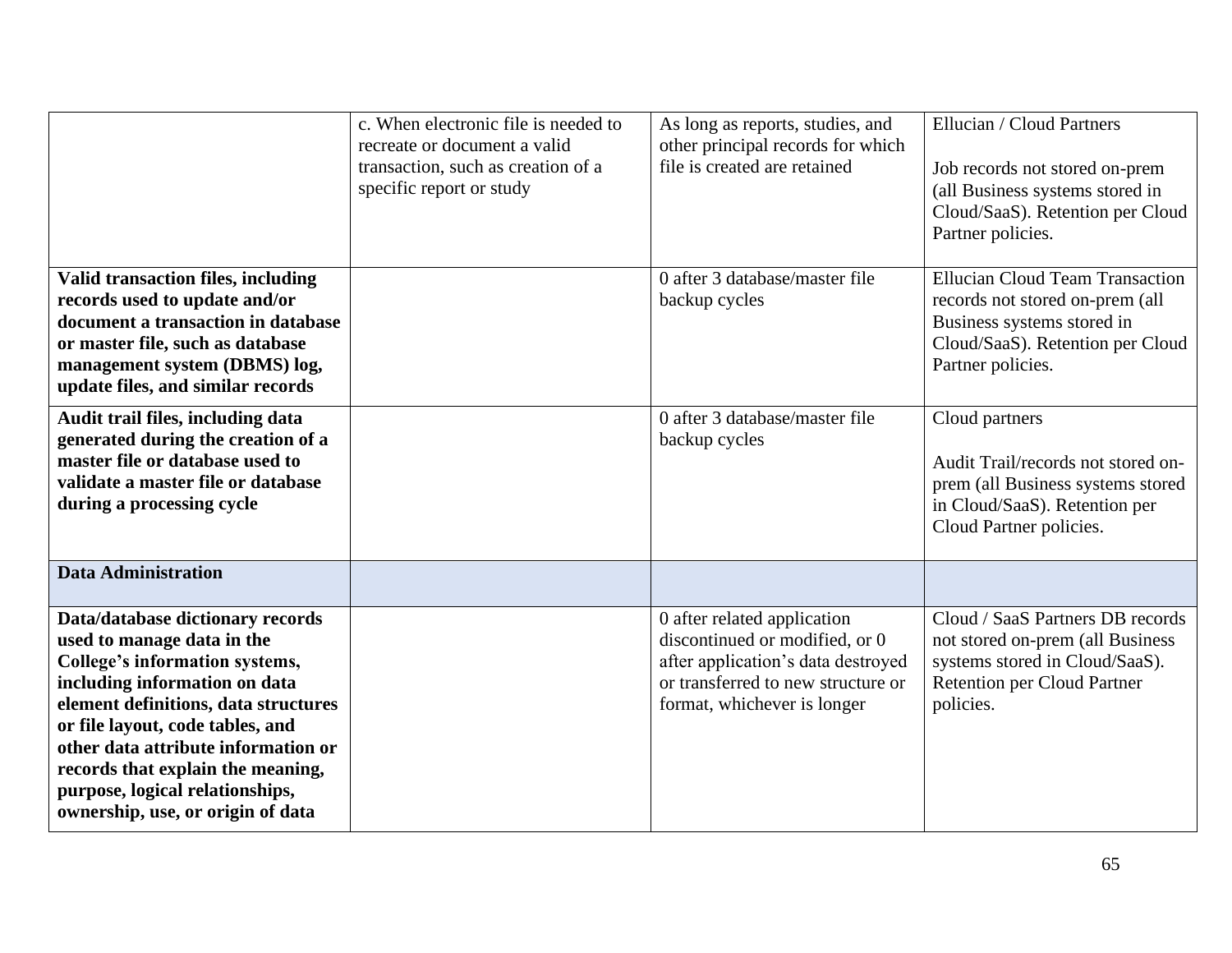| Data/database dictionary reports<br>and periodic printouts from a<br>data/database dictionary system,<br>including data element attribute<br>reports, database schema, and<br>related records used for reference<br>purposes<br><b>User/Office Automation Support</b>                   |                                                                                                                 | 0 after superseded or obsolete                | Cloud / SaaS Partners<br>DB reports not stored on-prem<br>(all Business systems stored in<br>Cloud/SaaS). Retention per Cloud<br>Partner policies. |
|-----------------------------------------------------------------------------------------------------------------------------------------------------------------------------------------------------------------------------------------------------------------------------------------|-----------------------------------------------------------------------------------------------------------------|-----------------------------------------------|----------------------------------------------------------------------------------------------------------------------------------------------------|
|                                                                                                                                                                                                                                                                                         |                                                                                                                 |                                               |                                                                                                                                                    |
| Site/equipment support files and<br>records documenting support<br>services provided to specific data<br>processing equipment or<br>installations, including site visit<br>reports, program and equipment<br>service reports, service histories,<br>and correspondence and<br>memoranda | a. Site visit reports, problem and<br>equipment service reports, and<br>routine correspondence and<br>memoranda | 3 years after creation                        | <b>OIT</b>                                                                                                                                         |
|                                                                                                                                                                                                                                                                                         | b. Service histories and other<br>summary records                                                               | 0 after related equipment no<br>longer in use |                                                                                                                                                    |
|                                                                                                                                                                                                                                                                                         | c. Routine records that do not contain<br>substantial information on the<br>maintenance history or site         | 1 year                                        |                                                                                                                                                    |
| Help desk telephone logs and                                                                                                                                                                                                                                                            |                                                                                                                 | 1 year after creation                         | <b>OIT</b>                                                                                                                                         |
| reports, including records used to                                                                                                                                                                                                                                                      |                                                                                                                 |                                               |                                                                                                                                                    |
| document requests for technical<br>assistance and responses to these                                                                                                                                                                                                                    |                                                                                                                 |                                               | Incoming calls to on-prem                                                                                                                          |
| requests as well as to collect                                                                                                                                                                                                                                                          |                                                                                                                 |                                               | Helpdesk stored for 3 months.<br>After hours Helpdesk, based on                                                                                    |
| information on the use of computer                                                                                                                                                                                                                                                      |                                                                                                                 |                                               |                                                                                                                                                    |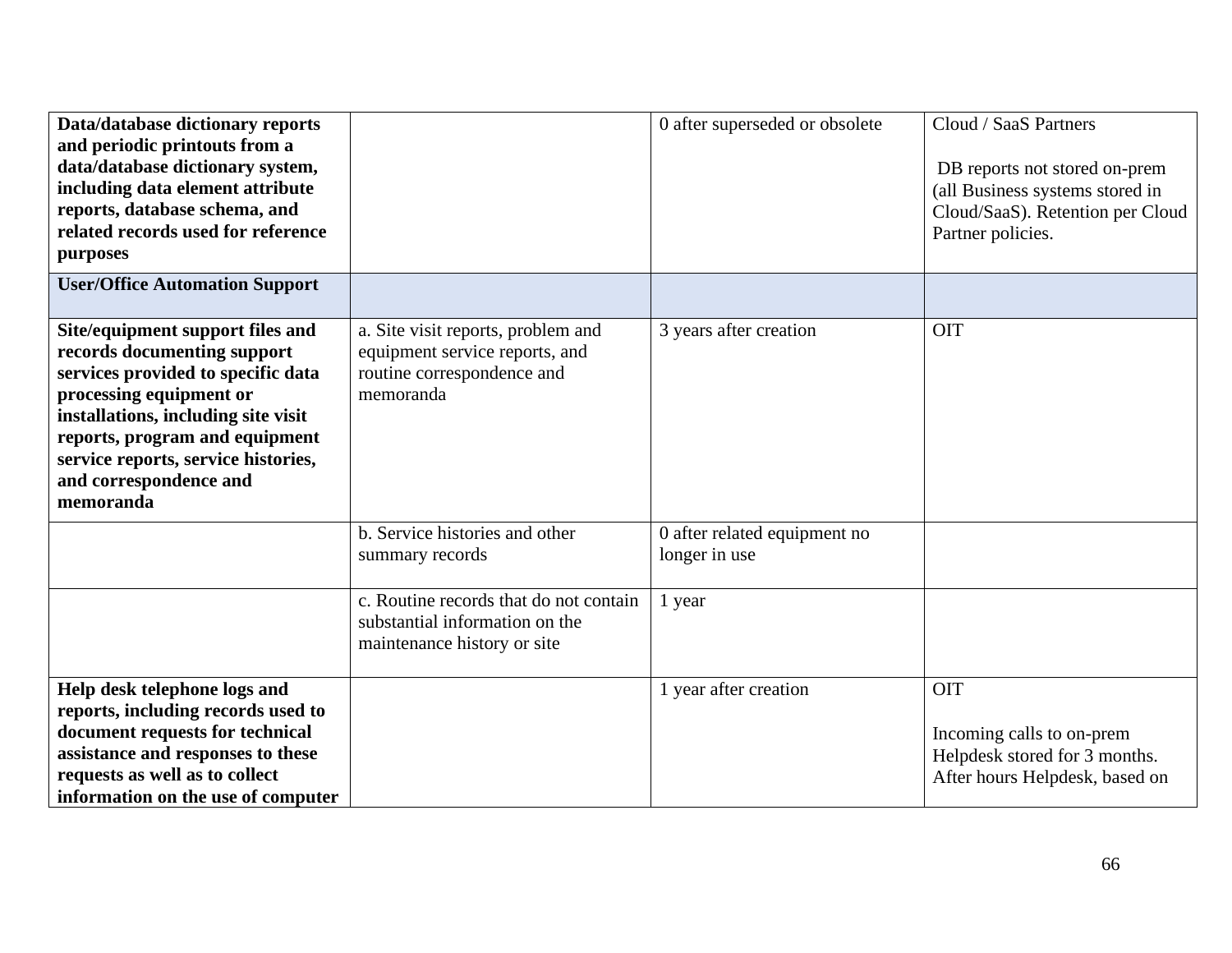| equipment for program delivery,<br>security, or other purposes                                                                                                                                                                                                                      |                                                                       |                                                       | Partner's Phone System and<br>Policies.<br>This seems to also imply that<br>there should be a retention period<br>for documented service requests<br>in the College's ticketing system<br>and if so, I suggest that this<br>timeframe be two years after<br>creation. |
|-------------------------------------------------------------------------------------------------------------------------------------------------------------------------------------------------------------------------------------------------------------------------------------|-----------------------------------------------------------------------|-------------------------------------------------------|-----------------------------------------------------------------------------------------------------------------------------------------------------------------------------------------------------------------------------------------------------------------------|
| Software review files and records<br>related to the review and<br>recommendations for software for<br>College use, including vendor<br>information, manuals, software<br>reviews, and related material                                                                              |                                                                       | 0 after superseded or obsolete                        |                                                                                                                                                                                                                                                                       |
| <b>Network/Data Communication</b><br><b>Services</b>                                                                                                                                                                                                                                |                                                                       |                                                       |                                                                                                                                                                                                                                                                       |
| Network site/equipment support<br>files and records documenting<br>support services provided to<br>specific sites and computer-to-<br>computer interfaces on a network,<br>including site visit reports, trouble<br>reports, service histories, and<br>correspondence and memoranda | a. Site visit reports, trouble reports,<br>and related correspondence | 3 years after creation                                |                                                                                                                                                                                                                                                                       |
|                                                                                                                                                                                                                                                                                     | b. Service histories and other<br>summary records                     | 0 after related equipment or site<br>no longer in use |                                                                                                                                                                                                                                                                       |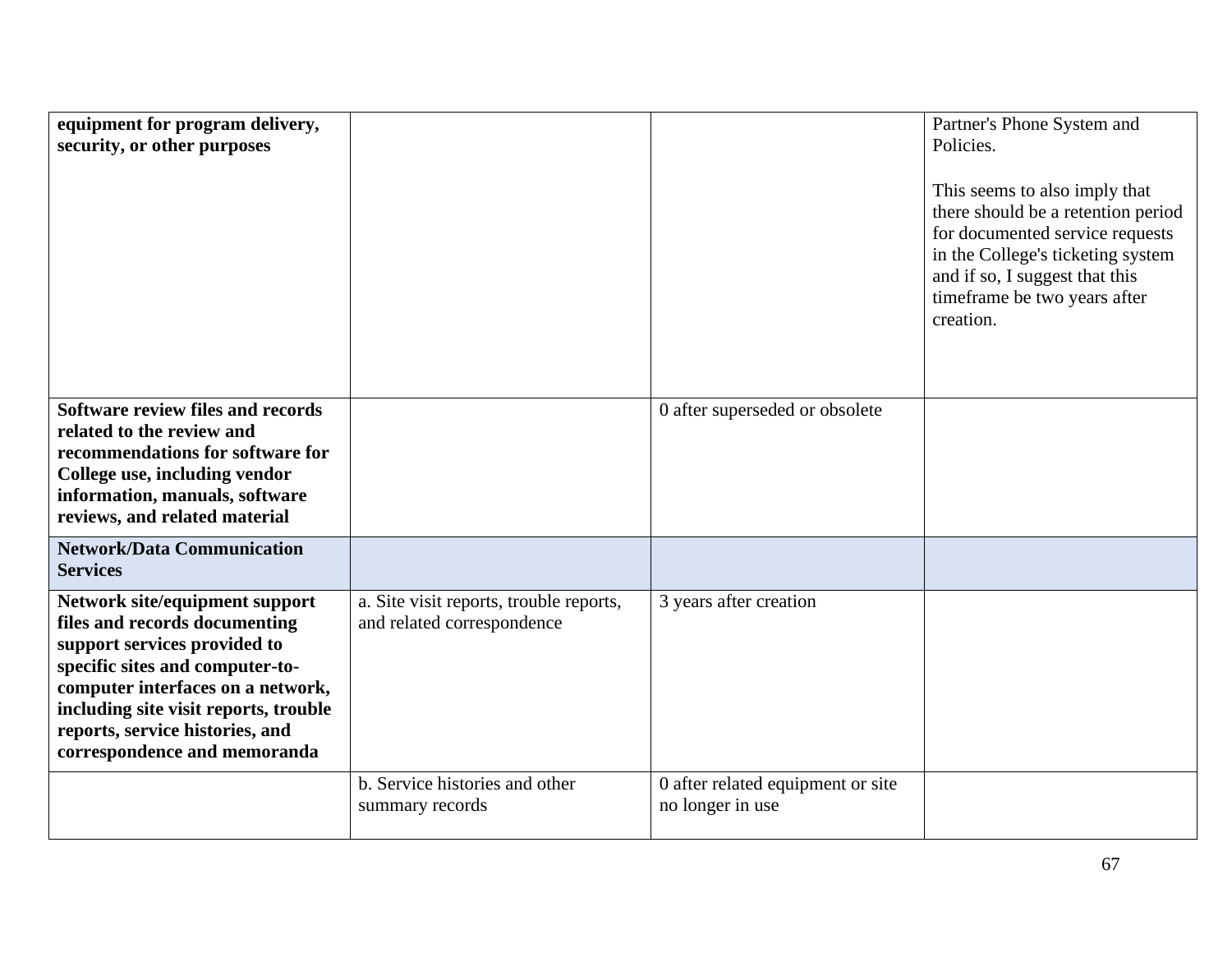|                                                                                                                                                                                                                                                                                                                                                           | c. Routine records that do not contain<br>substantial information on the<br>maintenance history or site | 1 year                                           |            |
|-----------------------------------------------------------------------------------------------------------------------------------------------------------------------------------------------------------------------------------------------------------------------------------------------------------------------------------------------------------|---------------------------------------------------------------------------------------------------------|--------------------------------------------------|------------|
| <b>Inventories of circuits, including</b><br>automated or paper records<br>containing information on network<br>circuits used by a college or the<br>University, such as circuit number,<br>vendor, cost per month, type of<br>connection, terminal series,<br>software, contact person, and other<br>relevant information about the<br>circuit           |                                                                                                         | 0 after circuit no longer used                   | <b>OIT</b> |
| <b>Network or circuit installation and</b><br>service files, including copies of<br>requests by a college or the<br>University to service provider for<br>data communication service,<br>installation, or repair, responses to<br>requests, work orders,<br>correspondence, memoranda, work<br>schedules, and copies of building or<br>circuitry diagrams |                                                                                                         | 1 year after request filled or<br>repairs made   | <b>OIT</b> |
| Network usage files and electronic<br>files or automated logs created to<br>monitor network usage, including<br>but not limited to login files and<br>system usage files                                                                                                                                                                                  |                                                                                                         | 0 after 3 system backup cycles<br>after creation | OIT        |
| Network usage reports, including<br>summary reports and other<br>records created to document                                                                                                                                                                                                                                                              |                                                                                                         | 1 complete fiscal year after<br>creation         | <b>OIT</b> |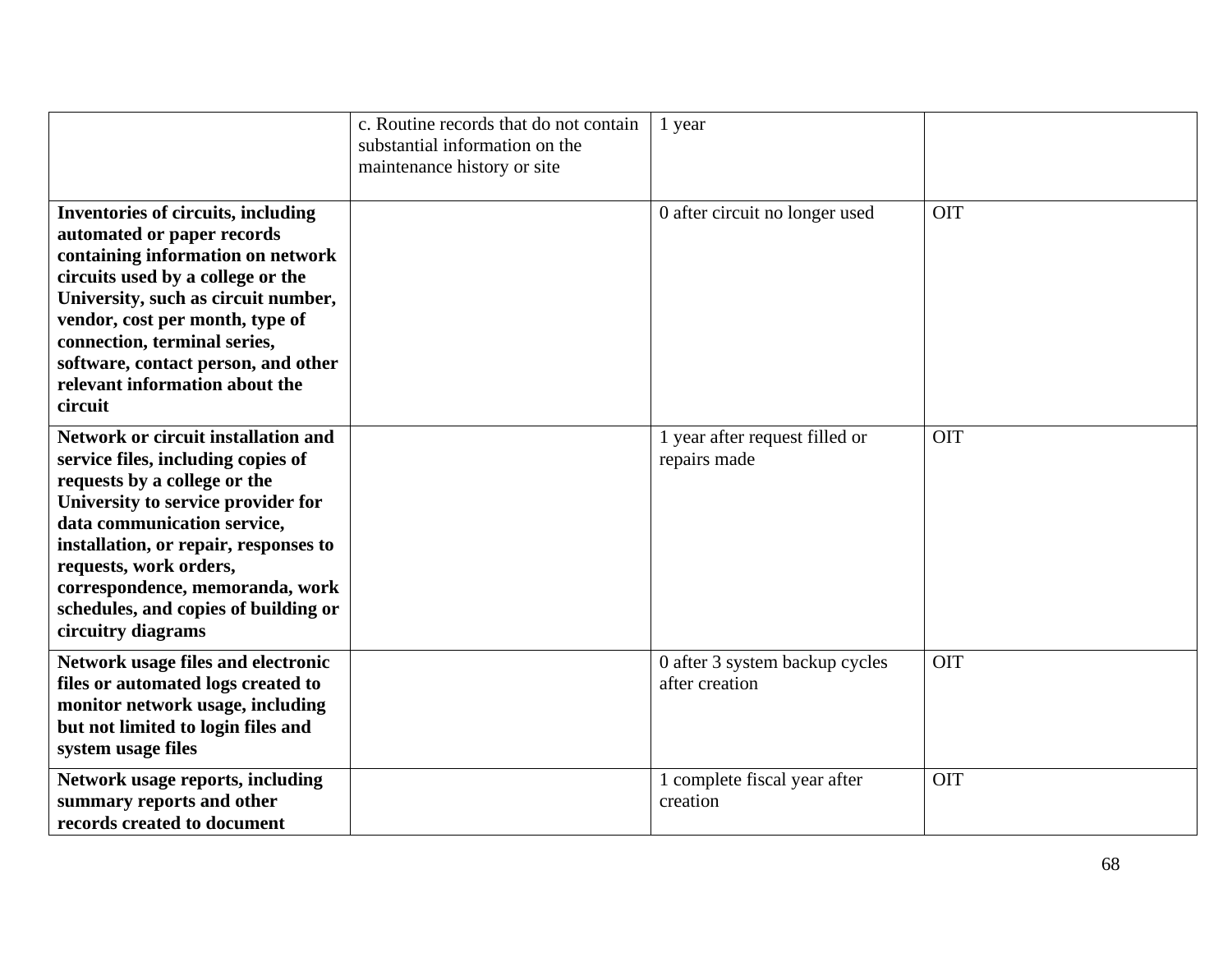| computer usage for reporting or<br>other purposes                                                                                                                                                                                                                                                 |                                                                                                 |                                                                                                                                                       |
|---------------------------------------------------------------------------------------------------------------------------------------------------------------------------------------------------------------------------------------------------------------------------------------------------|-------------------------------------------------------------------------------------------------|-------------------------------------------------------------------------------------------------------------------------------------------------------|
| <b>Network implementation project</b><br>files, including records used to plan<br>and implement a network, such as<br>reports, justifications, working<br>diagrams of proposed network,<br>wiring schematics, and diagrams                                                                        | 0 after superseded or obsolete                                                                  | <b>OIT</b>                                                                                                                                            |
| <b>Internet Services</b>                                                                                                                                                                                                                                                                          |                                                                                                 |                                                                                                                                                       |
| <b>Internet services logs and</b><br>electronic files or automated logs<br>created to monitor access and use<br>of College services provided via the<br>Internet, including but not limited<br>to services provided via FTP (file<br>transfer protocol), or website, or<br><b>Telnet services</b> | 0 after 3 backup cycles, but not<br>before relevant audit and<br>documentation requirements met | Cloud Partner Data transfer<br>records not stored on-prem (all<br>Business systems stored in<br>Cloud/Saas). Retention per Cloud<br>partner policies. |
| <b>Separated Employee - Active</b><br><b>Directory Accounts for Separated</b><br><b>Employees &amp; Disabled Accounts</b>                                                                                                                                                                         | 1 year from Employee<br>Separation. Older accounts are<br>delete purged from the system.        | <b>OIT</b>                                                                                                                                            |
| Separated Employee - Office 365<br>Email and Eco-Systems Data<br>including Teams, OneDrive,<br>Sharepoint, Planner and more.                                                                                                                                                                      | 1 year from Employee<br>Separation. Older accounts are<br>delete purged from the system.        | <b>OIT</b>                                                                                                                                            |
| Separated Employee - Computer<br>Backup Data stored on-prem from<br>Separated Employees college issued<br><b>Computer Hard Drive</b>                                                                                                                                                              | 1 year from Employee<br>Separation. Older accounts are<br>delete purged from the system.        | <b>OIT</b>                                                                                                                                            |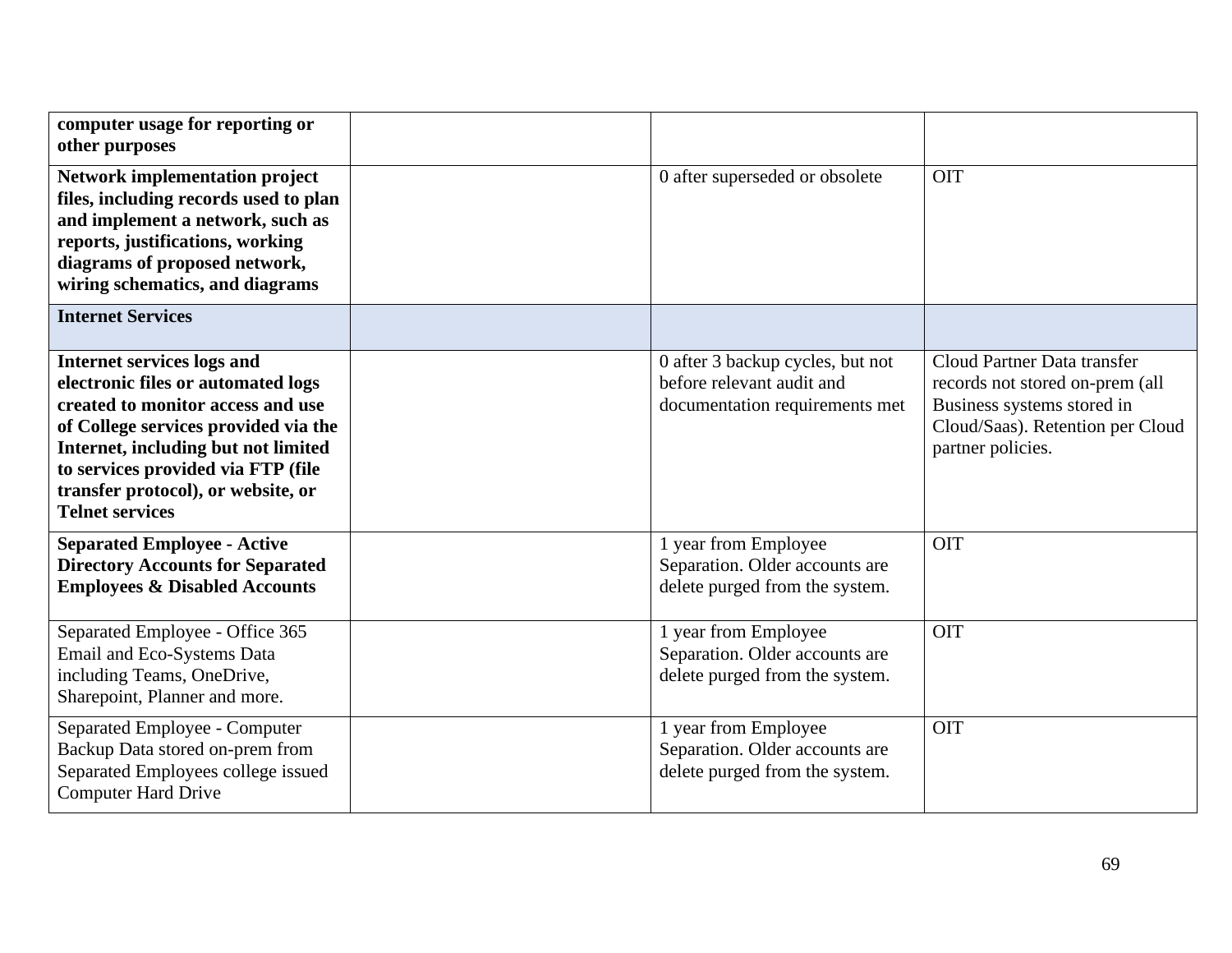| 16 months from Employee        | <b>OI</b> |
|--------------------------------|-----------|
| Separation. Older accounts are |           |
| delete purged from the system. |           |
|                                |           |
|                                |           |

## **11. SAFETY AND EMERGENCY MANAGEMENT**

| <b>RECORD TYPE</b>             | <b>DESCRIPTION</b>                                                                                                                                                                                                                                                    | <b>MINIMUM RETENTION</b><br><b>PERIOD</b>                         | <b>NOTES</b>                                                        |
|--------------------------------|-----------------------------------------------------------------------------------------------------------------------------------------------------------------------------------------------------------------------------------------------------------------------|-------------------------------------------------------------------|---------------------------------------------------------------------|
|                                | <b>RESPONSIBLE OFFICE(S):</b><br><b>SAFETY, FACILITIES</b>                                                                                                                                                                                                            |                                                                   |                                                                     |
| <b>Campus Incident Reports</b> | Documentation of the incidents that<br>occur on the various campus sites that<br>violate college and/or local laws and<br>regulations. They contain case<br>number, arrest report, incident report,<br>date, time, complainant, address and<br>details of the report. | 7 years or 7 years after all<br>individuals involved reach age 21 | Only from 2014 when system<br>started                               |
| <b>Clery Act Records</b>       | a. Annual security report                                                                                                                                                                                                                                             | Permanent                                                         |                                                                     |
|                                | b. Notice of availability of the annual<br>security report and related records as<br>distributed or made available to<br>enrolled and prospective students and<br>current and prospective employees                                                                   | 3 years after superseded or<br>obsolete                           | Email to community                                                  |
|                                | c. Crime logs and crime statistics,<br>including lists of crimes by location<br>and relevant maps, other than those<br>statistics included in the annual<br>security report                                                                                           | 3 years from latest publication to<br>which they apply            | e.g. 2016 stats/logs must be kept<br>until at least October 1, 2022 |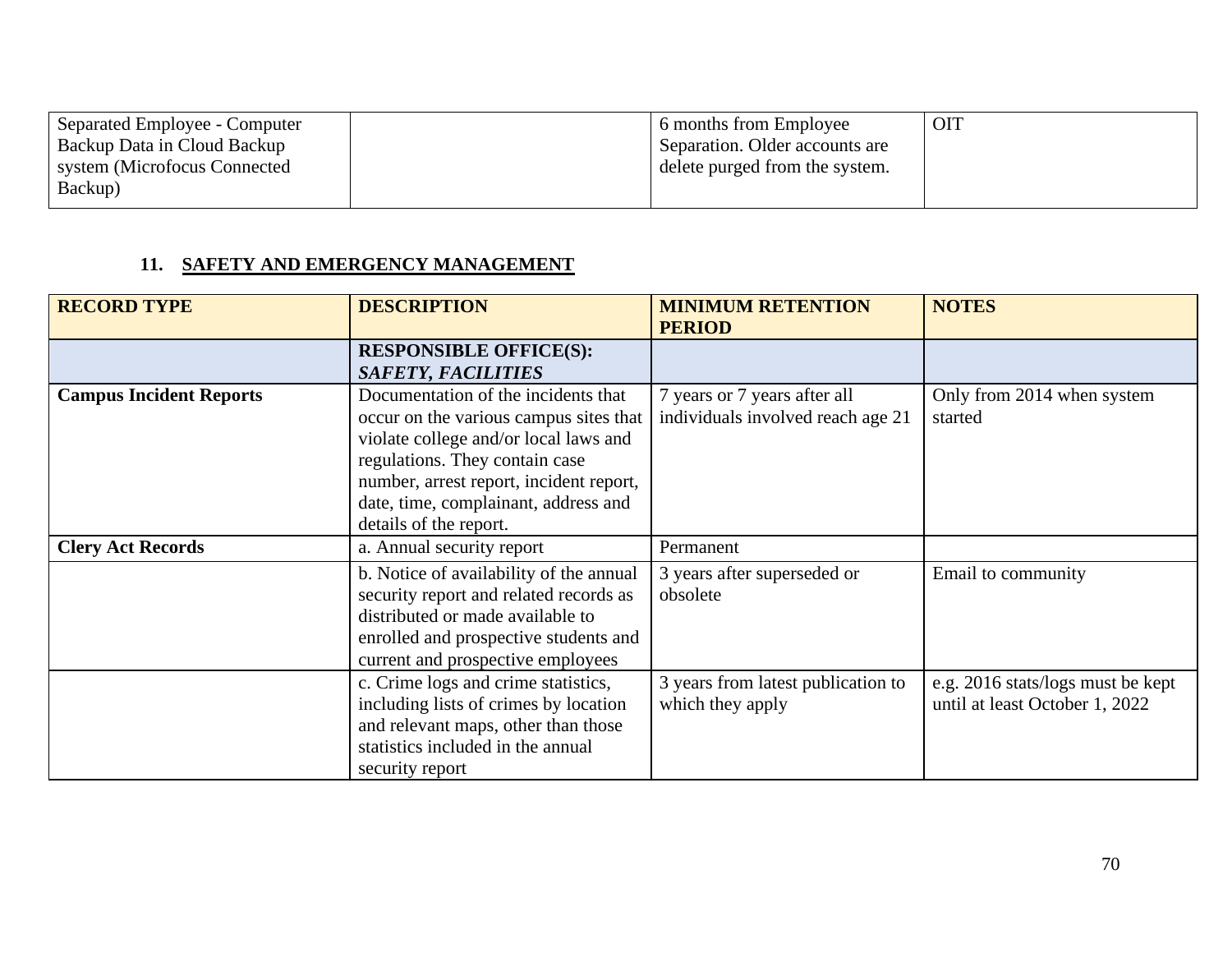| <b>Sex Offender Registration Records</b> | Sex offender registration records,<br>including but not limited to official<br>notification upon registration, change<br>of address information, determination<br>of final risk level, notification of<br>error or change in jurisdiction,<br>notification that offender is no longer<br>registerable, annual address<br>verification, 90-day personal<br>verification (for level 3 offenders),<br>and community notification<br>information |                                                                                                                |  |
|------------------------------------------|----------------------------------------------------------------------------------------------------------------------------------------------------------------------------------------------------------------------------------------------------------------------------------------------------------------------------------------------------------------------------------------------------------------------------------------------|----------------------------------------------------------------------------------------------------------------|--|
|                                          | a. For level 1 or 2 offender, when<br>offender remains in local law<br>enforcement agency's jurisdiction                                                                                                                                                                                                                                                                                                                                     | 0 after death of individual, or 5<br>years after completion of<br>registration period, whichever is<br>shorter |  |
|                                          | b. For level 1 or 2 offender, when<br>offender has left local law<br>enforcement agency's jurisdiction                                                                                                                                                                                                                                                                                                                                       | 0 after death of individual, or 5<br>years after offender leaves<br>jurisdiction, whichever is shorter         |  |
|                                          | c. For level 3 offender, when offender<br>remains in local law enforcement<br>agency's jurisdiction                                                                                                                                                                                                                                                                                                                                          | 0 after death of individual, or<br>individual attains age 100,<br>whichever is shorter                         |  |
|                                          | d. For level 3 offender, when<br>offender has left local law<br>enforcement agency's jurisdiction                                                                                                                                                                                                                                                                                                                                            | 0 after death of individual, or 5<br>years after offender leaves<br>jurisdiction, whichever is shorter         |  |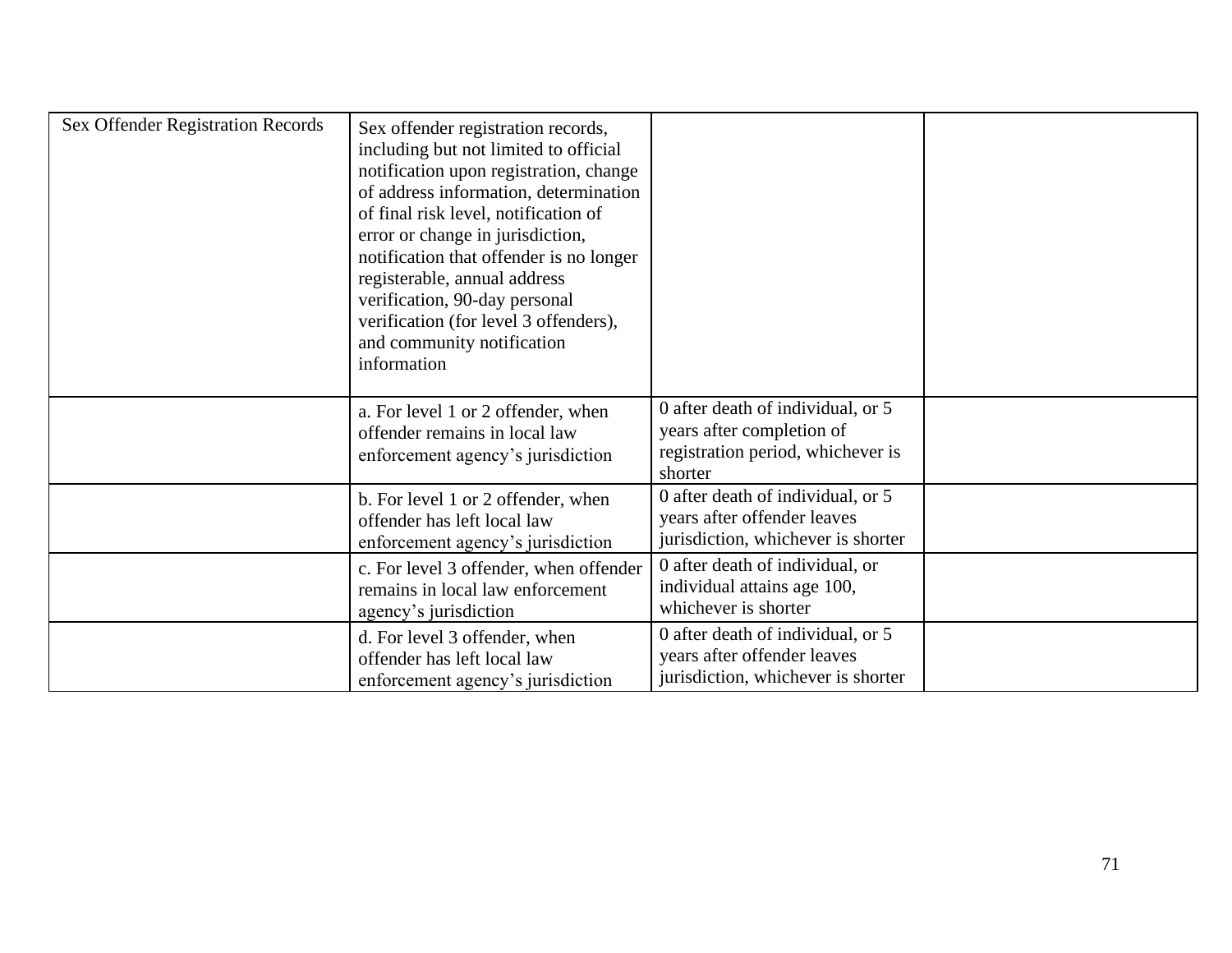| Communications log (radio,<br>telephone, alarm, or other) recording<br>each communication between caller<br>and receiving unit or between<br>dispatch unit and mobile unit or field<br>personnel, for law enforcement<br>agency or emergency medical or<br>central emergency dispatch unit [we<br>do not have computer-aided dispatch<br>system so not applicable] |                                                                                                                                                                                                                                                 | 3 years after last entry                | A log should be created for calls<br>between caller and dispatch<br>unit/law enforcement agency |
|--------------------------------------------------------------------------------------------------------------------------------------------------------------------------------------------------------------------------------------------------------------------------------------------------------------------------------------------------------------------|-------------------------------------------------------------------------------------------------------------------------------------------------------------------------------------------------------------------------------------------------|-----------------------------------------|-------------------------------------------------------------------------------------------------|
| Disaster Preparedness Plans and<br>Records                                                                                                                                                                                                                                                                                                                         | Official copy of plans, including<br>supporting maps, whether created by<br>Mercy or externally                                                                                                                                                 | Permanent                               |                                                                                                 |
|                                                                                                                                                                                                                                                                                                                                                                    | Background materials and supporting<br>documentation used in preparation of<br>plans                                                                                                                                                            | 3 years                                 |                                                                                                 |
| <b>Disaster Response and Damage Files</b><br>Compiling Information on the<br>Response of all Agencies to a Major<br><b>Disaster</b>                                                                                                                                                                                                                                | Including records such as<br>photographs, press clippings,<br>property damage reports, records of<br>emergency response, summary<br>reports of personal injuries, records<br>relating to demolition and new<br>construction, and correspondence | Permanent                               |                                                                                                 |
| <b>Fire Department Inspection</b><br><b>Records</b>                                                                                                                                                                                                                                                                                                                |                                                                                                                                                                                                                                                 | 4 years                                 |                                                                                                 |
| <b>Fire, Internal Disaster and</b><br><b>Evacuation Plan Drills</b>                                                                                                                                                                                                                                                                                                |                                                                                                                                                                                                                                                 | 3 years after superseded or<br>obsolete |                                                                                                 |
| <b>Material Hoists, Personnel Hoists</b><br>and Elevator Standards and<br><b>Certification Records</b>                                                                                                                                                                                                                                                             |                                                                                                                                                                                                                                                 | 4 years                                 | <b>Ask Tom/Facilities</b>                                                                       |
| <b>Measurement of Noise</b>                                                                                                                                                                                                                                                                                                                                        |                                                                                                                                                                                                                                                 | 4 years                                 | Ask Tom/Facilities (boiler room)                                                                |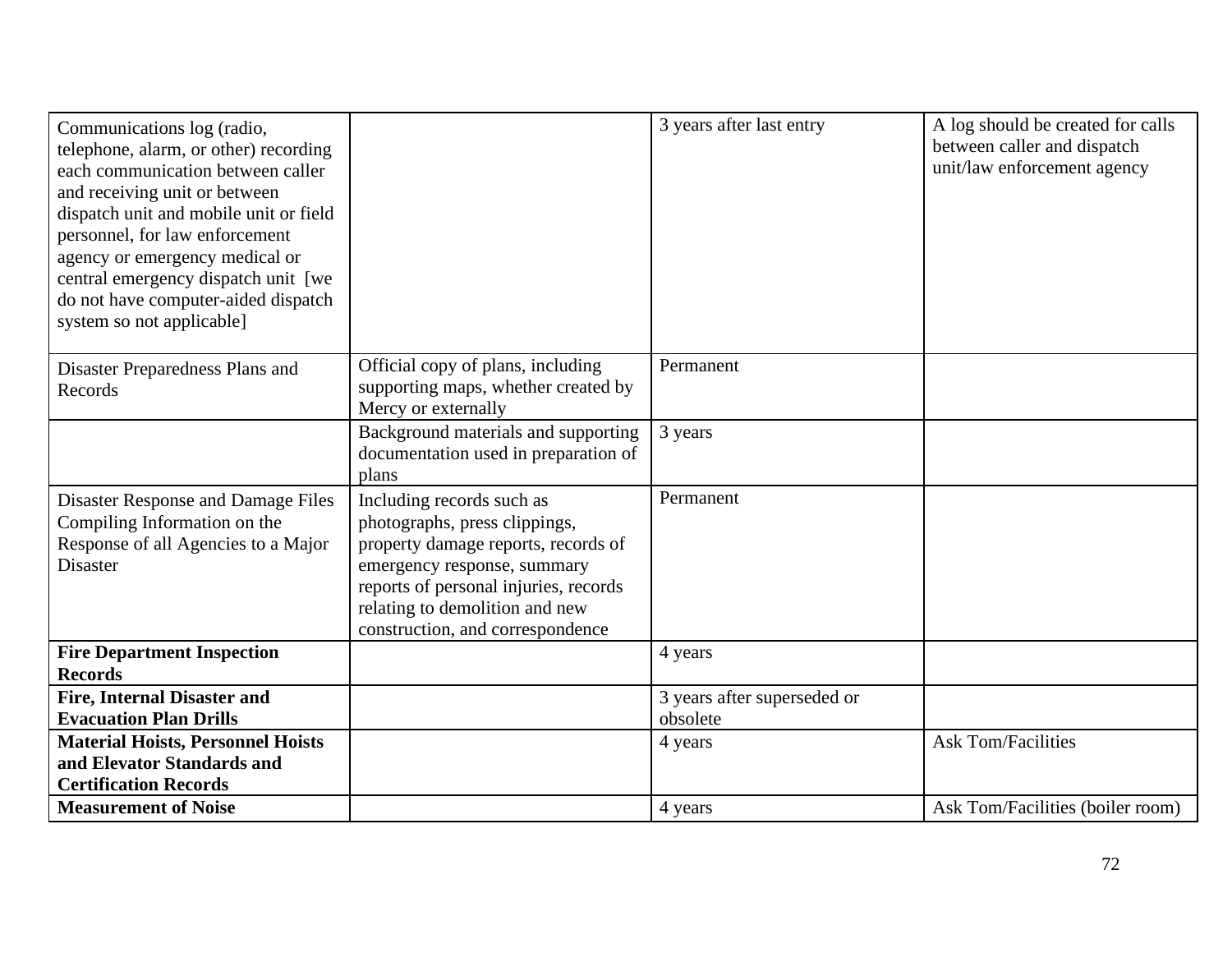| <b>Periodic Inspection of</b>                                                             |                                                                                                                                                                                                                                                                                                                                                   | Until the container is re-inspected                                                                                                                                                           |  |
|-------------------------------------------------------------------------------------------|---------------------------------------------------------------------------------------------------------------------------------------------------------------------------------------------------------------------------------------------------------------------------------------------------------------------------------------------------|-----------------------------------------------------------------------------------------------------------------------------------------------------------------------------------------------|--|
| <b>Extinguishing Systems</b>                                                              |                                                                                                                                                                                                                                                                                                                                                   | or taken out of service                                                                                                                                                                       |  |
| <b>Required Testing of Fire Protection</b>                                                |                                                                                                                                                                                                                                                                                                                                                   | years                                                                                                                                                                                         |  |
| Equipment                                                                                 |                                                                                                                                                                                                                                                                                                                                                   |                                                                                                                                                                                               |  |
| Traffic and parking violation records,                                                    |                                                                                                                                                                                                                                                                                                                                                   | 2 years after payment of fine, or 2                                                                                                                                                           |  |
| including parking, "boot and tow"                                                         |                                                                                                                                                                                                                                                                                                                                                   | years after any litigation has been                                                                                                                                                           |  |
| records; and related records                                                              |                                                                                                                                                                                                                                                                                                                                                   | completed, whichever is<br>applicable                                                                                                                                                         |  |
| Individual's driving and accident<br>records                                              | a. Order, report, or notice concerning<br>vehicle operator's license or<br>registration, including but not limited<br>to order of suspension or revocation<br>of license, notice of compliance with<br>order of suspension or revocation,<br>notice of noncompliance, notice of<br>restoration of license, and report of<br>lost or stolen plates | 3 years                                                                                                                                                                                       |  |
|                                                                                           | b. Driver's summary record of<br>accidents, violations, and other<br>activities                                                                                                                                                                                                                                                                   | 0 after death of individual, or 90<br>years after date of birth, if death<br>not verified                                                                                                     |  |
| Vehicle accident case record,<br>including vehicle accident report and<br>related records |                                                                                                                                                                                                                                                                                                                                                   | 6 years (if no litigation is<br>brought), or 6 years after any<br>litigation has been completed,<br>whichever is applicable, but not<br>before youngest individual<br>involved attains age 21 |  |

## **12. STUDENT AFFAIRS**

| <b>RECORD TYPE</b> | <b>DESCRIPTION</b>            | <b>MINIMUM RETENTION</b><br><b>PERIOD</b> | <b>NOTES</b> |
|--------------------|-------------------------------|-------------------------------------------|--------------|
|                    | <b>RESPONSIBLE OFFICE(S):</b> |                                           |              |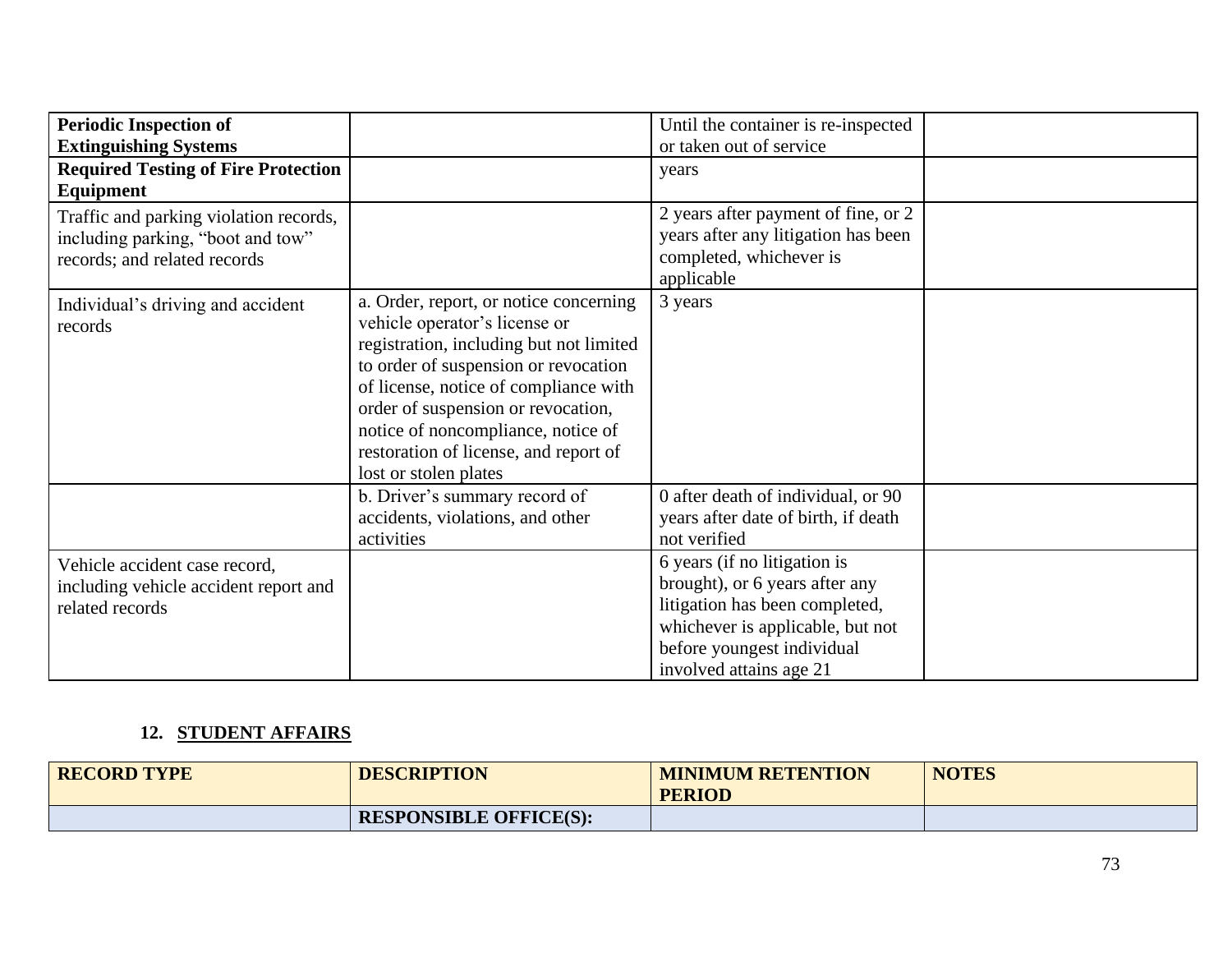|                                  | <b>STUDENT AFFAIRS,</b><br>ACCESSIBILITY, ATHLETICS,<br><b>CAREER SERVICES,</b><br><b>RESIDENTIAL LIFE, HEALTH</b><br>AND WELLNESS, REGISTRAR,                                                                                        |                                                        |                                                                                                                                                                                                                                                                 |
|----------------------------------|---------------------------------------------------------------------------------------------------------------------------------------------------------------------------------------------------------------------------------------|--------------------------------------------------------|-----------------------------------------------------------------------------------------------------------------------------------------------------------------------------------------------------------------------------------------------------------------|
|                                  | <b>PACT</b>                                                                                                                                                                                                                           |                                                        |                                                                                                                                                                                                                                                                 |
| <b>Athletics</b>                 |                                                                                                                                                                                                                                       |                                                        |                                                                                                                                                                                                                                                                 |
| Athletic Health Information      | Report determining student eligibility<br>to participate in campus sports<br>activities                                                                                                                                               | 6 years after graduation or date of<br>last attendance |                                                                                                                                                                                                                                                                 |
| <b>Athletic Program Records</b>  | a. Lists of athletes or participants,<br>records of intercollegiate<br>competitions and intramural athletics,<br>and other records, except scouting<br>and training videotapes and other<br>records                                   | 6 years                                                | NOTE: Official score and record<br>books, team and action photos,<br>and videotapes of and programs<br>for inter-collegiate competitions<br>may have historical value in<br>documenting intercollegiate<br>student athletics and therefore<br>kept permanently. |
|                                  | b. Videotapes, reports and other<br>records used for scouting and training<br>purposes                                                                                                                                                | 0 (after no longer needed)                             |                                                                                                                                                                                                                                                                 |
| <b>Athletic Recruitment File</b> | Player recruitment/ scouting file<br>concerning recruitment of student<br>athletes for college sports programs,<br>including but not limited to scouting<br>reports, lists of prospects, recruitment<br>proposals, and correspondence |                                                        |                                                                                                                                                                                                                                                                 |
|                                  | a. For student athletes entering<br>college                                                                                                                                                                                           | 3 years after graduation or date of<br>last attendance |                                                                                                                                                                                                                                                                 |
|                                  | b. For student athletes who do not<br>enter college                                                                                                                                                                                   | 0 (after no longer needed)                             |                                                                                                                                                                                                                                                                 |
| <b>Athletic Scholarship File</b> | Including but not limited to<br>applications, recommendations,                                                                                                                                                                        | 6 years                                                |                                                                                                                                                                                                                                                                 |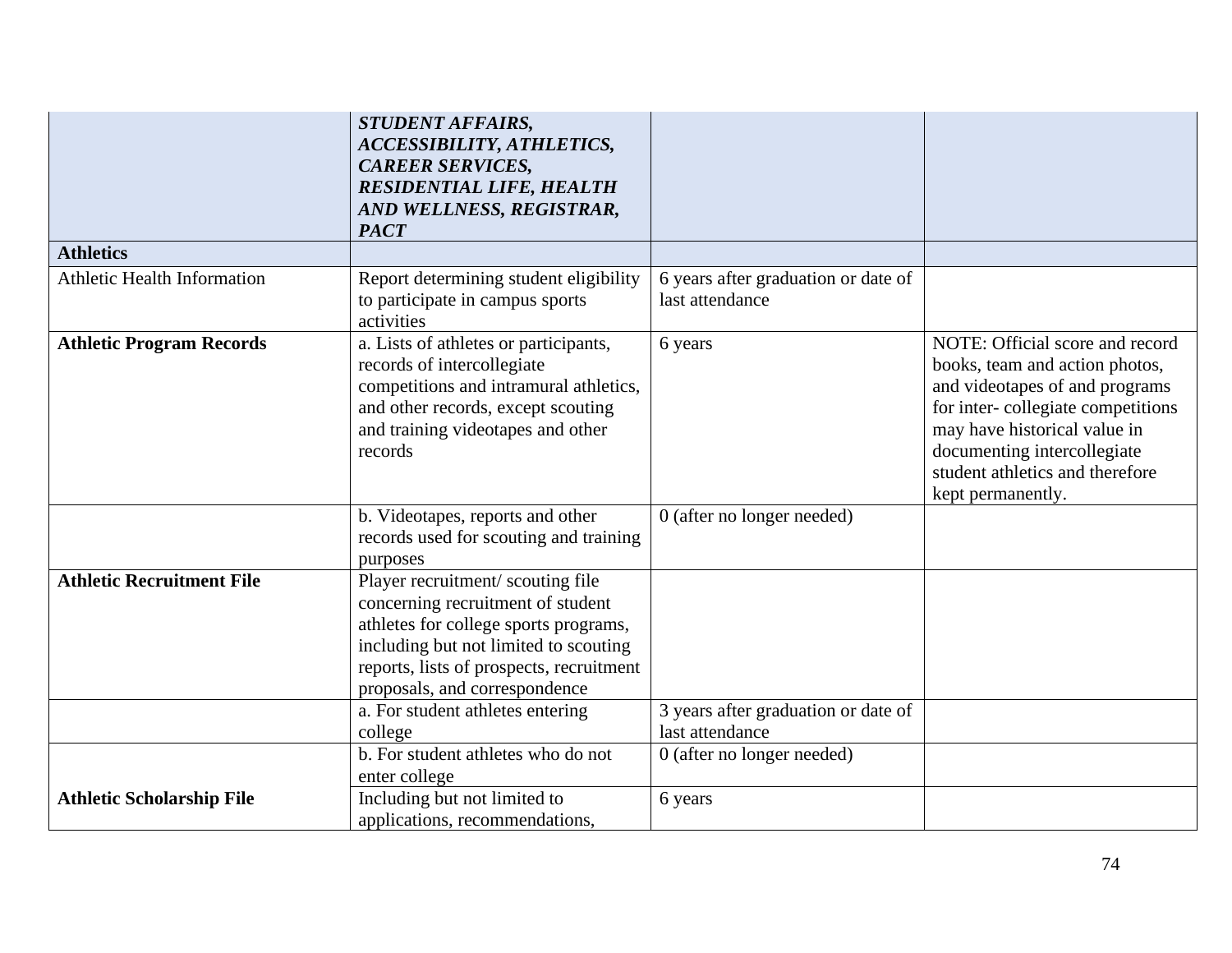|                                                                     | authorization of awards, financial<br>statements, accounting data, and                                                                                                                                                                                                                                            |                                                                                                      |  |
|---------------------------------------------------------------------|-------------------------------------------------------------------------------------------------------------------------------------------------------------------------------------------------------------------------------------------------------------------------------------------------------------------|------------------------------------------------------------------------------------------------------|--|
| <b>Athlete Substance or Alcohol</b><br><b>Abuse Testing Records</b> | correspondence<br>a. Positive test results and related<br>records                                                                                                                                                                                                                                                 | 6 years after last entry                                                                             |  |
|                                                                     | b. Negative test results                                                                                                                                                                                                                                                                                          | 3 years                                                                                              |  |
| <b>Athletic Training Records</b>                                    | Athletic training records, including<br>but not limited to records of training<br>provided individual athletes and staff                                                                                                                                                                                          | 6 years after last entry                                                                             |  |
| <b>Licensing Agreements</b>                                         |                                                                                                                                                                                                                                                                                                                   | Permanent                                                                                            |  |
| <b>NCAA Infraction Files</b>                                        | Documentation of the investigation of<br>suspected/confirmed infractions of<br>rules and regulations.                                                                                                                                                                                                             | Substantiated allegations,<br>permanent; unsubstantiated<br>allegations, 7 years after<br>disclosure |  |
| <b>Title IX Compliance Records</b>                                  | Records of gender equity in athletics,<br>including audit and self-evaluation<br>records for male and female athletes<br>and related records, such as records<br>created pursuant to Title IX of the<br>Education Amendments of 1972,<br>codified in Sections 1681-1688 of 20<br>USC and Section 106.41 of 34 CFR | 6 years                                                                                              |  |
| <b>Student Counseling and Health</b><br><b>Records</b>              |                                                                                                                                                                                                                                                                                                                   |                                                                                                      |  |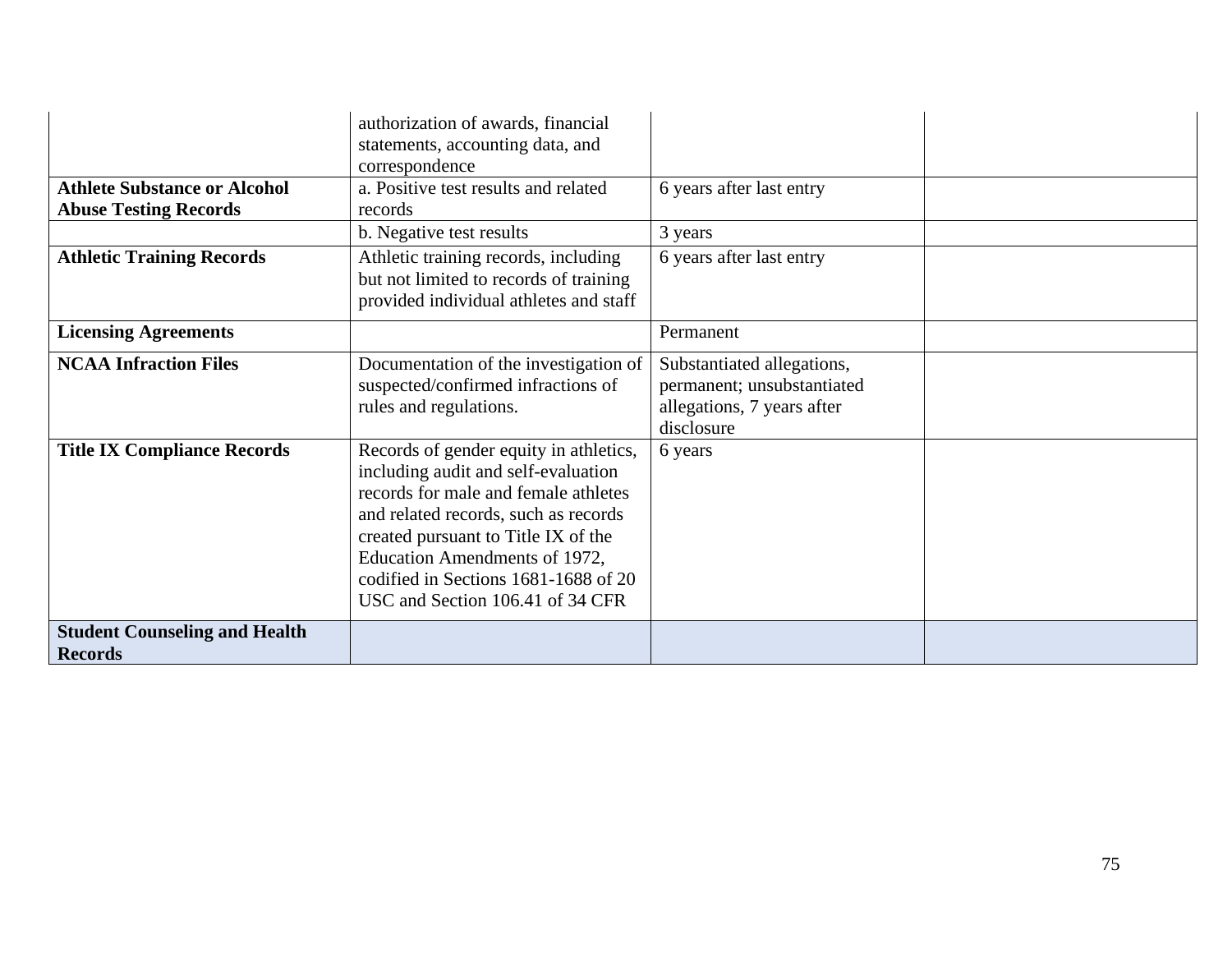| <b>Student Counseling Records</b>                                      | Including but not limited to request<br>for assistance relating to emotional,<br>psychological, personal, social,<br>academic, or placement and career<br>planning concerns, and also covering<br>tutoring and mentoring services<br>provided for and received by students | 6 years after graduation or date of<br>last attendance                                                      |  |
|------------------------------------------------------------------------|----------------------------------------------------------------------------------------------------------------------------------------------------------------------------------------------------------------------------------------------------------------------------|-------------------------------------------------------------------------------------------------------------|--|
| <b>List of Student Appointments</b>                                    | Including slips, return cards,<br>counseling schedules, or appointment<br>books                                                                                                                                                                                            | 0 after superseded or obsolete                                                                              |  |
| <b>Statistical Compilation or Reports of</b><br><b>Students Served</b> |                                                                                                                                                                                                                                                                            | 0 after no longer needed                                                                                    |  |
| <b>Health Office Records</b>                                           |                                                                                                                                                                                                                                                                            |                                                                                                             |  |
| Communicable disease individual<br>case records                        |                                                                                                                                                                                                                                                                            |                                                                                                             |  |
|                                                                        | a. Communicable disease case report<br>or equivalent record, including copy<br>of laboratory report                                                                                                                                                                        | 6 years after discharge or last<br>contact, or 0 after individual<br>attains age 21, whichever is<br>longer |  |
|                                                                        | b. Supplementary reports on<br>communicable diseases                                                                                                                                                                                                                       | 2 years                                                                                                     |  |
|                                                                        | c. Typhoid carrier records                                                                                                                                                                                                                                                 | 2 years after death or release of<br>restrictions                                                           |  |
|                                                                        | d. Syphilis treatment case record                                                                                                                                                                                                                                          | 40 years                                                                                                    |  |
|                                                                        | e. Sexually transmitted disease case<br>record, except syphilis                                                                                                                                                                                                            | 6 years, or 0 after individual<br>attains age 21, whichever is<br>longer                                    |  |
|                                                                        |                                                                                                                                                                                                                                                                            |                                                                                                             |  |
| <b>Nursing services report, including</b><br>shift report              |                                                                                                                                                                                                                                                                            | 1 year                                                                                                      |  |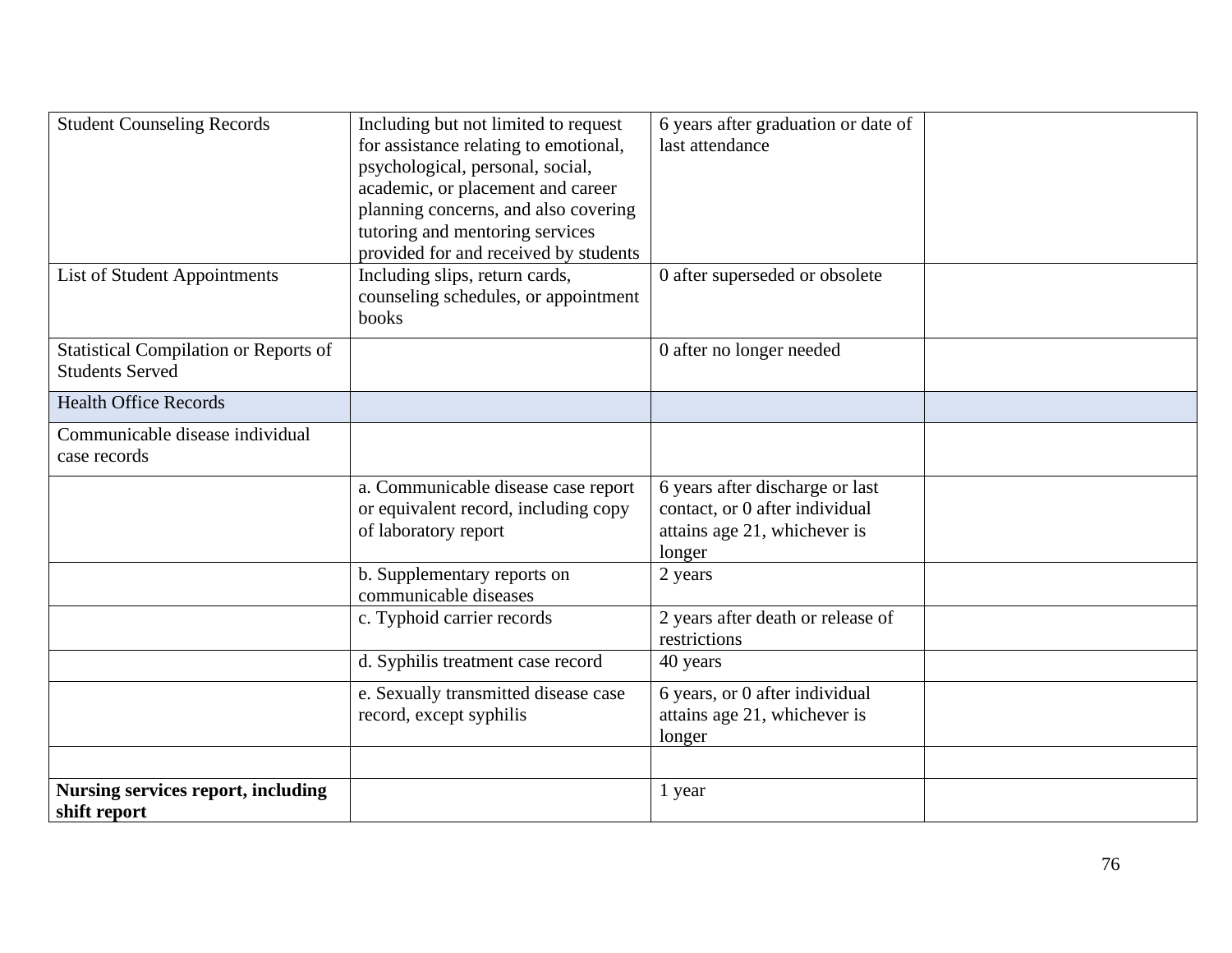| <b>Medical waste disposal records</b><br>relating to generation,                                               |                                                                                    |                                                                          |  |
|----------------------------------------------------------------------------------------------------------------|------------------------------------------------------------------------------------|--------------------------------------------------------------------------|--|
| transportation, and disposal of<br>regulated medical waste                                                     |                                                                                    |                                                                          |  |
|                                                                                                                | a. Medical waste tracking records,<br>including exception reports                  | 3 years after waste accepted for<br>transport                            |  |
|                                                                                                                | b. Records created by generators who<br>destroy regulated medical waste on<br>site | 3 years after waste destroyed                                            |  |
|                                                                                                                | c. Annual reports prepared by waste<br>generator or transporter                    | 3 years                                                                  |  |
| Master summary record, master index<br>file, or principal register giving basic<br>data on individual patients |                                                                                    | Permanent                                                                |  |
| <b>Immunization Records</b>                                                                                    | Including authorization and/or<br>parental consent                                 | 6 years, or 0 after individual<br>attains age 21, whichever is<br>longer |  |
| Laboratory                                                                                                     |                                                                                    |                                                                          |  |
|                                                                                                                | a. Register of laboratory tests<br>performed                                       | 7 years                                                                  |  |
|                                                                                                                | b. Record of collection of specimens                                               | 7 years                                                                  |  |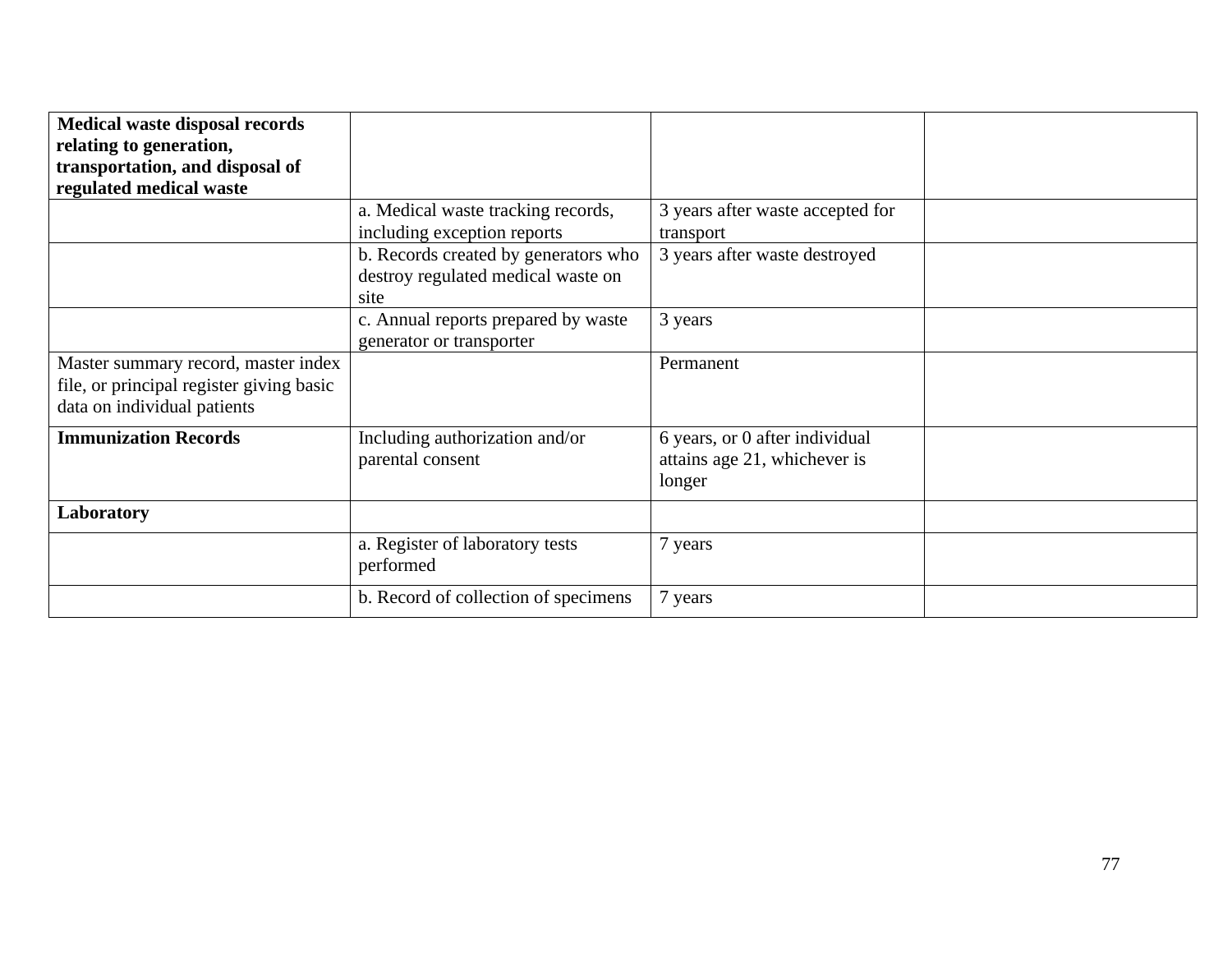| Laboratory Test Data File, Providing<br>Summary and/or Detailed<br>Information on Clinical Laboratory<br><b>Tests Performed and Results</b> |                                                                                                                                                                                                  | 7 years                                                                                                                |  |
|---------------------------------------------------------------------------------------------------------------------------------------------|--------------------------------------------------------------------------------------------------------------------------------------------------------------------------------------------------|------------------------------------------------------------------------------------------------------------------------|--|
| Preventive Maintenance, Service, or<br>Repair Record for Laboratory<br><b>Equipment or Instrument</b>                                       |                                                                                                                                                                                                  | As long as equipment or<br>instrument remains in use and test<br>results using equipment or<br>instrument are retained |  |
| <b>Quality Control Records Covering</b><br>Laboratory Equipment and<br>Procedures                                                           |                                                                                                                                                                                                  | As long as test results using<br>equipment are retained, but not<br>less than 2 years                                  |  |
| <b>Student Health Service Case Record</b>                                                                                                   |                                                                                                                                                                                                  | 6 years after last entry                                                                                               |  |
| Vaccine Distribution and Usage<br>Records                                                                                                   | a. Official record of distribution and<br>usage                                                                                                                                                  | 25 years                                                                                                               |  |
|                                                                                                                                             | b. Statistical or similar record of<br>vaccines administered                                                                                                                                     | 5 years                                                                                                                |  |
| <b>Mental Health Counseling Records</b>                                                                                                     |                                                                                                                                                                                                  | 6 years after graduation or date of<br>last attendance                                                                 |  |
| <b>Student Appointment Records</b>                                                                                                          |                                                                                                                                                                                                  | 0 after superseded or obsolete                                                                                         |  |
| <b>Resource Materials</b>                                                                                                                   |                                                                                                                                                                                                  | 0 after no longer needed                                                                                               |  |
| <b>Disciplinary Records</b>                                                                                                                 |                                                                                                                                                                                                  |                                                                                                                        |  |
| <b>Disciplinary Records</b>                                                                                                                 | a. Code of Conduct violations where<br>penalty imposed is suspension or<br>expulsion                                                                                                             | Permanent                                                                                                              |  |
|                                                                                                                                             | b. Code of Conduct violations where<br>penalty imposed is fine, restitution,<br>warning, censure, no-contact order,<br>probation, training or community<br>service (not suspension or expulsion) | 7 years from date of record                                                                                            |  |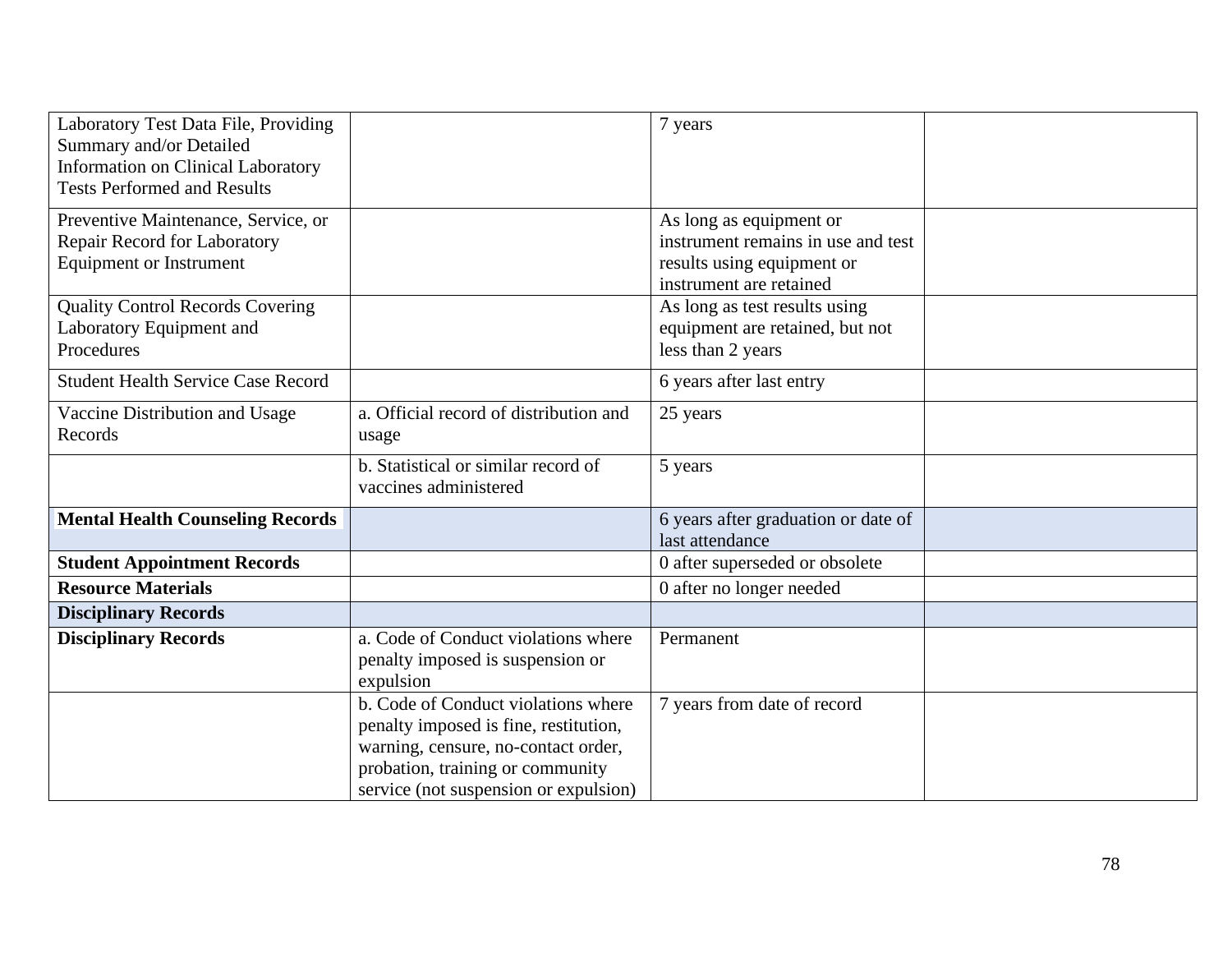| <b>ACCESSibility, Career, Student</b><br><b>Life and Residential Life Records</b> |                                       |                                     |  |
|-----------------------------------------------------------------------------------|---------------------------------------|-------------------------------------|--|
|                                                                                   |                                       |                                     |  |
| <b>Student ACCESSibility File</b>                                                 | Including but not limited to          | 6 years after graduation or date of |  |
|                                                                                   | information on disability,            | last attendance                     |  |
|                                                                                   | correspondence with student's         |                                     |  |
|                                                                                   | sponsoring agency, orders for special |                                     |  |
|                                                                                   | equipment, and notes of contacts with |                                     |  |
|                                                                                   | counselors                            |                                     |  |
| <b>Career Placement Records</b>                                                   | Including but not limited to records  | 0 after no longer needed            |  |
|                                                                                   | of on-campus visits and interviews,   |                                     |  |
|                                                                                   | job fairs, employer information       |                                     |  |
|                                                                                   | sessions, and job searches, but not   |                                     |  |
|                                                                                   | including individual student          |                                     |  |
|                                                                                   | counseling records                    |                                     |  |
|                                                                                   |                                       |                                     |  |
| <b>FERPA Records</b>                                                              | a. Record of requests for access to   | Same period the requested           |  |
|                                                                                   | and disclosures of personally         | records are maintained              |  |
|                                                                                   | identifiable information from student |                                     |  |
|                                                                                   | education records, as required by     |                                     |  |
|                                                                                   | FERPA regulations                     |                                     |  |
|                                                                                   | b. Request for nondisclosure of       | 1 year after request terminated or  |  |
|                                                                                   | directory information or non-         | no longer valid, or 1 year after    |  |
|                                                                                   | participation in surveys on or        | concerned records no longer         |  |
|                                                                                   | activities in designated areas        | maintained                          |  |
|                                                                                   | c. Consent for records disclosure     | 1 year after consent terminated, or |  |
|                                                                                   |                                       | 1 year after concerned records no   |  |
|                                                                                   |                                       | longer maintained                   |  |
|                                                                                   | d. Waiver of right to inspect and     | 1 year after waiver terminated, or  |  |
|                                                                                   | review confidential letters and       | 1 year after concerned records no   |  |
|                                                                                   | statements placed in student          | longer maintained                   |  |
|                                                                                   | education records                     |                                     |  |
|                                                                                   | e. Directory Information Policy       | Permanent                           |  |
|                                                                                   | Statement                             |                                     |  |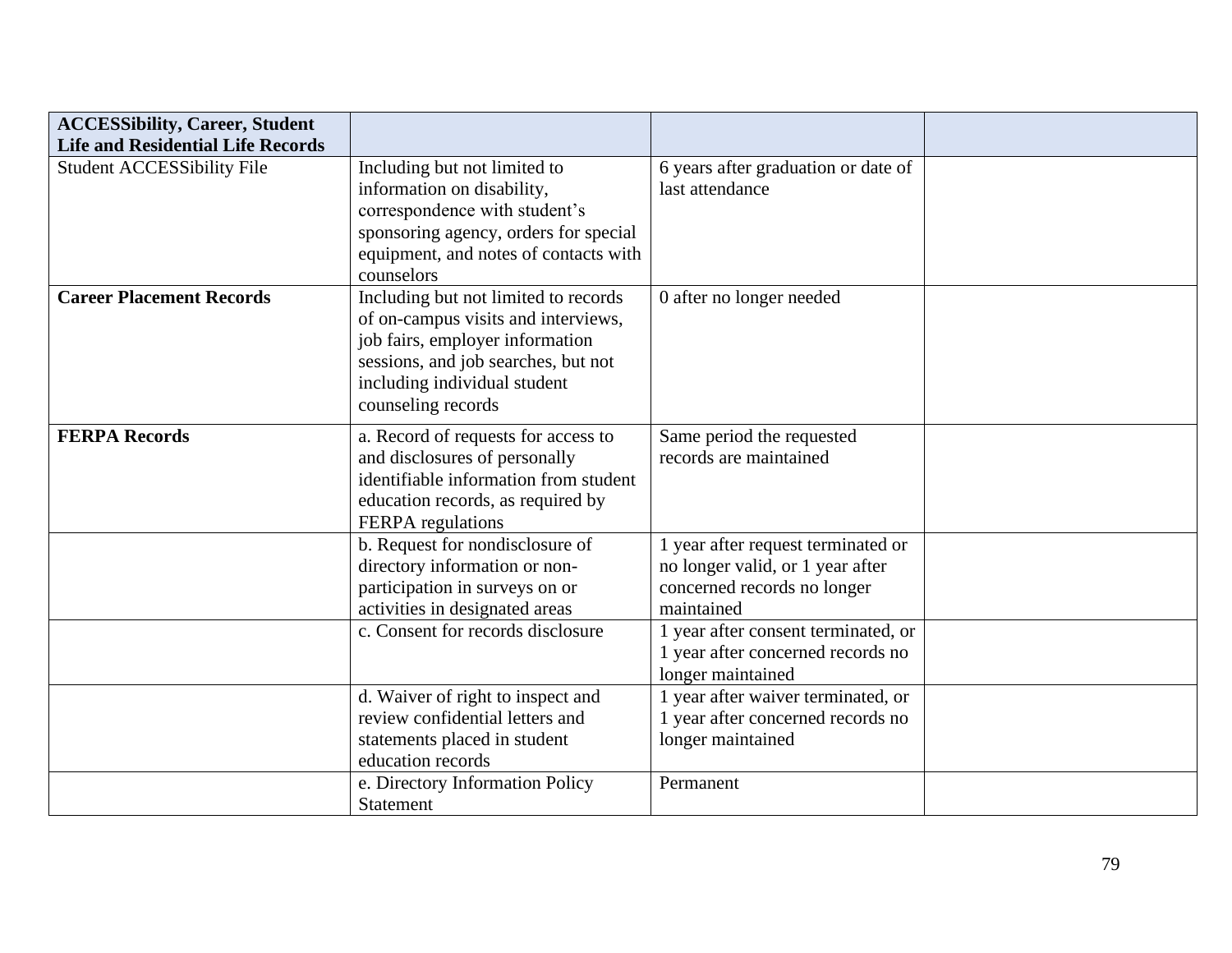| <b>Student Advising (PACT) Records</b>                                                                                                                                                        | f. Annual or other notice of rights<br>under FERPA or related legislation<br>concerning access to student records<br>or participation in surveys on or<br>activities in designated areas                                                                         | 3 years after superseded or<br>obsolete<br>5 years after termination of |                        |
|-----------------------------------------------------------------------------------------------------------------------------------------------------------------------------------------------|------------------------------------------------------------------------------------------------------------------------------------------------------------------------------------------------------------------------------------------------------------------|-------------------------------------------------------------------------|------------------------|
|                                                                                                                                                                                               |                                                                                                                                                                                                                                                                  | enrollment                                                              |                        |
| Residency Occupancy Records,<br>Including but not Limited to Room<br>and Board Agreements, Room<br>Assignments, and Records Pertaining<br>to Damage of Dormitory Equipment<br>and Furnishings |                                                                                                                                                                                                                                                                  | 6 years after expiration of<br>agreement or room assignment             |                        |
| <b>Student Newspaper</b>                                                                                                                                                                      |                                                                                                                                                                                                                                                                  | 3 years                                                                 |                        |
| <b>Student Activity or Organization</b><br>Records                                                                                                                                            | Including lists of members or<br>participants, records of activities,<br>competitions and performances, and<br>other records of officially supported<br>student activities and organizations,<br>except scouting records and scouting<br>and training videotapes | 6 years                                                                 | May be retained longer |
|                                                                                                                                                                                               |                                                                                                                                                                                                                                                                  |                                                                         |                        |
| <b>International Students and Study</b><br><b>Abroad Records</b>                                                                                                                              |                                                                                                                                                                                                                                                                  |                                                                         |                        |
| <b>International Student Forms</b><br>(Visas, Financial Certs)                                                                                                                                |                                                                                                                                                                                                                                                                  | 1 year after graduation or date of<br>last attendance $(F-1)$           |                        |
| <b>Study Abroad Records</b>                                                                                                                                                                   |                                                                                                                                                                                                                                                                  | 7 years                                                                 |                        |

## **13. TITLE IX/EQUITY COMPLIANCE**